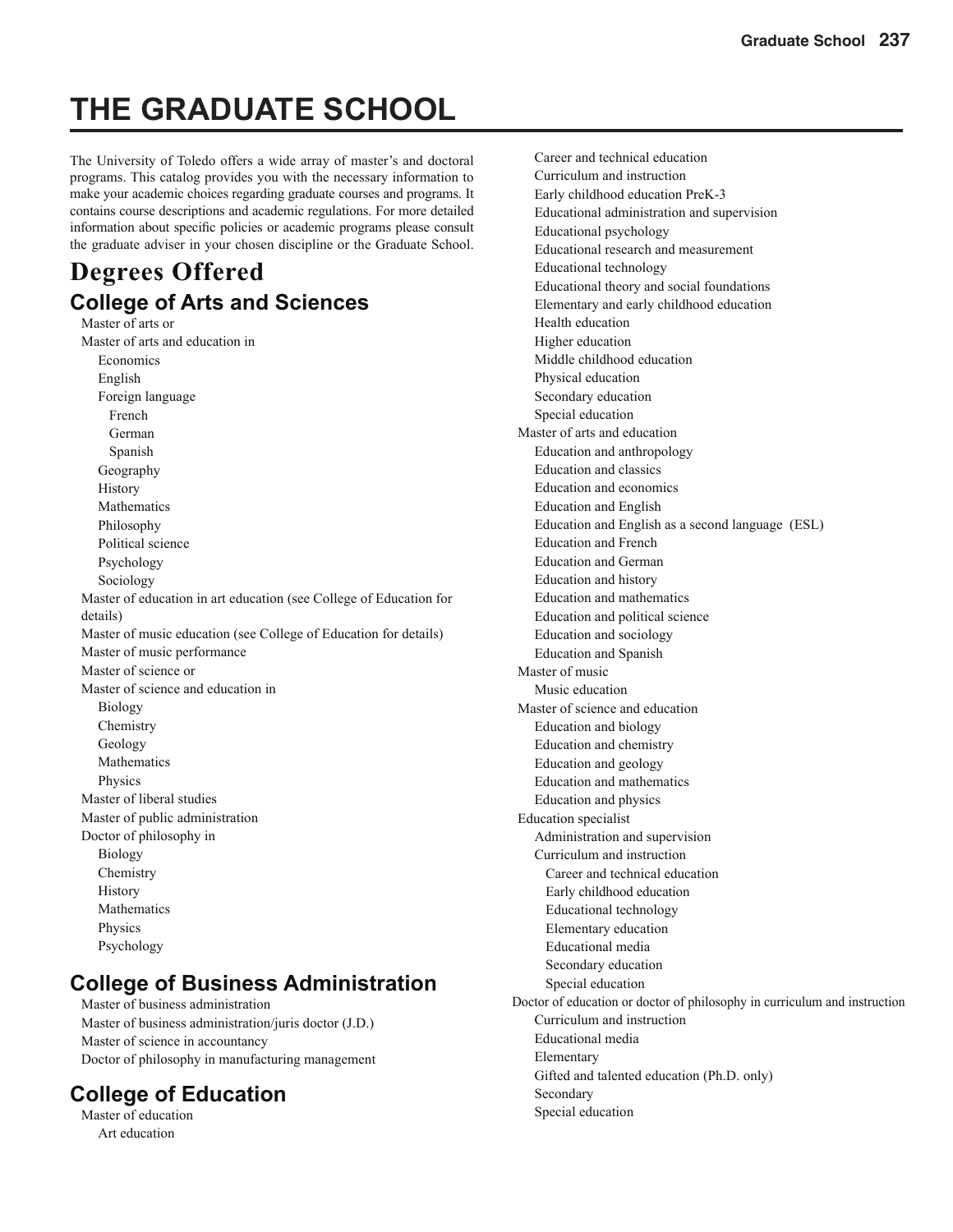Doctor of education or doctor of philosophy in foundations of education

Educational psychology Educational sociology Foundation of education History of education Philosophy of education Research and measurement Doctor of education in administration and supervision Doctor of philosophy in higher education

### **College of Engineering**

Master of science Bioengineering Chemical engineering Civil engineering Computer science Electrical engineering Industrial engineering Mechanical engineering Master of Science in Engineering Master of science in engineering/juris doctor (J.D.) Doctor of philosophy in engineering (except computer science)

### **College of Health and Human Services**

Master of arts Counselor education Community counseling School counseling Criminal justice School psychology Speech-language pathology Master of science in exercise science Applied biomechanics Athletic training Clinical kinesiology Clinical exercise physiology Applied exercise physiology Master of public health\* Master of arts in recreation Leisure recreation administration Recreational therapy and therapeutic arts Master of social work Child and family health Mental health Education specialist School psychology Doctor of philosophy Exercise science Health education Counselor education

\*The master of public health degree is offered through the Northwest Ohio Consortium for Public Health.

### **College of Law**

Juris doctor (J.D.) Juris doctor (J.D.)/master of arts in criminal justice (M.A.C.J.) Juris doctor (J.D.)/master of business administration (M.B.A.) Juris doctor (J.D.)/master of science in engineering (M.S.E.) Master of studies in law (M.L.W.)

### **College of Pharmacy**

Master of science in medicinal chemistry Master of science in pharmaceutical science Administrative pharmacy Industrial pharmacy Pharmacology/toxicology Doctor of philosophy in medicinal chemistry Doctor of pharmacy

### **Certificate Programs**

Communication studies Teaching of writing Geographic information systems and applied geographics Health-care policy and administration Juvenile justice municipal administration Severe behavioral spectrum Toxicology

# **Admissions**

### **Admission Application Forms**

Application may be made on the form provided by the Graduate School or submitted electronically via the Internet at *http://gradschool.utoledo.edu.*  Application forms and transcripts must be filed at least four weeks prior to registration in order to be considered. An application fee of \$45 (check or money order payable to The University of Toledo) must accompany each application for admission. This fee is nonrefundable. It should be noted some departments or programs have an online preapplication process intended to prescreen students for possible admission. Regardless of any prescreening process, all prospective students must go through the formal Graduate School application process.

### **Admission Requirements**

An applicant is considered for admission to the Graduate School on the basis of the performance of the applicant in his or her undergraduate program, a well-formulated objective for graduate study and recommendations from college faculty members acquainted with the student's ability. In some instances, additional recommendations are required. The specific minimum requirements are:

- 1. A bachelor's or professional degree earned from a department of approved standing and granted by an accredited college or university.
- 2. A 2.70 or equivalent GPA for all previous academic work, or
	- If the GPA is less than a 2.70 or equivalent, applicants are required to forward results of the Graduate Record Examination (GRE) and/or other appropriate qualifying examinations to the Graduate School as specified by the department concerned.
	- b. Various departments may require the GRE or other qualifying examinations for all applicants.
- 3. Prerequisite academic work that indicates the applicant should be able to pursue effectively the graduate work in the department in which specialization is desired.
- 4. Acceptance by the college and/or department concerned.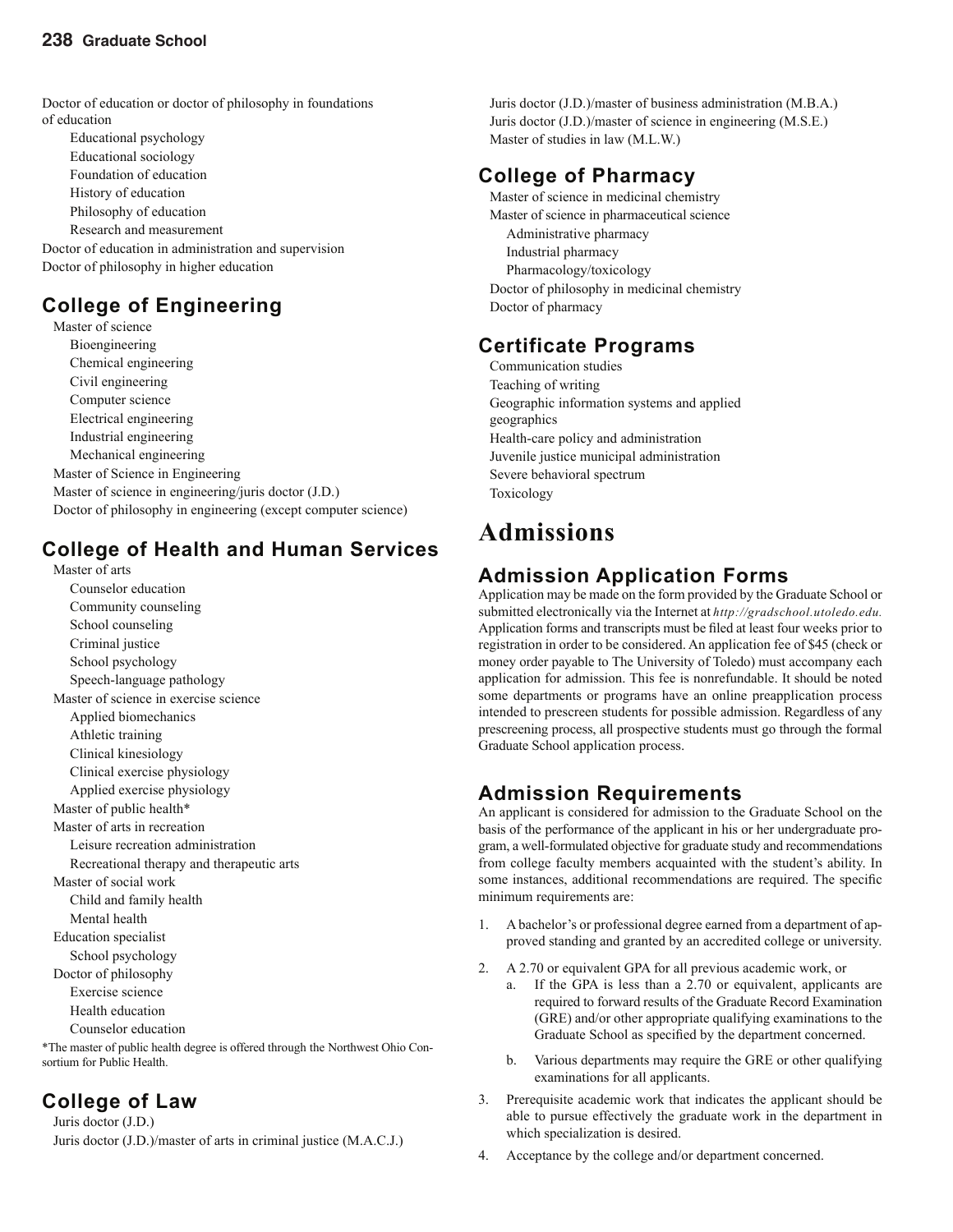- 5. All students from countries where English is not the primary language must achieve satisfactory scores on the Test of English as a Foreign Language (TOEFL) and the general test of the GRE.
- 6. All international students also must demonstrate they have adequate financial resources for their graduate education before they can be admitted.
- 7. All students are required to provide proof of health and accident insurance at time of registration.

Applicants must present proof of a bachelor's degree at the time of application or within the first semester of enrollment; without such proof, registration will be canceled.

Students not meeting requirements for admission to the Graduate School may apply to the appropriate baccalaureate college for admission as an undergraduate with degree (UWD) to make up deficiencies and to establish a basis for reconsideration of admission to the Graduate School. UWDs are not permitted to register for graduate credit courses. Admission to a master's program does not automatically admit a student to the doctoral program.

### **Financial Assistance**

Assistantships are available for students studying for advanced degrees. Students holding assistantships receive a stipend for service as assistants and a tuition fee award. Contact department chairs or designated directors of graduate programs for application procedures.

A limited number of University and endowed fellowships are available in masters and doctoral areas for outstanding students. University of Toledo advisers and departmental chairs should make nominations. Fellowship students receive a stipend and a scholarship for tuition and fees.

Scholarships from foundations and societies are available to students who have maintained a high undergraduate and graduate scholastic record. Such scholarships usually permit full- or part-time study. Applications can be obtained from the Graduate School office; however, prospective students are advised to inquire directly to agencies that may provide scholarships or other financial support.

### **Classifi cation of Students**

Students may be admitted in five categories to take graduate studies.

- 1. **Regular** An applicant is admitted as a regular graduate student if, after considering all of the required documents, the applicant is considered to meet all admission requirements.
- 2. **Provisional** An applicant is admitted as a provisional student if, at the time of application, all of the requirements for admission have not been completed. All admission requirements must be completed during the first semester of attendance.
- 3. **Conditional** Applicants who meet all qualifications for admission to a graduate program, except for the TOEFL requirement, will be considered for conditional admission. To be considered in this category, the applicant must have submitted a TOEFL score greater than 500 (paper-based, or equivalent), be self-supporting, and satisfy all other academic requirements. A student with conditional admission status may not register for any graduate-level course work until a TOEFL score of 550 (paper-based), 213 (computer-based), 80 (Internet-based) or higher is obtained. Students in this category will be required to enroll for English language training at the American Language Institute until the required minimum TOEFL score is achieved.
- 4. **Special student status** Applicants interested in taking graduate courses for personal enrichment, professional development, certification, or who wish to explore graduate study prior to deciding on a degree program, may enroll under special student status. This status is not an admission to a Graduate School degree program. However, if subsequently accepted to a degree program, a student may, upon approval of the Graduate School, have a maximum of nine semester hours counted toward a degree. Since this status is not available in all academic areas, applicants should inquire with the Graduate School, the appropriate department or college before submitting an application.
- 5. **Guest admission** A student enrolled in a graduate program at an accredited institution other than The University of Toledo may be admitted as a graduate guest student. A transcript of work completed at The University of Toledo will be sent to the student's home institution for the semester enrolled. This status is granted on a semester basis and is contingent on approval of the institution in which the student is pursuing a degree.

### **Concurrent Enrollment Program**

The University of Toledo, Bowling Green State University and the Medical University of Ohio jointly sponsor this program, which allows graduate students at one institution to enroll and receive credit for classes offered at the other institution. The concurrent program provides graduate students the unique opportunity to enhance their academic experience by taking advantage of resources provided by the three institutions. Credit and grades earned count as resident credit at the home institution.

Students at any of these institutions must be admitted under the concurrent student status, and the approval of the graduate dean of the student's home institution is required before a student receives credit and a grade for the class in which he/she has enrolled. In addition, The University of Toledo graduate students who enroll at Bowling Green State University or the Medical University of Ohio are required to complete a minimum of 51 percent of their courses in their degree programs on the main campus of The University of Toledo. Part-time graduate students pay the instructional, general, and if applicable, the nonresident fees at the host institution on a per-hour basis. Full-time graduate students who have paid full-time instructional, general and nonresident fees at their home institution, or who are graduate assistants or teaching fellows at their home university, generally will not have additional charges associated with their concurrent registration.

### **Letter of Admission**

A letter of admission will be issued to the student upon the satisfactory completion of all requirements. A copy of the letter of admission will be kept in the student's file in the Graduate School office. Only the Graduate School is authorized to provide admission into graduate programs.

### **Transcripts**

Official transcripts showing all undergraduate credits and all degrees earned must be provided by the student to the Graduate School upon his or her enrollment. If previous graduate work has been undertaken, transcripts of these records also must be filed with the Graduate School. Receipt of the official copy will be acknowledged in the Registrar's office by the posting of the degree to the students academic record. Students who fail to provide official transcripts within the first semester of enrollment will not be permitted to register in subsequent semesters.

\*Note: An official transcript is defined as one that is **received directly** from the issuing institution. Transcripts marked "issued to student" are not considered official transcripts.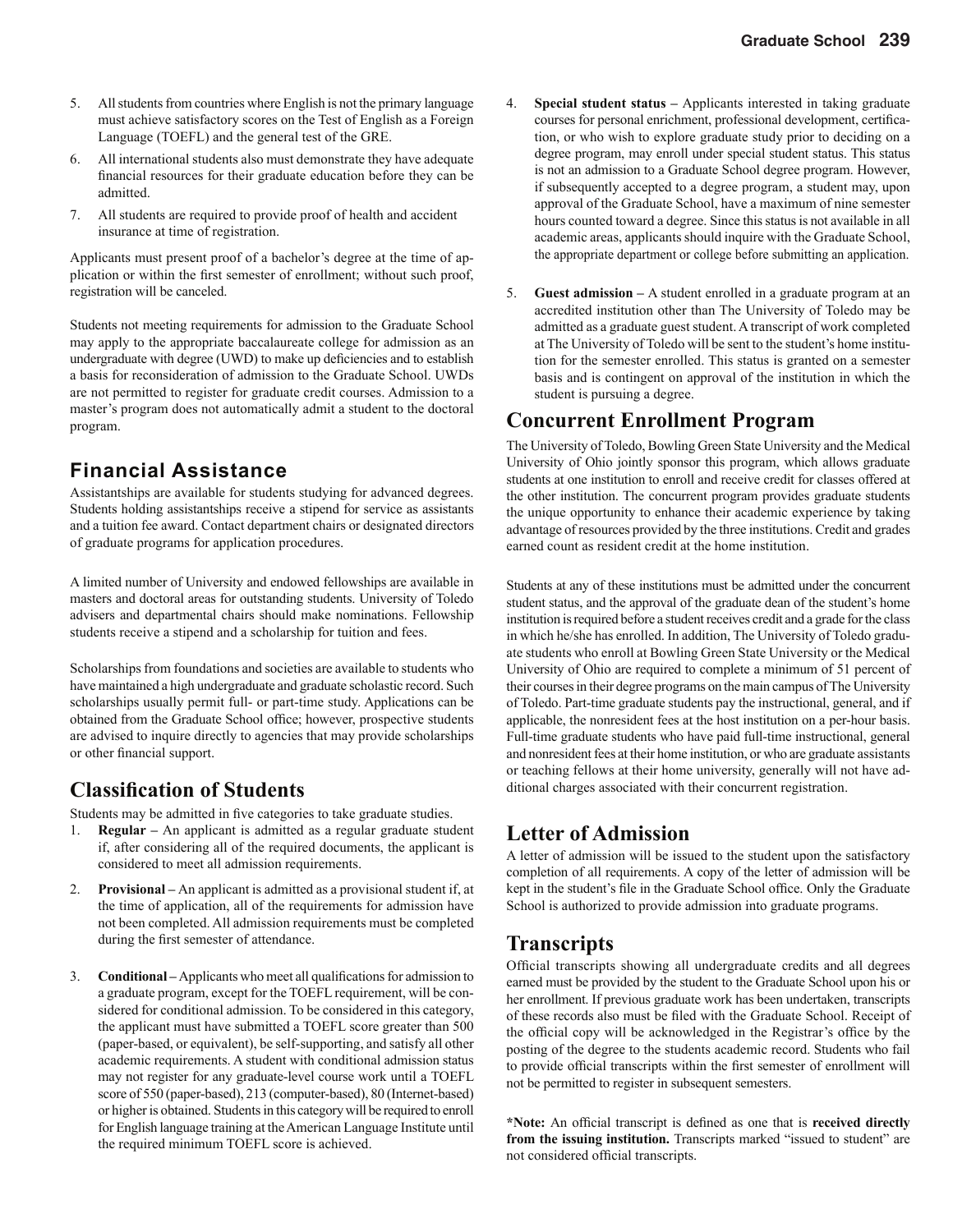# **Academic Regulations Responsibility of Graduate Students**

The graduate student is advised and expected to become familiar with academic regulations of the University and the particular requirements of the specific educational program. The student is solely responsible for complying with all regulations of the University, the Graduate School and the department of instruction, and for meeting all requirements for the degree. The student should consult with the adviser in the event that there is any question concerning the requirements for the degree. The student should determine if proper prerequisites for each course have been met. Regulations of the graduate faculty require graduate students to maintain a GPA of 3.0 on a 12-point system for all courses completed and an average of 3.0 on a 12-point system for courses completed in the department of specialization. Students whose GPA falls below 3.0 on the 12-point scale are subject to dismissal from Graduate School. Grades of A, A-, B+, B, B-, C+, C, C-, D+, D, D- and F are used in determining GPAs. A grade less than C (2.0) in a graduate course is unsatisfactory and cannot be used to fulfill the academic requirements in a graduate program of study. Therefore, any graduate course in which a grade less than C was achieved will not be permitted on the plan of study. Grades below C will continue to be counted in determining the cumulative GPA.

For individual study, master and doctoral thesis, and/or dissertations and other projects at the graduate level, the grade of PR may be used for work in progress. The PR and IN grades will not be considered in the GPA. A limited number of special graduate courses will earn grades of S (satisfactory) or U (unsatisfactory) upon completion. A grade of S will allow for graduate credit to be earned, while a grade of U will be processed as an F.

### **Courses for Graduate Study**

Credit toward a graduate degree is given for completion of courses designed for graduate students (5000-8000 level). If a student does not qualify for admission to the Graduate School, the student may take work in the undergraduate program as an Undergraduate with Degree (UWD) but will not be classified as a graduate student.

### **Advising**

The Graduate School of The University of Toledo places a high priority on a program of faculty advising for students. After a student has been accepted for graduate study by the Graduate School, an adviser is appointed. The student should address questions concerning the program to the adviser and seek advice each semester prior to the time of registration.

### **Assurance of Compliance**

All graduate students engaging in project, thesis or dissertation research are required to submit a completed "Assurances of Compliance with Applicable Federal and State Regulations Governing Research" form to the Graduate School. The form is available in the Graduate School and should be completed at the time the nature of the research project is determined. The student must demonstrate compliance before engaging in related research. Failure to obtain the proper approvals could prevent or significantly delay the awarding of the degree.

Students who work on projects sponsored by external entities are required to comply with all contractual terms, including the confidentiality of data or other information received from the sponsor or developed within the scope of the project by the university researchers.

### **Intellectual Properties and Patent Sign-off**

All graduate students engaged in project, thesis or dissertation research are required to submit a completed "Intellectual Property and Patent Sign-Off" form prior to graduation. This form is designed to protect both the student and the University's legal rights in any invention resulting from the student's research efforts. If potential intellectual property is identified, this form allows for the publication delay of the dissertation, thesis or research project to provide time to file the necessary legal papers, but it will not interfere with the student's graduation schedule.

The form is available in the Graduate School and should be completed at the time the dissertation, thesis or research project report is submitted to the Graduate School. Failure to submit the form could prevent or signifi cantly delay the awarding of the degree.

### **Minimum Enrollment**

Graduate students who have completed their course work and are working on their project, thesis or dissertation, and/or using University facilities and services (i.e., the library, health services, computer services, laboratories, consulting with faculty, apply for graduation, etc.) must register for a minimum of one graduate credit hour each semester, excluding summer terms. However, students who apply for graduation during the summer term also must be registered for a minimum of one graduate credit hour. Access to certain other facilities and services, such as the Student Recreation Center and parking, will require additional user fees. Students who are not enrolled during any time over one calendar year (three consecutive semesters, including summer) will be considered to have stopped their graduate programs and will be required to apply for readmission in order to complete their programs.

### **Transfer of Credits**

Graduate work completed in residence at other academically accredited institutions may be offered in partial fulfillment of the requirements, other than residence, for graduate degrees at The University of Toledo when the work is of acceptable quality and appropriate to the student's program and not part of an outside degree. Application for transfer of credit must be made to the student's adviser. The department/college will communicate its recommendation to the dean of the Graduate School. The student may obtain advance approval from the adviser to take work elsewhere while enrolled at The University of Toledo. All graduate credits requested for transfer must carry a grade of  $A$ ,  $A$ -,  $B$ + or  $B$ . Credit for an S grade may be transferred for grade only if the grading institution verifies that the S translates into a grade of B or higher. Application for transfer of credit must be completed as soon as the credits have been earned. Except in unusual situations, no more than one-third of the hours required for a degree will be accepted as transfer credit. Transfer credit must have been earned within the period of six years immediately preceding the time the degree is awarded.

A student may substitute an acceptable alternative for a required course in the case where a substantially similar course was completed as part of a previous degree. Such a substitution requires the approval of the program adviser, college dean and Graduate School and must not decrease the number of course hours required by The University of Toledo.

A student who has obtained one master's degree at The University of Toledo and elects to take a second master's degree at The University of Toledo may use up to 12 semester hours from the first master's degree if the course work is appropriate for the student's program.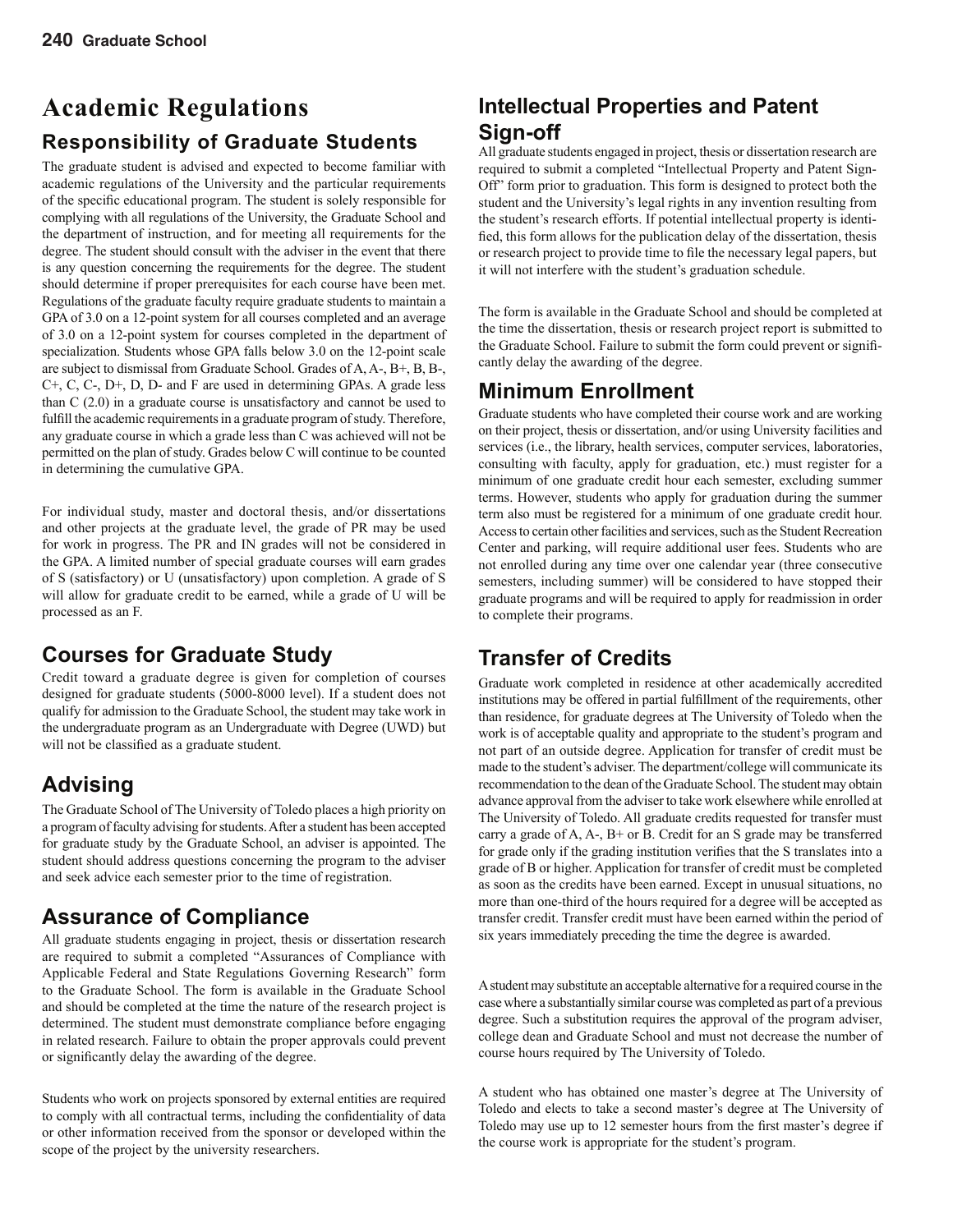### **Probation and Dismissal from Graduate Programs**

A graduate student must maintain a minimum overall GPA of 3.0 for all graduate courses taken in order to be in good standing and to make adequate progress toward the degree. Whenever the student's GPA falls below 3.0, the student is placed on academic probation and must correct the GPA deficiency within the next semester of enrollment. Failure to do so may result in dismissal. Please consult with graduate advisers in the individual programs of study concerning other academic requirements necessary for graduation.

### **Foreign Language Requirement**

The student is required to meet the foreign language requirement of the specific department or college. Applications for the examination are available in the Graduate School.

### **Master's Thesis**

Certain departments specify the submission of a thesis as a requirement for the master's degree. If a thesis is required, the title must be reported to the department concerned, the college dean and the Graduate School. The title of the master's thesis must be filed not later than one semester prior to the expected date of graduation. The student's adviser must approve the title of the thesis. Two originals of the thesis (one original only if submitting electronically), signed by the adviser, must be in the Graduate School office one week prior to graduation. To assist students in the preparation of the thesis or project, a preparation handbook is available in the Graduate School.

A master's thesis committee must consist of a minimum of three members, all of whom must be members of the graduate faculty. An expert from outside the University also may serve as one of the three thesis committee members upon recommendation of the committee chair and approval by the

department chair and the graduate dean. Full membership on the graduate faculty is a prerequisite to chairing a master's thesis committee.

### **Application to Candidacy for the Doctoral Degree**

At the time a student applies for application to candidacy, the following requirements must be fulfilled: a GPA of 3.0 on a 12-point system for all courses completed and for courses completed in the department of specialization and satisfactory completion of the examination requirements of the specific college of department. Application forms are available at the Graduate School office. It is the student's responsibility to initiate the application to candidacy. Admission to candidacy shall be recorded on the student's permanent record. A student who fails to qualify for candidacy at the required time will not be permitted to continue.

### **Doctoral Dissertation**

All departments require a dissertation in partial fulfillment of the doctoral degree. The dissertation should constitute an original work of a scholarly nature. It is the responsibility of the student to meet the requirements for the dissertation as stipulated by the department and college conferring the degree. Two originals of the dissertation and one copy (original only if submitting electronically), signed by the adviser(s) and/or appropriate committee members, must be in the Graduate School office one week prior to graduation. Copyrighting is available but not required. To assist students in the preparation of the dissertation, a handbook is available in the Graduate School.

### **Dissertation Committee**

A doctoral dissertation committee must consist of a minimum of four members. One of the four members must be an external member whose primary appointment is outside the candidate's program or department or outside the University. The chair of the dissertation committee recommends the outside reader to the Graduate School for final approval. Requests for readers outside of The University of Toledo must be submitted in writing to the Graduate School at least one week before the dissertation defense is to occur. The request must be accompanied by a copy of the outside reader's curriculum vitae. Full membership on the graduate faculty is a prerequisite to chairing a doctoral dissertation committee.

### **Graduation Procedures**

Students must apply for graduation on a formal "Application for Graduation" form filed with the Graduate School by the time of the published deadline. This deadline is in the beginning of the semester in which the student plans to graduate and is posted on the graduate school Web site at http://gradschool.utoledo.edu. The official diploma will be issued approximately four weeks after the commencement, following the semester in which the student completes the degree requirements. The University graduation exercises are conducted to honor those who have earned their degrees. The graduate is encouraged to attend the commencement exercises. Candidates shall wear academic dress with appropriate hoods. Arrangements for academic dress must be made through the University Bookstore well in advance of commencement. The student should contact the University Bookstore early in the semester of graduation.

### **Courses Reserved for Graduate Credit**

A senior who does not require a full schedule for the completion of bachelor's degree requirements at The University of Toledo may enroll in courses for graduate credit. In such cases the total schedule is not to exceed 12 semester hours of work. An application for admission must be filed with the Graduate School before the beginning of the semester. This procedure is possible only where the academic record reveals unusual scholastic ability.

### **Residence Requirements for the Ph.D. and Ed.D. Degrees**

Two consecutive semesters of full-time work must be completed at the University in order to fulfill requirements for the Ph. D. degree. For the Ed. D. degree, residence requirements are the same as those for the Ph.D. degree, or they may be fulfilled by the completion of two consecutive full-time summer semesters at the University.

### **Time Limitations for Degrees**

The credit applied toward the master's degree must have been earned within the period of six years immediately preceding the time the degree is awarded. In the doctoral programs, a maximum study period of seven years is allowed prior to the time the degree is awarded. In the event the above requirements constitute a hardship on an individual student, a written petition may be presented to the Graduate School for consideration. Any course work that predates the initial time limit for the degree must be re-evaluated by an instructor in that field to determine if the material is still current and if the student is still knowledgeable in the state-of-the-art for that material.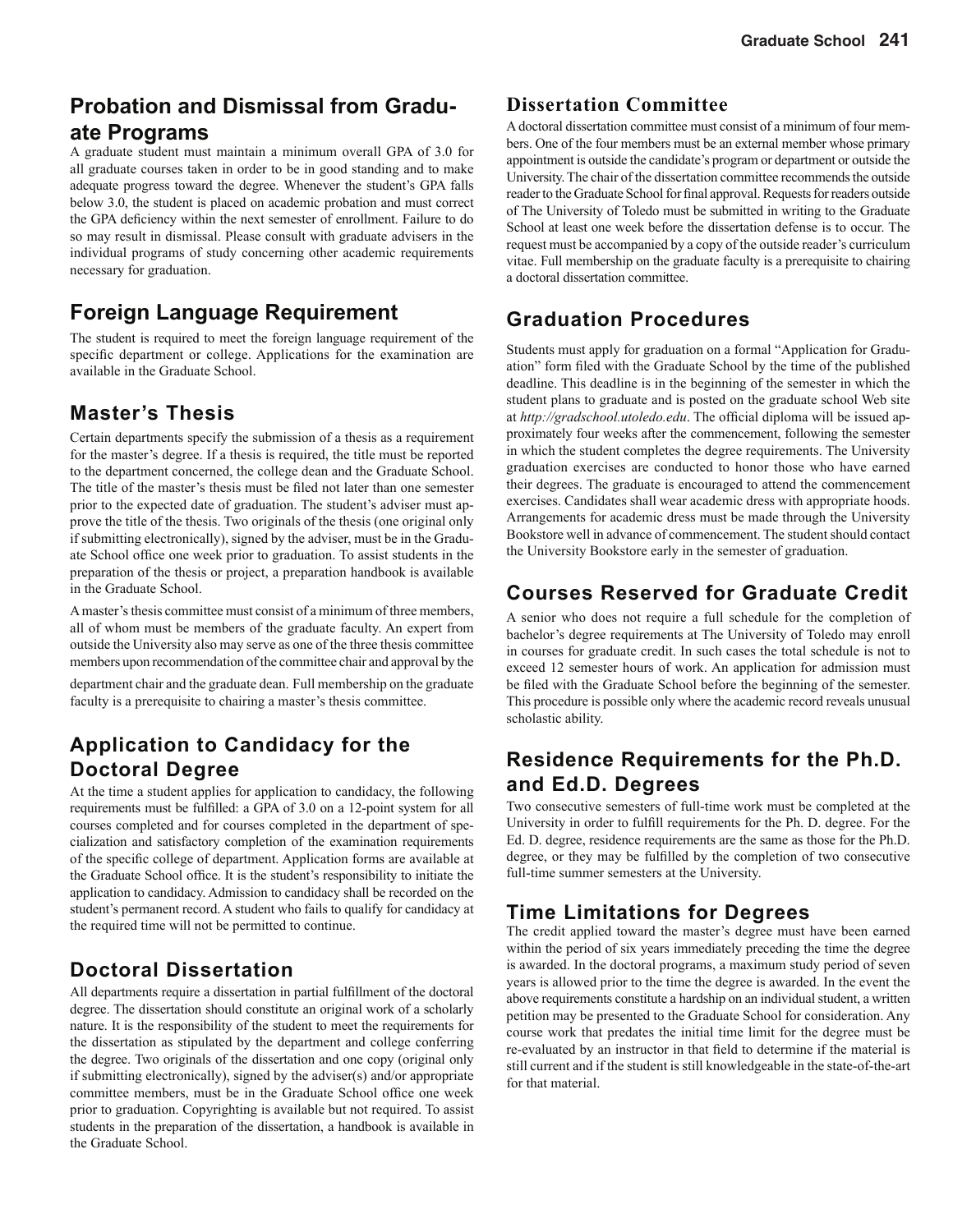### **Academic Grievance Procedure for Graduate Students**

In the event that a graduate student has an academic grievance, he or she should attempt to resolve the problem by adhering to the following procedure:

- 1. Discuss the problem with the instructor involved.
- 2. If no resolution can be achieved, the student should present his or her grievance to the chair of the department.
- 3. If the problem is still not resolved, the student should see the dean of the college.
- 4. If a resolution has been unsuccessful at the college dean's level, the student may present the grievance to the Graduate School.
- 5. The final appeal can be made to the committee on academic standing of the Graduate Council, and its decision shall be binding on all parties involved in the grievance.

In steps 1 through 4 above, a resolution of the grievance is sought by achieving a consensus on the part of all involved in the grievance. If the process reaches step 5, the academic standing committee of the Graduate Council renders a final decision based upon all of the evidence presented. The committee's decision shall be binding on all parties involved in the grievance.

Note: Graduate students must file the initial grievance with the instructor and a copy to the department no later than one semester after the occurrence of the incident. If students desire to proceed to the next level of appeal, they must file within one month of the last rendered decision until final resolution of the grievance.

# **Other Policies and Information**

Other policies and information pertaining to graduate education may be found in the General Section of the University catalog and the college and departmental catalog sections. Graduate students are encouraged to obtain a copy, or view on the graduate school Web site at *http://gradschool. utoledo.edu,* the *Graduate Student Handbook* prepared by the Graduate School and/or the individual college departments.

# **College of Arts and Sciences**

# **Graduate Programs**

# **Department of Biological Sciences**

*Patricia R. Komuniecki, chair Douglas Leaman, graduate adviser*

The department of biological sciences offers graduate degrees at master's and doctoral levels. Students entering the M.S. or Ph.D. programs are expected to have an adequate background in natural sciences and in mathematics. Usually, this will require knowledge of differential and integral calculus, college physics and organic chemistry. Students may be admitted on a provisional basis if they do not have an adequate academic background, but they will be expected to acquire it as rapidly as possible.

### **Requirements for the M.S. in Biology Program (Cell/Molecular Biology Concentration)**

**Option A (Thesis):** For the degree of master of science in biology (cell/ molecular biology concentration), a student must complete a minimum of 30 semester hours of graduate course work approved by an advisory committee, including BIOL 6000, 6010, 6090, 6100 and 6930 (two hours), CHEM 6500, and additional course and research credits for 13 to 17 hours. The student also must pass a comprehensive oral examination. In some cases, a written comprehensive examination also may be required. The student must complete six to 10 hours of BIOL 6960, write an original research thesis, and pass an oral examination on the thesis.

**Option B (Non-thesis):** For the degree of master of science in biology, a student must complete a minimum of 30 semester hours of graduate course work approved by an advisory committee, including BIOL 6000, BIOL 6010, 6090, 6100 and 6930 (two hours), CHEM 6500, and additional course and research credits for a total of 30 hours. A maximum of three hours in BIOL 6960, 6980 or 6990 may be included in the minimum 30 hours. The student must write an original research paper based on library research that meets the approval of the student's advisory committee and pass an oral examination defending the research hypothesis. Normally, students choosing Option B will not be encouraged to pursue graduate study beyond the M.S. degree.

Up to 10 hours of graduate credit may be transferred from another accredited institution, as recommended by the student's advisory committee.

### **Requirements for the Master of Science and Education**

For the degree of master of science and education, students must meet requirements for the degree as stated in the College of Education graduate section of this catalog. In addition, no more than 8 hours may be earned in 5000-level courses. Students doing their theses in biology rather than in education must fulfill the same thesis-related requirements as other biology M.S. candidates.

### **Requirements for the Ph.D. in Biology Program (Cell/Molecular Biology Concentration)**

The doctoral degree in biology (cell/molecular biology concentration) is awarded to a student who has demonstrated mastery in the field of biology and a distinct and superior ability to make substantial contributions to the field. It is not awarded merely as a result of courses taken, nor for years spent in studying or research. The quality of work and the resourcefulness of the student must be such that the faculty can expect a continuing effort toward the advancement of knowledge and significant achievement in research and related activities.

In general, work for the Ph.D. takes five years of study beyond the bachelor's degree. A substantial portion of this time is spent in independent research leading to a dissertation. Up to 30 hours toward a master's degree may apply as part of the student's doctoral program. Normally 90 semester hours of study beyond the bachelor's degree are required for the Ph.D.

Each student must complete an individualized program of study in the area of cell/molecular biology approved by the student's advisory committee and the department. This course of study must include BIOL 8000, 8010,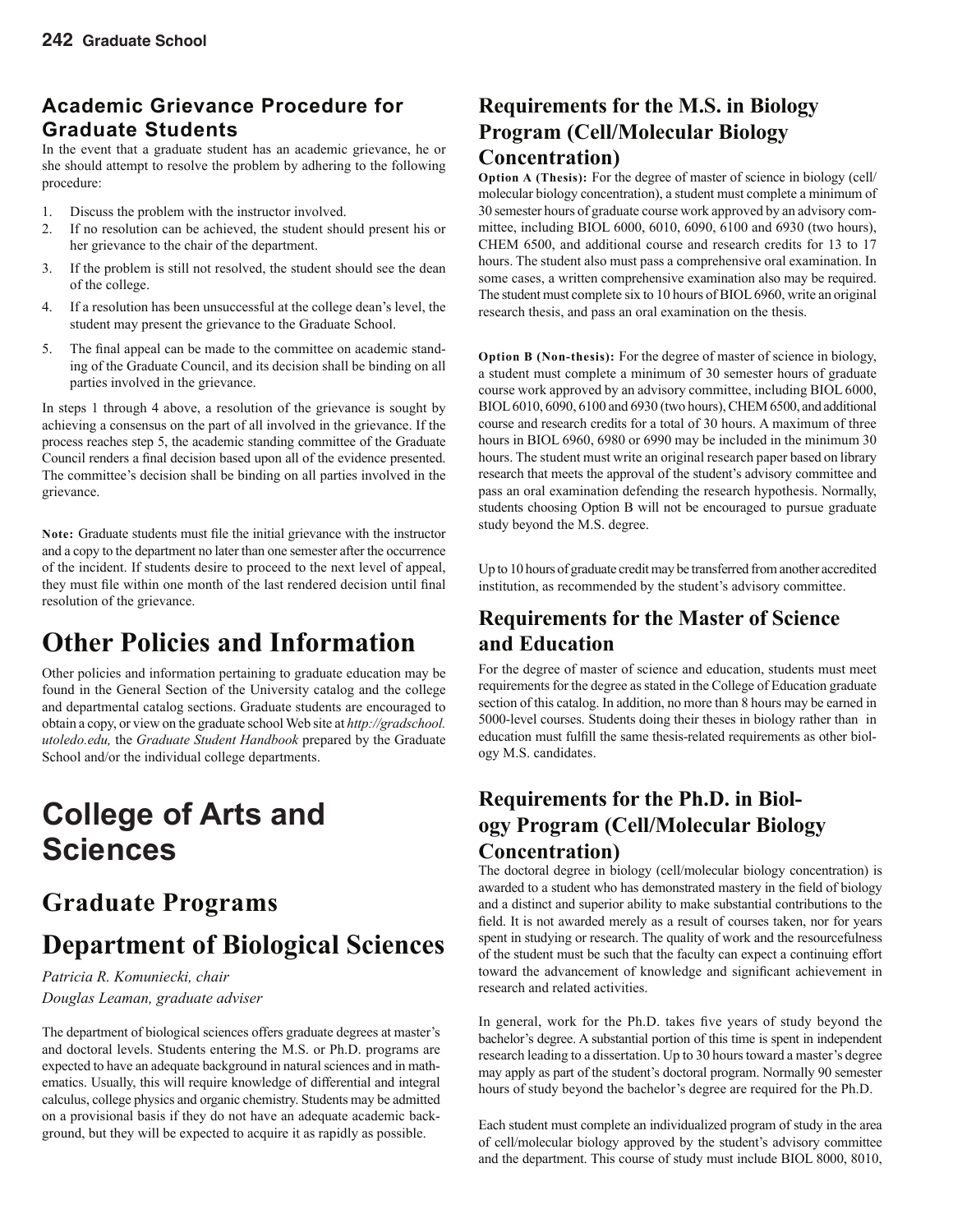8090, 8100 and 8930 (three hours), CHEM 8500, and additional course and research credits to attain the minimum number of semester hours. Ph.D. candidates must pass a written qualifying examination in the spring of their second year of the program, an oral comprehensive examination involving a defense of their research proposal after gaining admission to candidacy, and a final oral dissertation defense examination.

Courses numbered at the 5000 and 6000 levels are intended primarily for students at the master's level. Courses numbered at the 7000 and 8000 levels are intended primarily for students at the post-master's (students with a master's degree, or with more than 34 graduate credit hours) and doctoral levels. Courses carrying a dual listing (numbered at both 5000/7000 or 6000/8000 levels) are available to students at both levels. In these cases, there may be substantive differences in the course requirements for students registered at the advanced level.

The department considers experience in teaching to be a vital and significant component of graduate education. Therefore, all graduate students in the Ph.D. program are required to complete at least one semester of formal teaching experience. M.S. students also are expected to acquire teaching experience as part of their graduate programs.

### **Department of Chemistry**

*A. Alan Pinkerton, chair Jon R. Kirchhoff, associate chair Xiche Hu, director of graduate studies*

### **The Master's Program**

The master's program in chemistry increases the professional competence of the chemist beyond the bachelor's degree. Course work, independent research and small group discussions are emphasized to achieve this goal. The master of science degree can be viewed as an important professional goal or as preparation for study toward the doctoral degree.

#### **Requirements for the Master's Program**

For the degree of master of science or master of science and education, students must meet the following departmental requirements:

- a. The courses presented must total at least 30 hours of graduate credit, including at least four hours of credit in graduate research.
- b. Registration for research seminar is typically required each term the student is enrolled in graduate research.
- c. Each candidate must present a thesis.
- d. Registration for chemistry colloquium is typically required each term, but no more than four hours of credit may count within the required 30 hours.
- e. Each candidate must demonstrate satisfactory performance on a comprehensive oral examination, in addition to the public defense of the thesis at a colloquium presentation.
- f. Upon choosing a research director, an advisory committee will be appointed to supervise the research, to administer the comprehensive oral examination, and to approve the thesis. Each student, in conjunction with the graduate adviser, the research director, and the student's advisory committee, will prepare a plan of study listing the courses and other requirements for the degree. Upon approval, the plan of study becomes the list of course requirements for the degree. Students typically take six or more 6000-level courses as part of the plan of study.

g. Each candidate must demonstrate satisfactory performance on a comprehensive oral examination on his or her dissertation research and a public defense of the dissertation at a colloquium presentation.

#### **Master of Science and Education**

For the degree of master of science and education, students must meet requirements for the degree as stated in the College of Education graduate section of this catalog.

### **The Doctoral Program**

The doctoral program in chemistry is designed to ensure that the student has the basic foundation of knowledge and is equipped with the tools necessary to do independent research. The emphasis on research recognizes the power of original research to arouse the scientific curiosity of the student, to develop and stimulate creativity, and to encourage further discovery through independent study.

The doctoral program is divided into three stages for the typical student. The first stage establishes, through a set of prescribed courses, the foundation for further training. During this stage, a research director is chosen. During the second stage, the student will pursue research toward the dissertation and undertake comprehensive examinations, including the preparation of the required original research proposals. After meeting the comprehensive examination requirements, the student is admitted to candidacy in the third stage of the program. This stage is devoted to research and completion of the doctoral dissertation. The departmental degree requirements are listed in the following section. Further details on examinations and admission to candidacy may be obtained from the department.

#### **Requirements for the Doctoral Program in Chemistry**

Candidates for the doctor of philosophy degree must meet the following requirements:

- a. Each student, in conjunction with the graduate adviser, the research director, and the student's advisory committee, will prepare a doctoral program proposal (plan of study) listing the courses and other requirements for the degree. Upon approval, the program proposal becomes the list of course and other requirements for the degree. Students typically take six or more 8000-level courses as part of the plan of study.
- b. Registration for chemistry colloquium is required each term.
- c. Registration for research seminar is required each term the student is enrolled in graduate research.
- d. Each student must satisfactorily complete two semesters in supervised, half-time teaching.
- e. After admission to candidacy, each student is required to spend a minimum of two consecutive semesters in full-time study at The University of Toledo.
- f. Dissertation research must be carried out primarily in laboratories of The University of Toledo.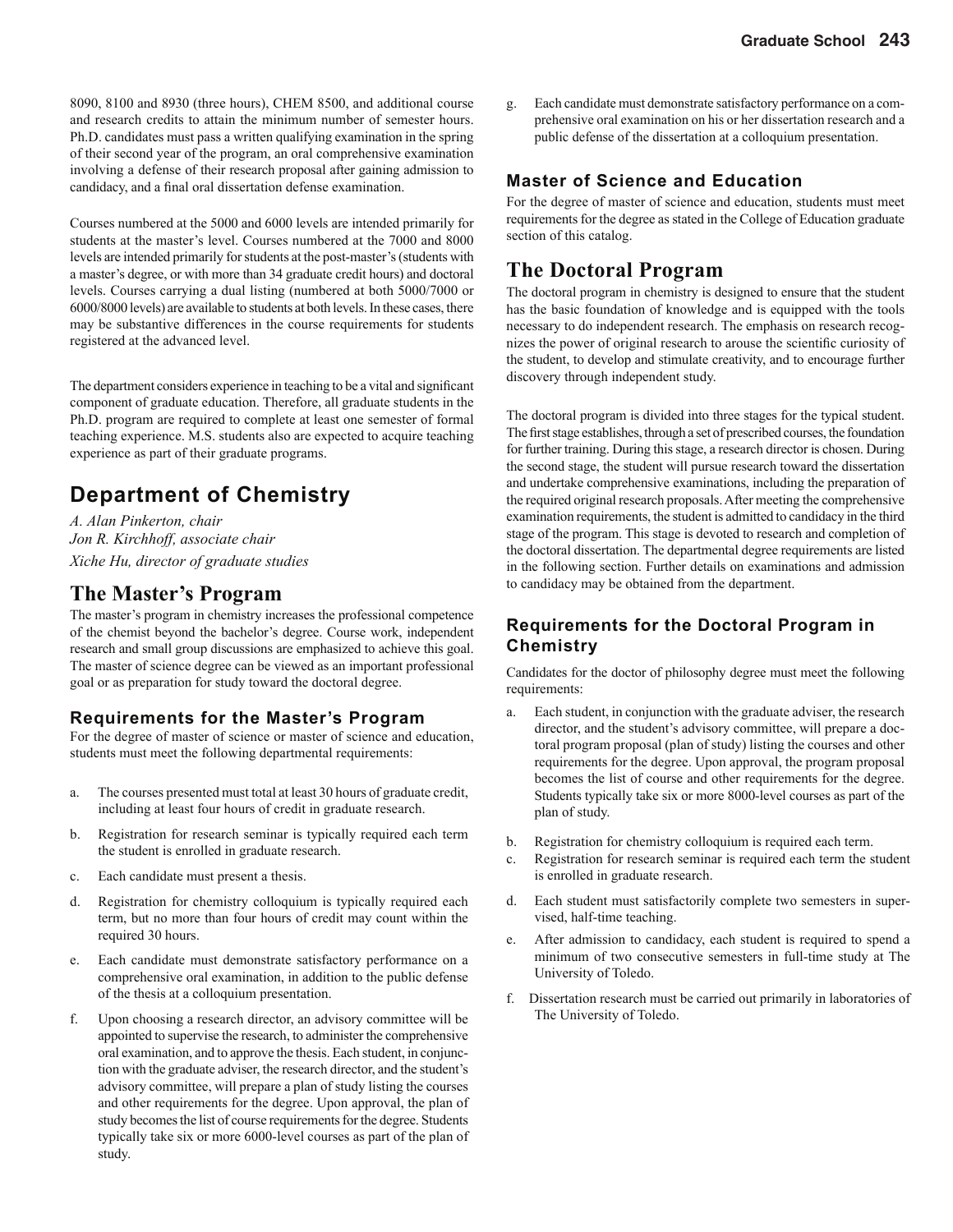### **Department of Communication**

*James Benjamin, chair and graduate adviser* 

#### **Certificate in Communication Studies**

The graduate certificate in communication studies is designed to provide advanced study in professional and organizational communication. The certificate of communication studies requires the successful completion of 15 credit hours in communication studies. The certificate can be earned separately or as a part of the master of liberal studies degree. See the master of liberal studies program for details on the master of liberal studies with a certificate in communication studies.

### **Application**

Those applying to work on the certificate alone must be admitted to the Graduate School and submit an application form and letter of interest to the department of communication. Those applying to complete the certificate and the masters of liberal studies should also contact the director of the master of liberal studies program.

#### **Requirements**

The certificate consists of 15 credit hours of graduate courses in communication studies. Students may use the courses completed for the certificate in the electives portion of the master of liberal studies degree.

### **Department of Earth, Ecological and Environmental Sciences**

*Michael W. Phillips, chair Johan F. Gottgens, graduate adviser (ecology) James A. Harrell, graduate adviser (geology)*

The department of earth, ecological and environmental sciences (EEES) offers graduate degrees in geology and biology (ecology track) at the master's level and in biology (ecology track) at the doctoral level. Students entering the M.S. or Ph.D. programs are expected to have an adequate background in the natural sciences and mathematics, but may be admitted on a provisional basis if they lack such a background.

### **Requirements for the Master of Science Programs**

#### **Master of Science in Geology**

A student must take a minimum of 30 hours of approved graduate course work, including six hours of thesis research and 24 hours of formal lecture courses approved by the student's advisory committee. Up to eight of the required 24 hours of course work may be taken outside earth, ecology and environmental sciences, provided they are relevant to the student's research program. At least 12 of the earth, ecological and environmental sciences hours must be taken in geology. Students who do not have a baccalaureate in geology may be required to take remedial courses, none of which will count toward the 30 hours required for the master's degree. Candidates for the master's degree must prepare a written thesis, which is a report of original and independent research, and present and defend an oral summary of the thesis before a faculty advisory committee.

#### **Master of Science in Biology (Ecology Track)**

**Option A (Thesis):** A student must complete a minimum of 30 semester hours of graduate course work approved by the student's advisory committee. A minimum of 18 hours of this requirement must be earned in the major subject area. In addition, each plan of study must include EEES 6400, 6600 and 6930 (two hours) and a selection of at least nine credit hours of formal EEES courses at the 5000 level or above. The student must write and defend a research thesis consisting of a written report of original and independent research.

**Option B (Non-thesis):** A student must complete a minimum of 30 semester hours of graduate course work approved by the student's advisory committee. A minimum of 18 hours of this requirement must be earned in the major subject area. In addition, each plan of study must include EEES 6600, 6930 (two hours) and four additional EEES courses (5000 level or higher) or their equivalents from other departments that are approved by the student's advisory committee. Further, the plan of study may only include a maximum of three semester hours in EEES 6960 or 6990. The student also must write an original paper based on library research that meets the approval of the student's advisory committee. Normally, students choosing Option B will not be encouraged to pursue graduate study beyond the M.S. degree.

#### **Master of Science and Education in Biology (Ecology Track)**

#### **Master of Science and Education in Geology**

For the degree of master of science and education, students must meet requirements for the degree as stated in the College of Education graduate section of this catalog. Within the minimum of 15 hours of course work to be taken in earth, ecological and environmental sciences and in the selection of the thesis or project topic, students may specialize in either ecology or geology. Students who do not have a baccalaureate in ecology or geology may be required to take remedial courses, which will not count toward the 36 hours required for the master's degree.

### **Requirements for the Doctoral Program in Biology (Ecology Track)**

The doctoral degree in biology (ecology track) is awarded to a student who has demonstrated mastery in the field of biology and a distinct and superior ability to make substantial contributions to the field. It is not awarded merely as a result of courses taken or for years spent in studying or research. The quality of work and the resourcefulness of the student must be such that the faculty can expect a continuing effort toward the advancement of knowledge and significant achievement in research and related activities.

In general, work for the Ph.D. takes at least four years of study beyond the bachelor's degree. Normally, 90 semester hours of study beyond the bachelor's degree are required for the Ph.D. A substantial portion of this time is spent in independent research leading to a dissertation. Work done toward a master's degree may apply as part of the student's doctoral program.

Each student must complete an individualized program of study in an area of ecology that is approved by the student's advisory committee and the ecology faculty in the department. This program must include two semesters of statistics (EEES 8400 and an advanced multivariate statistics course such as EEES 6500), EEES 8600 and 8930 (three hours), a selection of at least 12 credit hours of formal EEES courses at the 5000 level or above, and additional courses and research credits to meet the minimum required number of semester hours. Ph.D. students must pass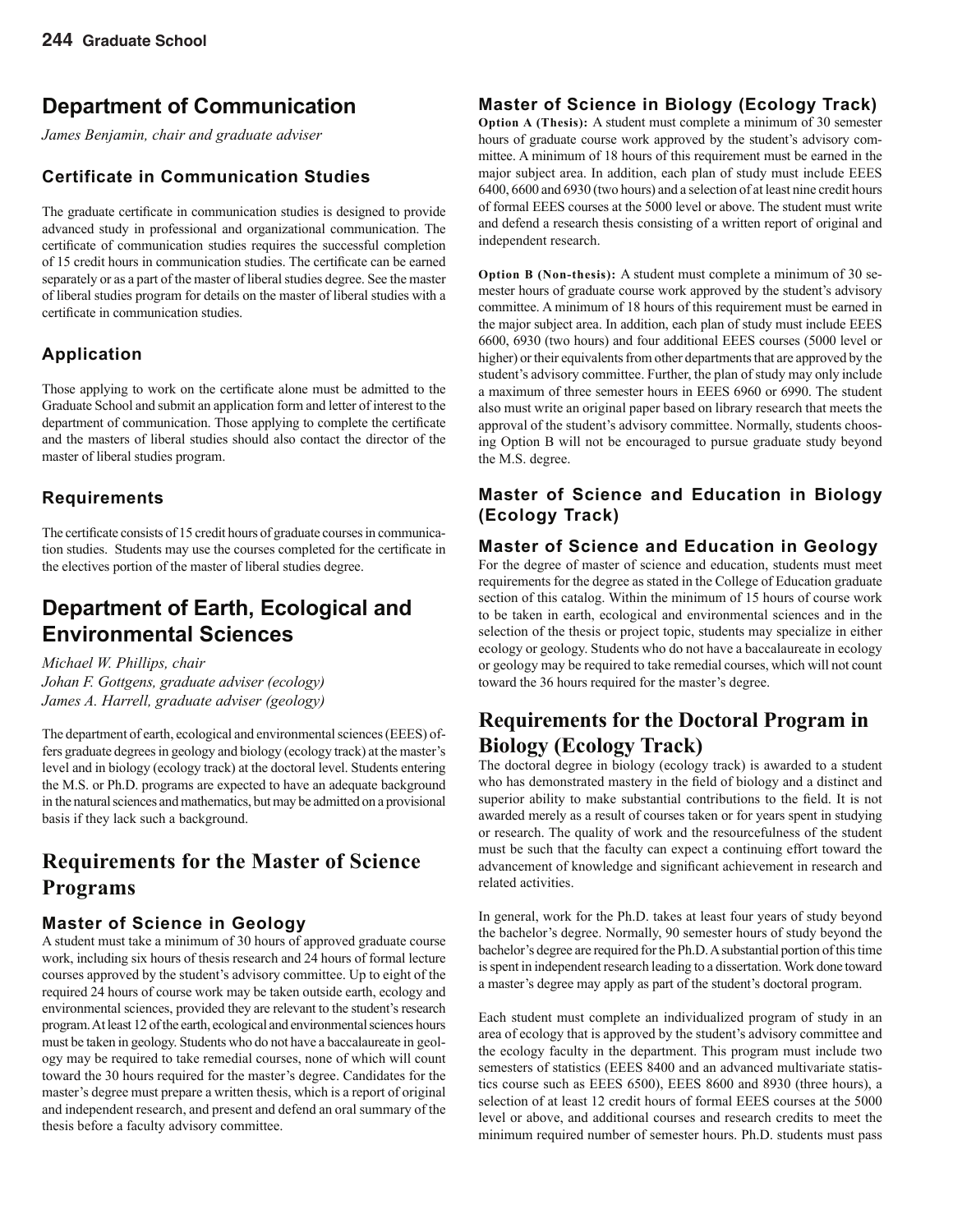a written qualifying examination during the first two years of study and an oral comprehensive examination involving a defense of their research proposal after gaining admission to candidacy.

Courses numbered at the 5000 and 6000 levels are intended primarily for students at the master's level. Courses numbered at the 7000 and 8000 levels are intended primarily for students at the post-master's (students with a master's degree or with over 34 graduate credit hours) and doctoral levels. Courses carrying a dual listing (numbered at both 5000/7000 or 6000/8000 levels) are available to students at both levels. In these cases, there may be substantive differences in the course requirements for students registered at different levels.

The department considers experience in teaching to be a vital and significant component of graduate education. Therefore, all graduate students in the Ph.D. program are required to complete at least one semester of formal teaching experience before graduation.

### **Department of Economics**

*Michael Dowd, chair*

*David Black, director of graduate studies*

#### **Requirements for the Master's Program**

The economics department offers the master of arts in economics degree, the master of arts in economics degree with an applied econometrics specialization, and the master of arts in economics and education degree. In all cases, students must complete a minimum of 30 hours of graduate work that includes the following:

1. At least 21 hours of graduate credit in economics (excluding ECON 6930) must be include d within the total of 30 hours presented for any graduate degree. The minimum of 21 hours in economics must include at least one course from each of two different fields, in addition to the following basic theory requirements (or their equivalents):

(a) ECON 5150 Advanced Macroeconomic Theory

(b) ECON 5200 Advanced Microeconomic Theory

(c) ECON 5300 Introduction to Mathematical Economics

(d) ECON 5810 Econometrics Models and Methods I

The graduate adviser may waive the ECON 5300 requirement for students who have an adequate background in mathematics.

- 2. Credits in excess of seven hours in economics courses numbered 6000 through 6990 will not ordinarily be applicable to the 30 hours.
- 3. Candidates for either degree are required to pass a comprehensive written examination in macroeconomics and microeconomics. In addition, the department may require an oral examination.
- 4. In addition to the 30 hours of course work, candidates must satisfy a writing requirement of either a thesis or a seminar paper.

A candidate who elects the thesis option must submit a thesis for review by a committee of at least three faculty members and satisfy Graduate School thesis requirements. Such a candidate may receive a maximum of seven credit hours following the successful defense of that thesis. A candidate who elects the non-thesis option must submit a seminar paper, or its equivalent, for review by at least two faculty members. No credit hours will be earned for the seminar paper.

#### **Specialization in Econometrics**

The master's program with an applied econometrics specialization is designed to afford interested, well-qualified candidates for the master's in economics an opportunity to study econometrics on a more intensive and applied basis. The applied econometrics specialization would enable candidates to develop applied econometric skills through hands-on research combined with textbook-lecture learning.

The specialization in applied econometrics is an option in the M.A. program in economics. Students who elect the specialization option will normally need two full years of study to complete the program. In the first year, an M.A. candidate in the specialization will complete the regular M.A. core requirements, an additional econometric course (ECON 5820), and field/related course work. Further, the M.A. candidate is required to pass a written comprehensive examination in econometrics, as well as the usual written comprehensive examinations required of all students. In the second year of the program, the candidate will enroll in a sequence of two applied econometrics seminars (ECON 6810 and ECON 6820) and engage in thesis work.

#### **Internships**

The department offers a public service internship, requiring seven credit hours of ECON 6940. In addition to ECON 6940, the intern is allowed to include up to three credit hours of either ECON 6900 or 6990 toward the 30 credit hours required for a master of arts degree.

### **Master of Arts and Education**

For the degree of master of arts and education, students must meet requirements for the degree as stated in the College of Education graduate section of this catalog.

### **Department of English Language and Literature**

*Sara Lundquist, chair Matthew Wikander, director of graduate studies*

### **Requirements for the Master's Program M.A. in English with a Concentration in Literature**

The M.A. degree (literature concentration) requires 33 hours of course work. Graduate students who are accepted into the program as teaching assistants are further required to take ENGL 6010 Seminar in English Instruction: Composition, an additional three-hour course, for a total of 36 hours earned separately from the degree.

All students working toward the master of arts with a concentration in literature must satisfy the following requirements:

- (a) The course work shall include ENGL  $5100$  History of the English Language; **either** ENGL 5750 History of Literary Criticism **or** ENGL 5780 Contemporary Literary Theories and Criticism; ENGL 5790 Approaches to Research in English; and two seminars (excluding instructional seminars – see schedule of classes for seminar listings). Students who have completed any of these course requirements or their equivalents at the graduate level before admission to the Graduate School may petition the director of graduate studies in English for substitutions.
- (b) Of the remaining 18 hours of course work for the degree, students may take a maximum of two courses from other departments in the humanities, fine arts or social sciences, as approved by the director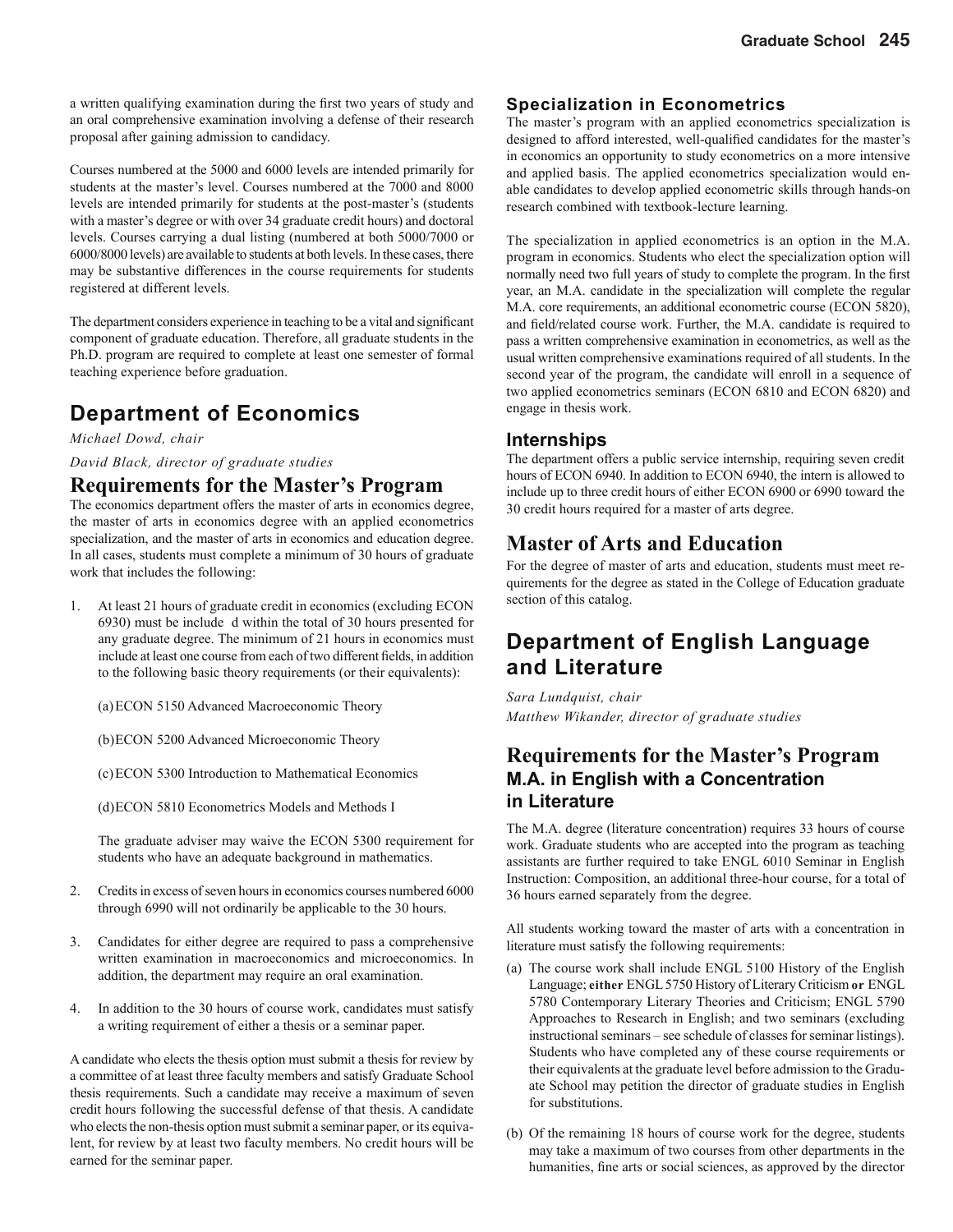of graduate studies. Students may count two creative writing courses and one independent study course toward the degree.

- (c) Students are required to demonstrate a reading knowledge of at least one foreign language. Passing a special examination administered by the department of foreign languages will satisfy this requirement. International students with a native language other than English will be considered to have satisfied the requirement, as will any student having achieved a grade of C or better in an upper-division or graduate literature course offered by the department of foreign languages (excluding courses where texts are read in English translation).
- (d) Candidates must submit a graduate-level course paper applying scholarly techniques to a literary topic of their choice.

#### **Certifi cate in the Teaching of Writing**

A certificate in the teaching of writing can be earned as part of the master's degree in English (literature concentration). The certificate also can be earned separately from the degree.

The certificate is designed to offer continuing education for regional high school teachers of English and composition; to offer specialized education in composition to those earning master's degrees who wish to pursue work as teachers of writing at regional community colleges and area universities; and to provide graduate students with the opportunity to earn job credentials in composition, as well as in literature.

#### **Application**

Those applying for both the M.A. in English and the certificate in the teaching of writing program should submit an application form for each to the Graduate School office, along with their other application materials.

Those applying to work on the certificate alone must hold an undergraduate degree in English and submit an application form, a letter of interest, all college and graduate school transcripts, and two letters of recommendation.

#### **Requirements**

Fifteen hours of course work are required for completion of the certificate:

| п<br>=<br>۰.<br>×<br>× |  |
|------------------------|--|
|------------------------|--|

| ENGL 5780 | Literary Theories and Criticism  |
|-----------|----------------------------------|
|           | ENGL 5090 Current Writing Theory |

#### **Praxis**

ENGL 6010 Instruction in Composition This course assumes experience in teaching. Those not presently teaching will be asked to work with a teacher to gain that experience.

#### **Methods**

ENGL 6180 Methods in Composition Course Design and Assessment **Research** ENGL 6890 Certificate Capstone

Those students working on the master's degree also must fulfill all requirements of that degree.

No transfer of credits from other institutions will be allowed, although those students who complete ENGL 4090 while undergraduates at The University of Toledo will not be required to take ENGL 5090 if they received a grade of B or higher.

### **M.A. in English with a Concentration in English as a Second Language (E.S.L.)**

The M.A. in E.S.L. includes 33 to 35 hours of course work.

Students working toward the master of arts degree with a concentration in E.S.L. must satisfy these specific requirements:

- (a) The course work shall include ENGL 5100, 5150, 6060, 6150, 6160 and 6170, and one course to be prescribed by the adviser.
- (b) The remaining 12 hours required for the degree must include CI 5430, ENGL 5190 and an additional six hours (including no more than one additional course outside of English and linguistics) as approved by the graduate adviser. Students who have completed any of the above required courses or their equivalent before their admission to the Graduate School may petition the graduate adviser in the department of English language and literature for substitutions. Students may count up to one independent study course toward the degree.
- (c) Candidates must demonstrate proficiency in a foreign language by having earned a grade of C or better in a course at the 3000-level or above, or by passing an examination administered by the department of foreign languages.
- (d) Candidates must also complete a thesis (ENGL 6960, one to three hours).

### **Master of Arts and Education**

For the degree of master of arts and education, students must meet requirements for the degree as stated in the College of Education graduate section of this catalog.

### **M.A. and Ed. Degree in Literature**

The master of arts and education in literature degree can include either 30 or 36 hours of course work.

The literature program has the following requirements: a minimum of 18 hours shall include ENGL 5100, either ENGL 5750 or 5780, and two seminars **(excluding instructional seminars)**; and candidates must pass a written examination based on a list of 17 British and American literary works and submit either a paper applying scholarly and critical techniques to a literary work of their choice or a project in education. As an alternative to the examination and paper, they may choose to take six additional hours of literature courses, including at least one seminar **(excluding instructional seminars)**. They also must satisfy the requirements specified by the College of Education.

#### **M.A. and Ed. Degree in English as a Second Language (E.S.L.)**

The M.A. and Ed. degree in E.S.L. includes from 33 to 35 hours of course work.

The English as a second language program requires the following: a minimum of 10 hours in linguistics, including ENGL 5150, 5190, 6150 and 6160 (If any of these were taken on the undergraduate level, appropriate courses may be substituted in consultation with the graduate studies adviser); a minimum of 10 hours in E.S.L. which must include ENGL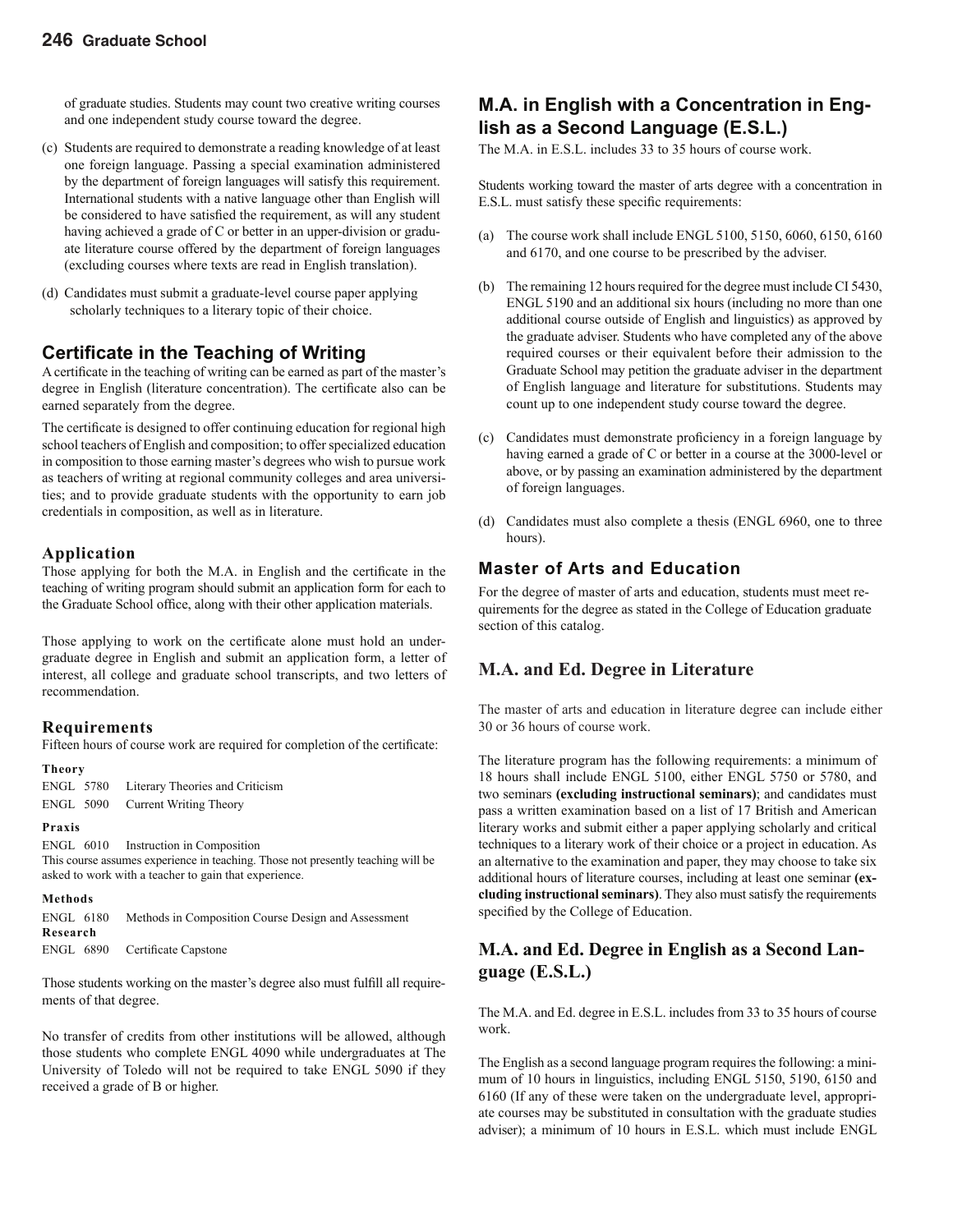6170 and 6060 and CI 5430; a thesis or project (one to three hours); and reading proficiency in one foreign language as required by the master of arts degree. Students also must satisfy the requirements specified by the College of Education.

Students should obtain from the department of English language and literature the appropriate information pamphlet that describes in detail departmental regulations and procedures for the M.A. or the M.A. and Ed. degree, and includes the reading list.

### **Department of Foreign Languages**

*Antonio Varela, chair Ruth Hottell, French graduate adviser Joseph A. Feustle Jr., Spanish graduate adviser Debra Stoudt, German graduate adviser*

### **Requirements for the Master's Program in French, German and Spanish**

A minimum of 30 semester credit hours are required for the master of arts and a minimum of 30 semester credit hours are necessary for the master of arts and education.

For the degree of master of arts or master of arts and education with a major in French, German or Spanish, students must meet the following departmental requirements: present an undergraduate major in the language of interest from an accredited college or university; satisfactorily complete at least 18 hours of graduate credit in the major language (including courses 5010 and 5020 in French and German, 5010 and 5110 in Spanish); satisfactorily complete an additional 12 hours in the major language or in approved, cognate courses; pass a comprehensive examination; and demonstrate a reading proficiency in a foreign language other than the major. This may be done either by earning a passing grade in a foreign language course at or above the 3000 level, or by passing an examination administered by the department of foreign languages. A thesis may be presented for an additional six hours of credit in lieu of the comprehensive examination.

### **Master of Arts and Education**

For the degree of master of arts and education, students must meet requirements for the degree as stated in the College of Education graduate section of this catalog.

### **Department of Geography and Planning**

*Peter S. Lindquist, chair David J. Nemeth, graduate adviser Daniel J. Hammel, internship director*

### **Requirements for the Master's Program**

For the master of arts degree, students must meet the following departmental requirements, including 30 credit hours of graduate work:

- 1. 15 of the 30 minimum hours must taken in the department at the 6000 level. Nine additional elective hours may be taken at the 5000 or 6000 level within the major. The 6100, 6150, 6910, and 6920 courses are mandatory. This 15-hour requirement may not include the following courses: 6700, 6910, 6940 and 6960.
- 2. A minimum of one graduate-level (at least three hours) course or seminar, approved by the adviser, must be taken in a related area outside the department. This may not include an independent study or research course.
- 3. The selection of geography and planning courses and related courses should comprise a unified program chosen in consultation with the graduate adviser.
- 4. At the end of the second semester of full-time work, the student takes a comprehensive written and oral exam upon completion of at least nine course credits, maintaining a B grade or better in 6100 and 6150, and a B average or better for all graduate work. Successful completion of the comprehensive exam entitles the student to become a formal candidate for the M.A. degree.
- 5. The student then seeks approval of a thesis topic, formulates a thesis committee, and submits the proposal for approval.
- 6. The student should research and write an approved thesis under the direction of a thesis committee composed of departmental faculty members. The student may select an applied or traditional thesis option.
- 7. Upon completion of the thesis, an oral examination on the student's research, as it relates to general professional competence, will be required.
- 8. A minimum enrollment to qualify for the master's degree is two hours of thesis credits, but there may be as many as six hours within the 30 semester hours of graduate work.

The master's program is designed to provide a quality multidisciplinary education, foster theoretical and applied research in geography and planning, promote multicultural understanding, complement interdisciplinary work, and support local community outreach programs and grass-roots organizations. Faculty interests and research facilities offer opportunities to pursue intensive programs in community and urban planning, economic geography, geographic information science, environmental geography and planning, or cultural and behavioral geography.

### **Master of Arts and Education**

For the degree of master of arts and education, students must meet requirements for the degree as stated in the College of Education graduate section of this catalog.

### **Department of History**

*Alfred Cave, interim chair Michael Jakobson, director of graduate studies*

### **Admission**

All students seeking admission to graduate study are required to provide transcripts, GRE scores, three academic letters of recommendation, and a statement of purpose. In addition, students whose native language is not English must submit TOEFL scores. A description of the history program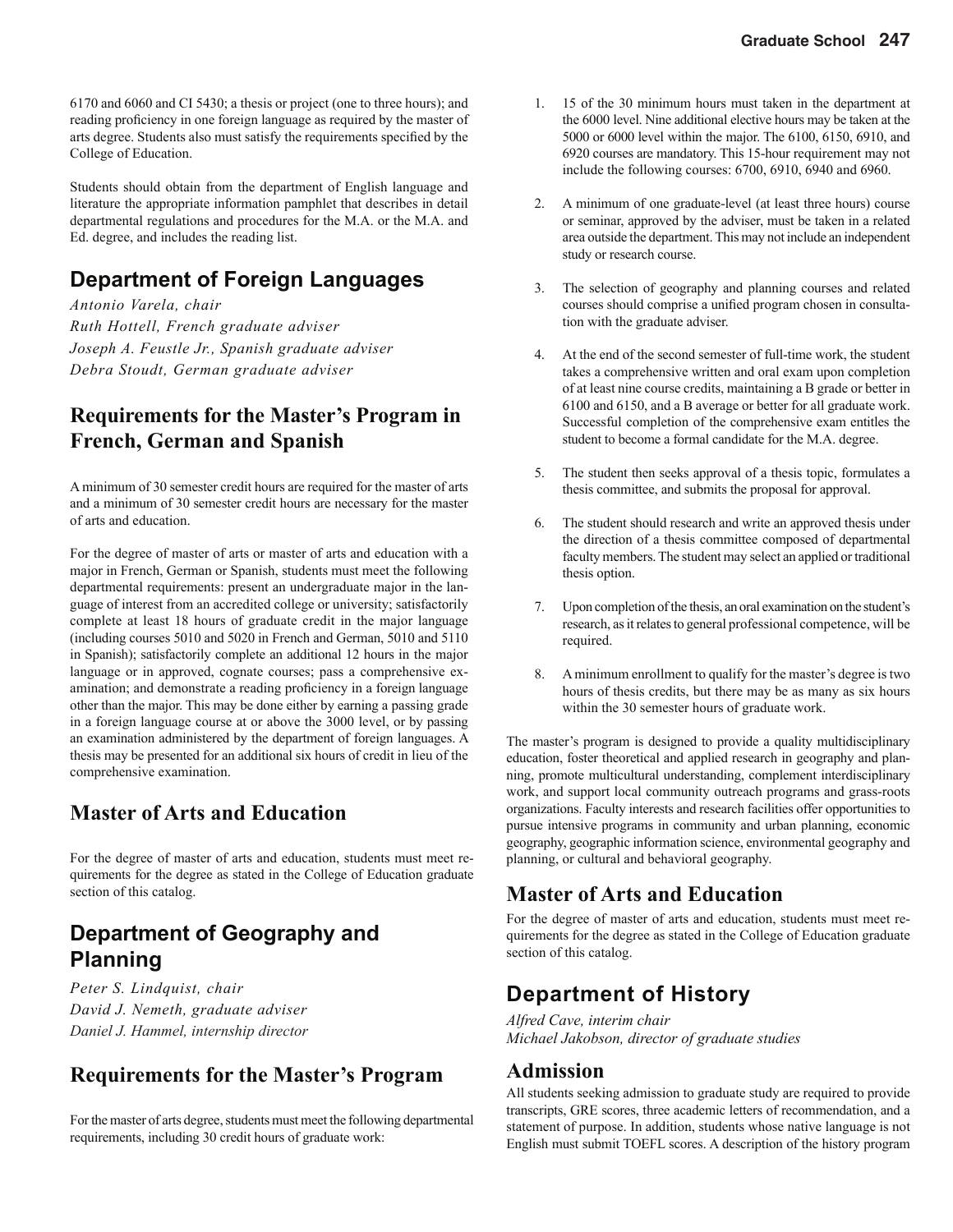is available from the departmental office or the Web site at *www.history. utoledo.edu/GraduateAdmissions.html.*

### **Requirements for the Master of Arts Degree**

The student may earn the M.A. degree by completing either 30 graduate credits, including a thesis, of which six credits may, with the approval of the student's committee, be taken outside the department; or 36 graduate credits with an examination in lieu of a thesis, of which 10 credits may, with the approval of the student's committee, be taken outside the department. The choice between the two options will lie with the student's committee and will be made at the time of the student's first advisory conference with the committee. The student must maintain a B average in all graduate work. Each candidate for the M.A. degree must include within the program one course in historiography and two seminars.

### **Requirements for the Master of Arts and Education Degree**

For the degree of master of arts and education, students must meet requirements for the degree as stated in the College of Education graduate section of this catalog. The master of arts and education degree in history requires at least 21 hours of graduate credit in history within the total of 36 hours presented for the degree, including American or European historiography and a seminar. A comprehensive written and oral examination covering all graduate courses also is required.

### **Requirements for the Ph.D. Degree**

The doctor of philosophy degree in history requires a minimum of 62 hours beyond the master's degree, including 24 hours for the dissertation. Doctoral students must complete four seminars, a course in historiography and a teaching workshop.

#### **General Field**

The student must stand for examination, written and oral, over one general field, such as U.S. history or Europe since 1600. See program handbook *for additional details.*

#### **Topical Major Area**

The student must stand for examination in one major area of concentration. This normally will be the area in which the student will write the dissertation and in which the student has had course and seminar work.

#### **Topical Minor Area**

The student will be examined in a minor area outside the general field. Selection of this field will be made by the student and the director of graduate studies.

#### **Additional Study Outside the Department**

The student's committee may require additional course work or readings in a department other than history – for example, economics, political science, sociology, geography, English or philosophy. The student will not be examined in the related area, but must satisfy the committee on the quantity and quality of such work. A member of the associated department may participate in the general oral examination.

#### **Foreign Language and Other Tools**

Every student in U.S. history, before taking the general or qualifying

examinations, must pass an examination in a foreign language – for example, German, French, Spanish, Portuguese, Italian or Russian. The choice of the language required will lie with the student's advisory committee, which also may require a demonstration of competence in other foreign languages or in some appropriate skill, such as computer analysis or statistics. Students in non-U.S. history must demonstrate competence in at least two foreign languages.

### **Master of Liberal Studies Program**

*Lawrence Anderson-Huang, director James Benjamin, adviser for Communication Studies*

The master of liberal studies program offers personal enrichment and professional enhancement to individuals with bachelor's degrees who desire additional study in the liberal arts. The program is interdisciplinary in nature, allowing students to do research exploring relationships among traditional areas of study. After a series of core seminars, a student creates his or her own program of study under the guidance of a faculty adviser. The master of liberal studies program works cooperatively with the various departments and undergraduate interdisciplinary studies programs to arrange meaningful experiences for students. For further information, please see the master of liberal studies Web page at *http://mls.utoledo. edu* and/or contact the director.

A certificate in communication studies is available through the master of liberal studies program. See the department of communication for details.

#### **Admission**

All students seeking admission to the master of liberal studies program must file an application with the Graduate School. Application materials consist of a cover form, a statement of purpose, post-secondary transcripts (not necessary for applicants with a UT degree), and three letters of reference. Students with an undergraduate GPA of less than 2.70 must also submit GRE scores. Provisional admission that may be upgraded on completing the core seminar series with grades of B or better also is available. Applicants may request or may be requested to have an interview with the director.

### **Requirements for the Master of Liberal Studies Degree**

For the master of liberal studies degree, students must complete the following requirements, totaling 33 hours of study:

- 1. Core seminars (12 hours):
	- MLS Seminar in the Humanities (MLS 6010).
	- MLS Seminar in the Social Sciences (MLS 6020).
	- MLS Seminar in the Natural Sciences (MLS 6030).
	- MLS Seminar in the Visual and Performing Arts (MLS 6040).
- 2. Electives, chosen in consultation with the director and an adviser (15-18 hours).
- 3. Thesis (3-6 hours): A thesis is an independent research project. Students are given considerable flexibility and freedom in choosing their thesis topics.

#### **Elective requirements for the MLS / Communication Studies Certificate**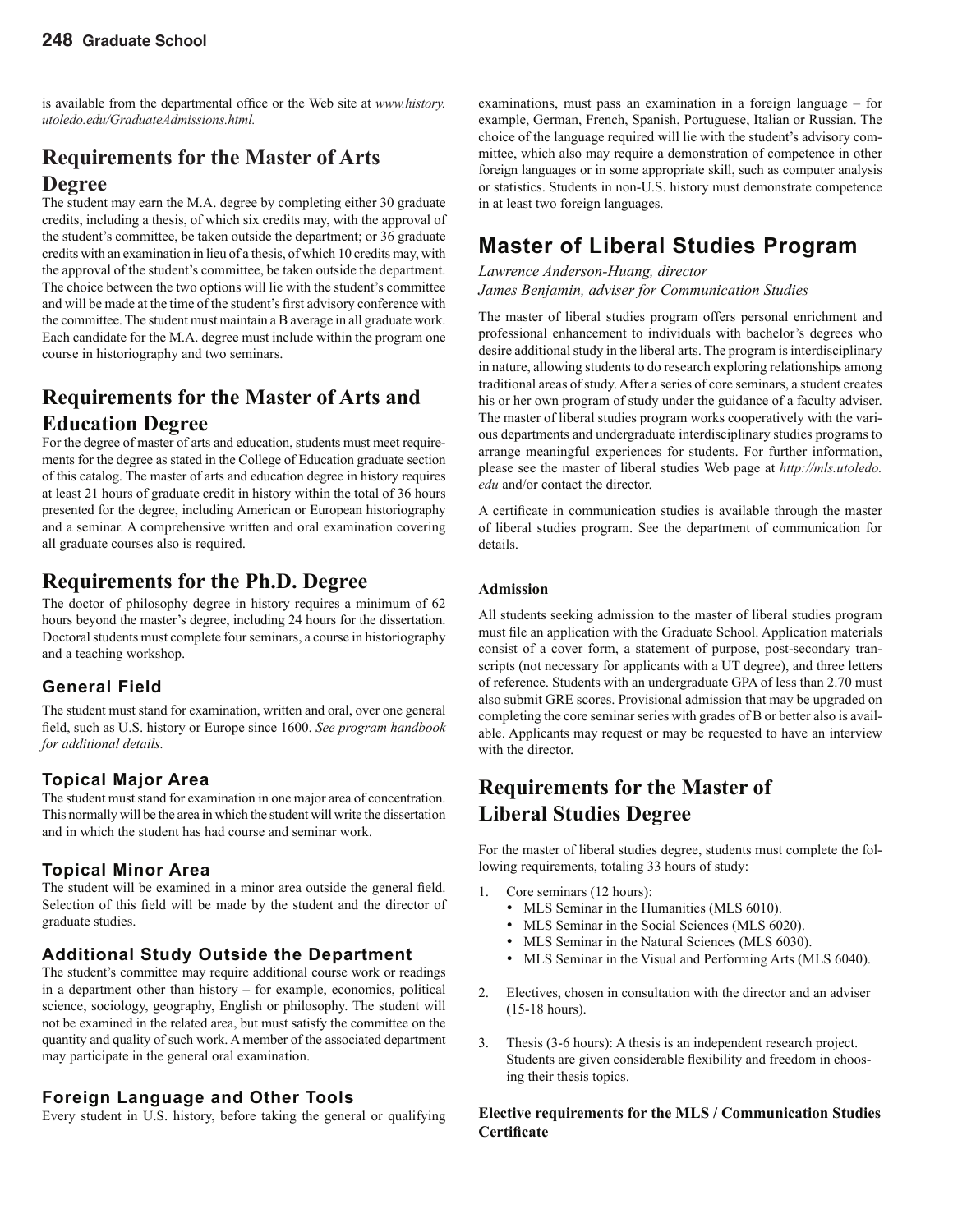The electives above must be chosen from designated courses offered by the department of communication (15 hours).

### **Department of Mathematics**

*Geofrey Martin, chair*

*Donald B. White, associate chair and graduate adviser in statistics Martin Pettet, graduate adviser in pure math H. Westcott Vayo, graduate adviser in applied math*

A full description of programs and requirements, with syllabi for exams, is available from the department office or on its Web site at *www.math. utoledo.edu.* The paragraphs below represent a synopsis of the essential elements.

### **Requirements for the Master's Programs Master of Arts**

To obtain the master of arts degree in mathematics, students must complete a minimum of 30 semester hours of graduate credit and meet the following requirements:

- 1. Complete two-semester sequences in abstract algebra (5330, 5340), real analysis (5820, 5830), and topology (5450, 5460), and a semester course in complex analysis (5880).
- 2. Complete one, two-semester sequence at the 6000 level in algebra, topology, differential geometry, differential equations or analysis.
- 3. Complete one of the following courses: Classical Differential Geometry, Ordinary Differential Equations, Partial Differential Equations, Calculus of Variations and Optimal Control, or any course at the 6000 level listed under item 2.
- 4. The student must pass comprehensive examinations or write a master's thesis. If a thesis is elected, the student must take an oral examination on the general area of the thesis.

#### **Master of Science**

The degree of master of science can be obtained in one of two options.

**Option A – Applied Mathematics:** To obtain the degree of master of science in the applied mathematics option, the student must complete a minimum of 30 semester hours of graduate.

- 1. Complete two-semester sequences in numerical analysis (5710, 5720), real analysis (5820, 5830), and differential equations (6500, 6510), and a semester course in complex analysis (5880).
- 2. Remaining courses may be chosen from the following: Applied Functional Analysis, Linear and Nonlinear Programming, Infinite Dimensional Optimization, Differential Geometry, Differential Equations, Dynamical Systems, Methods of Mathematical Physics, Functional Analysis, Complex Analysis, Discrete Structures and Analysis of Algorithms, Probability, Statistics Probability and Statistics, Operational Mathematics or Calculus of Variations.
- 3. The student must pass a comprehensive examination or submit and defend a master's thesis.
- **Option B Statistics:** To obtain the degree of master of science in the statistics option, the student must complete a minimum of 35 semester hours of graduate and meet the following requirements:
- 1. Complete Applications of Statistics I, Applications of Statistics II, Linear Statistical Methods, Theory and Methods of Sample Surveys, Statistical Computing, Statistical Consulting I, Statistical Consulting II, Categorical Data Analysis, Distribution Free and Robust Statistical Methods, Statistical Inference, and Multivariate Statistics.
- 2. Complete one of the following: Applied Probability, Measure Theoretic Probability, Theory of Statistics, or Topics in Statistics.
- 3. Complete one of the following: Linear Algebra I, Applied Linear Algebra, Introduction to the Theory of Probability, Advanced Calculus.
- 4. Pass a two-part comprehensive examination, one part in probability and statistical theory and one part in applied statistics.

#### **Master of Science and Education or Master of Arts and Education**

For the degree of master of arts and education, students must meet requirements for the degree as stated in the College of Education graduate section of this catalog.

For the degree of master of science and education, the following requirements must be met:

- 1. A minimum of 32 hours of graduate credit must be completed. Colloquium and proseminar do not count toward the 32 hours. At least 18 hours must be in mathematics and nine hours in education, with an additional six hours to be assigned in conference with the adviser. As part of the additional six hours, the student may elect to write a paper in mathematics education or one of expository character in mathematics.
- 2. The total graduate and undergraduate program must include the following: at least six hours of abstract algebra and/or linear algebra, six hours in geometry, statistics, probability and/or computer programming, three to six hours of analysis (beyond calculus), three hours of complex analysi,s and one course in logic and foundations.
- 3. The student must pass comprehensive examinations in three of the areas of study of mathematics. The exact areas are to be arranged with the adviser.
- 4. For information on the education course requirements, see the program description provided by the College of Education.

### **Requirements for the Doctoral Program**

The doctorate in mathematics is offered with concentrations in either mathematics or statistics. The broad requirements for these programs are as follows:

- 1. Each student must pass a qualifying examination within two years of entering the program. Mathematics students must pass two topics chosen from algebra, topology and analysis. For statistics students, the two topics must be analysis and probability and statistics.
- 2. A minimum of 90 hours of graduate credit must be completed. Colloquium and proseminar do not count in the 90 hours. Of the 90 hours, at least 18 but no more than 36 shall be allotted for the dissertation. Mathematics students must complete two-semester sequences at the 6000 level in algebra, topology, real analysis and complex analysis. Statistics students must complete probability and statistics, real analysis, statistical methods, data analysis and multivariate statistics.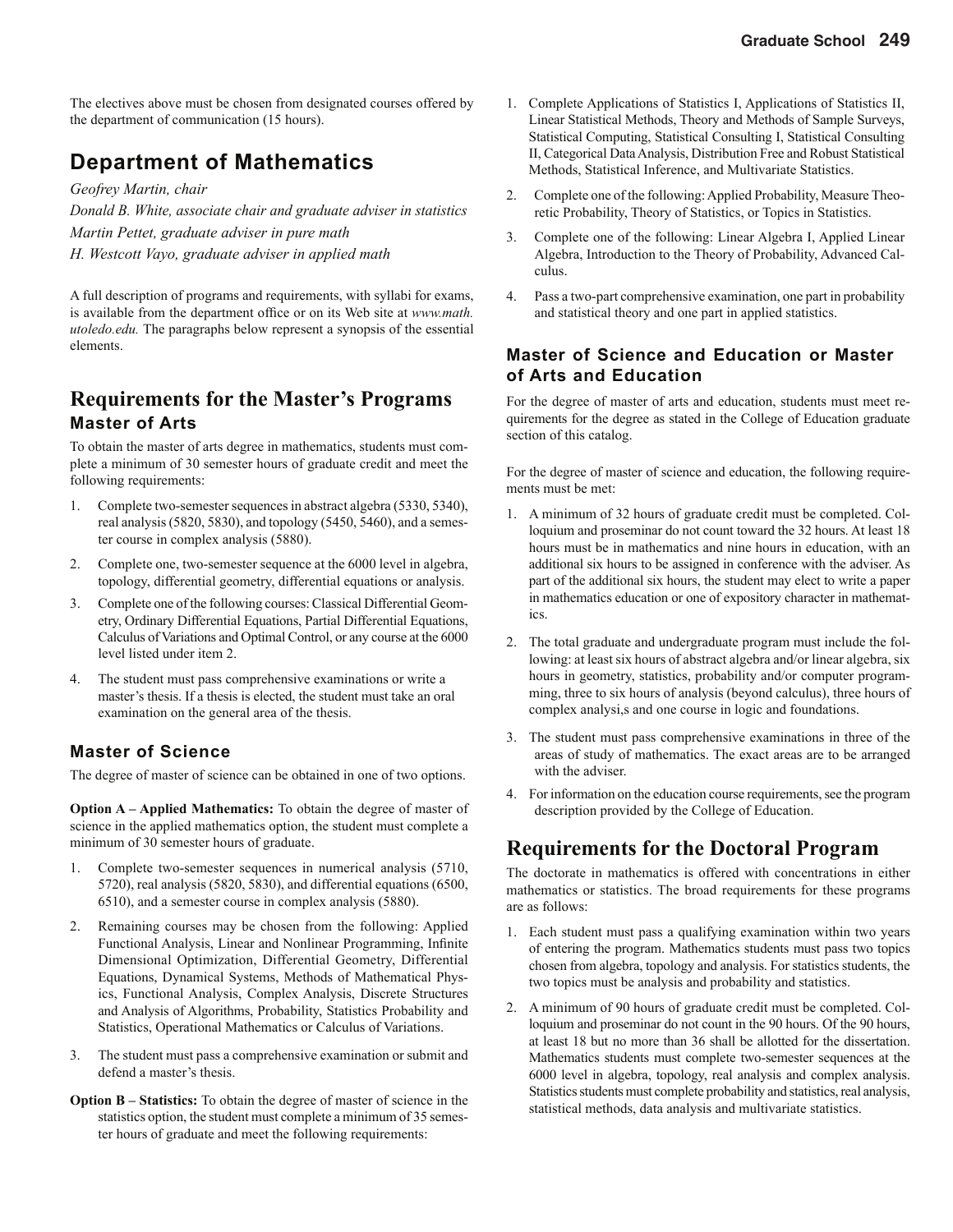- 3. The student must pass an oral examination in the general area of the intended thesis research within one year of passing the qualifying examination.
- 4. The student must demonstrate the ability to read mathematical literature in one foreign language, ordinarily chosen from French, German or Russian. Another language may be substituted if it is necessary for the student's specific program. The language requirement must be met before beginning dissertation research.
- 5. All doctoral students are expected to participate in a seminar on undergraduate teaching methods and to spend two consecutive semesters in supervised teaching. This requirement should be met before beginning dissertation research.
- 6. The student must write a Ph.D. dissertation under the direction of a faculty member. Before completing the dissertation, the student must report on it in an open seminar. An outside examiner must approve the completed dissertation, and the student must defend it before a faculty committee appointed for that purpose.

### **Department of Music**

#### *Lee Heritage, chair*

### **Master of Music in Performance Degree**

For the master of music in performance degree, students must take a minimum of 30 hours of formal course work. Of the 30 hours, a minimum of 10 hours is required in applied study, leading to a graduate recital. In addition, students will be advised to select a balance of courses (minimum of 10 hours) among music theory, music history and literature, and pedagogy. The remaining 10 hours include the required Graduate Studies in Music course - MUS 5900 (three hours), ensembles (two hours), a document (two hours) and electives (three hours).

Applicants are required to audition for the applied faculty. A diagnostic music theory and history exam will be administered before the first semester of enrollment. Applicants should have the minimum undergraduate GPA (2.70) required by the Graduate School for admission to the program. Applicants who do not have a minimum undergraduate GPA of 2.70 are required to take the GRE and report the results to the Graduate School and the department.

#### **Master of Music in Performance Degree Requirements**

#### 1. **Required Music Course (3 hours)**

MUS 5900 Graduate Studies in Music ...............................................3

#### 2. **Music Electives (minimum of 10 hours)**

Graduate courses in music theory, music history and literature and pedagogy. The choice of courses will be determined in consultation with the graduate adviser, acting on behalf of the departmental graduate committee. Courses usually selected include:

Plus special topics and seminars in music theory, history and pedagogy

- 3. **Applied Music (minimum of 10 hours)**
	- MUS 6800 Applied Music, two to five credit hours per semester. Students are required to give a graduate recital. Students must be registered for applied music during the semester in which the recital is given.
- 4. **Ensembles (2 hours)** Ensembles chosen in consultation with the graduate adviser.
- 5. **Graduate Electives (3 hours)**

Music or nonmusic courses chosen in consultation with the graduate adviser.

- 6. **MUS 6990 Recital/Document [Independent Study] (2 hours)** A paper of 15 to 20 pages, which covers a theoretical analysis and/or historical review of the music performed on the graduate recital and/or related topics.
- 7. Students will be required to pass comprehensive and written and oral examinations, normally given during the last semester of work.

### **Master of Music in Music Education**

#### **Degree**

For requirements of the master of music education degree, students must meet requirements for the degree as stated in the College of Education graduate section of this catalog.

### **Department of Philosophy**

*Eric Snider, chair Benjamin Pryor, graduate adviser Susan Purviance, graduate adviser*

### **Requirements for the Master's Program**

For the degree of master of arts, students must meet the following departmental requirements:

**Thesis option:** Completion of at least 27 semester hours of graduate credit in courses offered by the department of philosophy, excluding readings and research courses; a written thesis for 6 semester hours of credit; and an oral examination covering the field of the thesis and general competency in the major areas of philosophy.

**Non-thesis option:** Completion of 33 semester hours of graduate credit in courses offered by the department of philosophy, excluding readings and research courses; and completion of an examination on contemporary philosophy and on an area, topic or figure chosen by the student in consultation with the faculty.

**For both options:** Completion of PHIL 3000 or 6000 (or its equivalent or satisfied as an undergraduate); completion of PHIL 3210 and 3230 (or their equivalents or satisfied as an undergraduate); completion of an examination on the history of philosophy; and completion of at least 42 semester hours of graduate and undergraduate credit in philosophy.

### **Department of Physics and Astronomy**

*Alvin D. Compaan, chair Brian G. Bagley, graduate adviser*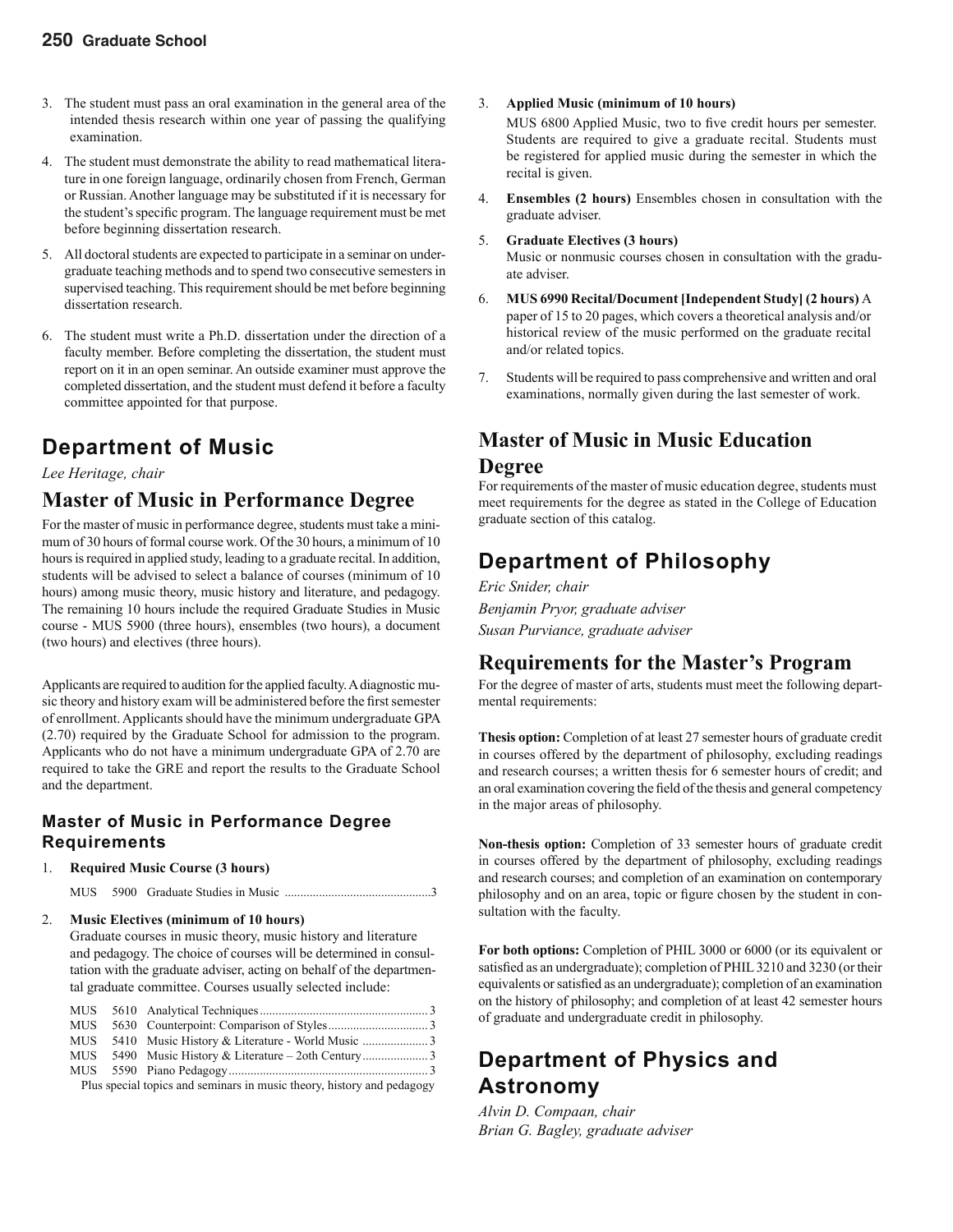#### **Requirements for the Master's Degree**

For the master of science or master of science and education, a student must complete 30 hours of graduate credit that includes the following:

- (a) PHYS 6140 and an additional 15 hours of graduate course credit in physics, with six of the 15 hours numbered above 6000. Credit in PHYS 5900, 6010 and/or 6020 will not count toward either degree.
- (b) The student must present a satisfactory thesis based on directed research, for no more than eight credit hours.
- (c) The remaining hours within the 30 total may be chosen from graduate courses approved by the student's committee. In some cases students working toward the Ph.D. may earn the M.S. or the M.S.E. degree without formal presentation of the M.S. thesis if they have passed the Ph.D. qualifying examination, satisfied the course requirements for the M.S., and completed a research project under the supervision of a research adviser. Students meeting these requirements may petition the department to grant the M.S. without formal presentation of a thesis.

#### **M.S. in Physics with Materials Science Option**

A master of science degree in physics with a materials science option is available. For this degree, a student must complete 30 hours of graduate credit, including the following:

- (a) PHYS 6140, 6540, 6550 and an additional 12 hours of graduate course credit in physics with six of the 12 hours numbered above 6000 (no degree credit for PHYS 5900, 6010 or 6020).
- (b) The student must present a satisfactory thesis based on directed research, for no more than eight credit hours.
- (c) The remaining hours within the 30 total may be chosen from any graduate courses approved by the student's committee.

#### **Master of Science and Education**

For the degree of master of science and education, students must meet requirements for the degree as stated in the College of Education graduate section of this catalog.

#### **Requirements for the Doctoral Program**

For the doctor of philosophy degree, a student must complete a total of 90 hours of graduate credit including the following: MATH 6730; PHYS 7220, 7250, 7260, 7320, 7330 and 7450; at least 18 additional hours of credit in physics in courses numbered higher than 6100 approved by the student's committee; and 30 to 48 hours allowed for the dissertation research, depending on the nature of the research and the needs of the student. Credit in PHYS 5900, 6/8010, 6/8020, 6/7030 or 7910 will not count toward degree requirements.

The doctoral degree requirements include a Ph.D. qualifying examination, a comprehensive examination, and a final oral examination. Passing the qualifying examination is a prerequisite for status as a Ph.D. candidate in physics. After passing the qualifying examination, the doctoral student must select a field of specialization. A faculty committee is formed, chaired by the research adviser, to evaluate the student's progress and to establish an

appropriate program of course work. This committee administers the oral comprehensive examination, after which only the dissertation research requirement remains. The graduate program ends with the student presenting the dissertation and defending it satisfactorily in an oral examination.

#### **Ph.D. in Physics with Concentration in Materials Science**

The Ph.D. in physics with concentration in materials science satisfies all the requirements for the Ph.D. in physics while preparing students for a career in materials science.

In addition, the concentration requires:

- Two core courses in the fundamentals of materials science:
	- PHYS 8540 Structure, Defects and Diffusion
	- PHYS 8550 Thermodynamics and Phase Transformation in Condensed Systems;
- Two additional elective courses in materials science and engineering chosen from a list of courses approved by the faculty of the Center for Materials Science and Engineering; and
- A dissertation in a materials-related field with a supervisor who is a member of the Center for Materials Science and Engineering.

#### **Ph.D. in Physics with Concentration in Medical Physics**

The Ph.D. in physics with concentration in medical physics satisfies all of the requirements for a Ph.D. in physics degree while preparing students for a career in medical physics. The medical physics-related courses, which total at least 27 credit hours, are provided by the Medical University of Ohio (MUO). The student's faculty advisory committee will consist of faculty members from the department of physics and astronomy and the medical physics fields. The committee may also include other members appropriate for this degree. A dissertation research project is chosen that will have relevance to both physics and medical physics. The Ph.D. requirement of 18 additional credit hours outside the core courses will be satisfied by the specified additional graduate courses in physics (UT) and in medical physics (MUO).

#### **Ph.D. in Physics with M.S. in Engineering**

The University of Toledo has established a joint program leading to the Ph.D. degree in physics and the master of science degree in computer science and engineering (CSE) or in electrical engineering (EE). The program is designed for physics students who wish to obtain background in either of the engineering fields and for engineering and computer science students who wish further study in physics. It is designed so that the B.S. in computer science and engineering or electrical engineering is not required. In order to complete this program, students must satisfy all the requirements for the Ph.D. in the department of physics and astronomy and the M.S. degree in the department of electrical engineering and computer science. Some courses will satisfy both requirements. Students will normally enter the program after passing the Ph.D. qualifying examination in physics and satisfying the entrance requirements to the electrical engineering and computer science graduate program. The student's Ph.D. dissertation adviser will be in physics, and an adviser in electrical engineering and computer science will serve as the outside member on the student's advisory committee. Students will normally take one course per semester in electrical engineering and computer science, along with courses in physics.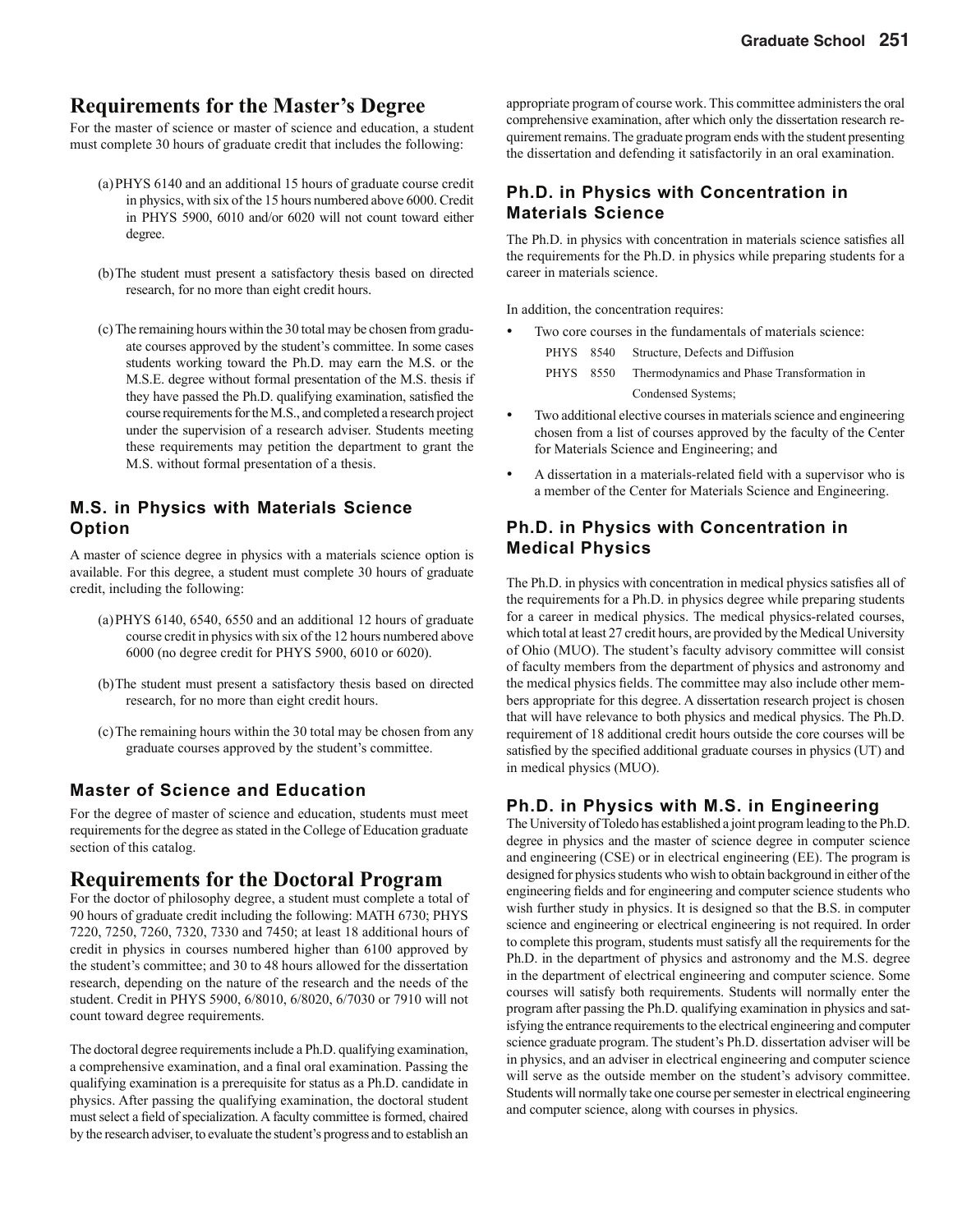### **Department of Political Science and Public Administration**

*Mark E. Denham, chair Hugh F. Hinton, director, M.P.A. program Renee J. Heberle, director, M.A. program*

### **Master of Arts in Political Science (M.A.)**

The master of arts program is designed to help students become thoroughly grounded in the knowledge base and research methods of political science. The department offers study in five areas of the discipline -- American government (including state and local politics), comparative government, international relations, political theory and methodology.

#### **Admission Requirements**

Requirements for admission are a bachelor's degree from an accredited educational institution, acceptable scores on the GRE General Test, and three letters of recommendation from those in a position to judge the academic qualifications of the applicant. Official results should be sent to the Graduate School. While the Graduate School allows a minimum undergraduate GPA of 2.7, those near this threshold should have demonstrated significant improvement in the last two years of their undergraduate work.

Those admitted to the M.A. program normally begin their study during the fall semester. Applications for admission and financial aid should be submitted by March 15, although applications for admission alone are welcome at any time.

#### **Degree Requirements**

The requirements for the master of arts in political science are 30 semester credit hours and include:

- a. One required course: PSC 6110 (3 hours);
- b. Three seminars or lecture courses open only to graduate students: several 5000-level courses (3 hours) and any 6000-level course (3 hours each);
- c. A required master's thesis: PSC 6960 (6 hours); and
- d. Two courses (6 hours) may be taken outside of the department.

#### **Academic Standards**

M.A. students must maintain a minimum cumulative GPA of 3.0 overall and in their political science courses. Only those classes with a grade of C or higher may be counted toward the degree. A student receiving two grades below a B (i.e., of 2.67 or less) may be removed from the program.

### **Master of Public Administration (M.P.A.)**

The master of public administration (M.P.A.) is a professional degree for those pursuing administrative careers in government and nonprofit organizations. The program is accredited by the National Association of Schools of Public Affairs and Administration (NASPAA), and serves part-time and mid-career, as well as full-time students.

### **Admission Requirements**

Applicants to the M.P.A. program must satisfy the following requirements:

- a. An undergraduate degree with a minimum GPA of 3.0 calculated on a 4.0 basis;
- b. Scores from the GRE. A combined score of 1,000 in the verbal and quantitative portions of the GRE is preferred, and the examination

must have been taken in the past two years. With permission, the applicant may substitute scores for the Law School Admission Test (LSAT) or the Graduate Management Aptitude Test (GMAT);

- c. Three or four letters of recommendation, which must be academically or employment related. These should be from individuals familiar with the applicant's academic abilities and professional goals. Applicants who obtained their undergraduate degrees in the last five years must submit at least two academic letters; and
- d. A thoughtfully drafted statement of purpose.

### **Degree Requirements**

All students must satisfy the following University and program requirements:

- a. Program prerequisites: PSC 3420 (or equivalent), PSC 3110 (or equivalent). Students are expected to be proficient in basic spreadsheet and database microcomputer applications. Those who do not meet this requirement must complete an undergraduate-level database computer applications course from the department of political science and public administration or from any other department in the University. Approval of the master of public administration director should be sought if the course is offered outside the department of political science and public adminstration.
- b. General course work requirements: 12 graduate courses (36 hours), including at least five courses open only to graduate students, of which three must be at the 6000 level, with a minimum GPA of 3.0. This does not include prerequisites or experiential learning (Research Report for In-Service Students or Internship for Pre-Service Students).
- c. Common core requirements:

| <b>PSC 5140</b> |                                             |  |
|-----------------|---------------------------------------------|--|
| <b>PSC 5430</b> |                                             |  |
| <b>PSC 5440</b> |                                             |  |
| <b>PSC 5470</b> |                                             |  |
| <b>PSC 6410</b> |                                             |  |
| <b>PSC 6420</b> | Quantitative Methods in Decision Making 3   |  |
| <b>PSC 6430</b> | Seminar in Public Policy Theory & Analysis3 |  |
|                 |                                             |  |

- d. Electives: Students must take a minimum of five additional courses (15 hours from the list of elective courses in general management, criminal justice, economics and financial administration, health administration, human resources management, nonprofit organizations and urban administration). Electives should be selected in consultation with the M.P.A. adviser and may be used to develop an area of specialization.
- e. Experiential learning: All M.P.A. candidates must demonstrate the application of public administration theory, methods and techniques to a practical job situation. Those employed in a governmental or nonprofit agency at the professional level (in-service students) must complete PSC 5950. Those without government or nonprofit job experience at the professional level (pre-service students) must complete six credit hours of PSC 6940. At the end of the internship, the intern submits a final report and the agency supervisor submits an evaluation of the intern. Pre-service students should begin planning their internships with the program adviser before they expect to receive their degree.
- f. Comprehensive examination: Students must pass a written comprehensive examination. A student who fails the examination may retake it once.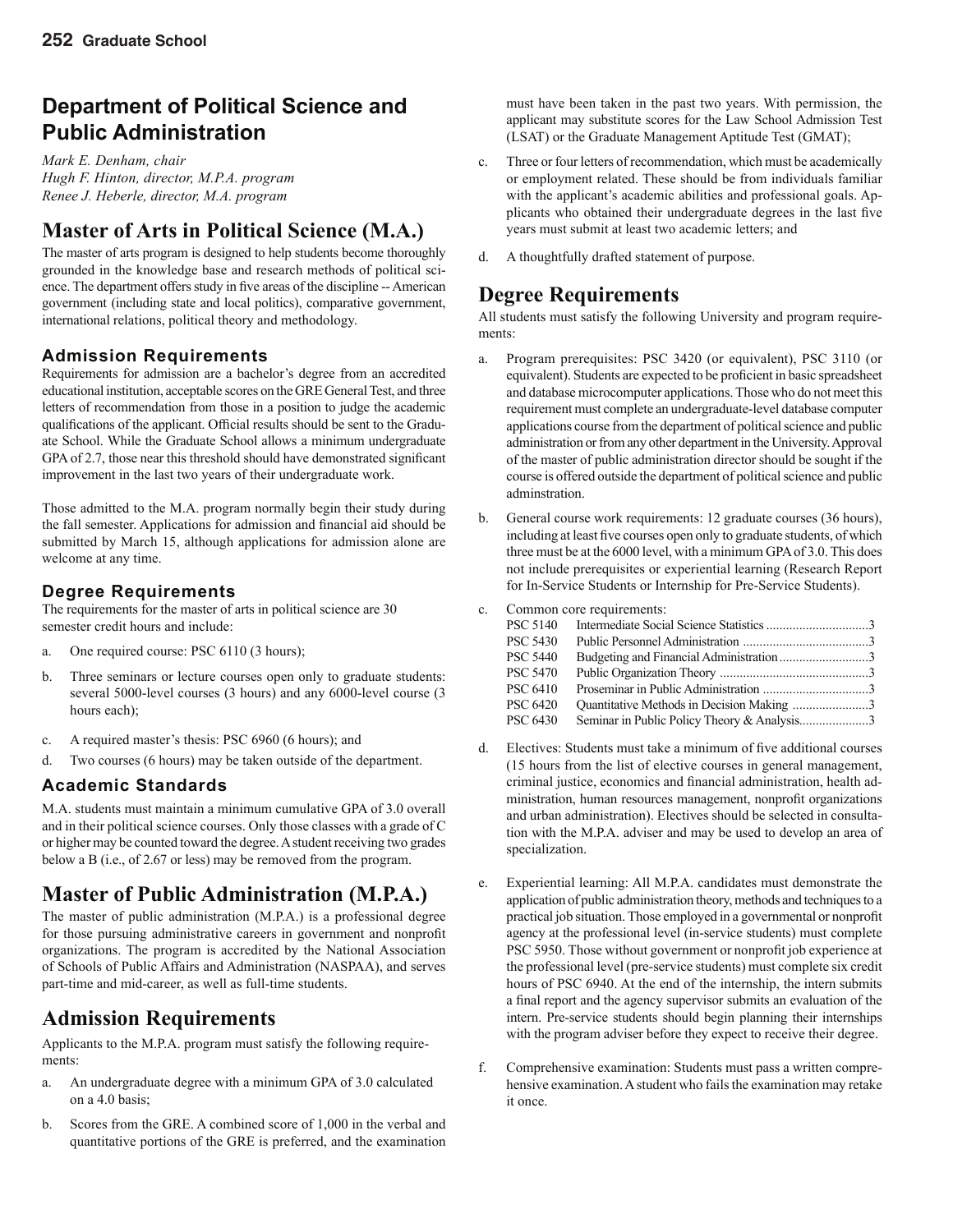### **Certificate Program in Municipal Administration**

The primary purpose of this certification is to strengthen the professional management skills of personnel in responsible local government administrative positions. These include supervisors, department heads, administrative assistants and others who need more management training to enhance their career prospects. Students in the M.P.A. program may also use their electives to receive this certificate. In addition, this certificate program is appropriate for graduate students in geography and planning and civil engineering who wish to improve their knowledge of administration.

### **Certificate Program in Health Care Policy and Administration**

This program is intended for students who are interested in pursuing midlevel careers in the health-care field or for those already working in the field who want to expand their knowledge without pursuing a formal graduate degree program in health administration. The program is composed of five courses in the departments of political science and public administration, health education, finance, and related areas.

### **Joint J.D./M.P.A. Degree**

The J.D./M.P.A. dual degree program offers graduate students the opportunity to earn two graduate degrees evidencing the completion of the curriculum for the juris doctor (J.D.) from the College of Law and the curriculum for the master of public administration (M.P.A.) from the College of Arts and Sciences department of political science and public administration. The program is administered jointly by the College of Law and the department of political science and public administration. The program is designed for students who wish to be effective in administrative and regulatory positions in public and in private, nonprofit organizations.

#### **Admission Standards and Requirements**

To be admitted to the J.D./M.P.A. program, a student must first be admitted to both the College of Law and the M.P.A. program in the department of political science and public administration. The student must qualify for admission to each degree program, make separate application for admission to each program, and be admitted to each program in order to be eligible for the J.D./M.P.A. program.

After admission to the College of Law and the M.P.A. program in the department of political science and public administration, the student must be admitted to the J.D./M.P.A. program by the coordinating committee.

#### **Requirements for Degrees and Continued Participation in the Program**

**Juris Doctor:** In order to qualify for the juris doctor from the College of Law, a student must comply with all the academic and nonacademic rules of the college, with respect to the admission process and during the period after initial enrollment in the college until the granting of the degree. The College of Law will grant credit toward the J.D. for certain courses taken in the department of political science and public administration under the J.D./M.P.A. program, as detailed below.

**Master of Public Administration Degree:** In order to be eligible for the M.P.A. degree from the department of political science and public administration in the College of Arts and Sciences, a student must complete at least 12 graduate-level courses (36 credit hours), including at least five courses open only to graduate students, of which three must be at the 6000

level, with an overall minimum GPA of 3.0. A student must complete any prerequisite courses and all required courses, and the M.P.A. experiential learning requirement. The department of political science and public administration will grant credit toward the M.P.A. degree for certain courses taken in the College of Law, as detailed below.

#### **Course Requirements**

**College of Law Credit for Certain Political Science Courses in the J.D./M.P.A. Program:** Under the J.D./M.P.A. program, up to 12 semester credit hours of approved graduate M.P.A. courses may be applied toward the completion of the total credit hours required for the J..D. The student must earn a grade of B (3.0) or better in an M.P.A. course for the course to be credited toward the J.D.

The 12 hours of approved M.P.A. courses are as follows: PSC 5430 Public Personnel Administration .............................................3 PSC 5470 Public Organization Theory .....................................................3 PSC 6420 Quantitative Methods in Decision Making ................................3 PSC 6430 Public Policy Analysis .............................................................3

On written application by the student, and for good cause shown, the associate dean of the College of Law may substitute another graduate PSC course for one on the approved list.

**Political Science Credit for Certain College of Law Courses in the J.D./M.P.A. Program:** Under the J.D./M.P.A. program, up to 12 semester credit hours of approved upper-level courses in the College of Law may be applied toward the completion of the 36 credit hours required for the M.P.A. degree. In College of Law graded courses, the student must earn a grade of C (2.0) or better; and in College of Law ungraded courses, the student must earn a Pass or better for the course to be granted credit toward the M.P.A. degree.

**Scheduling:** A full-time student entering the College of Law must enroll full time exclusively in the College of Law beginning in the fall, for the first academic year. A part-time student entering the College of Law must enroll exclusively in the College of Law beginning in the fall of the first year, for two academic years.

After the initial first year or two years (as the case may be) in the College of Law, a student in the J.D./M.P.A. program is required to maintain his or her status as a student in the College of Law by taking at least one course for credit in the college during each academic year until the course requirements for the J.D. are completed.

### **Department of Psychology**

*Joseph D. Hovey, chair Rickye S. Hefner, associate chair Joni L. Mihura, director of clinical training*

#### **Requirements for the Master's Program**

Students enrolled in the doctoral program earn the M.A. degree in partial fulfillment of requirements for the Ph.D. degree. For these students, requirements for the M.A. degree are an integral part of the doctoral program.

Students not enrolled in the doctoral program may apply for admission to the master's program in general psychology. Applicants must satisfy admission requirements of the Graduate School, the College of Arts and Sciences, and the department. Each applicant must submit an application, transcripts of previous academic work, three letters of recommendation, and GRE scores (including the advanced psychology test).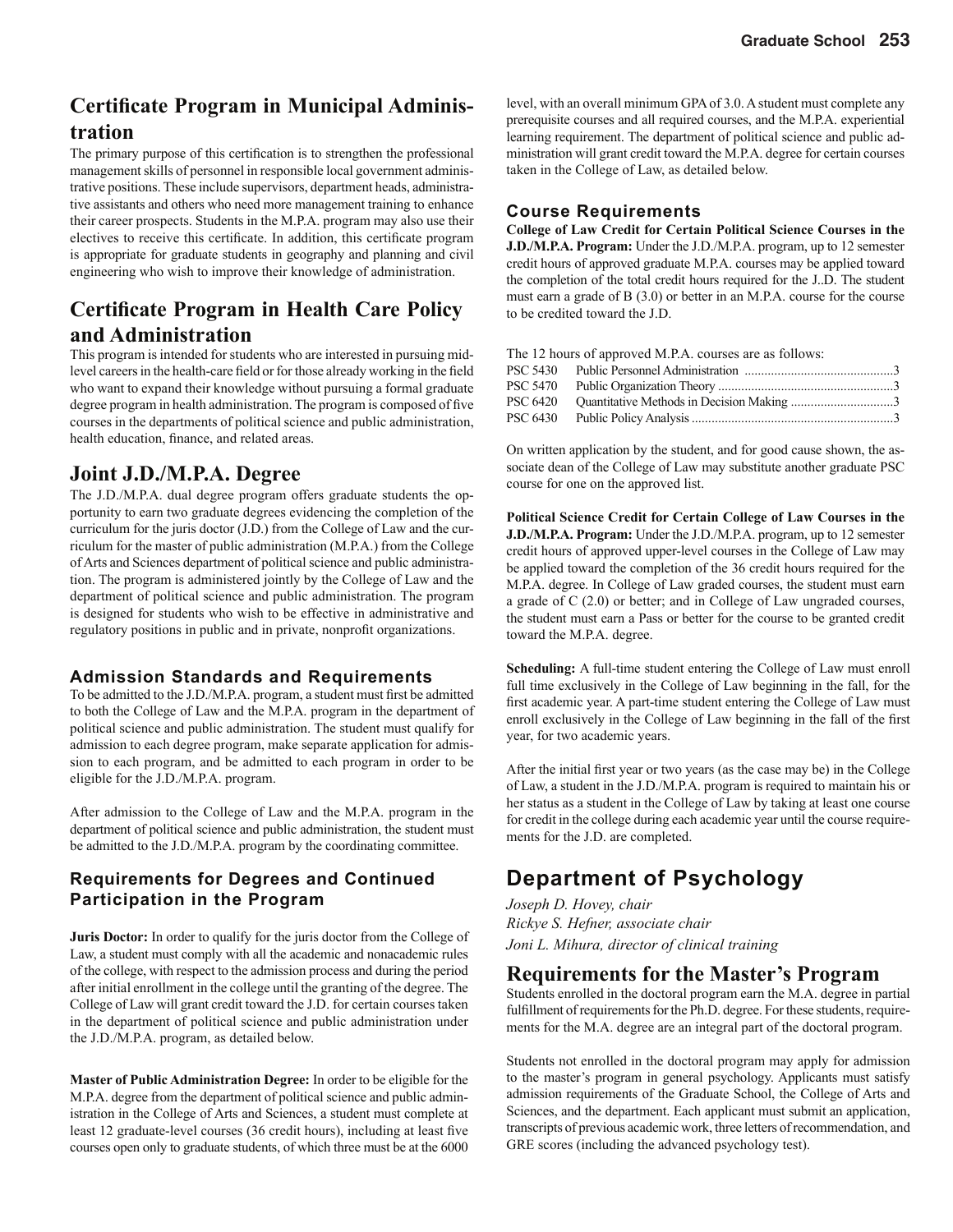A minimum of 35 semester hours beyond the bachelor's degree is required. Each student must complete specific course-related requirements, including research practicum experience, and must complete a master's thesis. Although the program is designed to provide broad training in general psychology, it is expected that the thesis will be conducted within one of the following domains: cognitive psychology, developmental psychology, psychobiology and learning, or social psychology.

### **Master of Arts and Education**

For the degree of master of arts and education, students must meet requirements for the degree as stated in the College of Education graduate section of this catalog.

### **Requirements for the Doctoral Program**

A minimum of 92 semester hours of course work is required in the Ph.D. program in psychology, 47 hours of core requirements, and a minimum of 45 hours in one of two areas of concentration -- behavioral science or clinical psychology. Training in clinical psychology, which is fully accredited by the American Psychological Association, provides students with a broad educational foundation in the science and the practice of clinical psychology. Training in behavioral science allows students to focus on various aspects of cognitive psychology and language, developmental psychology, psychobiology and learning, and social psychology.

The purpose of the doctoral program is to prepare students for careers in academia (teaching, research, clinical work), in mental health programs, in clinical intervention settings, as well as in other settings. Doctoral training emphasizes the inculcation of scientific attitudes with regard to the gathering and evaluation of information; the solving of basic and applied research problems; and clinical assessment and psychotherapy. Each student must complete specific course-related requirements, a master's thesis, doctoral examinations, and a doctoral dissertation. The department's foreign language requirement also must be completed successfully. An individual plan of study is developed by the student in consultation with the academic adviser and advisory committee.

Applicants must satisfy admission requirements of the Graduate School and the department. Each applicant must submit an application, transcripts of previous academic work, three letters of recommendation, and GRE scores (including the advanced psychology test). A brief biological sketch also is required from each applicant in clinical psychology.

### **Department of Sociology and Anthropology**

*Barbara K. Chesney, chair Elias T. Nigem, graduate director, adviser*

### **Requirements for the Master's Program**

Regular admission to the master of arts and master of arts and education degree programs in sociology requires meeting the admission requirements of the Graduate School, including presentation of scores on the aptitude sections of the GRE.

The master of arts in sociology requires a minimum of 37 credit hours of study. These hours are made up of required courses in theory, methods, and statistics (see B below); elective course work (see C below); and completion of a thesis, an internship or additional course work (see D below).

The program requirements are:

- A. **Required background courses (0-9 hours)** (For students who have not completed these or equivalent undergraduate courses): SOC 5040 Classical Theory ................................................................3 SOC 5270 Social Research Methods ...................................................3 SOC 5290 Social Research Statistics ...................................................3 B. **Core courses required of all students (10 hours)**
- SOC 6000 Introduction to Graduate Studies in Sociology .................... 1 SOC 6040 Advanced Sociological Theory **or** SOC 6050 Advanced Social Theory & Political Economy ....................3 SOC 6270 Advanced Social Research Methods ...................................3 SOC 6290 Advanced Social Research Statistics ...................................3
- C. **Program electives (21 hours):** These may be completed by choosing from 5000- and 6000-level courses offered in sociology. Students must take a minimum of two of these courses at the 6000 level.

Students in the M.A. degree program may choose to use their elective hours to focus on a substantive area of the discipline. The faculty offers four areas of concentration – health and aging; class, race and gender; law and society; and social change.

D. **Thesis/Internship/Course Work:** Students may choose to complete a thesis (six hours), an internship (six hours) or six additional hours of course work with adviser approval. Organized and presented in a fashion consistent with Graduate School guidelines, the master's thesis is an original piece of research developed in collaboration with a full-time member of the departmental faculty who serves as thesis committee chair. Two additional full-time faculty members (at least one of whom is a member of the departmental faculty) may also serve as advisers to the student and are members of the thesis committee. Students should enroll in SOC 6960 for thesis credit; these hours will be graded on a S/NC basis.

Students selecting the internship must develop this option in concert with two members of the full-time faculty, one of whom will serve as chair. A third member of the committee will come from the field in which the internship is located. Examples of internship settings include community organizations, health facilities, criminal justice facilities and government offices. Internships must place students in a position to make sociological observations about the setting. These observations will be the basis for an internship report to be filed with the graduate adviser, after approval by the internship committee. Students should enroll in SOC 6940 to receive credit for the internship; these hours will be graded on a S/NC basis.

**Independent Research:** Generally, students may take no more than three hours of independent study or research (5990, 6900, 6990) to complete their degree requirements. Exceptions may be approved by the graduate adviser to a maximum of six hours.

Typically, students may apply no more than three hours taken outside the department toward completion of the degree requirements. Exceptions may be approved by the graduate adviser.

Students should consult with the graduate adviser for additional information about program requirements and options.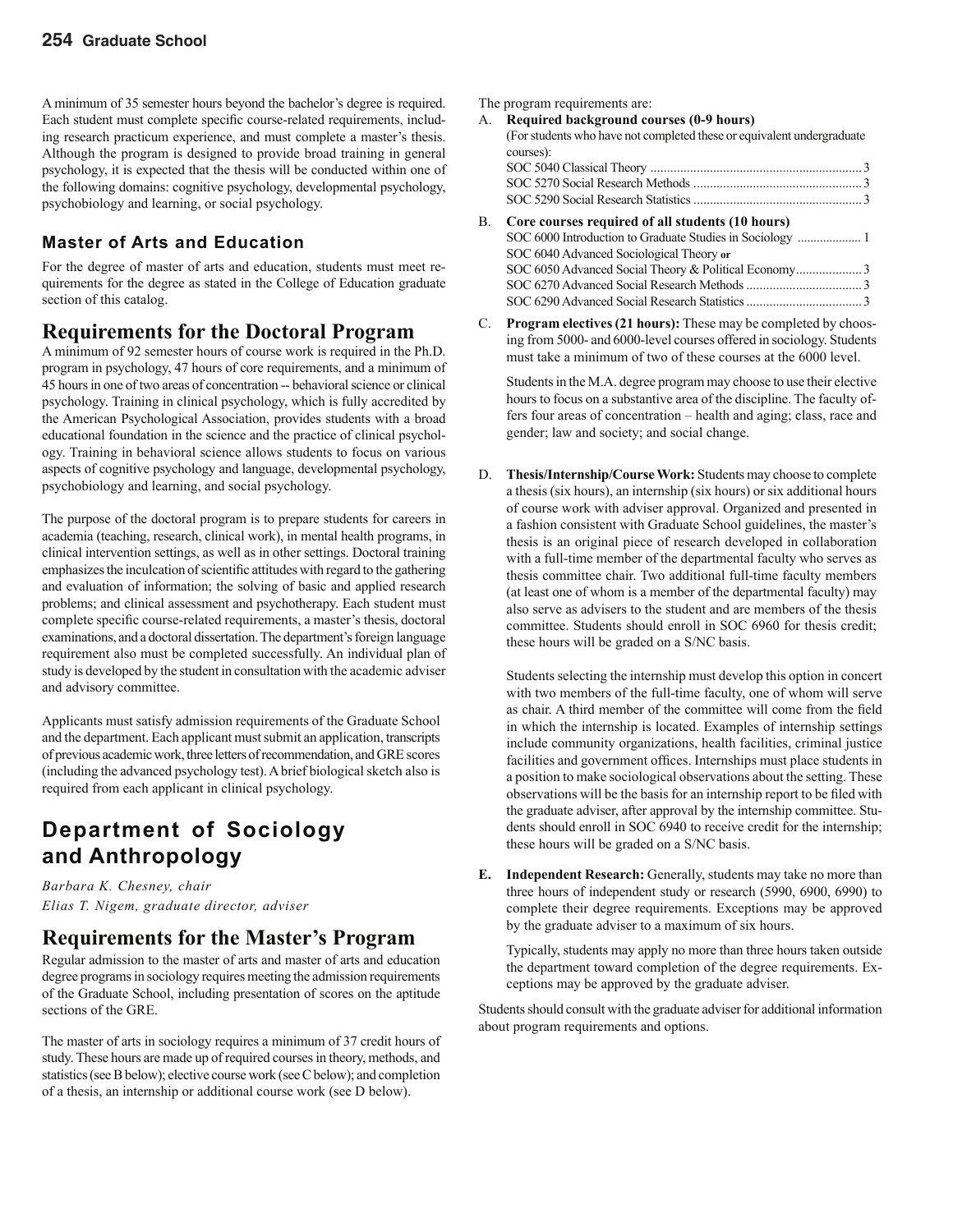# **College Of Business Administration**

# **Administration**

David E. Chatfield, director, M.B.A./E.M.B.A. programs Stranahan Hall Room 1033 Phone: 419.530.5231

**Darlene Miller, manager, E.M.B.A program** Stranahan Hall Room 1029 Phone: 419.530.7982

**S. Subba Rao, Ph.D., interim director, Ph.D. in manufacturing management program** Stranahan Hall Room 4034 Phone: 419.530.2421

**Diana Franz, Ph.D., CPA, director, M.S. in accounting program**

Stranahan Hall Room 3045 Phone: 419.530.4264

**Elissa Teal, academic advisor, M.B.A. program**

Stranahan Hall Room 1031 Phone: 419.530.5230

# **Degrees Offered**

### **Degrees**

The College of Business Administration is accredited by the The International Association for Management Education (AACSB) for undergraduate and graduate work. The graduate division of the college affords students an excellent opportunity to earn a degree on a full-time or part-time basis. The College of Business Administration offers the following degrees at the graduate level:

 Master of business administration (M.B.A.) Executive master of business administration (E.M.B.A.) A dual juris doctor/master of business administration (J.D./ M.B.A.) A dual bachelor of science in engineering/master of business administration (B.S./M.B.A) Master of science in accounting (M.S.A.) Doctor of philosophy in manufacturing management (Ph.D.)

### **Specializations within the Master of Business Administration Program**

 Administration Finance Human Resource Management Information Systems International Business Marketing Operations Management

# **Admissions Policies**

### **General Requirements**

Refer to the Graduate School admissions section of this catalog for University of Toledo Graduate School admissions requirements and classification of graduate students.

### **Admission to Master of Business Administration (M.B.A.) Program**

All decisions regarding admission to the M.B.A. program in business are made through the College of Business Administration Graduate Studies Office. Admission is available to those students who can demonstrate high promise of success in a graduate business degree program. The college has adopted qualitative admissions standards in which applicants are considered on the basis of their merits, with weight given to the quality of prior academic achievement, the Graduate Management Admissions Test (GMAT) scores, professional experience indicating increased levels of responsibility, and other relevant information that the candidate may share with the admissions committee. Although GMAT scores and GPA are important indicators of success, they will not be the sole basis for admissions decisions. Each candidate's qualifications also must meet the admission standards set by The International Association for Management Education (AACSB).

Student applications will be reviewed on the following criteria:

- 1. Academic record and overall GPA, as well as the trend and comparison of grades over a period of time.
- 2. Verbal, quantitative, written and total scores on the GMAT or other appropriate tests. An official GMAT score must be sent directly from the Graduate Management Admissions Council (GMAC) to the College of Business Graduate Studies Office and must be no more than five years old.
- 3. Managerial, professional and leadership potential as exhibited by work experience, extracurricular activities or community service.
- 4. The statement of purpose as required on the graduate application form.
- 5. In the case of students whose native language is not English, a score of at least 550/213 on the Test of English as a Foreign Language (TOEFL) is mandatory, unless the student has a degree from an American university.
- 6. Three letters of reference.
- 7. A voluntary personal interview through the College of Business Administration Graduate Studies Office.

Annual deadlines for submission of completed applications are as follows\*:

| Fall semester   | Aug. 1   |
|-----------------|----------|
| Spring semester | Nov. 15  |
| Summer semester | April 15 |

\* International students should submit completed applications as follows:

| Fall semester   | May 1   |
|-----------------|---------|
| Spring semester | Oct. 1  |
| Summer semester | March 1 |

All materials do not have to be submitted as a package, but a final decision on admission will be withheld until the package is complete. No materials submitted to the University will be returned to the applicant.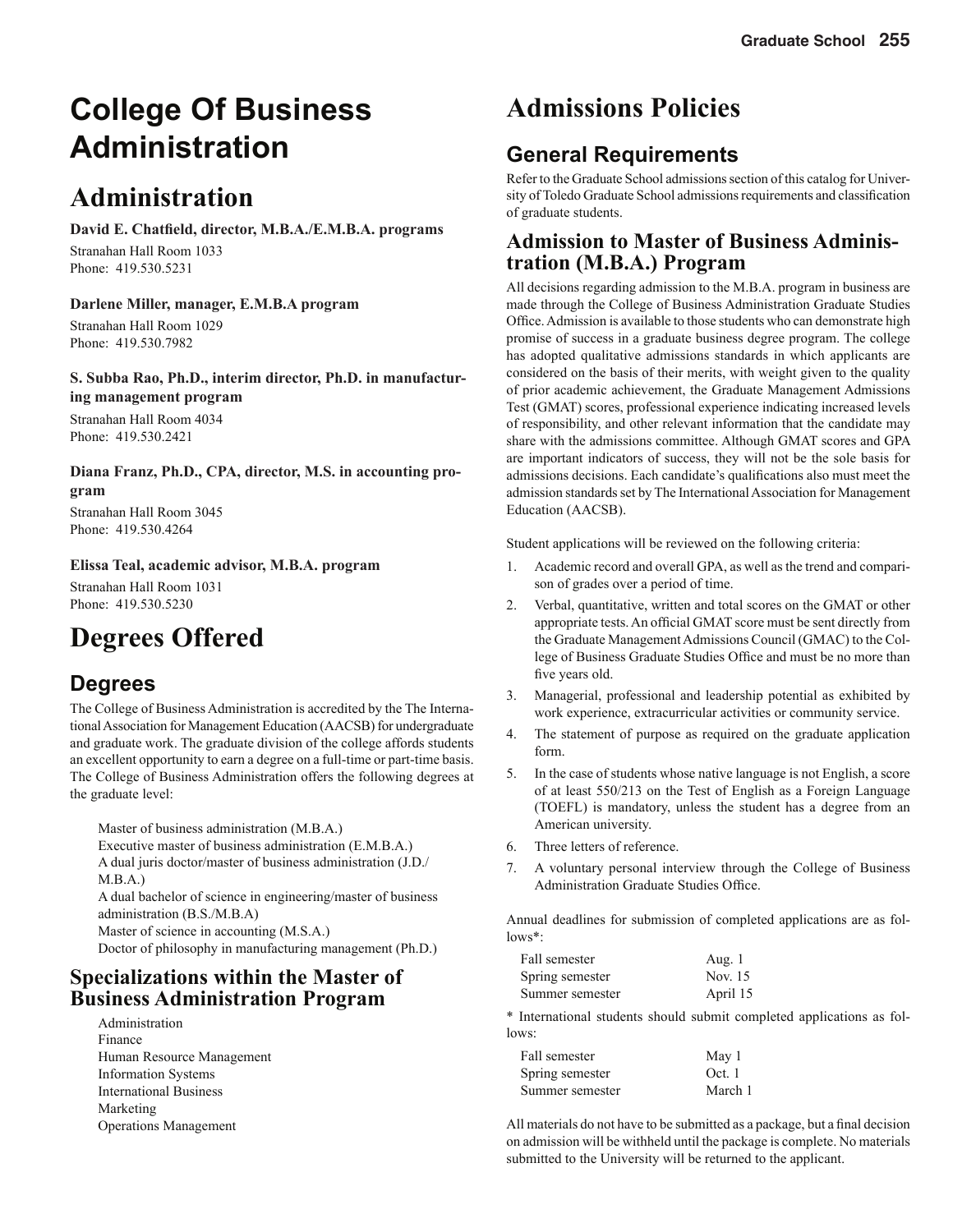### **Admission to Executive Master of Business Administration (E.M.B.A.) Program**

The E.M.B.A. program is designed for executives and professionals with a minimum of three to five years of management or professional experience. Applicants must be nominated, and may be sponsored, by their employers. Self-employed professionals may nominate themselves. An admissions committee of the college will select the participants. The admissions committee seeks candidates with proven leadership potential. Consideration will be given to the following areas:

- Completion of a bachelor's degree
- Completion of the GMAT\*
- An assessment of the individual's work experience
- Evidence of the motivation, commitment and support necessary to complete a demanding program
- Voluntary personal interview

\* The GMAT can be waived for applicants with sufficient executive experience.

### **Admission to Joint J.D./M.B.A. Program**

Students applying for the J.D./M.B.A. program must already have a bachelor's degree. A student must apply and be admitted to the colleges of Law and Business Administration separately to be admitted to the J.D/M.B.A. The LSAT will be accepted by the College of Business Administration in lieu of GMAT scores. Refer to the College of Law and M.B.A. sections of this catalog for specific admission standards for each program

### **Admission to Joint B.S/M.B.A Degree Program**

The College of Business Administration in conjunction with the College of Engineering offers a program whereby qualified students can earn simultaneously both a B.S. in engineering and an M.B.A. This program provides a unique opportunity to combine business and engineering skills to prepare graduates for global competitiveness. It supports the mission of the College of Business Administration to prepare corporate leaders for the future. The program should be particularly attractive to students interested in starting their own companies or those who want to develop an appreciation for how engineering and business complement each other.

This program will allow engineering students in their final two semesters of study to begin taking M.B.A. courses while completing their B.S. This arrangement should reduce the time it takes a student to receive both degrees by a year. The business undergraduate prerequisites can be satisfied as part of the undergraduate curriculum.

Students who wish to pursue the program should make this known to the associate dean for undergraduate studies in the College of Engineering by the end of their sophomore year. Interested students will take the GMAT at the end of their junior year and should apply for admission to the program to the Graduate School before the fall of their senior year. To be admitted to the program, students must have senior standing, score a minimum of 450 on the GMAT, and have at least a 3.0 cumulative GPA. Undergraduate requirements for the business minor must also be completed. Upon admission to the program by the Graduate School, the College of Business Administration and the College of Engineering, students will be classified as special provisional graduate students so that they may take graduate courses while simultaneously completing the requirements for the B.S. in engineering.

Students' special status must be tracked by the M.B.A. office to assure AACSB compliance and to assure the B.S. in engineering degree is granted prior to graduating with the M.B.A.

### **Admission to Master of Science in Accounting (M.S.A.) Program**

All decisions regarding admissions to the M.S.A. program are made through the office of the director of graduate programs in accounting. Admission to the M.S.A. program is available for those students who demonstrate high promise of success in a graduate program. All applicants are considered on the basis of their merit with weight given to the quality of prior academic achievement, GMAT or GRE test scores, professional experience, and other relevant information. The admission procedures for the M.S.A. program are similar to those described for the M.B.A. program.

### **Admission to the Doctor of Philosophy in Manufacturing Management (Ph.D.) Program**

Applicants should have a bachelor's degree, preferably in engineering or business. Letters of reference from college faculty acquainted with the student's character and ability, and official transcripts of all prior college work must be supplied. Applicants are expected to demonstrate preparation for, and a high promise of, success in the doctoral program. The following will be considered in evaluating an application to the Ph.D. program on an individual basis: the student's undergraduate and graduate record with general academic performance, as well as the trend and comparison of grades over a period of time; the student's verbal, quantitative and total scores on the GMAT (in certain cases, depending on the academic background of the student, GRE scores may be substituted for GMAT scores; it is to be stressed that, although GMAT and GPA are important, they alone will not be the basis of admissions decisions); evidence of the ability to do research (publications, presentations, etc.); statement of purpose explaining why the student wants to pursue a Ph.D. in manufacturing management; letters of reference; appropriate experience in a manufacturing organization; and, in the case of students whose native language is not English, acceptable performance on the TOEFL is mandatory unless the student has a degree from a U.S. institution.

While students may come from many academic disciplines, those students with bachelor's degrees in fields other than business or engineering may require more than 91 semester hours. Any student wishing to enter the program from a discipline other than engineering or business may do so with the approval of the program director and upon completion of the prerequisite courses. **Students admitted to the Ph.D. program will not receive graduate credit for any undergraduate courses they take.**

A student should take the Ph.D. comprehensive examination as soon as he/she and his/her adviser believes the student has mastered all the required subject areas and completed all course work. The format and other details of the examination are given in the handbook for Ph.D. students and are available from the program director. Following successful completion of the comprehensive examination, the student is admitted to candidacy for the Ph.D. and undertakes dissertation research. The student is responsible for initiating the application to candidacy on a form available from the Graduate School.

Each student will be assigned a faculty adviser by the Ph.D. program director at the time of admission. When a student enters the program, he/she will consult with the faculty adviser to determine which courses should be taken during the first year of study. Depending on the level and type of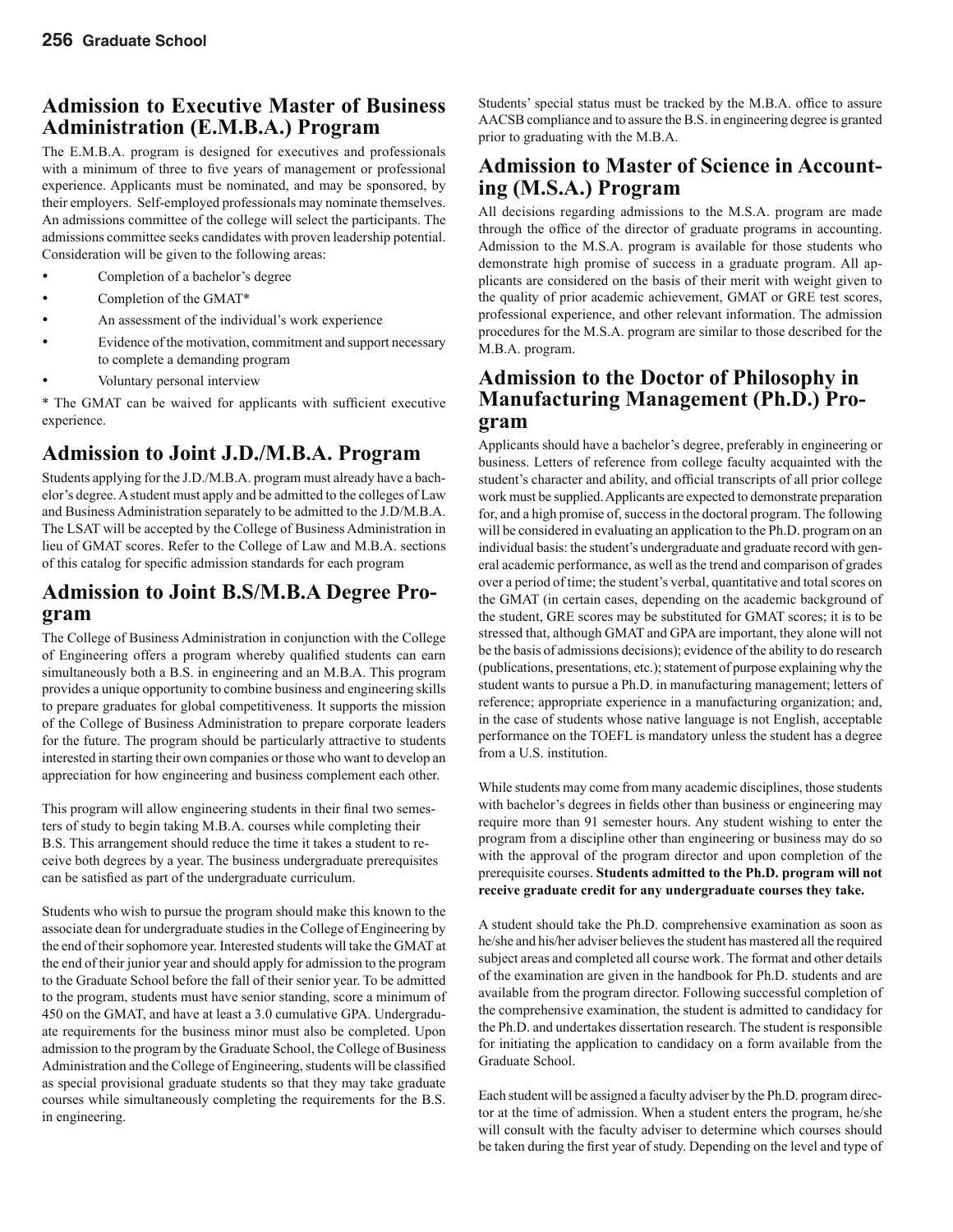preparation of the entering student, these courses will include foundation courses in business, engineering and manufacturing technology. During this first year of study, the student will choose an adviser who will assist the student in preparing a plan of study, choosing a dissertation topic, forming a dissertation committee and in other matters concerning the program.

# **Academic Policies**

### **General Requirements**

Refer to the general Graduate School section of this catalog for general academic policies that apply to all graduate students in areas such as advising, minimum enrollment, dishonesty, grievance, and probation and dismissal.

### **Academic Advising**

Advising for the M.B.A. and E.M.B.A. programs is available in the Graduate Studies office on the first floor of Stranahan Hall. Advising for each M.S. and Ph.D. program is done by the respective program director. Students are encouraged to meet with an adviser regularly. Each student is ultimately responsible for correct and timely completion of degree requirements.

### **Financial Assistance**

A limited number of graduate assistantships, which provide a stipend and/or cover instructional fees, are awarded to students each year. Awards are based upon scholastic achievement, work experience, research/computer experience and extracurricular activities. They are not based on financial need.

Applications are due by April 30 for the entire following academic year. Due to the competitive nature of these awards, however, students are encouraged to apply by the end of January.

### **Transfer Students**

Students who have taken graduate course work at another AACSB-accredited university or from another college at The University of Toledo may, upon recommendation of the Graduate Studies in Business Office, be permitted to transfer up to nine semester hours of business-related course work toward the M.B.A. A grade of B or higher must be achieved in order to transfer any graduate courses.

# **Degree Requirements**

### **GPA Requirements**

Students must complete all requirements for their program of study with at least a 3.0 (4.0 scale) cumulative GPA. Students in the M.B.A. program must also maintain a minimum cumulative 3.0 GPA in courses taken in the area of specialization selected, if any.

### **Master of Business Administration (M.B.A.)**

The M.B.A. curriculum may be built upon any bachelor's degree. The M.B.A. degree is granted to students who satisfactorily complete a minimum of 33 semester hours of 6000-level or higher graduate courses.

The length of the program will vary depending upon the nature of the undergraduate degree. The program consists of preliminary background

(9 hours), common body of knowledge (21 hours), core (24 hours) and specialization and/or elective (9 hours) courses. **Any or all preliminary background and common body of knowledge courses may be waived for equivalent coverage at the undergraduate or graduate level.**

### **Master of Science in Accounting (M.S.A.)**

The master of science in accounting is a 30-semester hour program. The M.S.A. program is designed to prepare students for a professional career in accounting and to fulfill the requirements to sit for the Uniform CPA Exam in the state of Ohio. Candidates without a background in accounting can be admitted to the program but will be required to take additional courses.

### **Doctor of Philosophy in Manufacturing Management (Ph.D.)**

The program requires at least 91 semester hours of study beyond the baccalaureate. For a full-time student with only a bachelor's degree, the course requirements before entering the dissertation stage can be completed in three years. Full-time students with an M.B.A. or a relevant M.S. degree should be able to complete the course work in two years before entering the dissertation stage. During the first year, the students without prior appropriate undergraduate or graduate work in business or engineering will acquire the foundation knowledge in business, engineering and manufacturing technology. Course waivers are possible at the foundation stage by passing competency examinations in appropriate areas.

# **Programs of Study**

### **Master of Business Administration (M.B.A.)**

#### **Preliminary Background (9 hours maximum)**

The M.B.A. program requires an introductory knowledge of computer and basic math skills. A grade of at least a C (2.0) in the appropriate course will be sufficient evidence of appropriate skill level. Computer skills can be demonstrated by proficiency test, Microsoft certification or an appropriate (as determined by the program adviser) equivalent course. Students without math skills will be required to take one or more of the following undergraduate courses:

#### **Basic Core (21 hours maximum)**

These courses represent the minimum background required of students prior to taking 6000-level courses in the M.B.A. program. Students admitted to the M.B.A. program can meet the requirements by taking the 5000 level courses or by proficiency examination. If a student can demonstrate that he/she has completed equivalent course work at the undergraduate level prior to admission to the M.B.A. program and has earned a grade of C (2.0) or better in the course(s), the corresponding 5000-level course may be waived.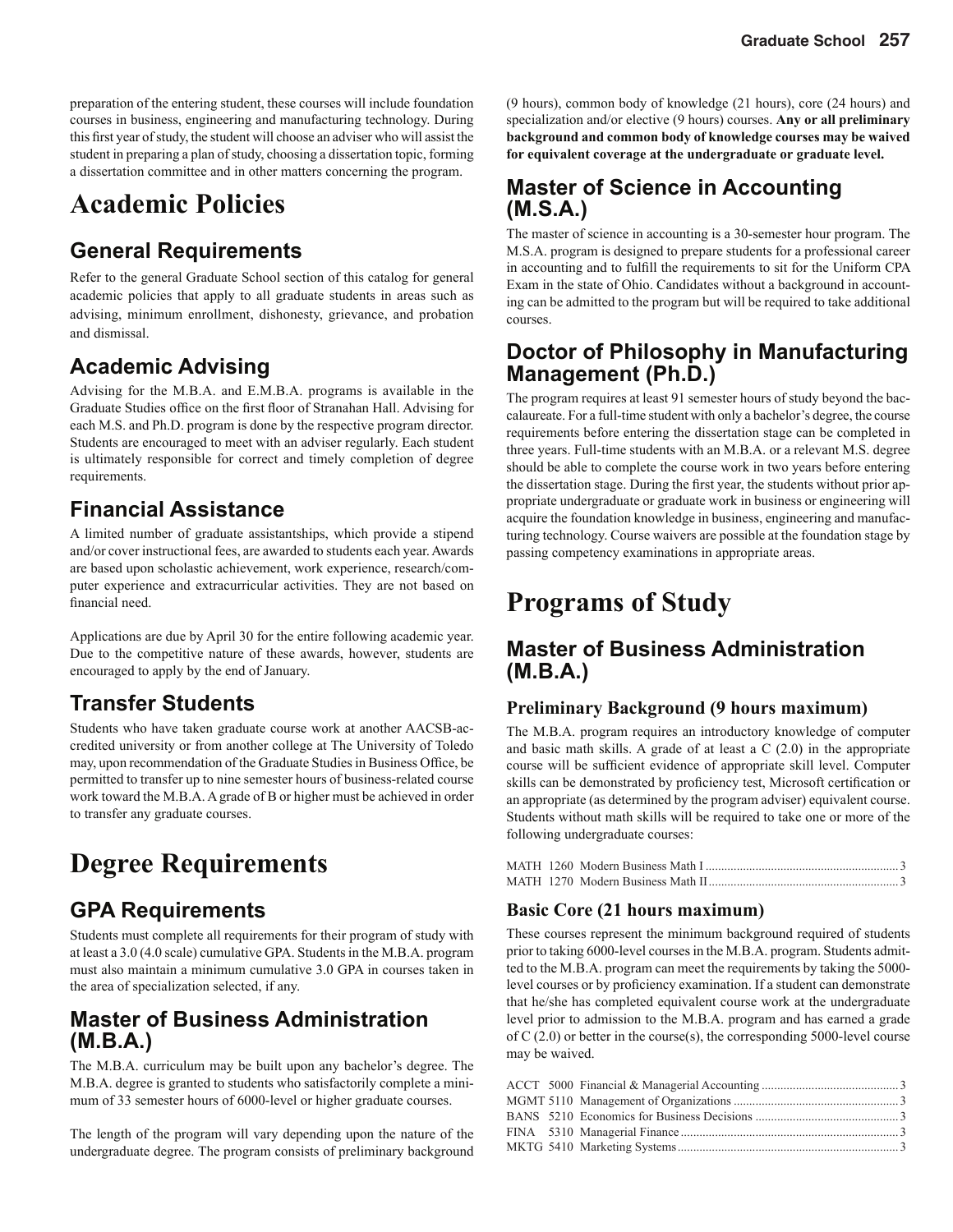#### **Advanced Core (24 hours)**

These courses are required of all students. They are reflective of business techniques, methodology and processes, and are designed to be crossfunctional and integrative.

| <b>BUAD 6100</b> |  |  |
|------------------|--|--|
| <b>BUAD 6200</b> |  |  |
| <b>BUAD 6300</b> |  |  |
| <b>BUAD 6400</b> |  |  |
| <b>BUAD 6500</b> |  |  |
| <b>BUAD 6600</b> |  |  |
| <b>BUAD 6800</b> |  |  |
| <b>BUAD 6900</b> |  |  |

#### **Specialization Courses (9 hours)**

Each student may select an area of specialization. An alternative is to select the administration specialization described below, which is designed for students who prefer to take a variety of electives in different areas. The substitution of any courses for an area of specialization requires the written approval of the department chair. No more than one independent study/research paper (three hours) may be taken in lieu of a course to fulfill a specialization requirement.

### **Areas of Specialization**

#### **Administration**

The administration specialization is designed for students who want a general degree. Please select any three graduate-level electives within the college for which prerequisites have been fulfilled.

#### **Finance**

The graduate finance curriculum provides students with a background in all major areas of finance including corporate finance, investments and portfolio management, and financial institutions and markets. The prerequisite for all 6000-level finance courses is FINA 5310 or the equivalent undergraduate material. A student who wants to specialize in finance will take FINA 6130, Managerial Finance, plus two from the following list:

|  | FINA 6350 Seminar in Financial Institution |
|--|--------------------------------------------|

#### **Human Resource Management**

A specialization in human resource management is designed both for students who intend to seek or continue managerial careers in human resources, and for those who are seeking more general leadership positions, but need to understand approaches to attracting, retaining, compensating, motivating and managing employees in contemporary organizations.

Students are required to successfully complete HURM 6700, Human Resource Management, or its equivalent, by completing either an undergraduate degree in human resource management from an AACSB-accredited school, or by certification through the Human Resource Certification Institute.

In addition to HURM 6700, students must complete HURM 6740, Human Resource Strategy and Metrics, and then may select two additional courses from the following list:

### **Information Systems**

Specialization in information systems provides the student with a managerial overview of computers and information systems. Emphasis is placed on the role and function of the computer as a managerial tool to store, process, analyze and present information. The prerequisite for this option is previous training in a programming language. The prerequisite can be satisfied by the completion of INFS 5400 or by passing a proficiency test covering the material in this course. A specialization in this area includes INFS 6560 and 6610 and one of the following: INFS 6570, 6750, 6810 or 6930.

### **International Business**

The international business program provides training for entry in careers in corporations with a global orientation, particularly multinational corporations, export-import firms, banks, transportation and logistics, and government and international agencies involved in international trade, finance and economic development. Students specializing in international business must choose three of the following courses: FINA 6370; IBUS 6360, 6390 and 6490; MKTG 6080 and 6400; and, subject to approval of the department chair, IBUS 6100 Study Abroad.

### **Operations Management**

Specialization in operations management provides the student with the decision-making and problem-solving skills required for managing people and resources more effectively, whether in manufacturing firms, service industries, nonprofit organizations or government operations. A specialization in this area includes OPMT 6680 and 6690 and one of the following: OPMT 6510 or 6720, or INFS 6750.

#### **Marketing**

Students specializing in marketing should take any three of the following courses: MKTG 6120, 6210, 6230, 6290 and 6400; BANS 6310; or MKTG 6080 or 6980.

### **Graduate Certificate in Supply Chain Management (15 hours)**

This certificate is offered as part of the graduate programs in the College of Business Administration. The program requires five graduate courses, totaling 15 hours of graduate credit, including a three-hour prerequisite course that may be waived for applicants who can demonstrate knowledge of the subject area. Applicants may be accepted directly to the certificate program, but must meet the entrance requirements for the MBA program with the exception of the GMAT exam. Students who subsequently apply and are accepted into the MBA program may use these credits to partially satisfy the requirements for that program, subject to University and MBA program regulations.

The certificate is intended for those who wish an entry-level credential into the supply chain management field, and for those currently in the field who wish to deepen their knowledge. Completion of the certificate program should prepare the student to take the first four exams of the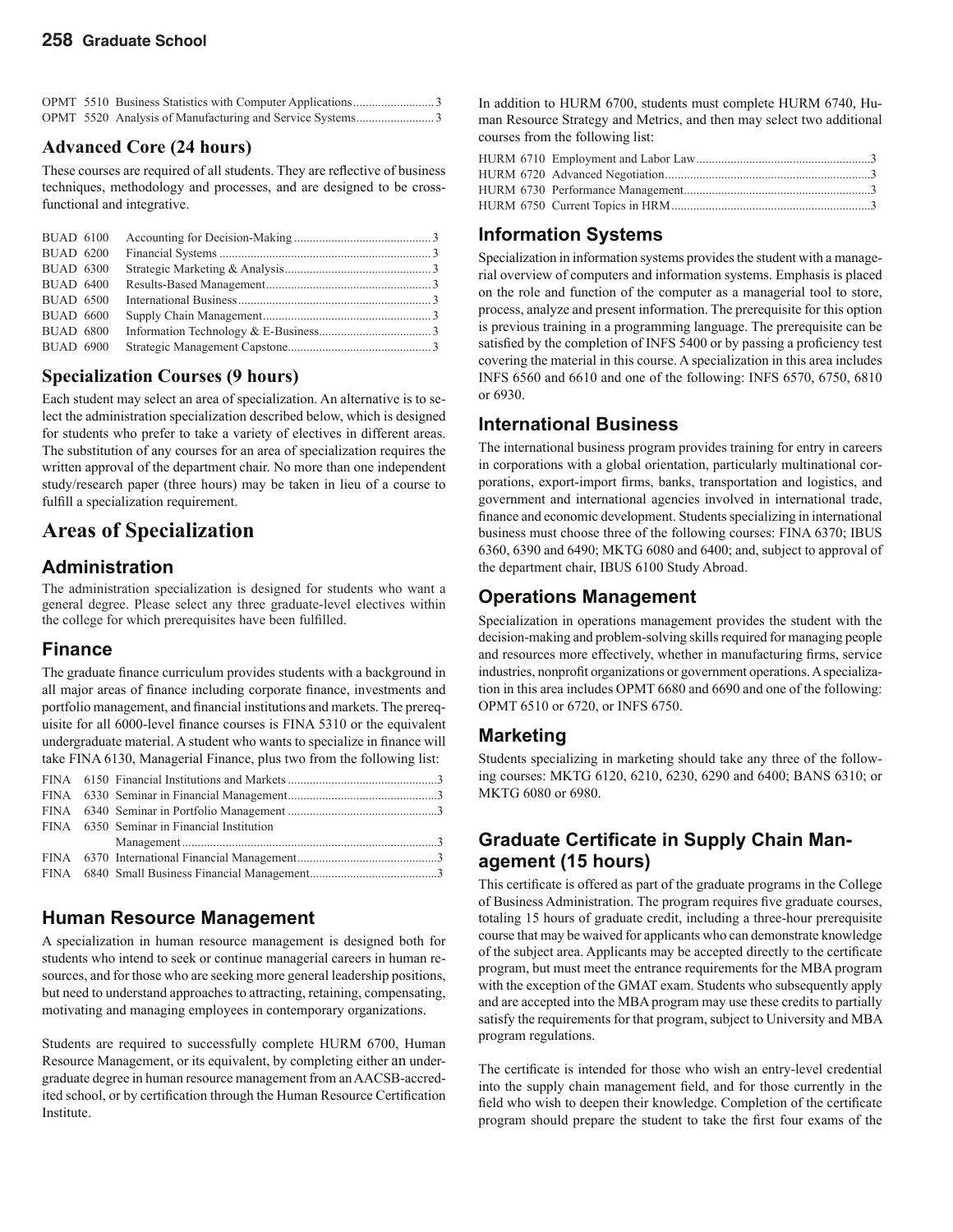APICS CPIM certification, which itself is a prerequisite for the APICS CSCP certification.

Except for the prerequisite course, the courses may be taken in any order:

OPMT 5520 Manufacturing and Service Systems. (prerequisite, required for all courses below)

BUAD 6600 Supply Chain Management.

MKTG 6080 International Supply Management

OPMT 6680 Total Quality Management and SPC

OPMT 6690 Supply Chain Resources Management

### **Executive M.B.A. Program**

The College of Business Administration offers an innovative executive M.B.A. (E.M.B.A.) program for executives of mid-sized and growing firms. The program curriculum is designed to enhance the ability of managers to manage the change and growth common in today's competitive environment. To accomplish this, participants in the program take courses built around three major integrative themes – entrepreneurship/intrapreneurship and integration of business functions, the e-business competitive challenge, and competition in a global marketplace.

The E.M.B.A. program is designed with experienced managers in mind and is tailored to fit their schedules. Through the use of a structured approach, executives are able to pursue an M.B.A. with their peers at a level and pace appropriate to their business experience. The program is completed in 15 months. Courses are taught in a convenient two-weekend-on, and-one-weekend-off format. Classes are held on Friday evenings and all day Saturday.

#### **Required Courses:**

|  | EMBA 6120 Cultural, Legal & Operational Issues in Doing      |  |
|--|--------------------------------------------------------------|--|
|  | Business Abroad.                                             |  |
|  | EMBA 6200 Entrepreneurship and Personal Strategic Planning 3 |  |
|  |                                                              |  |
|  |                                                              |  |
|  | EMBA 6220 Accounting Systems for Operational Control &       |  |
|  |                                                              |  |
|  |                                                              |  |
|  |                                                              |  |
|  |                                                              |  |
|  |                                                              |  |
|  |                                                              |  |
|  |                                                              |  |
|  |                                                              |  |
|  |                                                              |  |
|  |                                                              |  |

### **J.D./M.B.A. Dual Degree**

This integrated program and curriculum leads to the awarding of two degrees. The juris doctor degree is awarded by the College of Law, and the M.B.A. degree is awarded by the College of Business Administration.

### **Juris Doctor (J.D.)**

The College of Law requires the successful completion of 89 semester hours. The dual degree program would permit up to 12 semester hours of core courses from the College of Business Administration to be applied toward the satisfaction of the 89-hour requirement. The 12 hours of core courses from the College of Business Administration are:

### **M.B.A. Degree**

To fulfill requirements for the M.B.A. degree, students must complete 33 semester hours at the 6000 level or above, including all eight M.B.A. core courses (24 hours). Students in the joint program may apply up to 12 hours of non-first year course work at the College of Law toward satisfaction of the M.B.A. electives. These 12 hours may come from the following courses or others approved by the program adviser:

### **Master of Science in Accounting (M.S.A.)**

#### **M.S.A. Curriculum**

#### **Accounting Core Courses (required of all**  students [three to five courses]):

| ACCT 6190 Contemporary Financial Accounting Problems 3 |  |
|--------------------------------------------------------|--|
|                                                        |  |
|                                                        |  |
|                                                        |  |

#### **Accounting Electives (Select three to four courses):**

#### **Diversification Electives (Select two to four courses):**

#### **Background Core**

Based on the candidate's prior course work, any or all of the basic core may be waived (each course is three semester hours):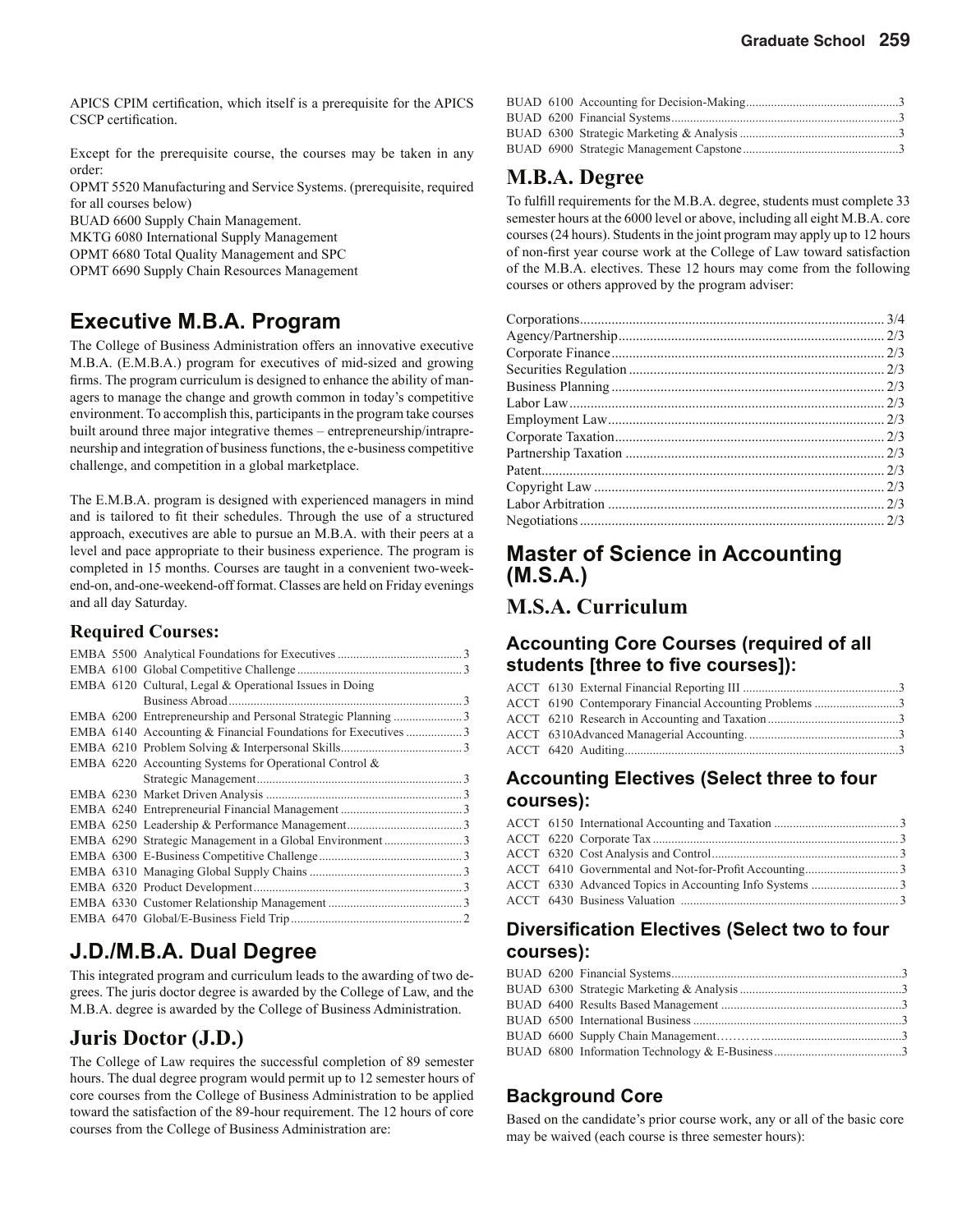MATH 1260 Modern Business Math I MATH 1270 Modern Business Math II BUAD 1020 Microcomputer Applications in Business BUAD 2040 Financial Accounting Information BUAD 2050 Accounting for Business Decision Making ACCT 3100 Financial Accounting and Systems ACCT 3110 External Financial Reporting I ACCT 3210 Individual Taxation ACCT 3310 Accounting Information Systems ACCT 4120 External Financial Reporting II ACCT 4310 Internal Reporting BANS 5210 Economics for Business Decisions FINA 5310 Managerial Finance OPMT 5510 Business Statistics with Computer Applications

### **Doctor of Philosophy in Manufacturing Management (Ph.D.)**

The purpose of the Ph.D. program is to train scholars to meet traditional standards of excellence in, and contribute to, the manufacturing management field through research, teaching and publication in academic and professional journals. The program is designed for individuals who seek to contribute to the advancement and dissemination of knowledge in manufacturing management through an integrative approach with sound foundations in business, engineering and research methodology. Graduates are expected to pursue careers in academia, consulting, research or manufacturing organizations.

The basic philosophy underlying the doctoral program is researchers in manufacturing management require a careful and creative mix of functional management specialties, economics, engineering, manufacturing and information technologies, and analytical tools such as statistics, optimization and research methodology. Therefore, the program is designed to provide students with abilities and skills to integrate and synthesize manufacturing, engineering and business functions (e.g., finance, organizational behavior, strategy, marketing, managerial accounting and information systems).

### **Prerequisites**

- One year (two semesters) of calculus
- Statistics (through regression and analysis of variance)
- Background in physics or chemistry
- One semester/quarter of computer systems with applications

**Note:** Prerequisites must be completed before starting the Ph.D. program.

#### **Foundation Courses**

| Business:    | ACCT 5000, ORGD 7110, FINA 7310, |
|--------------|----------------------------------|
|              | BANS 7210, MKTG 7410, OPMT 7520  |
| Engineering: | MIME 5060, 5160, 5750 and 5980   |

### **Ph.D. Program**

#### **Research Tools and Methods:**

|  | MFGM 8880 Research Methods and Theory |
|--|---------------------------------------|
|  |                                       |

### **Manufacturing Core Competencies:**

#### **Integrative Seminars:**

| MFGM 8480        |                                                   |  |
|------------------|---------------------------------------------------|--|
| <b>MFGM 8830</b> | Organizational Theory & Behavior for Implementing |  |
|                  |                                                   |  |
| <b>MFGM 8840</b> | Manufacturing Strategy                            |  |
| MFGM 8890        |                                                   |  |

#### **Field Research:** (8 hours)

#### **Dissertation:**

MFGM 8990 (16 hours)

### **Dissertation Research**

The dissertation must be based on work initiated and undertaken specifically for that purpose. It must reflect a high level of scholarship, must constitute a substantial piece of work, and must indicate and document its claim to be a significant contribution to knowledge in its subject area.

Details regarding the dissertation research, starting with the dissertation proposal and ending with the final defense, are available in the handbook for Ph.D. students available from the program director.

# **College of Education Graduate Programs**

The College of Education offers programs leading to the degrees of master of education, doctor of education and doctor of philosophy. The College of Education collaborates with the College of Arts and Sciences to offer the master of arts and education and the master of science and education degrees. Sixth-year education specialist degree programs are available in educational administration and supervision, as well as in curriculum and instruction.

### **Admission to Graduate Programs**

Admission requirements for Graduate School are described in a prior section of the Graduate School section of this catalog. Admission to graduate study in the College of Education is open to graduates of accredited four-year colleges and universities who meet the minimum admission requirements of the Graduate School, as well as the specific admission requirements of the college, department and program. Please refer to the degree program descriptions for specific information.

**Note:** Previously admitted students wishing to transfer to a different program within the College of Education must apply for admission to the new program. Admission to one program does not guarantee admission to another program.

### **Administration of Programs**

All graduate programs in the College of Education are administered jointly by the college and the Graduate School. Students may contact the specific department, the college or the Graduate School for further information on programs or admission requirements. The college's associate dean for graduate programs and research coordinates the graduate policies within the college.

### **Master's Degree Programs**

The college offers the master of education degree. The degrees of master of arts and education and master of science and education are offered in collaboration with the College of Arts and Sciences. Specific areas of study for these degree programs are indicated below: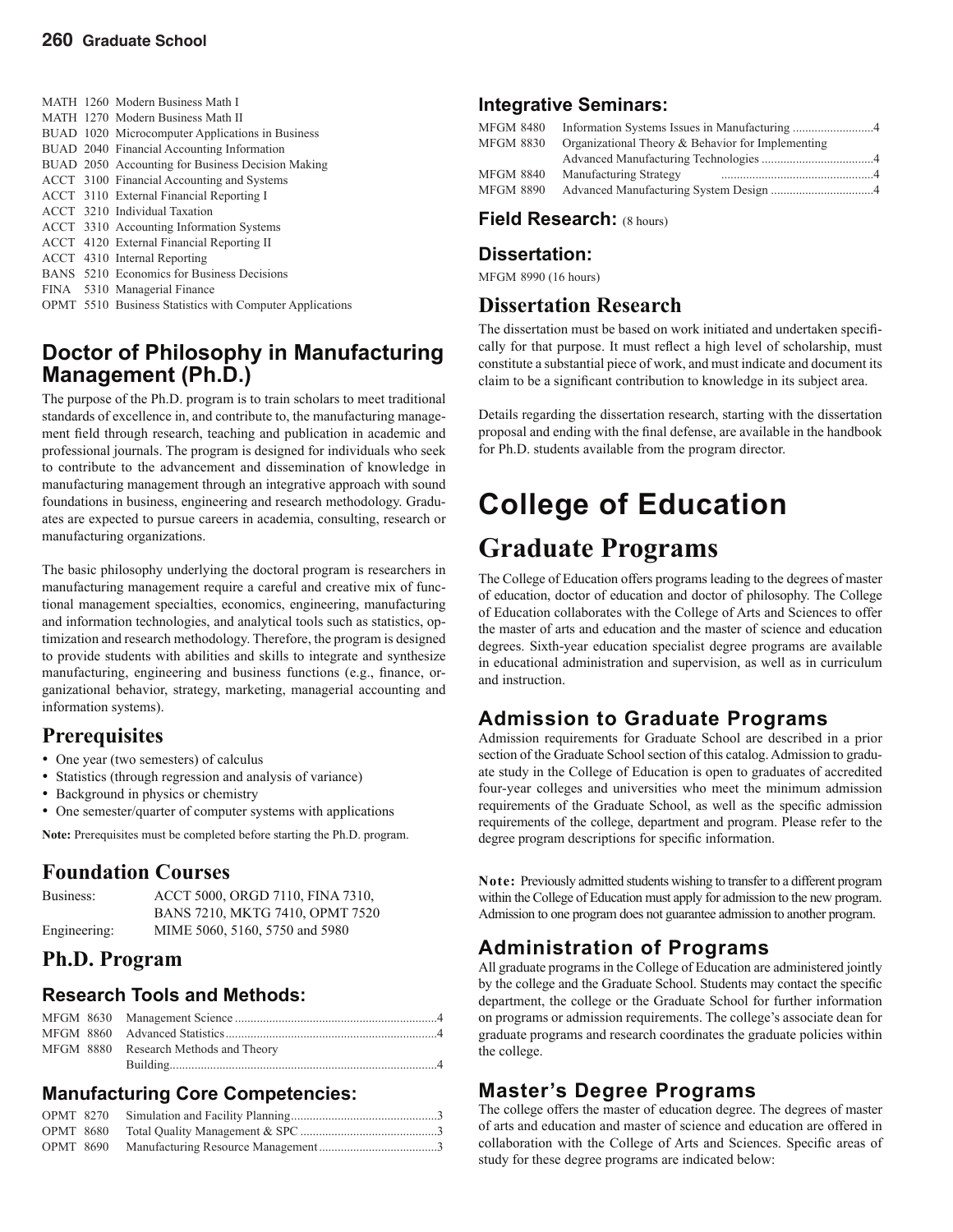## **Master of Education (M.Ed.)**

Art education Career and technical education Curriculum and instruction Early childhood education PreK-3 Educational administration and supervision Educational psychology Educational research and measurement Educational technology Educational theory and social foundations Elementary and early childhood education Health education Higher education Middle childhood education Physical education Secondary education Special education

### **Master of Music (M.M.E.)**

Music education

### **Master of Arts and Education (M.A.E.)**

Education and anthropology Education and classics Education and economics Education and English English as a second language (ESL) Education and French Education and German Education and history Education and mathematics Education and political science Education and sociology Education and Spanish

### **Master of Science and Education (M.E.S.)**

Education and biology Education and chemistry Education and geology Education and mathematics Education and physics

### **Admission to Master's Degree Programs**

In addition to Graduate School requirements, the College of Education requires the following:

- 1. A bachelor's degree from an accredited four-year institution.
- 2. An overall grade point average (GPA) of at least 2.7 on a 4.0 scale in all undergraduate work. Students who fail to meet this requirement may be considered for **provisional admission,** provided they demonstrate excellent promise for graduate study.
- 3. Three recommendations concerning the prospective graduate student, which, depending upon the student's status at the time, may come from such sources as the undergraduate major adviser, current employer, school principal or others who are knowledgeable about the applicant's ability to engage in graduate work in the desired program.
- 4. Any additional published criteria established by a program.

5. Some programs have selective admissions and may admit a limited number of students. Thus, meeting all formal criteria does not guarantee admission.

#### **Admission Classifications**

- 1. **Regular** meets all of the admission requirements.
- 2. **Provisional** fails to meet all admission requirements, but has demonstrated promise for graduate study. The candidate is required to immediately complete the GRE (quantitative and verbal portions only) and earn a minimum combined score of 800. If the student fails to achieve these GRE results, a 3.5 GPA in the College Core Requirement (four courses) is required for **regular admission.** The student must achieve regular admission status based on the above criteria as submitted prior to the completion of 15 hours of course work to continue in the program.

### **General Requirements for Master's Programs**

- 1. Master's programs require a minimum of 30 or 36 semester hours (depending on program) of approved graduate course work, with a minimum GPA of 3.0 on a 4.0 scale for all graduate course work. Programs also leading to licensure or endorsement may require additional semester hours to fulfill credential as well as degree requirements.
- 2. **All** course work for master's programs must be taken within a **six-year period** immediately preceding the date the degree is awarded.
- 3. All master's programs require the completion of a thesis, project, seminar or field experience (practicum). Refer to specific program descriptions for additional information.
- 4. No more than six semester hours of credit from workshops (5950), problems or special topics courses (5980 or 6980) and independent studies (5990 or 6990) may be included in the degree program. A maximum of 10 semester hours of transfer course work may be applied to a master's program.
- 5. College Core Requirements (12 semester hours). All students completing master's degrees must fulfill the college's core requirements by completing one course from each of the following four areas within the first 21 semester hours of course work:

#### a. **Psychological Foundations Core Courses**

| <b>EDP</b> | 5110 |                                        |  |
|------------|------|----------------------------------------|--|
| <b>EDP</b> | 5120 |                                        |  |
| <b>EDP</b> | 5210 |                                        |  |
| <b>EDP</b> | 5220 | Adolescent Behavior and Development 3  |  |
| <b>EDP</b> | 5230 |                                        |  |
| <b>EDP</b> | 5310 | Issues and Innovations in Learning and |  |
|            |      |                                        |  |
| <b>EDP</b> | 5320 |                                        |  |
| <b>EDP</b> | 5330 |                                        |  |
|            |      |                                        |  |

#### b. **Research Foundations Core Courses**

#### c. **Social Foundations Core Courses**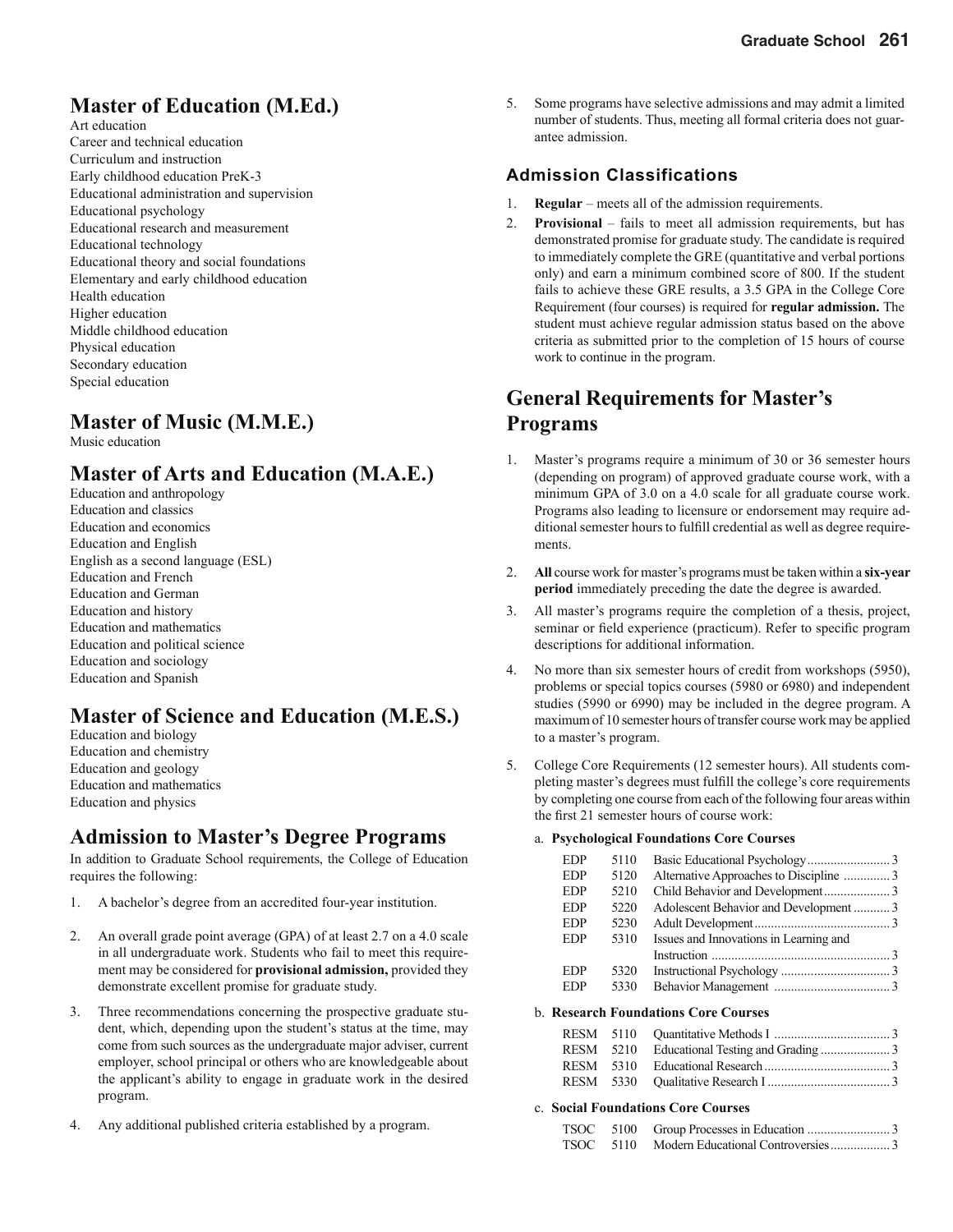#### **262 Graduate School**

| TSOC 5200   |      |                                          |  |
|-------------|------|------------------------------------------|--|
| <b>TSOC</b> | 5210 |                                          |  |
| TSOC 5230   |      | Intergroup and Intercultural Education 3 |  |
| <b>TSOC</b> | 5300 |                                          |  |
| TSOC        | 5400 | History of Schooling & Teaching          |  |
|             |      |                                          |  |
|             |      |                                          |  |

A specific set of courses that satisfy the curriculum requirement is approved for each degree program. Students should check with their faculty adviser for additional information.

d. **Curriculum Foundations Core Courses** ..............................3

#### **Faculty Adviser**

An adviser from the program will be assigned by the department upon admission to the program. It is the student's responsibility to work with the adviser on the development of the master's plan of study, evaluation of the program, and other aspects pertinent to graduate study.

#### **Plan of Study**

For each program, a student must develop a plan of study that will specify the curriculum that must be completed to fulfill degree requirements. The master's degree requires a minimum of 30 or 36 semester hours (depending on program). The plan of study must be approved first by the faculty adviser and then filed through the college associate dean for graduate programs and research by the completion of 15 hours of graduate course work. Upon final approval by the college and the Graduate School, a copy of the plan of study will be returned to the student. The copy may be picked up in the Graduate School office or the college office.

#### **Teacher Licensure**

Master's degree programs also meeting requirements for initial teacher licensure follow the same policies and guidelines for field/clinical experience, student teaching/internship and licensure examinations that undergraduate programs do. Students should consult policies and guidelines published in the undergraduate College of Education section of the catalog for more information.

#### **Thesis or Master's Project Deadlines**

Students completing a thesis or project must meet the published deadlines for submission to the College of Education and the Graduate School.

#### **Program Requirements Master of Education in Art Education**

|    | Curriculum core must be AED 5500 or 5320         |  |
|----|--------------------------------------------------|--|
| В. |                                                  |  |
|    | AED 5000, 5320 or 5500, Electives                |  |
|    | Courses must be approved by the faculty adviser. |  |
|    |                                                  |  |
|    | AED 5000, 6920, 6940 or 6960                     |  |

Requirements for initial teacher licensure may be met as part of the M.Ed. degree. Students should consult their adviser for detailed information.

#### **Master of Education in Career and Technical Education**

|    | Curriculum core must be CTE 5160 or 5830         |  |
|----|--------------------------------------------------|--|
| B. |                                                  |  |
|    | Courses must be approved by the faculty adviser. |  |

C. Project, thesis or practicum **(choose one)** .................................................. 3 CTE 6920 or 6960

Requirements for initial teacher licensure may be met as part of the M.Ed. degree. Students should consult their adviser for detailed information.

#### **Master of Education in Curriculum and Instruction**

| A.           |                                                                      |  |
|--------------|----------------------------------------------------------------------|--|
|              | Curriculum core must be CI 6800, CI 6810, CI 6830, CI 6840, CI 5860, |  |
|              | CI 5870, SPED 5000, CIEC 5350 or CIEC 6310                           |  |
| $\mathbf{B}$ |                                                                      |  |
|              | Courses must be approved by the faculty adviser.                     |  |
| C.           |                                                                      |  |
|              | CI 6920 or 6960                                                      |  |
|              |                                                                      |  |

Requirements for initial teacher licensure may be met as part of the M.Ed. degree. Students should consult their adviser for detailed information.

#### **Master of Education in Early Childhood Education PreK-3**

|    | Curriculum core must be CIEC 5340 or 6310        |  |
|----|--------------------------------------------------|--|
| В. |                                                  |  |
|    | Courses must be approved by the faculty adviser. |  |
|    |                                                  |  |
|    | <b>CIEC 6950</b>                                 |  |
|    |                                                  |  |
|    | CIEC 6900, 6920 or 6960                          |  |

Requirements for initial teacher licensure may be met as part of the M.Ed. degree. Students should consult their adviser for detailed information.

#### **Master of Education in Educational Administration and Supervision**

|    | Courses must be approved by the faculty adviser. |  |
|----|--------------------------------------------------|--|
| C. |                                                  |  |
|    | EDAS 6900 or 6920 or 6960                        |  |

Programs leading to the M.Ed. degree in educational administration and supervision also may meet some of the requirements for the principal and/or administrative specialist license in Ohio. Students should consult their adviser for detailed information.

#### **Master of Education in Educational Psychology**

| Areas of focus may include learning/cognition or human development |
|--------------------------------------------------------------------|
| Courses must be approved by the faculty adviser.                   |
|                                                                    |
| EDP 6920 or 6960                                                   |

#### **Master of Education in Educational Research and Measurement**

| Areas of focus may include statistics, measurement or evaluation. |  |
|-------------------------------------------------------------------|--|
| Courses must be approved by the faculty adviser.                  |  |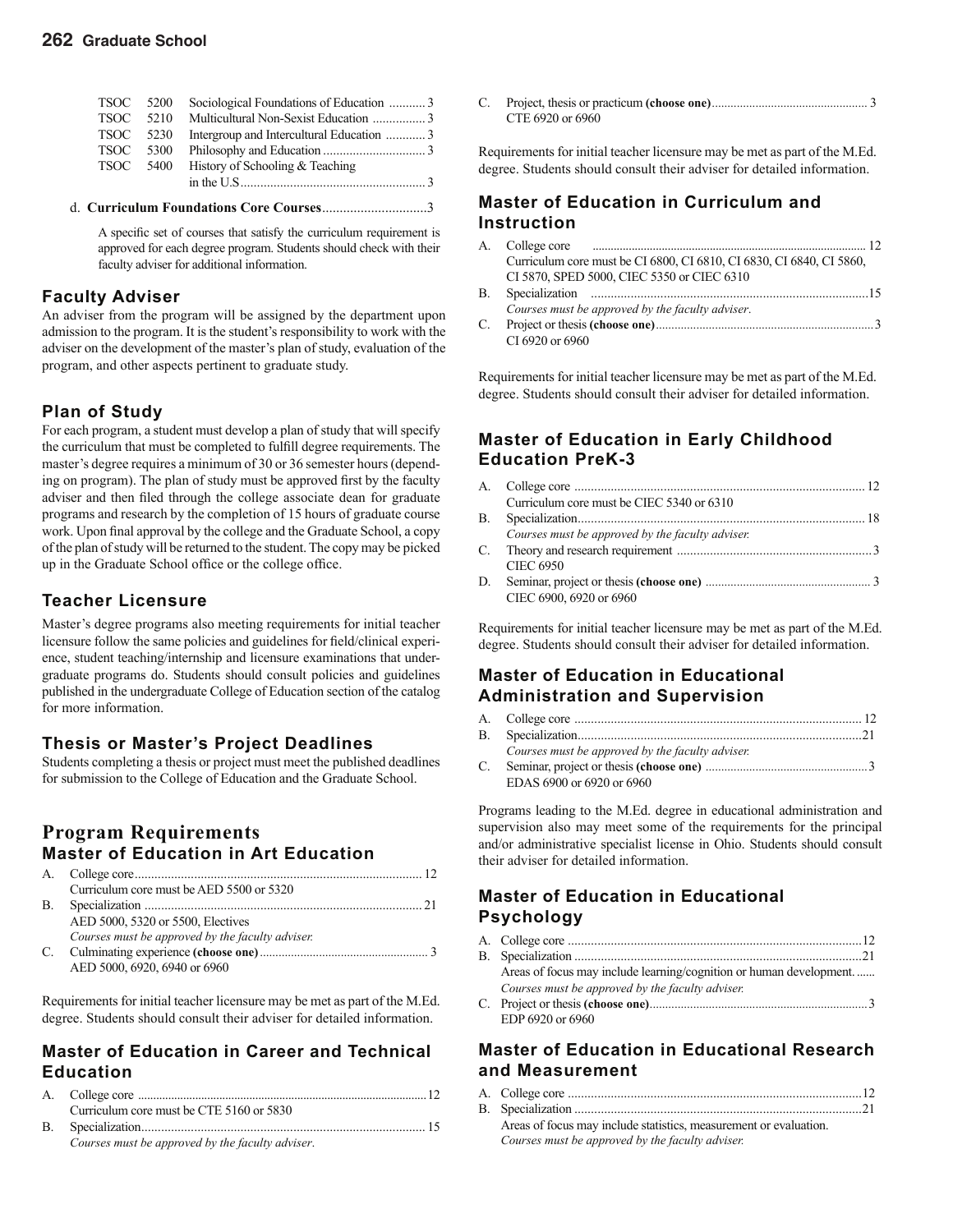| RESM 6920 or 6960 |  |
|-------------------|--|

#### **Master of Education in Educational Technology**

| Curriculum core must be CIET 6300 or ETPT 5100                   |  |
|------------------------------------------------------------------|--|
|                                                                  |  |
| Areas of focus may include instructional technology, educational |  |
| computing or instructional design.                               |  |
| Courses must be approved by the faculty adviser.                 |  |
|                                                                  |  |
| CI 6900, 6920 or 6960                                            |  |

Requirements for initial teacher licensure may be met as part of the M.Ed. degree. Students should consult their adviser for detailed information.

#### **Master of Education in Educational Theory and Social Foundations**

| Areas of focus may include historical foundations, philosophical |  |
|------------------------------------------------------------------|--|
| foundations, multicultural or urban education.                   |  |
| Courses must be approved by the faculty adviser.                 |  |
|                                                                  |  |
| TSOC 6920 or 6960                                                |  |

#### **Master of Education in Elementary and Early Childhood Education**

| Curriculum core must be CI 6800, CI 6810, CI 6830, CI 6840, CI 5860, |  |
|----------------------------------------------------------------------|--|
| CI 5870, SPED 5000, CIEC 5340 or CIEC 6310                           |  |
|                                                                      |  |
| Courses must be approved by the faculty adviser.                     |  |
|                                                                      |  |
| (CI 6490, 6590, 6690, or 6790 or CIEC 6950)                          |  |
|                                                                      |  |
| (CI 6900, 6920 or 6960 or CIEC 6900, 6920 or 6960)                   |  |

Requirements for initial teacher licensure may be met as part of the M.Ed. degree. Students should consult their adviser for detailed information.

### **Master of Education in Health Education**

| HEAL 6500, 6600 and electives                    |  |
|--------------------------------------------------|--|
| Courses must be approved by the faculty adviser. |  |
|                                                  |  |
| HEAL 6920 or 6960                                |  |

Requirements for initial teacher licensure may be met as part of the M.Ed. degree. Students should consult their adviser for detailed information.

### **Master of Education in Higher Education**

| Areas of focus may include college student personnel, community college   |
|---------------------------------------------------------------------------|
| administration or general administration. Courses must be approved by the |
| faculty adviser.                                                          |
|                                                                           |
| <b>HED 6940</b>                                                           |
|                                                                           |
| HED 6920 or 6960                                                          |

#### **Master of Education in Middle Childhood Education**

| Areas of focus can be English/language arts, mathematics, science, or social |  |
|------------------------------------------------------------------------------|--|
| studies. Courses must be approved by the faculty adviser.                    |  |
|                                                                              |  |
| CI 6490, 6590, 6690 or 6790                                                  |  |
|                                                                              |  |
| CI 6900, 6920 or 6960                                                        |  |

Requirements for initial teacher licensure may be met as part of the M.Ed. degree. Students should consult their adviser for detailed information.

#### **Master of Education in Physical Education**

| Areas of focus may include adapted physical education or teacher development. |
|-------------------------------------------------------------------------------|
| Specialization in Adapted Physical Education leads to endorsement by the      |
| State of Ohio.                                                                |
| Courses must be approved by the faculty adviser.                              |
|                                                                               |
| CIEC 6900 or PED 6920 or 6960                                                 |

Requirements for initial teacher licensure may be met as part of the M.Ed. degree. Students should consult their adviser for detailed information.

#### **Master of Education in Secondary Education**

|    | Curriculum core must be CI 6800, CI 6810, CI 6830, CI 6840, CI 5860, |  |
|----|----------------------------------------------------------------------|--|
|    | CI 5870 or SPED 5000                                                 |  |
| В. |                                                                      |  |
|    | Areas of focus can be English/language arts, mathematics, science,   |  |
|    | or social studies.                                                   |  |
|    | Courses must be approved by the faculty adviser.                     |  |
| C. | CI 6900, 6920 or 6960                                                |  |

Requirements for initial teacher licensure may be met as part of the M.Ed. degree. Students should consult their adviser for detailed information.

#### **Master of Education in Special Education**

| А. |                                                                            |
|----|----------------------------------------------------------------------------|
|    | Research foundations core must be RESM 5110, 5210 or 5310.                 |
|    | Curriculum foundations core must be SPED 5250, 6070, 5180, 5160 or         |
|    | 5000                                                                       |
| В. |                                                                            |
|    | Areas of focus may include, but are not limited to, general special educa- |
|    | tion, gifted and talented, and vision impairment.                          |
|    | Courses must be approved by the faculty adviser.                           |
| C. |                                                                            |
|    | SPED 6930:001 and one of the following: SPED 6930:002 or SPED 6920         |
|    | or 6960                                                                    |

Requirements for initial teacher licensure may be met as part of the M.Ed. degree. Students should consult their adviser for detailed information.

#### **Master of Music in Music Education**

| Curriculum core must be MED 5360                                 |
|------------------------------------------------------------------|
|                                                                  |
| MUS 5900, 5350, MED 5370, Music Ensembles (2 hours), Music Elec- |
| tives                                                            |
| Courses must be annually the family advisor                      |

*Courses must be approved by the faculty adviser.*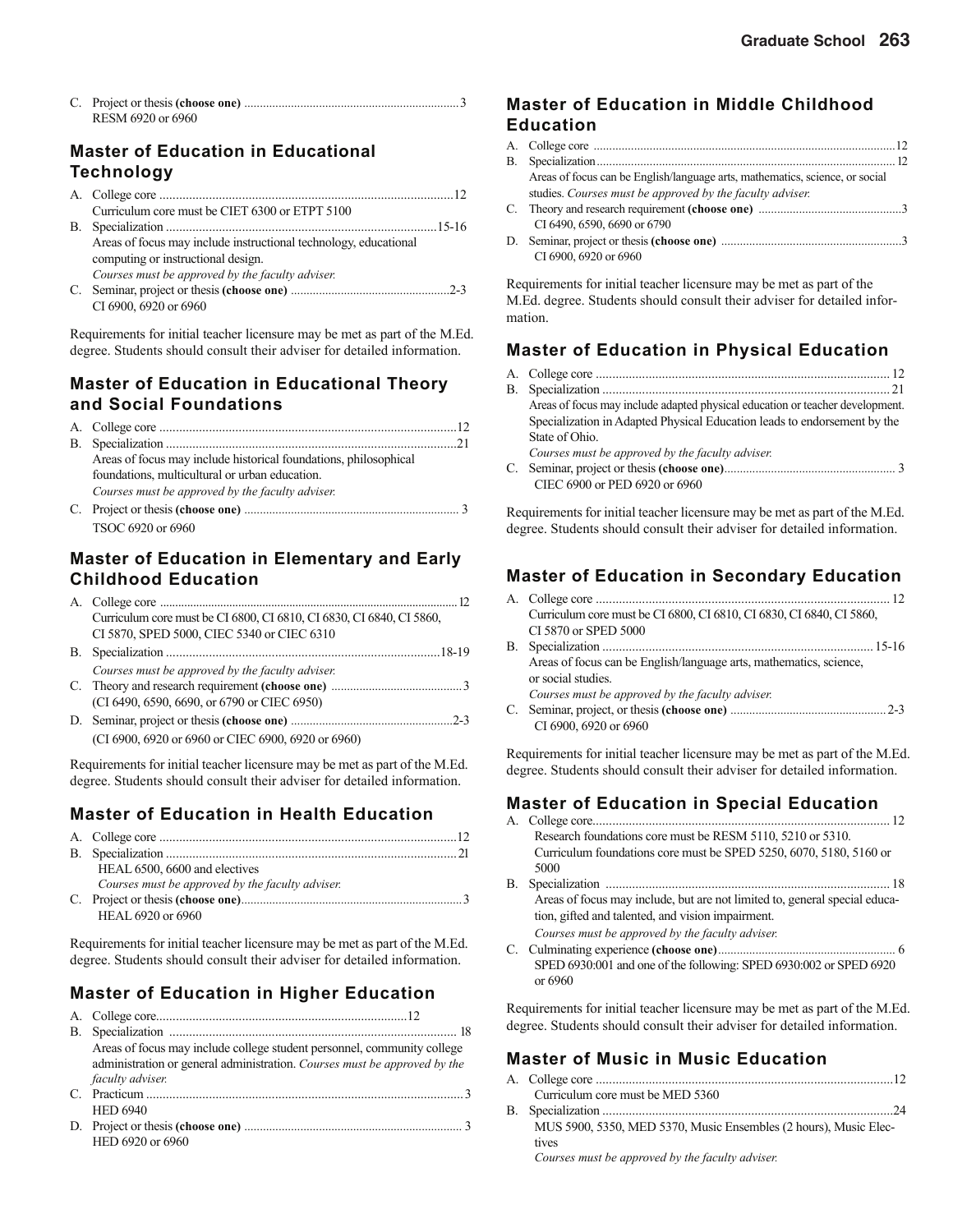| MED 6920 or 6960 |  |
|------------------|--|

Students will be required to pass comprehensive written and oral examinations, normally given during the last semester of work.

Requirements for initial teacher licensure may be met as part of the M.Ed. degree. Students should consult their adviser for detailed information.

#### **Master of Arts and Education**

This degree program is offered by the College of Education in collaboration with the College of Arts and Sciences. This degree is designed for students who wish to enhance their knowledge in an arts or humanities field and education. As a general rule, students will have an adviser in the College of Education and in the College of Arts and Sciences who will jointly plan and direct the program. Students who wish to complete their culminating experience in education will work with their College of Education adviser. Students who wish to complete their culminating experience in their arts or humanities field will work with their College of Arts and Sciences adviser.

- A. College of Education core ....................................................................12 Curriculum core must be CI 6800, CI 6810, CI 6830, CI 6840, CI 5860, CI 5870 or SPED 5000
- B. Specialization ......................................................................................21 Select a minimum of 15 semester hours in Anthropology, classics, economics, English, English as a second language, French, German, history, mathematics, sociology or Spanish. *Courses must be approved by the faculty adviser.*
- C. Seminar, project, or thesis ..................................................................... 3

Requirements for initial teacher licensure may be met as part of the M.A.E. degree. Students should consult their adviser for detailed information. However, the master of arts and education ordinarily requires licensure as a prerequisite.

#### **Master of Science and Education**

This degree program is offered by the College of Education in collaboration with the College of Arts and Sciences. This degree is designed for students who wish to enhance their knowledge in a science field or mathematics and education. As a general rule, students will have an adviser in the College of Education and in the College of Arts and Sciences who will jointly plan and direct the program. Students who wish to complete their culminating experience in education will work with their College of Education adviser. Students who wish to complete their culminating experience in their science field or mathematics will work with their College of Arts and Sciences adviser.

- A. College of Education core ......................................................................12 Curriculum core must be CI 6800, CI 6810, CI 6830, CI 6840, CI 5860, CI 5870 or SPED 5000 B. Specialization .............................................................................................. 21 Select a minimum of 15 semester hours in biology, chemistry, geology, mathematics or physics *Courses must be approved by the faculty adviser.*
- C. Project **or** thesis ................................................................................................3

Requirements for initial teacher licensure may be met as part of the M.E.S. degree. Students should consult their adviser for detailed information. However, the master of science and education ordinarily requires licensure as a prerequisite.

#### **Licensure Alternative Master's Program (LAMP)**

See the description in the Licensure Programs section.

### **Education Specialist (Ed.S.) Degree Programs**

Education specialist (Ed.S.) degree programs are advanced graduate programs that provide students an area of educational specialization with emphasis on practice. Specific areas of study for these degree programs are listed below:

**Administration and Supervision:** The Ed.S. in administration and supervision is designed to meet the needs of individuals whose career goals include licensure for advanced administrative positions in public and private schools (district administrator, vocational director, administrative specialist and/or building administrator) or the area of organizational leadership.

**Curriculum and Instruction:** The Ed.S. in curriculum and instruction is designed to meet the needs of individuals involved with the curriculum, teaching and supervision aspects of discipline-centered areas of study. The degree provides patterns of study for teachers and supervisors who want an education beyond the master's degree as a specialist, but who are not interested in a doctoral degree. Specific areas represented are educational technology, elementary education, early childhood education, secondary education, special education and career and technical education. For the program and requirements of a specific area, contact a faculty adviser.

### **Admission to Educational Specialist Degree Programs**

General admission requirements to the Ed.S. programs include:

- 1. A bachelor's degree from an accredited four-year institution.
- 2. A master's degree from an accredited institution with a minimum GPA of 3.0 (on a 4.0 scale).

### **General Requirements for Educational Specialist Programs**

- Completion of a minimum of 32 semester hours of approved graduate coursework beyond the master's level with a minimum GPA of 3.0 on a  $4.0$  scale.
- 2. All course work for the Ed.S. must be taken within a **six-year period**  preceding the date the degree is awarded.
- 3. Most programs require the completion of a culminating experience, which may include field experiences, internships, projects, etc.
- 4. No more than six semester hours of credit from workshops (5/7950), problems or special topics courses (5/7980 or 6/8980) and independent studies (5/7990 or 6/8990) may be applied to a specialist's program.
- 5. Students are required to develop a plan of study with their adviser that specifies the coursework that must be completed to fulfill degree requirements. This plan must be filed prior to the completion of 15 semester hours and must be approved by the adviser, the college associate dean for graduate programs and research and the Graduate School. Forms are available from the college office.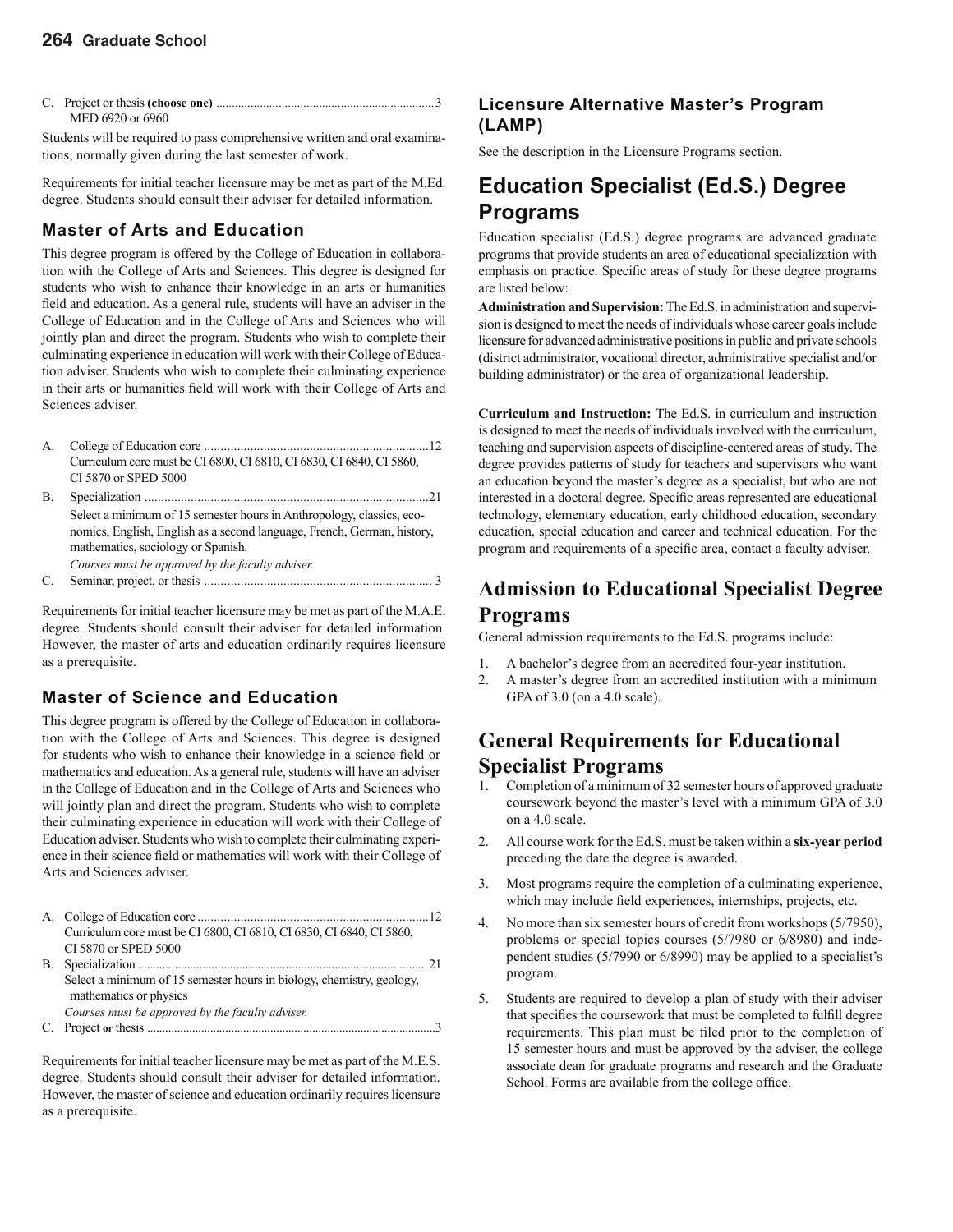### **Doctoral Degree Programs (Ph.D. & Ed.D.)**

The college offers a doctor of philosophy (Ph.D.) degree or a doctor of education (Ed.D.) degree, depending on the program. The Ph.D. is a research-oriented degree, whereas the Ed.D. is a practitioner-oriented degree. Because doctoral programs are long and complex, students are encouraged to discuss a prospective program with appropriate faculty prior to submitting an application. Students should refer to the College of Education *Doctoral Programs Handbook* for additional information.

### **Doctoral Majors**

Doctoral degree programs (Ph.D. and/or Ed.D.) are offered in the following areas of specializations within the specified departments:

Department of curriculum and instruction

and the

Department of early childhood, physical, and special education

Curriculum and instruction (Ph.D. or Ed.D.) with concentrations in Curriculum and instruction

Educational media

Elementary

Gifted and talented (Ph.D. only)

Secondary

Special education

Department of educational leadership

Educational administration and supervision (Ed.D.)

Higher education (Ph.D.)

Department of foundations of education

Foundations of education (Ph.D. or Ed.D.) with concentrations in Educational psychology

Areas of focus may include learning/cognition or hu-

man development

Educational sociology Foundations of education

History of education

Philosophy of education

Research and measurement

Areas of focus may include statistics, measurement or evaluation

### **Doctoral Minors**

The major fields listed for doctoral specialization also are available as minor areas of study for other doctoral programs that require a minor. Additional areas of study for the minor are available within the college, as well as areas from the Colleges of Arts and Sciences, Business Administration, and Health and Human Services. Students should discuss these alternatives with their advisers.

### **Admission to Doctoral Programs**

Individuals applying for admission to doctoral study in the College of Education must meet the admission requirements of the Graduate School, the College of Education and the program in which the individual wishes to pursue a major field of study. The following is a composite of Graduate School and College of Education admission requirements. Any exception

to the first two criteria must be reviewed and adjudicated for each applicant by the College of Education, doctoral monitoring committee (DMC) for referral to the Graduate School for final approval.

- 1. A baccalaureate or professional degree granted by an accredited institution.
- 2. At least one of the following:
	- a. A minimum 2.7 cumulative GPA, using a 4.0 scale, on all undergraduate academic work.
	- b. A minimum 3.0 cumulative GPA, using a 4.0 scale, in the last 60 semester hours of undergraduate course work.
	- c. A minimum 3.25 cumulative GPA, using a 4.0 scale, on all previous graduate academic work.
	- d. A minimum 3.5 cumulative GPA, using a 4.0 scale, in the last nine semester hours of graduate work taken before application.
- 3. Acceptable GRE verbal and GRE quantitative scores, as determined by individual programs.
- 4. Evidence in prerequisite academic work that the applicant can successfully complete the doctoral program in which the applicant wants to study.
- 5. An autobiographical sketch that describes *why the applicant wishes to pursue the selected doctoral program.* This sketch also should include information on previous study, educational experience, professional accomplishments, immediate and future professional goals, a proposed time schedule for completing the degree, and any other information that the applicant believes is relevant for admission into the desired program.
- 6. Evidence of research and writing ability, if required by the doctoral program. Such evidence may include a master's thesis, proctored writing sample, a written research report, one or more reprints of publications, a paper presented to a professional society, or similar evidence of competence in this respect.
- 7. A personal interview, if required by the doctoral program.
- 8. Evidence of successful teaching experience, if required by the doctoral program.

### **General Requirements for Doctoral Programs**

Each doctoral program has different requirements for each of its program components. Students should contact the department in which their desired doctoral program is housed for specific information regarding each program component. Each doctoral student is expected to:

- 1. Concentrate in one area of specialization (i.e., a major) and pass a written examination (major examination) that covers the major area of concentration;
- 2. Depending on program, have no, one or two minor areas of concentration and pass a separate written examination for each minor area of concentration;
- 3. Pass an oral examination that covers the doctoral program;
- 4. Be proficient in tools of research;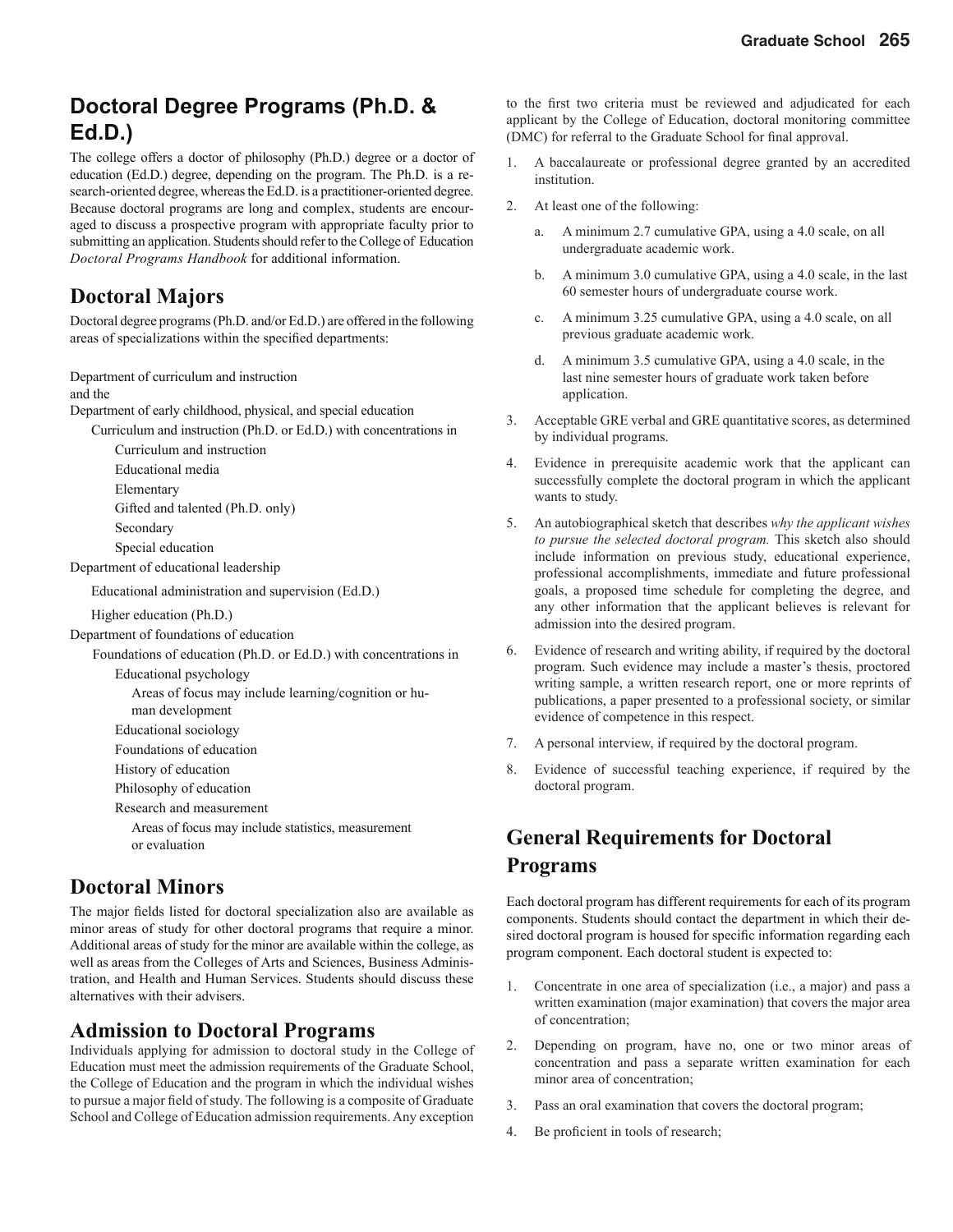- 5. Have a background in general foundations of education;
- 6. Have an extended period of concentrated study (i.e., a residency);
- 7. Generate a contribution to the research or practitioner literature (i.e., a dissertation); and
- 8. Present and defend a dissertation in a public forum.

#### **Advising/Committees**

The student is assigned a temporary adviser upon admission to a program. This adviser guides the student through the formation of a doctoral program committee.

The doctoral program committee shall be formed before the student completes 18 hours of credit. The doctoral program committee has a minimum of three members who are selected from the membership of the graduate faculty of the University. Specific composition of the committee is outlined in the College of Education *Doctoral Programs Handbook.*

The doctoral program committee is responsible for assisting the student in the development of a plan of study and assuring competence by overseeing the qualifying examination (if required), doctoral major exam, doctoral minor exam(s) and doctoral orals. After passing doctoral orals, the student must form a dissertation committee to guide the development of the dissertation. Guidelines for this committee are outlined in the College of Education *Doctoral Programs Handbook.*

#### **Plan of Study**

The doctoral program specification sheet, a form listing all courses to be included in the student's program, is available in the College of Education office or the Graduate School office. Requirements for foundations, research methodology, major, minor(s) and dissertation credit are included on the form. The plan must be approved by the doctoral program committee, the associate dean for graduate programs and research of the college, and the dean of the Graduate School. The plan must be filed before 18 semester hours of the doctoral program are completed.

#### **Residence Requirements**

A student who is seeking the Ph.D. degree **must complete two consecutive full-time semesters of concentrated study.** A student who is seeking the Ed.D. may meet the above requirement or may complete two consecutive full-time summer semesters of concentrated study across two calendar year summers.

The residence requirement implies a period of full-time concentration in academic study. A program of nine semester hours is recognized as the minimum for full-time residence in any semester or in a complete 12-week summer semester (terms I and II). The student must meet the residence requirement under a plan that is submitted in writing to the doctoral program committee for prior approval.

#### **Examinations**

A set of examinations must be passed successfully by students who complete doctoral programs. Consult the College of Education *Doctoral Programs Handbook* for specific information.

#### **Dissertation Deadlines**

Students completing the dissertation must meet the published deadlines for submission to the College of Education and the Graduate School.

#### **Doctoral Monitoring Committee (DMC)**

The DMC of the College of Education is responsible for reviewing all requests not consistent with College of Education and Graduate School policies and making recommendations to the college's associate dean for graduate programs and research and the dean of the Graduate School. Consult the College of Education *Doctoral Programs Handbook* for additional information.

### **Endorsement and Licensure Programs**

The College of Education offers graduate programs to meet Ohio Teacher Education Licensure Standards in the following areas. Students should consult their adviser for details.

### **Licensure Programs**

**Administrative Specialist – Curriculum, Instruction and Professional Development**

**Administrative Specialist – Educational Staff Personnel Administration**

**Administrative Specialist – School-Community Relations**

**Administrative Specialist – Career and Technical Education Administration**

**Early Childhood Intervention Specialist (ECIS) (ages 3-8) – Ohio Department of Education**

#### **MR/DD Early Intervention Certificate (birth-3) – Ohio Department of Mental Retardation/Developmental Disabilities**

#### **Licensure Alternative Master's Program (LAMP)**

The alternative master's is a program for individuals who are looking for a career change and are interested in becoming teachers. These LAMP programs provide a sequence of courses that lead to recommendation for teacher licensure from the university to the state of Ohio Department of Education and a master's degree. LAMP programs lead to licensure to teach in middle childhood (grades 4-9) or adolescent and young adult (grades 7-12) or to be an intervention specialist (special education—K-12). For middle childhood and adolescent and young adult, licensure may be obtained in the following areas: language arts, mathematics, science and/or social studies, foreign language, music education, and visual arts education. The program is designed to provide students with many opportunities to spend time in schools and non-school settings and to place these experiences into perspective through on-campus reflective seminars. Interested individuals should contact the college director of student services.

**Principal – PreK-9 (ages 3-12 and 8-14)**

**Principal – 4-12 (ages 8-14 and 10-21)**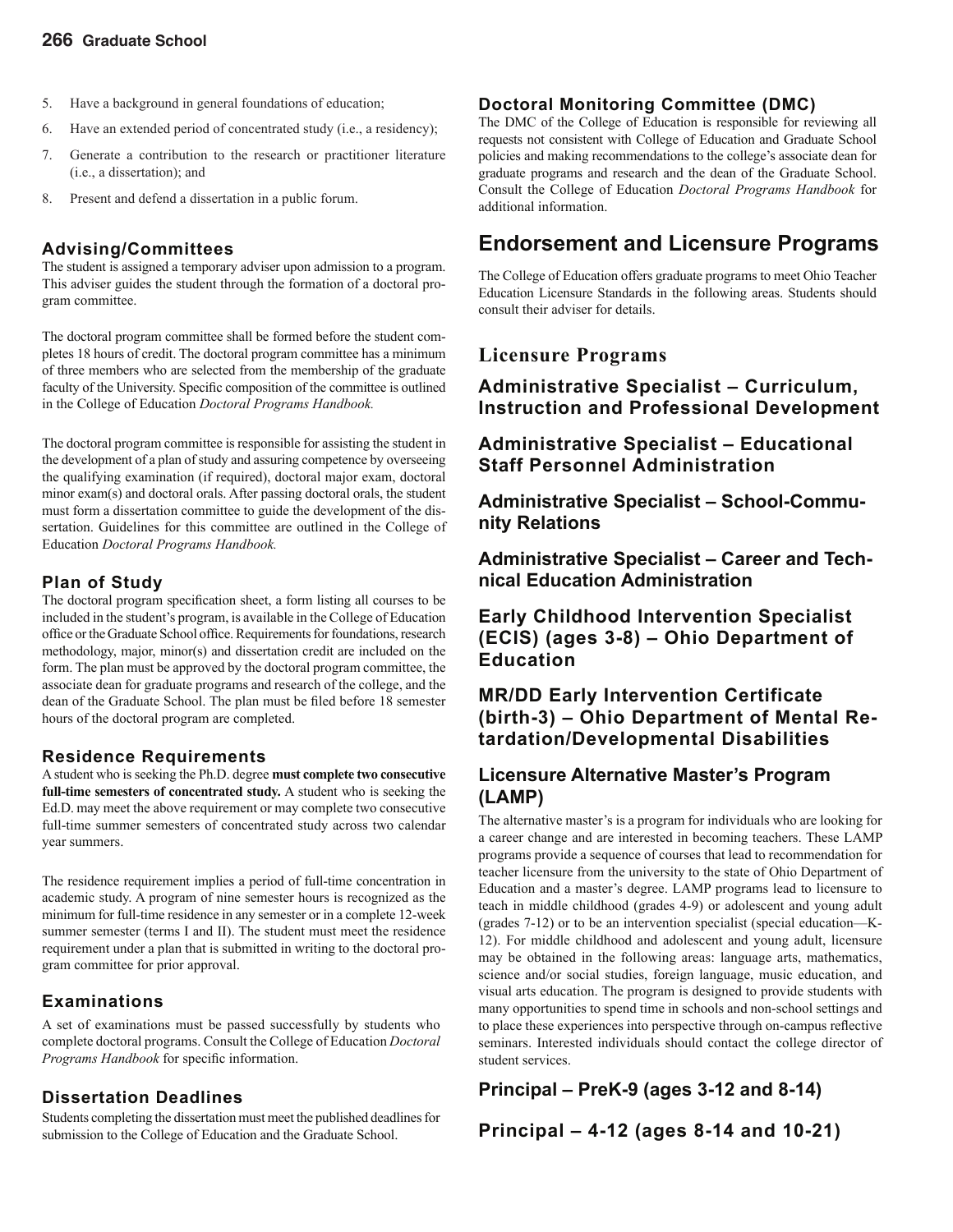#### **School Counseling and School Psychology**

Students completing master's degrees in the College of Education or the College of Health and Human Services may also complete requirements for licensure. For further information, contact the department of counselor education and school psychology in the College of Health and Human Services.

#### **School Nurse**

The school nurse licensure program is aligned with the master of education in health education degree program. Degree requirements can be found in the College of Health and Human Services portion of the Graduate School section of this catalog, under master of education in health education (school nurse licensure). For more information, contact the school nurse program adviser in the College of Health and Human Services.

#### **Speech-Language Pathology**

To obtain both teacher and clinical licensure in speech-language pathology, students should consult the program director, the department or the associate dean for research and graduate education in the College of Health and Human Services to insure an approved baccalaureate program, master's degree and suitable practicum experience.

#### **School District Leader (Superintendent)**

### **Endorsements**

**Adapted Physical Education (for Educators with a Physical Education Teaching License or Certificate)**

#### **Career and Technical Education**

An endorsement for a student holding a valid teacher certificate/license may be recommended for the following. Students should consult their advisers for specific details.

Adult education Career-based intervention Transition to work Career and technical education Work-site teacher/coordinator

#### **E E H V a l i d a t i o n ( a g e s 3 - 5 E a r l y Childhood Special Ed) – Professionals Holding Special Education Certification/Licensure**

**EEH Validation (ages 3-5 Early Childhood Special Ed) – Professionals Holding Early Childhood Certification/Licensure or PreK Validation**

**Gifted and Talented Education (grades K-12) – Professionals Holding K-3/1-8 Certification or a valid Ohio Teaching License**

**PreK Validation (ages 3-5) – Professionals Holding K-3/1-8 Certification**

**Reading (PK-12)**

# **College of Engineering**

## **Graduate Programs**

The College of Engineering offers graduate programs in biomedical, chemical, civil, electrical, industrial and mechanical engineering. Requirements for the engineering graduate programs are identified below. In addition, students should be familiar with the general Graduate School requirements (found in a preceding section of this catalog).

### **Entrance Requirements**

The graduate program is open to all qualified individuals with a bachelor of science (B.S.)/master of science (M.S.) in engineering. Applicants should have a grade point average (GPA) of at least 3.0 in previous undergraduate work and at least 3.3 in previous graduate work. Students with a degree in another field may be eligible for admission, provided they meet the minimum background requirement, which includes two years of calculus through differential equations and one year of engineering physics. In some cases, other prerequisite courses may be required. Course credits for meeting undergraduate prerequisites are not applied toward the graduate degree.

An applicant for admission must do the following:

- a. Submit a completed application for admission to the Graduate School.
- b. Submit the application for graduate assistantship to the Graduate School.
- c. Submit a complete financial statement (for international students).
- d. Pay the relevant application fee.
- e. Submit three letters of recommendation.
- f. Submit a statement of purpose on the application and indicate those areas of engineering in which one is interested.
- g. Submit official transcripts of all previous college-level work.
- h. Submit scores of the Graduate Record Exam (GRE), if required.
- i. All students from non-English speaking countries must submit scores for the Test of English as a Foreign Language (TOEFL). The minimum acceptable score for the TOEFL is 550 (for paper-based test) or 213 (for computer-based test) or 80 (for internet-based test).

The above documentation should be sent to the Graduate School, The University of Toledo, Toledo, Ohio 43606-3390, USA. Admission to the graduate program is contingent on the availability of openings for incoming students. To receive full consideration for financial support starting from the fall semester, the application should be received by March 1. Normally, however, all applications are considered as they are received. Because of the sequential nature of courses, full-time students are admitted for the fall semester of the academic year. Please be advised that only complete application files will be considered.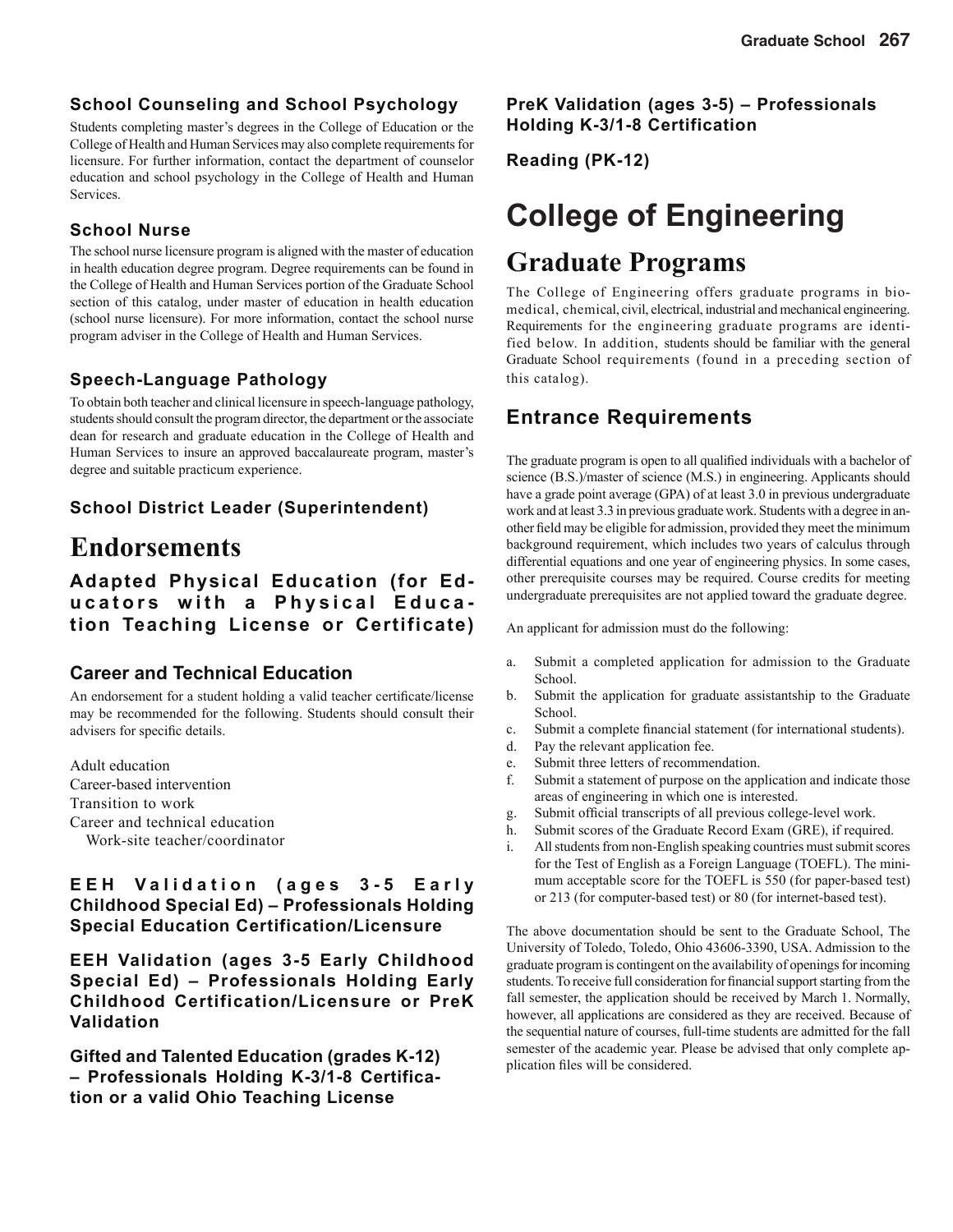### **Admission**

Application for admission should be made to one of the engineering departments for study in specific focus areas. Application materials should be sent directly to the Graduate School.

To be admitted to a graduate program in the College of Engineering, the applicant must have a bachelor's degree in engineering or a closely related field. Admission is made on an individual basis, taking into account the applicant's previous academic record, the intended area of study and professional experience. Individual departments may have additional requirements, which are listed in their departmental descriptions. Generally, a GPA of at least 3.0 is required for admission. Applicants having a GPA of less than 3.0 who demonstrate potential for graduate study may be admitted to the master's program on a provisional or other basis at the option of the department. All students from non-English speaking countries must submit scores for the TOEFL; some departments will require completion of the GRE, as well. Application procedures and general requirements for admission to doctoral programs are described elsewhere in this catalog. The completed Graduate School application form and all required accompanying materials should be sent directly to the Graduate School.

The graduate program director of the department that houses the student's proposed area of study will make the admission decision, subject to departmental policies and review by the Graduate School. Therefore, the applicant should clearly indicate an area of intended concentration and/or the department of intended study. The criteria for admission include the baccalaureate and previous graduate record (grades and curricular content), the student's potential for success as indicated by professional references and relevant post-baccalaureate experience, and, for international students, the scores on required standardized tests.

Most successful applicants for the Ph.D. program will have completed a master's degree in the intended area of study or a closely related field. For an applicant who has an outstanding undergraduate record and no master's degree, direct admission to the doctoral program is available. Applicants seeking direct admission must satisfy all prerequisites for graduate study in the intended field of study and must have achieved an undergraduate GPA of at least 3.0.

#### **Early Admission to M.S. in Engineering**

The College of Engineering encourages students who wish to continue their education and earn graduate degrees in engineering to take the M.S. in engineering early admission option. By entering the M.S. program prior to completing their B.S. degree requirements, talented students may begin working on their graduate research while completing B.S. degree requirements. They may apply certain graduate courses toward selected B.S. course requirements (subject to departmental restrictions).

Students enrolled in a B.S. degree program in engineering at The University of Toledo who are within 18 hours of graduation, have a minimum 3.3 cumulative undergraduate GPA, and have completed their minimum co-op work requirements may be accepted for early admission into an M.S. engineering degree program. Applications will be accepted no earlier than one year (33 semester credit hours) prior to the expected completion of the B.S. program. An expedited application package contains 1) a completed regular application for graduate admission (special student application is not accepted); 2) three letters of recommendation; and 3) a biographical sketch (one page). Students accepted through this process will be granted provisional admission to allow them to enroll in graduate level courses and will be admitted to the M.S. program in the College of Engineering upon completion of their B.S. degrees.

A student must file an M.S. plan of study immediately after being granted early admission to the M.S. program. The plan must specify up to nine credit hours of graduate course work that will be applied in lieu of specific B.S. degree requirements. The student must meet all the requirements of the M.S. program as specified by the Graduate School, the college and the department.

### **Master of Science Programs**

The master's degree programs are intended to provide advanced study in a relevant area of engineering. The programs provide sufficient flexibility to allow students to develop an area of specialization, broaden their educational experience into additional areas of engineering, or synthesize an integrated program of interdepartmental studies through a thesis or project.

### **Plan of Study**

The master of science in engineering, master of science in bioengineering, master of science in chemical engineering, master of science in civil engineering, master of science in electrical engineering, master of science in industrial engineering, and master of science in mechanical engineering are offered with the following options:

- 1. **Master of science degree with thesis option:** A minimum of 30 credit hours of approved graduate study, including nine credit hours of master of science thesis under the supervision of a faculty member, is required. Students are required to submit a written thesis and successfully complete the oral defense of the thesis work. Additional guidelines and requirements may exist for individual departments.
- 2. **Master of science degree with non-thesis option:** The master of science with non-thesis option is available with the approval of the department chair or the department graduate program director:
	- a. **Master of science degree with project option:** Students are required to complete 30 credit hours of approved graduate study, including six hours of master of science project as specified by individual department guidelines and requirements. Students are required to submit a written project report to the department.
	- b. **Master of science degree with course work-only option:**  Students are required to complete 36 credit hours of approved graduate-level course work. Additional hours of course work to replace thesis or project are selected from departmental electives approved by the department chair or the graduate program director.

A plan of study that specifies the entire master's program to include thesis or project and graduate course work, as well as any specified preparatory undergraduate course work, is to be developed by the student working with his/her adviser. This plan of study is to be submitted for review and approval to the department's graduate director, the department chair and the Graduate School before 10 graduate credits are completed. Graduate course work is selected from that available in engineering, math, science, business and related fields to include required core courses and/or to satisfy course category restrictions specified by the individual programs. Students should consult the departmental program descriptions for additional requirements.

### **Doctoral Degree Program**

The doctor of philosophy program in the College of Engineering is intended for academically outstanding students with appropriate bachelor's degrees. The program requires the completion and defense of a significant, original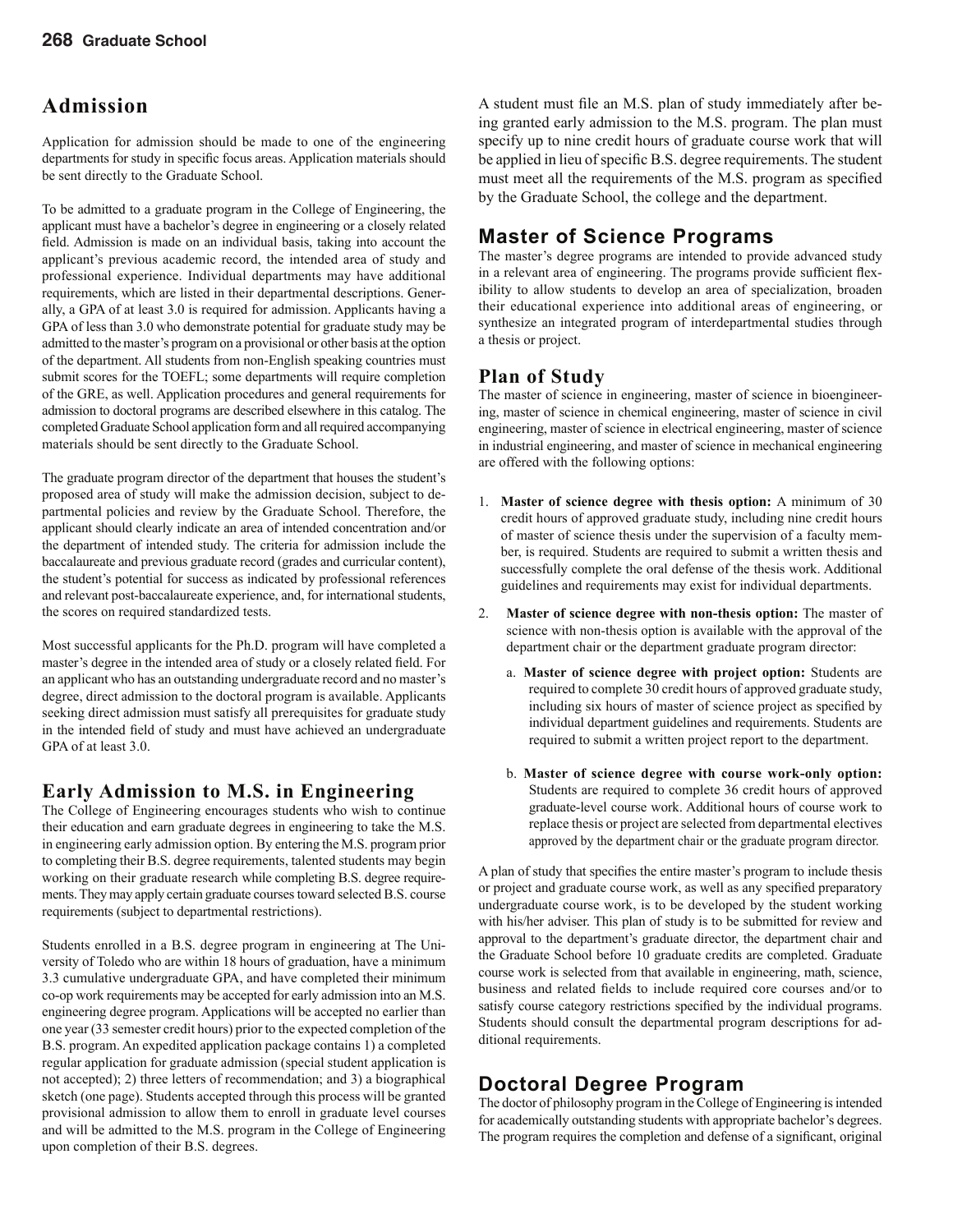research dissertation. Potential fields of study are designated as areas of research focus by individual departments. Potential concentrations are bioengineering, chemical engineering, civil engineering, computer science and engineering, electrical engineering, environmental engineering, industrial engineering, manufacturing engineering, and mechanical engineering. A Ph.D. degree program in manufacturing management and engineering also is offered through the department of mechanical, industrial and manufacturing engineering.

#### **Advisory Committee**

Doctoral students, in consultation with the graduate program director and departmental chair, should select an adviser during their first term of study. Since the adviser is expected to become the student's dissertation supervisor, selection should be based on mutual agreement and common interests, with the expectation that the student and adviser can work effectively together. Notification of the adviser's appointment should be forwarded to the department's graduate program director, the college's associate dean of graduate studies, and the Graduate School for approval.

When the student and adviser have agreed on a general area for the dissertation within the first year of study, an advisory committee should be appointed, subject to the approval of the graduate program director and departmental chair. This committee, in general, is composed of a minimum of five graduate faculty members, with at least one of whom from outside the focus area and one from outside the department of the adviser. The duties of the advisory committee include developing a plan of study that will prepare the student in the chosen field and facilitate successful completion of the dissertation; reviewing and approving the dissertation proposal; advising and assisting in the completion of the dissertation research and preparation of the manuscript; and conducting the dissertation defense. Students are referred to additional details and requirements provided in the Graduate Student Handbook of individual departments.

#### **Plan of Study**

The advisory committee's first responsibility is to develop and submit for approval a doctoral program plan of study that meets all University, college and departmental requirements. This document specifies the course work and other requirements for the Ph.D.; it sets a tentative schedule for the examinations, and for presentation and defense of the dissertation proposal. Submission of the plan of study for approval to the graduate director, the departmental chair and the Graduate School also accomplishes official appointment of the advisory committee.

The plan of study requires a minimum of 45 credit hours each of dissertation and course work. (Students admitted to the Ph.D. program with an M.S. degree are granted up to 30 course work credits for their M.S. degree.) Course work must satisfy core course and other requirements specified for the student's focus area by the department.

#### **Residence Requirement**

The minimum residence requirement for the Ph.D. degree is the completion of one academic year of full-time study and/or research conducted at The University of Toledo. This requirement will be met by the completion of 24 dissertation or course work credits in two consecutive semesters while in residence at the University.

#### **Examinations**

At the discretion of the student's department, either a qualifying examination, a comprehensive examination or both will be required prior to admission to candidacy. Please refer to departmental and University requirements for details of the qualifying or comprehensive examinations.

### **Admission to Candidacy**

When notified the required qualifying or comprehensive examination(s) have been passed and all other departmental requirements for candidacy are fulfilled, the student should initiate formal admission to candidacy. This requires the signed approval of the graduate program director and department chair and notification to the Graduate School.

#### **Dissertation Proposal**

The student, working with the adviser, should develop a detailed written dissertation proposal for presentation to the advisory committee. The proposal should state the objectives, provide appropriate background, and describe the general approach to accomplish the research clearly and completely. Specific procedures and details for the timing, preparation, distribution and defense of this proposal are noted in departmental requirements. An approved copy of the accepted proposal, signed by each member of the advisory committee, will be kept in the student's file.

#### **Dissertation Defense**

After the adviser and committee have approved the dissertation proposal, the student should carry out the dissertation plan. When the adviser and student believe the work is complete and ready for defense, a dissertation manuscript should be prepared, with the adviser providing suggestions for improvement, until both the adviser and the student believe the document is ready for publication.

The student should distribute the final adviser-approved manuscript and schedule a defense before the advisory committee.

The defense is open to the public. Notice of the exam should be sent to the departmental graduate director, associate dean of graduate studies of the College of Engineering, and the Graduate School, and should be posted on College of Engineering bulletin boards.

Following the examination, the advisory committee will vote on whether to approve the dissertation and its defense. The committee will advise the student on what additions or corrections are necessary before another defense is scheduled. When the examination is passed, there are generally revisions for improvement to be implemented before final approval of the document. When the final corrected, signed dissertation is submitted to the Graduate School through the departmental graduate director, the department chair and the associate dean of graduate studies, the student is certified academically for graduation.

### **J.D./M.S. Dual Degree Program**

The J.D./M.S. dual degree program offers a student who has been admitted to The University of Toledo College of Law and one of The University of Toledo College of Engineering master of science programs the opportunity to complete requirements for both the J.D. and the M.S. degrees through a program of integrated curriculum in an accelerated period of study. The program is designed for full-time students who have an undergraduate degree in engineering or its equivalent. Students with a non-engineering undergraduate degree will be required to complete all prerequisite courses required by the College of Engineering, depending on the nature of the undergraduate degree.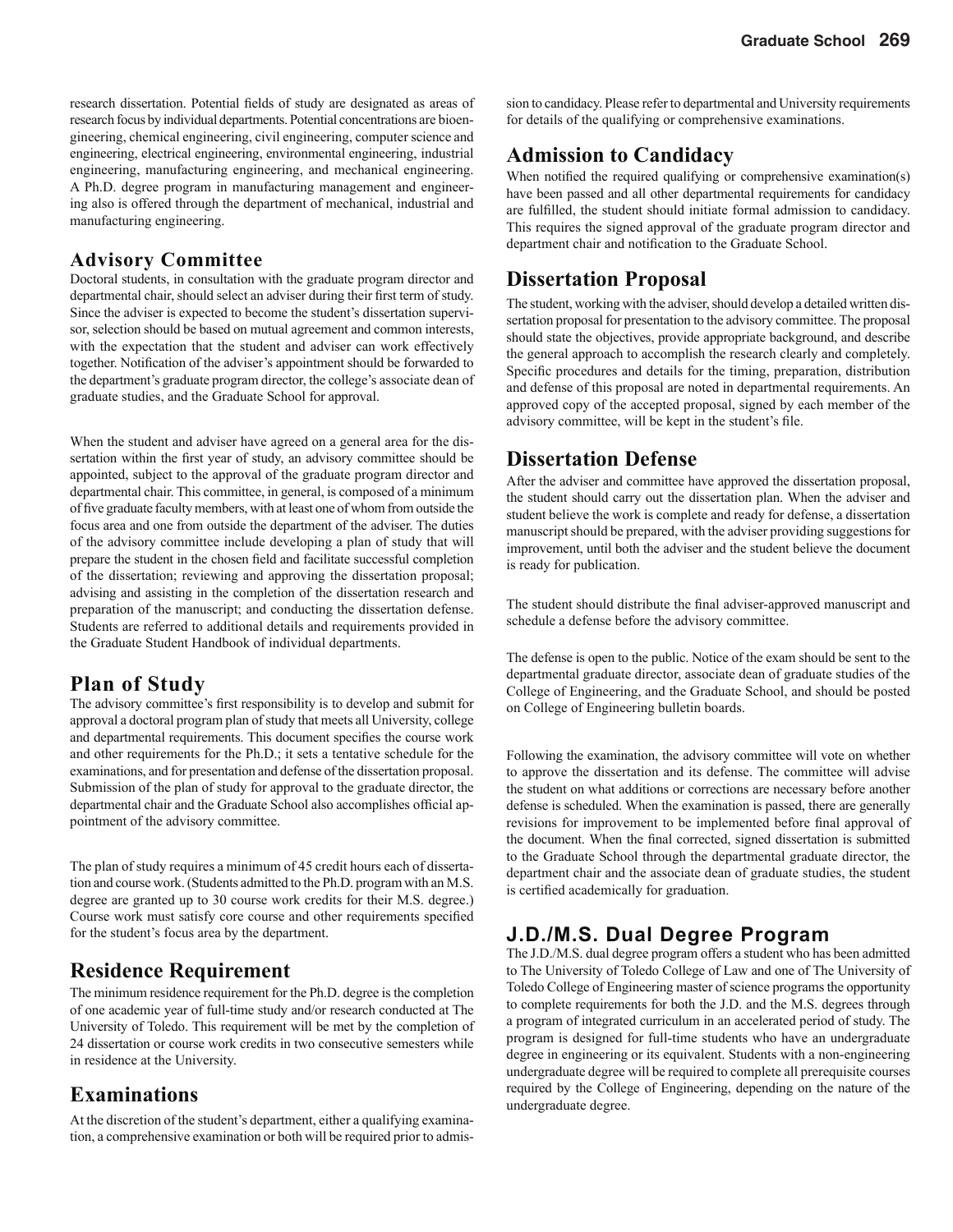### **Admission**

Students should apply for the dual degree program using both the College of Law standard application form and the Graduate School application form. A joint admissions committee consisting of admission committee members from both colleges will review those College of Law applications that request dual admission. Although admission to both colleges is required before the student can begin the joint degree program, a student can begin a program in one college and later add the dual-degree program. In this case, only courses completed after admission to the dual-degree program can be counted toward the degree requirements in the discipline.

### **Advising**

The College of Law and the College of Engineering, with the Graduate School, will administer and advise with regard to that school's curriculum, requirements and guidelines. Within the College of Engineering, advising is handled within the individual department of enrollment and coordinated through the associate dean of graduate studies. A dual program oversight committee will review policies and monitor the progress of students toward the dual degree completion.

### **Awarding of Degrees and Credit**

A student enrolled in the dual degree program will not receive either the J.D. or M.S. degree until all the work required for both degrees has been completed. A student who withdraws from the dual degree program and remains in either the College of Law or College of Engineering shall receive only as much credit for work in the other college as the dean may authorize under the rules of that college.

No credit for work in the other college shall be awarded unless the student achieves an acceptable grade in the college offering the course. In addition, degrees must be awarded within time limits established by the Graduate School, the College of Law and the College of Engineering.

### **Description of the Curriculum**

The integrated program and curriculum leads to the awarding of two degrees. The juris doctor degree will be awarded by The University of Toledo College of Law, and the master of science degree will be awarded by The University of Toledo College of Engineering.

**Masters of Science in Engineering Degree:** To fulfill requirements for the M.S. degree with thesis/project option, 30 credit hours at graduate level are required, while 36 credit hours at graduate level are required for the course work-only option. Students in the joint program may apply up to 12 credit hours of non-first year course work at the College of Law toward meeting the M.S. degree requirements. With the M.S. thesis/project option, students must complete 18 credit hours at the graduate level from the College of Engineering, including nine hours of M.S. thesis or six hours of M.S. project. With the M.S. course work-only option, students must complete 24 credit hours at the graduate level from the College of Engineering. The credit of 12 credit hours from the College of Law would be determined in consultation with the associate dean of graduate studies of The University of Toledo College of Engineering.

**Juris Doctor Degree:** The College of Law requires the successful completion of 89 credit hours. The dual degree program would permit up to 12 credit hours of core courses done in the College of Engineering to be applied toward the satisfaction of the 89-hour requirement. The 12 hours of course work from the College of Engineering would be determined in consultation with the associate dean of The University of Toledo College of Law.

# **Graduate Departments Department of Bioengineering**

#### *Vijay Goel, chair*

*Patricia Relue, graduate program director*

Bioengineering is a relatively new discipline with rapidly growing job opportunities. Bioengineers apply engineering and life science principles to study, understand, modify and control biological systems. The goal of bioengineering is to develop new technologies and techniques that can be applied to a variety of problems in medicine and in the manufacture of bio-related products.

Achievement of these goals requires engineering graduates who are trained in engineering and the life sciences. The department of bioengineering is multidisciplinary in nature. It draws on faculty resources, collaborative research programs, and course offerings throughout the College of Engineering, the College of Arts and Sciences, the College of Pharmacy, and departments at the Medical University of Ohio and other area medical institutions.

The graduate programs in the Department of Bioengineering are open to all qualified individuals with a Bachelor of Science  $(B.S.)$  or Master of Science (M.S.) in Engineering. Students with a B.S./B.A. or M.S./M.A. degree in a related field are also eligible but students may be required to complete prerequisite courses without graduate credit. The Department of Bioengineering requires the GRE of all students for admission decisions to graduate programs.

### **Master of Science Program**

The master of science in bioengineering degree requires the completion of a minimum of 30 credit hours of approved graduate course work and the successful defense of a research-based thesis. All course work must be approved by the student's adviser (or the graduate director if the permanent adviser has not been selected). The M.S. curriculum is designed to provide a general, flexible framework for students in selecting course work that is relevant to their specific area of research. Each student must meet the following minimum general course work requirements:

- Register and attend the weekly bioengineering department seminar. Registration and attendance are mandatory every semester. Seminar is graded as satisfactory/unsatisfactory (S/U) based on attendance.
- Complete 12 hours of bioengineering major course work, including BIOE 5980 Research Methods for Bioengineers.
- Complete six hours of elective course work as approved by the adviser to support the research area.
- Complete three hours of course work to satisfy the mathematics requirement.
- Complete nine hours of bioengineering M.S. thesis research.

### **Doctor of Philosophy Program**

The doctor of philosophy degree in engineering is conferred on the basis of extended study and high scholarly attainment in the field of bioengineering. The entrance requirement for the Ph.D. program in bioengineering is the M.S. in bioengineering or another engineering field that meets the requirements of the bioengineering department. The M.D., D.D.S. and D.V.M. are acceptable, provided the student presents evidence of an appropriate engineering background at the undergraduate level, including a minimum of two years of calculus through differential equations and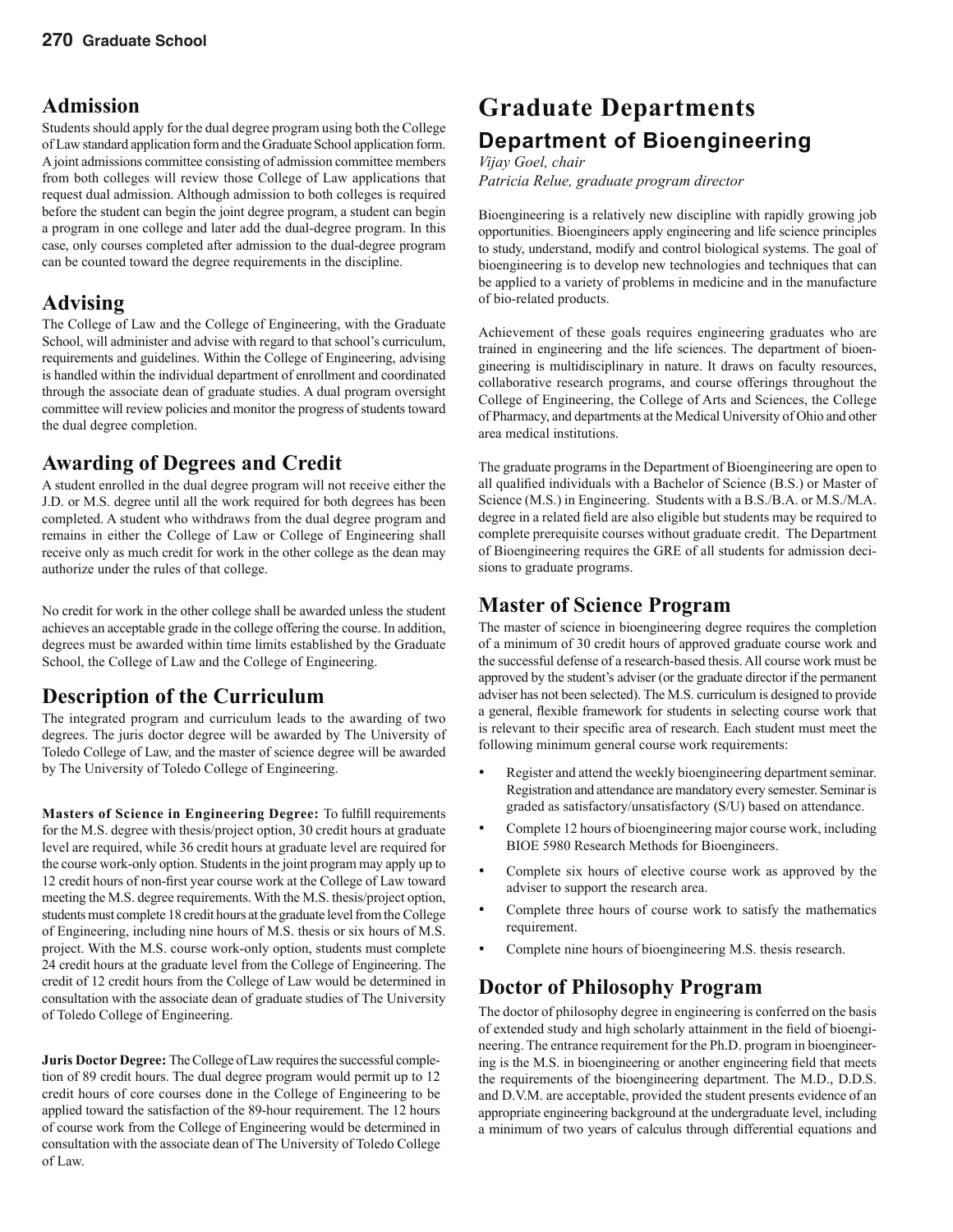one year of physics. Highly qualified B.S. engineering graduates can be admitted directly into the Ph.D. program. Direct admission students will not write and defend an M.S. thesis or receive an M.S. degree en route to the Ph.D. degree.

The doctor of philosophy degree in engineering requires a minimum of 90 semester hours of approved graduate course work beyond the B.S. degree or 60 semester hours beyond the M.S. degree. For students directly admitted into the Ph.D. program with a B.S. degree, the M.S. course work and the Ph.D. course work requirements must be satisfied. All course work must be approved by the student's adviser. Each student must meet the following minimum general course work requirements beyond the M.S. degree requirements:

- Register and attend the weekly bioengineering department seminar. Registration and attendance are mandatory every semester. Seminar is graded as satisfactory/unsatisfactory (S/U) based on attendance.
- Complete six hours of bioengineering major course work at the 7000/8000 level, including Research Methods for Bioengineers if not previously taken.
- Complete six hours of elective course work as approved by the adviser to support the research area.
- Complete three hours of course work to satisfy the mathematics requirement.
- Complete at least 45 semester hours of dissertation research.

In addition to course work requirements, continuation within the Ph.D. program requires that the student pass two major examinations: (1) the qualifying exam and (2) defense of the dissertation research proposal. Completion of the Ph.D. degree requires the writing and defense of the dissertation, and presentation and publication of the research findings.

#### **Admission to Candidacy**

To be admitted to doctoral candidacy, all doctoral students must meet the following requirements:

- Pass the bioengineering qualifying examination.
- Select a faculty adviser and dissertation committee.
- Pass the bioengineering dissertation research proposal examination.
- Earn at least a 3.0/4.0 GPA for all graduate level course work.

#### **Qualifying Exam**

For students accepted into the Ph.D. program, the qualifying exam will occur after completion of the second semester and before the end of the second academic year. For students enrolled in the M.S. program who are electing to pursue the Ph.D., the qualifying exam should be taken at the time of application to the Ph.D. program, prior to completion of the M.S. degree.

The qualifying exam consists of two parts: a student assessment and an oral examination. Although all qualifying exams follow a similar format, the actual examinations will vary from student to student, depending on the course work taken and the composition of the qualifying examination committee. The student assessment is a detailed analysis by the qualifying examination committee members of the student's potential for succeeding at the doctoral level in the field of bioengineering. It is based on the student's entire record prior to joining the department and on the student's performance while at UT. The oral examination is approximately two hours in length. The exam will include subjects of importance to the student's program and will probe areas of strength and weakness. The questions will be open-ended, and student responses will be discussed in-depth. The exam also is used to evaluate the student's oral communication skills, ability to respond to questions extemporaneously, and ability to analyze problems qualitatively and quantitatively.

Students either pass or fail the exam, to be decided at the sole discretion of the examination committee members. Students who fail the exam will have one opportunity to retake the exam and must be retested within six months of the initial examination.

### **Department of Chemical and Environmental Engineering**

*G. Glenn Lipscomb, chair Arunan Nadarajah, graduate program director*

The department of chemical and environmental engineering offers graduate courses and conducts research in the areas of advanced materials, polymer science and engineering, environmental engineering and biotechnology. Students may select from a variety of courses and research topics in each area. The department offers two graduate degrees, a master of science in chemical engineering (M.S.Ch.E.) and a doctor of philosophy in engineering (Ph.D.).

In advanced materials, the research is focused on developing novel materials. Applications include fuel cell materials, polymer nanocomposites, membranes and nanosensor materials. In polymer science and engineering, the emphasis is on transport in polymer systems, polymer processing and polymer physical chemistry to better utilize polymer materials for packaging applications. In environmental engineering, the emphasis is in environmental catalysis, purification of drinking water and bioremediation. The biotechnology area focuses on protein separation processes, such as chromatography, crystallization and membrane separations, and on biofilms. Research efforts address problems related to downstream processing in the biotechnology industries and on biomaterials development.

#### **Degree Requirements**

The graduate curriculum consists of four core classes, technical electives and a seminar. Master's and doctoral students must complete the following four core classes: Transport Phenomena I, Transport Phenomena II, Advanced Chemical Engineering Thermodynamics and Advanced Chemical Reaction Engineering. To complete the elective requirement, students may take most courses at the 5000 level or higher in the College of Engineering, the College of Pharmacy, or the College of Arts and Sciences departments of earth, ecological and environmental sciences; biology; chemistry; mathematics; or physics and astronomy. Students will choose specific courses with their advisers and will focus on classes in their specific research area. In addition, all graduate students must enroll continuously in seminars in chemical and environmental engineering.

#### **Degree Requirements for the Master of Science in Chemical Engineering (M.S.Ch.E.)**

Students may select one of two M.S.Ch.E. degree programs: the thesis option, which requires 30 credit hours, or the course work option, which requires 36 credit hours. The thesis option requires successful defense of a thesis and typically takes two years to complete. The course work option does not require a thesis and typically takes one and a half years to complete. Minimum requirements are: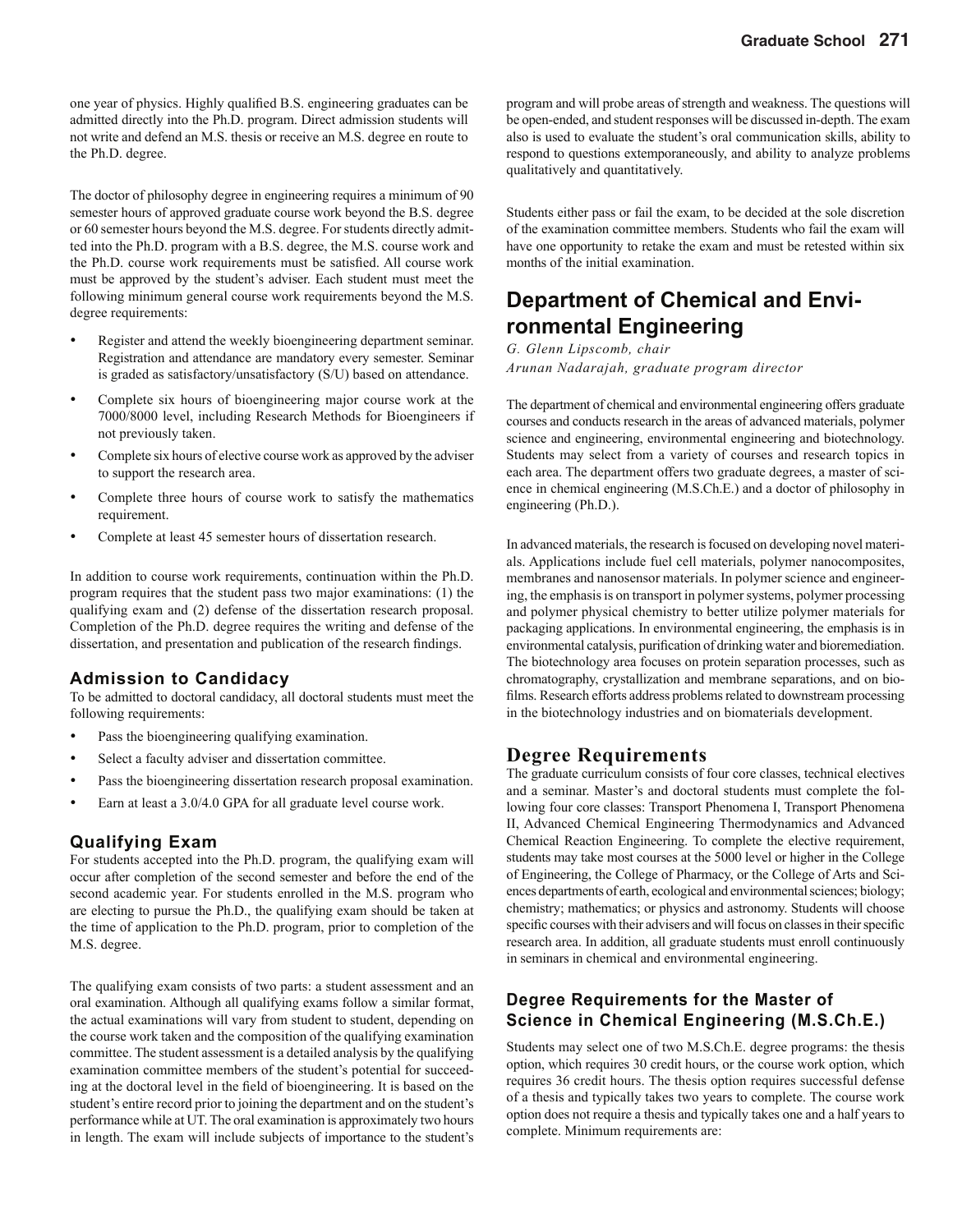#### **272 Graduate School**

- A. 12 hours in four chemical engineering courses: CHEE 6500 Advanced Chemical Reaction Engineering CHEE 6510 Advanced Chemical Engineering Thermodynamics CHEE 6550 Transport Phenomena I CHEE 6560 Transport Phenomena II
- B. Nine hours of elective graduate course work (excluding the graduate seminar)
- C. Continuous registration for the graduate seminar
- Nine hours of thesis work (thesis option) completed to the satisfaction of the thesis committee or 15 additional hours of graduate course work (course work option)

A total of 30 credit hours (thesis option) or 36 credit hours (course work option), plus seminar credit, is required. Only credit hours obtained with a letter grade of C or higher, or an S grade for the limited number of classes offered on a satisfactory or unsatisfactory basis, will fulfill degree requirements.

All graduate course work must satisfy the following restrictions:

- No more than three hours of independent study, special problems or special topics, or six hours if the student opts for the course work option.
- No more than seven hours in dual level courses; courses with a minority enrollment of selected undergraduates are not restricted.
- All courses must be taken at the 5000 level or higher, including most graduate level courses, in the engineering departments of the College of Engineering (see advisor for approved list), the College of Pharmacy, or the College of Arts and Sciences departments of earth, ecological and environmental sciences; biology; chemistry; mathematics; or physics and astronomy.

All students must register for one hour of CHEE 5930, Seminars in Chemical Engineering, each semester during the academic year. This course is usually graded on a satisfactory/unsatisfactory basis. To receive a grade of S, students must attend all seminars or provide a written explanation for their absence.

#### **Degree Requirements for the Doctor of Philosophy in Engineering (Ph.D.)**

The doctoral degree requires a total of 90 credit hours split equally between course work and dissertation research. However, to be formally admitted to candidacy for the degree, doctoral students must first pass the preliminary and qualifying examinations. After admission to candidacy, the completion of 45 credit hours of course work and 45 credit hours of dissertation research, doctoral candidates must prepare a written dissertation documenting their research efforts. Final approval for graduation is contingent upon a successful oral defense of the dissertation before the dissertation committee in a public forum.

The minimum requirements for the doctor of philosophy (Ph.D.) in engineering are:

12 hours in four chemical engineering courses:

CHEE 8500 Advanced Chemical Reaction Engineering

CHEE 8510 Advanced Chemical Engineering Thermodynamics

CHEE 8550 Transport Phenomena I

CHEE 8560 Transport Phenomena II

An additional 33 hours of graduate course work (excluding the graduate seminar)

- Ph.D. degree candidates must continuously register for the graduate seminar and pass the preliminary and the qualifying exams. All students must register for one hour of CHEE 5930, Seminars in Chemical Engineering, each semester during the academic year. This course is usually graded on a satisfactory/unsatisfactory basis. To receive a grade of S, students must attend all seminars or provide a written explanation for their absence.
- Passage of the preliminary exam
- Passage of the qualifying exam
- 45 hours of dissertation research completed to the satisfaction of the dissertation committee for a total of 90 credit hours. Only credit hours obtained with a letter grade of C or higher, or an S grade for the limited number of classes offered on a satisfactory or unsatisfactory basis, will fulfill degree requirements.

The graduate course work must satisfy the following restrictions:

- No more than 15 hours of independent study, special problems or special topics
- No more than 11 hours of dual level courses, except for courses with a minority enrollment of selected undergraduates.
- All courses must be taken at the 5000 level or higher, including most graduate level courses, in the College of Engineering (see advisor for approved lists), the College of Pharmacy, or the College of Arts and Sciences departments of earth, ecological and environmental sciences; biology; chemistry; mathematics; or physics and astronomy.

The faculty may award students admitted with a master's in chemical engineering up to 30 hours of credit toward the Ph.D. This may include credit for core classes if the faculty deems classes taken as a master's student are comparable to the core classes. The student must satisfy all other requirements as listed above. Additional course work must satisfy the following restrictions:

- No more than three hours of independent study, special problems or special topics.
- No more than four hours of dual level courses, except for courses with a minority enrollment of selected undergraduates.
- All courses must be taken at the 5000 level or higher, including most graduate level courses, in the engineering departments of the College of Engineering (see advisor for approved list), the College of Pharmacy or the earth, ecological and environmental sciences, biology, chemistry, mathematics or physics departments of the College of Arts and Sciences.

#### **Preliminary and Qualifying Examinations**

The purpose of the preliminary exam is to determine whether a student possesses the necessary background to complete doctoral degree requirements. This is an oral exam given at the end of the spring semester, on the first Tuesday following the spring commencement. The exam will cover core chemical engineering areas – transport phenomena, thermodynamics and reaction engineering. Specific questions are tailored to match a student's background (e.g., a student with a polymer background may answer questions in the above areas with a polymer emphasis). The exam tests material covered at the undergraduate level, as well as material from the fall and spring semester graduate classes. The faculty also will evaluate students' oral communication skills and their ability to analyze problems qualitatively.

The qualifying exam consists of an oral defense of the proposed dissertation research before a committee of five faculty members. Prior to the defense, students submit a written proposal to their committee. The defense consists of a brief presentation of the written proposal followed by a ques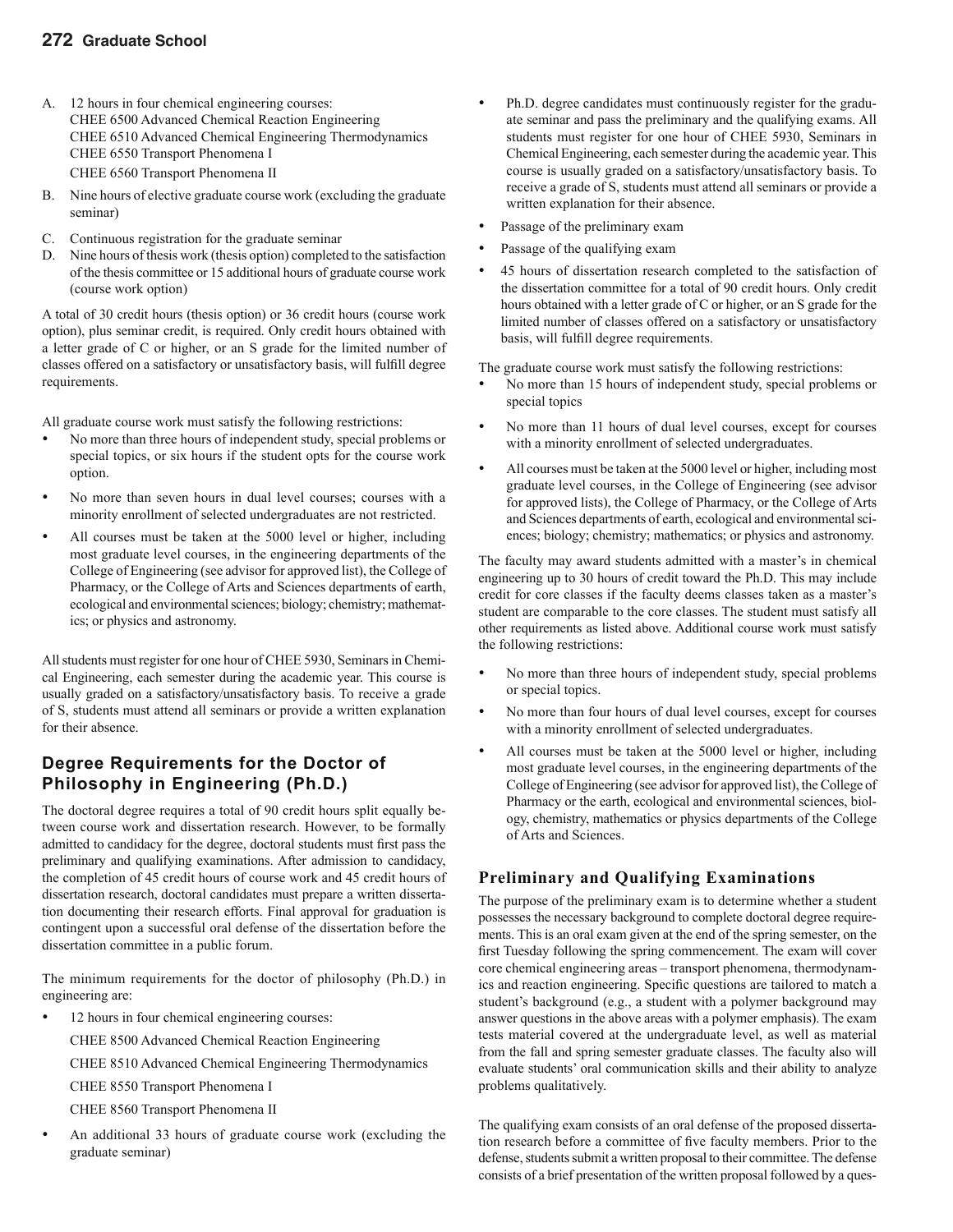tion and answer session. The committee will assess the appropriateness of the proposed research for a doctoral dissertation and the student's ability to successfully complete it. Students must take the qualifying exam within one calendar year of passage of the preliminary exam. Upon passing the qualifying exam, students are admitted to candidacy.

### **Department of Civil Engineering**

*Ashok Kumar, chairand acting graduate program director*

The department of civil engineering offers graduate degree programs and conducts research in two focus areas – environmental and infrastructure engineering. Environmental engineering includes advanced study in areas such as outdoor and indoor air quality; sustainable buildings; beneficial reuse of waste material; contaminated sediments; microbial degradation of organic compounds; microbial sensors; computer modeling of contaminant release and dispersion in soils and in air; environmental decision making; unsaturated soils; air quality models for industries; risk assessment; modeling of hazardous releases; environmental modeling and environmental sensing; air pollution modeling; and wastewater treatment processes. Infrastructure engineering includes structural and earthquake engineering, transportation engineering and geotechnical engineering. Geotechnical engineering includes advanced study in areas such as shallow and deep foundations, groundwater and seepage, and experimental and theoretical soil mechanics. Structural engineering includes advanced study in areas such as earthquake engineering; structural optimization; structural repair and rehabilitation; numerical and experimental analysis; and design. Transportation engineering includes advanced study in areas such as traffic and facility design; urban transportation planning; pavement materials' properties and design; pavement management; intelligent transportation systems; and transportation system management and economics.

The department offers two graduate degrees – master of science in civil engineering and doctor of philosophy in engineering.

### **Master of Science in Civil Engineering Degree Requirements**

For the master of science in civil engineering (M.S.C.E.) degree, a minimum of 30 credit hours is required  $-21$  hours of graduate course work (a minimum of nine credit hours should be at the 6000 level or above) and nine hours of thesis research (CIVE 6960) performed under the supervision of a full-time faculty member of the department of civil engineering. The department also offers a M.S.C.E. degree with a project or course work option with the written approval of the department chair or graduate program director. In the project option, a minimum of 30 credit hours is required – 24 hours of graduate course work (a minimum of 12 credit hours should be 6000 level or above) and six hours for the project report. In a course work option, a minimum of 36 credit hours in graduate course work is required, of which a minimum of 18 credit hours should be at the 6000 level or above. Courses taken on an audit basis do not count toward the degree. Additional requirements include:

- A maximum of six hours of independent study are allowed toward the degree.
- Students must prepare a plan of study in conjunction with the adviser (graduate program director for the first semester) with a concentration of required and elective courses in one of the department's research focus areas of graduate study and receive approval from the graduate program director. Required core courses in each area are determined by the faculty comprising that research area in conjunction with the graduate program director.

• No more than nine credit hours toward the M.S.C.E. may be earned at another university, and in no case may the thesis or project be satisfied by work completed at another institution.

#### **Doctor of Philosophy Degree Requirements**

The doctoral degree requires a minimum of 90 credit hours, of which 45 credit hours are for course work and 45 credit hours are for dissertation research. To be formally admitted to candidacy for the degree, however, doctoral students must first pass a qualifying examination. All Ph.D. students should note that admission to the doctoral program does not constitute admission to candidacy. The doctoral program is normally a full-time program throughout all of the course work and the dissertation. The department of civil engineering does not encourage part-time studies in the Ph.D. program.

For the Ph.D. degree, a minimum of 60 graduate credit hours beyond the M.S.C.E. degree (90 credit hours beyond the B.S. degree) are required, of which at least 12 credit hours are for graduate course work (largely departmental), an additional three credit hours for graduate level mathematics course work, and 45 credit hours for dissertation research under the supervision of a full-time faculty member of the department of civil engineering. A minimum of 45 credit hours beyond the M.S. must be completed at The University of Toledo.

To be awarded the Ph.D. degree, the student must have at least a B average (minimum GPA of 3.0) for all credits in the program of study. In addition, the student must be admitted to doctoral candidacy and pursue an original research problem. The research must be completed and the dissertation written and successfully defended in public before the Ph.D. degree is conferred.

#### **Admission to Candidacy for the Ph.D. Degree**

To be formally admitted to candidacy for the doctoral degree, students must first pass the qualifying examination. The purpose of the qualifying exam is to determine whether a student possesses the necessary potential to complete doctoral degree requirements. The exam consists of two parts – a written examination and an oral proposal defense. The written exam is given in the middle of the spring semester. It is intended to test the breadth and depth of the student's understanding of fundamentals and the most important and basic elements of the broad area of graduate studies in which the student is specializing.

The oral defense of the proposed dissertation research is held before an advisory committee of at least five faculty members. Prior to the defense, students submit a written proposal to the committee. The defense consists of a brief presentation of the written proposal followed by a question and answer session. During the exam, the committee will assess the appropriateness of the proposed research for a doctoral dissertation and the student's ability to successfully complete it. Students must defend their proposal in the fall semester following passage of the written exam. Upon passing both parts of the qualifying exam, students may apply for admission to candidacy.

After completion of a minimum of 45 credit hours of course work beyond the bachelor's degree and 45 credit hours of dissertation research, doctoral candidates must prepare a written dissertation documenting their research results. Final approval for graduation is contingent upon a successful oral defense of the dissertation before the advisory committee in a public forum.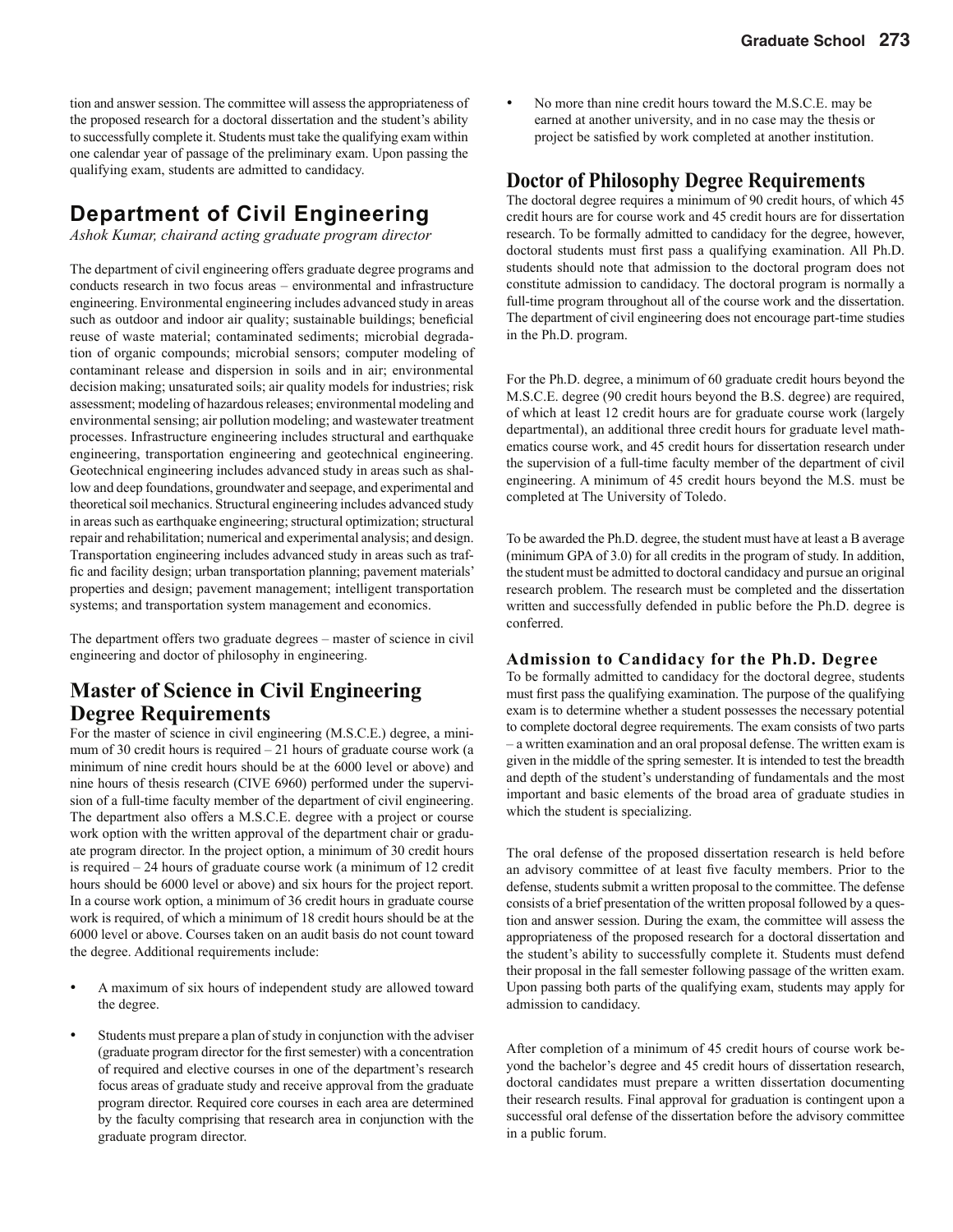Students applying for admission are expected to have completed a B.S. in civil engineering. Those with degrees in other areas of engineering or science will have to take certain undergraduate courses to prepare for graduate courses. These courses will be identified prior to admission and will appear on the student's plan of study.

### **Department of Electrical Engineering and Computer Science**

*Roger J. King, interim chair Junghwan Kim, graduate programs director*

The department of electrical engineering and computer science (EECS) offers advanced study leading to M.S. and Ph.D. degrees. Graduate courses and research include topics in computer systems design and applications (hardware and software); communications; control and manufacturing systems; intelligent systems; machine vision and imaging; power systems; power electronics; microelectronics; VLSI design automation; fault tolerance and reliability; computer networks; robotics; signal processing; computer graphics and visualization; automotive systems; electromagnetics; remote sensing; and transportation informatics.

EECS department faculty members participate in four academic and research focus areas. Research activities of faculty often overlap the focus area, so several faculty participate in more than one focus area. Each focus area has a recommended list of courses for all graduate students pursuing that area of specialization. Courses to complete the degree requirements are to be selected by the student in consultation with an adviser. In order to provide some breadth in their programs of study, students also are encouraged to select courses from other focus areas in consultation with their advisers. The focus areas are as follows:

- **Advanced Computational Systems (ACS):** Computer operating systems, distributed and parallel computing, digital design, computer networking protocols, performance, reliability, modeling, and simulation. **M. Alam** (coordinator), M.M. Jamali, D. Kaur, L. Miller, H.M. Standley.
- **Appied Electrosciences and Control Systems (AECS):** Solid state electronics, VLSI, power electronics, power systems, robotics, feedback, nonlinear and adaptive controls. **T.A. Stuart** (coordinator), S. Giles, V.J. Kapoor, R. King, A.D. Johnson.
- **Communications and Signal Processing (CSP):** Communications, signal and systems analysis, random signals, information theory, image processing, image and video compression, wireless network design, vision, and applications. **E. Salari** (coordinator), J. Kim, W. Li.
- **Software and Intelligent Systems (SIS):** Database systems, systems software and security, software engineering, language design and implementation, algorithms, computer-human interfaces, computer graphics, neural networks, and client/server software design. **H. M. Standley** (coordinator), H.F. Ledgard, G. Serpen, G. Heuring, K. Makki, A. Upal.

### **Master of Science Programs**

Two M.S. degrees are offered by the department – one in electrical engineering and the other in engineering. Students studying under the ACS or SIS focus groups receive the M.S. in engineering, with concentration in computer science and engineering, while those working under the other groups receive the M.S. in electrical engineering degree. The master of science degree is offered with the following options.

- **1. Master of science degree with thesis option:** A minimum of 30 credit hours of approved graduate study, including nine credit hours of master of science thesis under the supervision of a faculty member, is required. Students are required to submit a written thesis and successfully complete the oral defense of the thesis work.
- **2. Master of science degree with non-thesis option:** The degree requirements for master of science with non-thesis option are available with the approval of the department graduate program director:
	- **a. Master of science degree with project option:** Students are required to complete 30 credit hours of approved graduate study including six hours of master of science project as specified by individual department guidelines and requirements. Students are required to submit a written project report to the department.
	- **b. Master of science degree with course work-only option:**  Students are required to complete 36 credit hours of approved graduate-level course work

Students must complete the following additional requirements:

- An approved plan of study.
- A minimum of 18 hours of EECS courses (including thesis/project and independent study).
- At least six hours of EECS courses at the 6000 level, excluding thesis and independent study.
- One credit hour (included in the required 30 hours for the program) of the EECS graduate seminar course EECS 5930 with a maximum of two excused absences in the semester.

Students are encouraged to include higher-level math courses in their program, subject to approval of their advisers.

Courses taken on an audit basis do not count toward the degree. Courses outside of the College of Engineering require prior approval.

In order to be awarded the master of science degree, the student must have at least a B average (a minimum GPA of 3.0/4.0) for all graduate course credits in the program of study as well as for the entire graduate transcript.

### **Doctor of Philosophy Program**

Doctoral study in EECS leads to the degree of doctor of philosophy in engineering. A student must complete a total at least 90 hours of graduate credit (including dissertation) beyond the bachelor's degree, less allowances for transfer credits or other credits such as an M.S. degree. Doctoral candidacy requires satisfactory performance on the doctoral qualifying examination, selection of an academic adviser, and formation of a dissertation committee. Candidates are awarded the Ph.D. degree following: 1) satisfactory completion of a minimum of 60 credit hours beyond the M.S. degree or a minimum of 90 semester hours beyond the B.S. degree in a closely related field; and 2) successful defense of a dissertation that constitutes a fundamental advancement of knowledge in the field. The Ph.D. usually takes a minimum of three full years of graduate study beyond the M.S. degree.

The general requirements for the Ph.D. degree are:

- A minimum of 60 credit hours beyond the M.S. degree and a minimum of 90 credit hours beyond the B.S. degree.
- At least 45 credit hours of graduate-level course work beyond the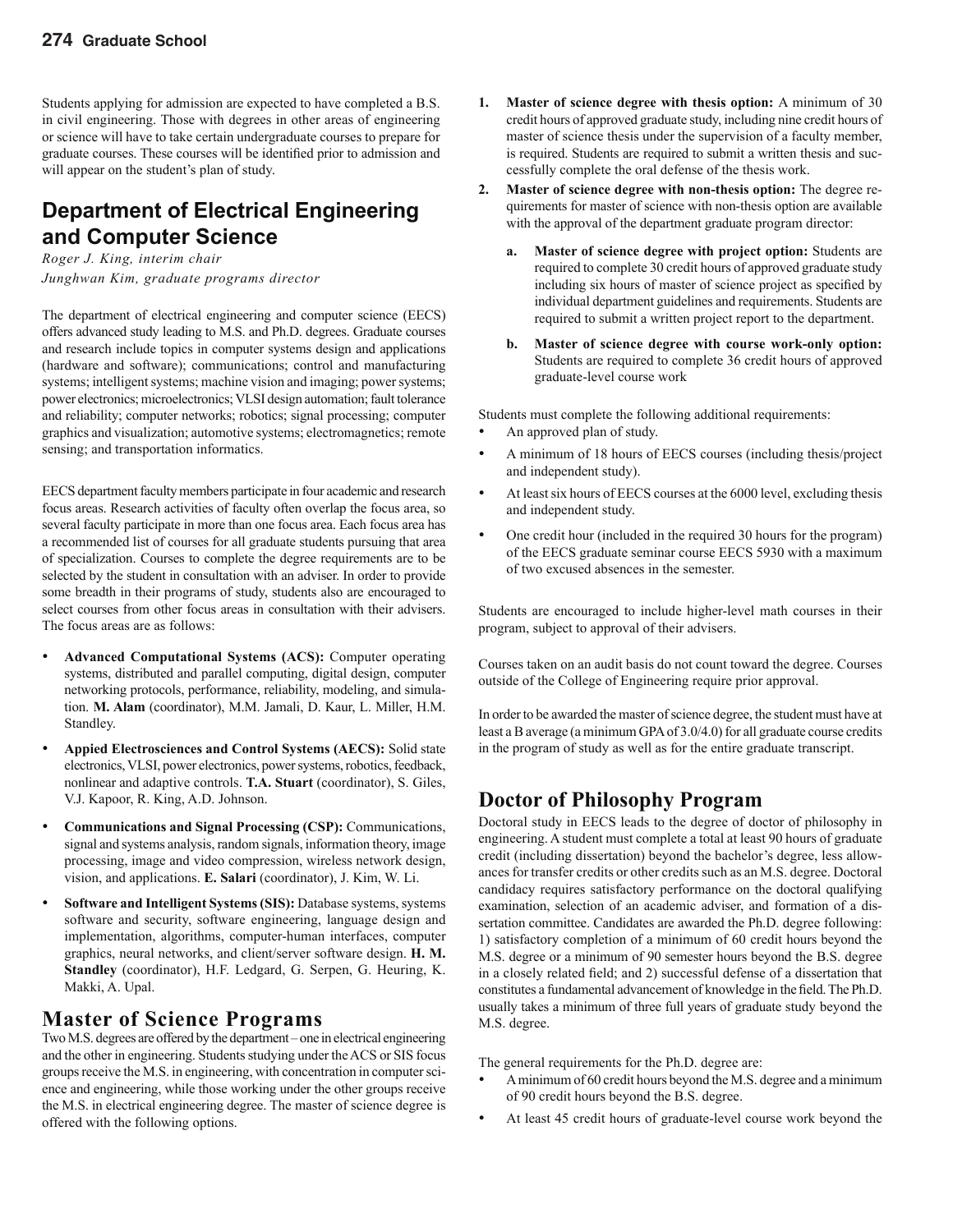B.S. degree, of which the credit allowance for the master's degree will not exceed 30 semester credit hours. Usually, 45 credit hours of dissertation research are required.

- No more than three credit hours of independent study for students with an M.S. degree and no more than 15 credit hours of independent study for students with a B.S. degree may be counted toward the Ph.D. course requirement.
- The student must pursue, complete and publish a research study that is demonstrated to be an original contribution to the field of study.
- The dissertation must be written and successfully defended publicly before the Ph.D. degree is conferred.
- The student must submit a minimum of two journal papers based on the dissertation research. Copies of the official letters of acknowledgments for the submitted papers should be given to the graduate director. Also, every student is required to attend the seminar class in EECS and maintain at least an 80 percent attendance rate.

It is the responsibility of the student and the faculty adviser to formulate a program of study to satisfy requirements for the Ph.D. degree. The student's program of study should contain both breadth of knowledge and depth of specialization in one of the focus areas outlined earlier. The program must be approved by the faculty adviser, the advisory committee, the graduate program director and the Graduate School.

### **Department of Mechanical, Industrial and Manufacturing Engineering**

*Abdollah A. Afjeh, chair Mohamed Samir Hefzy, graduate programs director*

Graduate students enrolled in the department of mechanical, industrial and manufacturing engineering (M.I.M.E.) may pursue the following degree programs: master of science in industrial engineering, master of science in mechanical engineering and doctor of philosophy in engineering. The guidelines and procedures for the master's and doctoral programs in the M.I.M.E. department are listed in greater detail in the M.I.M.E. Graduate Student Handbook.

### **Research Focus Areas**

The current research focus of the department is in the following areas:

- **Computational and Experimental Thermal Sciences:** The computational and experimental thermal science research focus group encompasses broad research activities. These include research in such areas as computational fluid dynamics and heat transfer; tribology; flow stability and transition; vortex dynamics; drag reduction; microgravity flows; thermal systems simulation; biofluid flow dynamics; turbulent boundary layer characterization; experimental methods using hot wire/film anemometry; laser Doppler velocimetry; particle image velocimetry; flow visualization techniques; and thin film heat flux gauge research. **T. Ng** (coordinator), A. Afjeh, D. R. Hixon, T. Keith, K. C. Masiulaniec, D. Oliver.
- **Materials, Mechanics and Design:** The objectives of the materials, mechanics and design focus group are to conduct research that will advance the engineering knowledge base and lead to new processes and products in the broad areas of mechanical systems, dynamic systems and control, mechanical behavior of materials and mechanical design. More specifically, the research thrust of this group

includes but is not limited to the dynamic behavior and control of mechanisms, machines, mechanical systems, processes, structures and smart material systems, including MEMS, biomechanics, design methodology, fatigue and fracture mechanics, machine dynamics, noise and vibration analysis and control, solid modeling and vehicle dynamics. **A. Fatemi** (coordinator), L. Berhan, M. Elahinia, M. S. Hefzy, A. H. Jayatissa, S. Kramer, N. Naganathan, E. Nikolaidis, M. Pourazady, P. White, H. Zhang.

• **Manufacturing and Systems:** The manufacturing and systems focus group emphasizes solving industrial and manufacturing problems. Example problems include planning and modeling manufacturing systems; forecasting industrial needs for materials; logistics; development of processes for products; basic understanding of metal forming and cutting; design of assembly systems; and improving the environmental impact of industry. A key aspect of this group is the blend of practical plant expertise with the benefits of computational technologies, including computer aided design and manufacturing. Processes are understood from a "hands-on" perspective and expanded through theoretical defining models. Engineering materials are studied throughout their life cycle, from raw material acquisition, product creation and usage, remanufacturing, recycling and final material disposal. Key expertise within this group includes internationally recognized faculty in computer aided design and manufacturing, rapid prototyping, system optimization, artificial intelligence, process engineering, grinding and abrasives engineering, facilities planning and modeling, and environmentally conscious design and manufacturing. **W. Olson** (coordinator), R. Abella, R. Bennett, A. H. Jayatissa, I. Marinescu, H. Zhang.

### **Master of Science Programs**

Applicants must hold a bachelor of science in mechanical or industrial engineering, or a closely related field, from an accredited engineering program. If the baccalaureate is in a non-engineering or science area, students may be required to complete prerequisite courses without graduate degree credit. The master of science degree program may be pursued with thesis and non-thesis options.

- 1. **Master of science degree with thesis option:** The plan of study must include 30 hours of graduate work selected from those approved for graduate study (5000 level or above). A minimum of 12 hours of course work must be in the student's focus area of study. This option requires a minimum of nine hours of thesis credit.
- 2. **Master of science degree with non-thesis options:**
	- a. **Master of science degree with project option:** Students are required to complete 30 credit hours at the graduate level, including six hours of master of science project under the supervision of a M.I.M.E. faculty member. The project option must be approved by the M.I.M.E. departmental chair or the graduate program director. Students are required to submit a professional, written project report to the department after due approval by the faculty adviser. The project report will then be logged and archived in the department as a technical report.
	- b. **Master of science degree with course work-only option:**  Students are required to complete a minimum of 36 credit hours of graduate level course work as specified by the department. This option has to be approved by the M.I.M.E. department chair or graduate program director.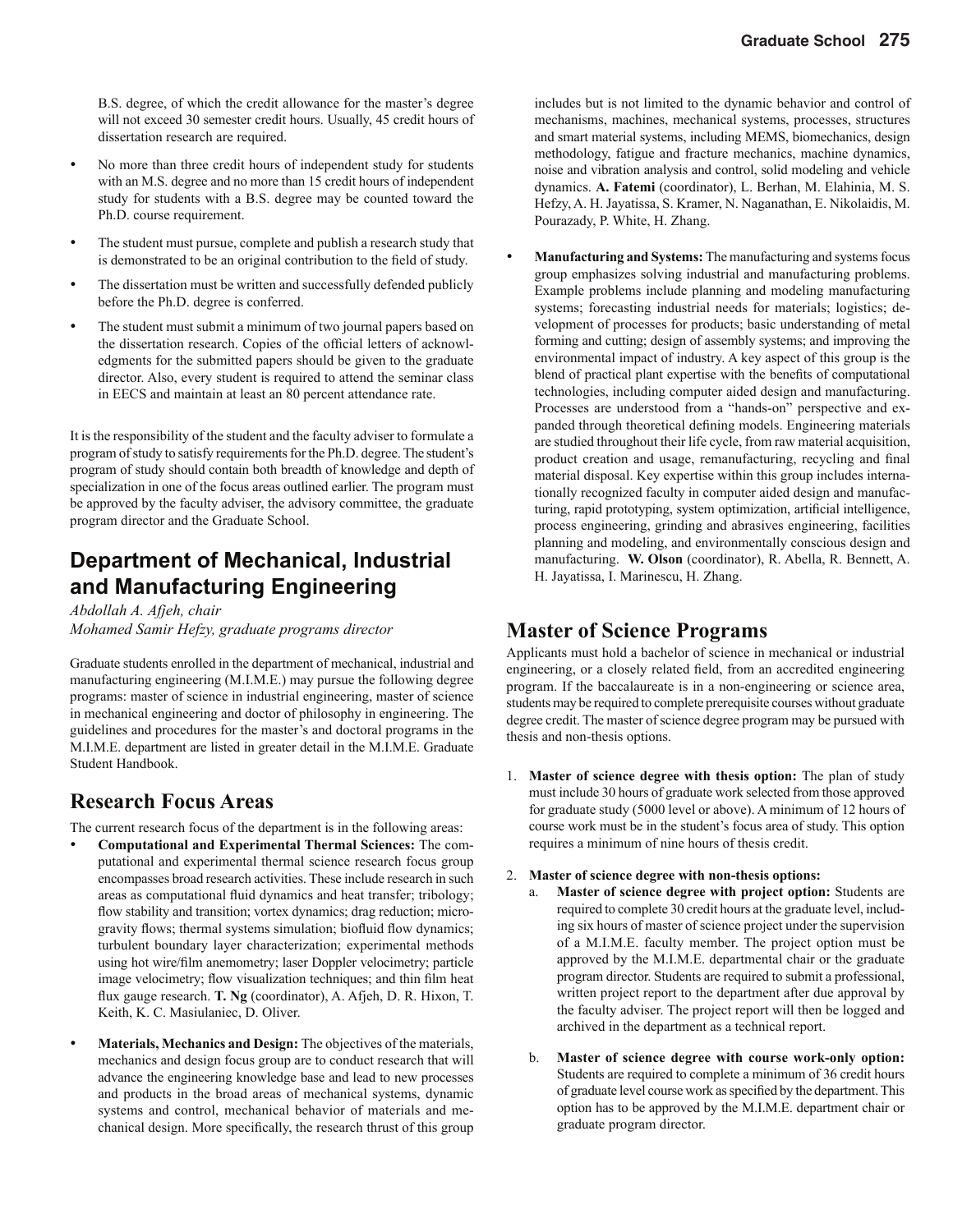The majority of a student's course work for all of the options will normally be from M.I.M.E. courses. Six or more hours of the course work must be from approved courses in advanced mathematics. An individual student may be required to complete more than the required minimum hours to satisfy prerequisite deficiencies specified as provisional admission conditions and/or to fulfill educational requirements of the program as specified by the adviser or department.

In addition to the above requirements, all supported students are required to enroll and/or participate in a graduate seminar (MIME 6930 or equivalent) each semester. The department, for satisfactory completion as well as enhancement of degree objectives, may specify additional credit or non-credit requirements. The plan of study for the master of science degree must be filed before 16 hours of academic course work has been completed. For full-time students, this normally will require that the plan of study be filed before registration for the second term.

For transfer credit, students should refer to the general policies of the Graduate School.

### **Doctoral Degree Program**

A satisfactory doctoral degree plan is developed jointly by the student and the dissertation adviser, subject to the approval of the department chair or graduate program director.

A minimum of 15 credit hours of regular departmental courses taken for a letter grade beyond the M.S. degree is required for the doctoral degree program. Twelve credit hours must be departmental courses. Students entering the direct doctoral program with a bachelor's degree must complete 27 credit hours of regular departmental courses beyond their bachelor's degree, of which at least 15 credit hours must be at the 6000/8000 level. Project credits may not be counted toward the 27 credit hours of regular, letter-grade course work. All required courses are at the advanced graduate level as determined by the department. Other courses taken may include courses not listed as departmental courses, independent study courses, and courses taken S/U.

In addition to the above course requirements, all students are required to enroll and participate in a graduate seminar (MIME 8930 or equivalent) each semester. The department, for satisfactory completion as well as enhancement of degree objectives, may specify additional credit or noncredit requirements.

For transfer credit, students should refer to the general policies of the Graduate School.

#### **Doctoral Degree Candidacy**

Doctoral candidacy requires satisfactory performance in the doctoral qualifying examination, filing an approved doctoral program plan, selection of an academic adviser, formation of a doctoral dissertation committee and maintaining good academic performance as specified in the M.I.M.E. department Graduate Student Handbook.

When the above requirements have been met, the student may file his/her application for doctoral candidacy. The department requires that the application be filed within one year of the time the doctoral qualifying examination is passed. Doctoral students must have established candidacy for the doctoral degree before presenting and defending dissertation research.

#### **Doctoral Dissertation**

After the student and the adviser have agreed on a dissertation topic, the student must write a dissertation proposal. The student will present the proposal to the doctoral dissertation committee and successfully defend his/her dissertation proposal.

The doctoral dissertation committee must consist of at least five members. The chair of the committee will be the candidate's principal adviser. The other members usually will be the co-adviser (if any), faculty members or experts in a related field, with at least one committee member outside the department. The signatures of the committee on the candidate's dissertation indicate approval of the dissertation research and represent the final certification of its adequacy.

### **Doctor of Philosophy in Manufacturing Management and Engineering**

In addition to the doctor of philosophy in engineering offered by the department, the Colleges of Engineering and Business Administration offer the degree of doctor of philosophy in manufacturing management and engineering. The doctoral degree program offers engineering and management tracks of study.

The applicants should have preferably completed a master's degree in one of the following areas: industrial, manufacturing, mechanical or production engineering or engineering management. For those applicants with master's degrees, the doctoral program of study involves a minimum of 60 credit hours, including business and engineering foundation courses, core courses, integrative seminars/technical electives, and dissertation research.

For additional information regarding this program, please consult specific program guidelines published by the Colleges of Engineering and Business Administration.

### **Department of Engineering Technology**

*Daniel J. Solarek, chair Ella Fridman, graduate program director*

The department of engineering technology administers the College of Engineering's part-time master of science in engineering program. This engineering master's degree program is intended for students who are full-time employees seeking the master's degree to facilitate career advancement or achievement of personal educational goals. To accommodate students who are full-time employees, course work for this degree program may be taken online via distance learning or as traditional oncampus courses.

### **Master of Science in Engineering Degree Requirements**

The part-time master of science in engineering program requires 24 hours of approved graduate-level course work and a six-hour, work-related project, for a total of 30 credit hours. The student is expected to meet the following general requirements:

• Nine hours of engineering core courses to establish a common foundation in engineering. These courses include Management of Projects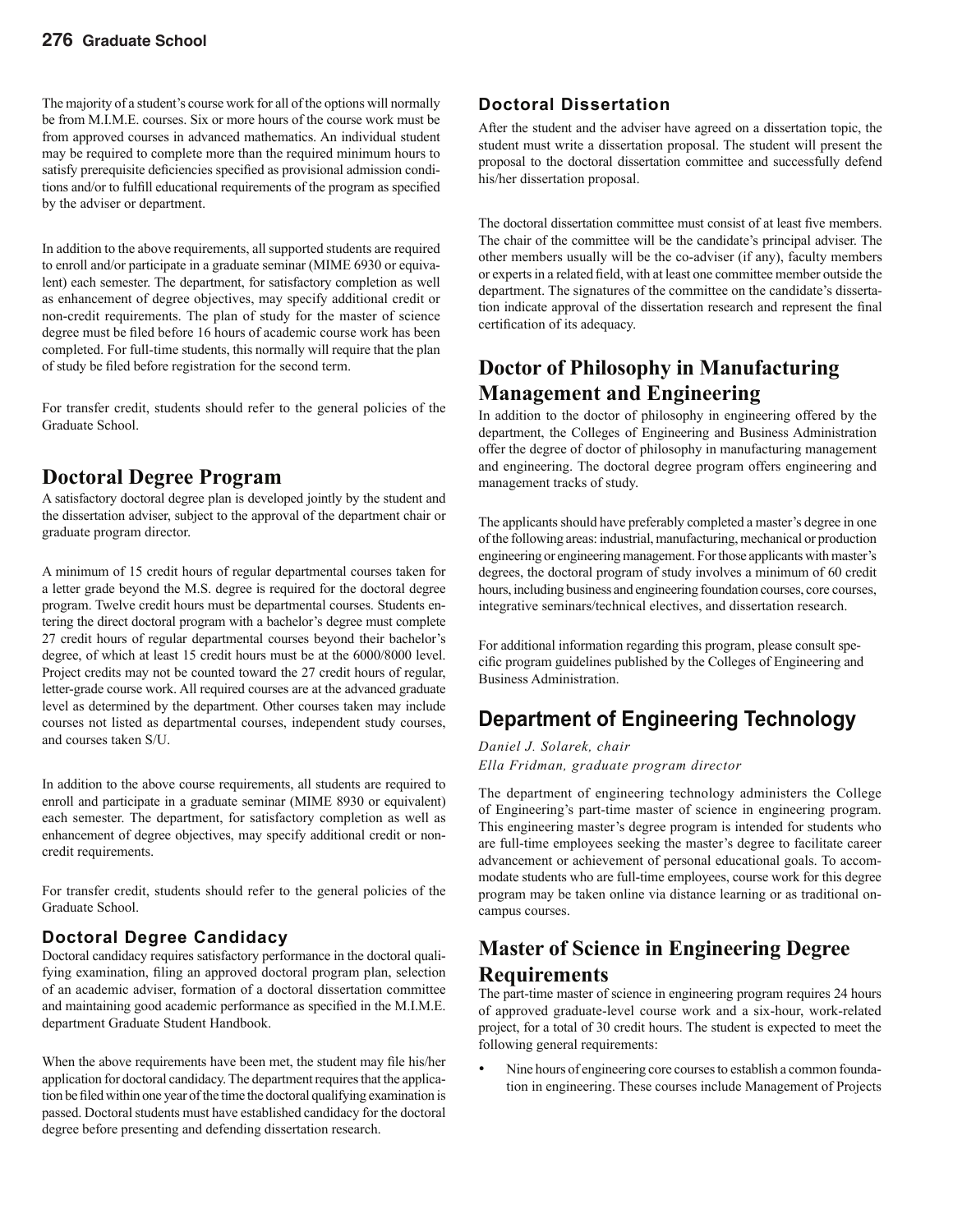and Technical Innovation, Advanced Computational Methods, and Probability and Statistics in Engineering and Management Science. The engineering core courses are designed to update computer analysis skills, provide a background in applied statistics and to furnish tools for the management of projects and technological innovation.

- Nine hours of business core courses that cover introduction to financial and managerial accounting, analysis of manufacturing and service systems, and business, government and society. The business core is intended to acquaint engineers, scientists and technologists with financial, managerial, and social issues that can help the engineer succeed in today's marketplace.
- Six hours of engineering elective courses to support the student's focus area. Each elective course is worth three credit hours, so two courses are required. Graduate offerings in the bioengineering, chemical and environmental engineering, civil engineering, electrical engineering and computer science, engineering technology, or mechanical, industrial and manufacturing engineering departments are eligible for selection as electives.
- Six credit hours of a work-related project. The topic and other specifics of the project require prior approval of the department's graduate program director and should include approval and cooperation of the employer.
- 30 credit hours total.

The project may be completed in two semesters plus the summer. Students may complete their course requirements in four semesters by taking the recommended two courses per semester.

For transfer credit, students should refer to the general policies of the Graduate School. No more than nine credit hours toward the master of science in engineering may be earned at another university, and in no case may the project be satisfied by work already completed at another institution or on the job.

In order to be awarded the master of science in engineering degree, the student must have at least a B average (minimum GPA of 3.0/4.0) for all graduate course credits in the program of study as well as for the entire graduate transcript.

#### **Admission Requirements**

To be admitted to the part-time master of science in engineering program, applicants must have a bachelor's degree in engineering, engineering technology or in a closely related field (e.g., one of the mathematical, physical or biological sciences). Applicants must be employed or have experience in private industry, government or nonprofit organizations. Admissions are made on an individual basis and take into account the applicant's previous record, the intended area of study, and the needs and capacity of the College of Engineering.

Generally, a minimum GPA of 2.7 is required for admission. Applicants having a GPA less than 2.7 who demonstrate potential for graduate study may be admitted to the master's program on a provisional or other basis, at the option of the department. Students with an undergraduate GPA below 2.7 must register and take the GRE. Information on the GRE is available on the GRE Web site: *http://www.gre.org.* Students who graduated with a bachelor's degree from The University of Toledo do not need to submit official transcripts. Students who did not graduate from The University of Toledo need to contact the office of the registrar at their undergraduate institution to arrange for transmission of the undergraduate transcripts.

For additional information regarding this program, please consult the College of Engineering's Web site at *http://www.eng.utoledo.edu/main.shtml*  for specific program guidelines developed in cooperation with the College of Business Administration.

# **College of Health and Human Services**

### **Graduate Programs**

The College of Health and Human Services offers flexible programs leading to diverse master's, education specialist and doctoral degrees. In addition, the College of Health and Human Services has joined with the Medical University of Ohio and Bowling Green State University to form the Northwest Ohio Consortium for the purpose of offering a joint master of public health degree. All their students are encouraged to discuss programs with graduate faculty in their respective departments.

### **Admission to Graduate Programs**

Admission requirements for Graduate School are discussed in a prior section of the Graduate School section of this catalog. Admission to graduate study in the College of Health and Human Services is open to graduates of accredited colleges and universities meeting the minimum admission requirements of the Graduate School as well as specific admission requirements of the department and/or program. Previously admitted students wishing to transfer to a different department or program must apply for admission to that new department or program. Admission to one program does not guarantee admission to another program. Please refer to the degree program descriptions for specific information.

#### **Administration of Programs**

All graduate programs in the College of Health and Human Services are administered jointly by the college and the Graduate School of The University of Toledo. Students may contact specific departments, the college's Student Service Center or the Graduate School for further information on programs or admission requirements. The associate dean for research and graduate education coordinates graduate policies within the college.

### **Advising**

Students must meet with their program adviser for the purpose of developing a plan of study. It is the student's responsibility to meet all requirements for the degree as specified by the graduate program, the department, the Graduate School and the University. Students are encouraged to complete the plan of study during the first semester of matriculation.

### **Graduate Committee**

The College of Health and Human Services (CHHS) Graduate Committee is responsible for reviewing all requests not consistent with College of Health and Human Services and Graduate School policies. The CHHS Graduate Committee also is responsible for making recommendations to the college's associate dean for research and graduate education and the dean of the Graduate School.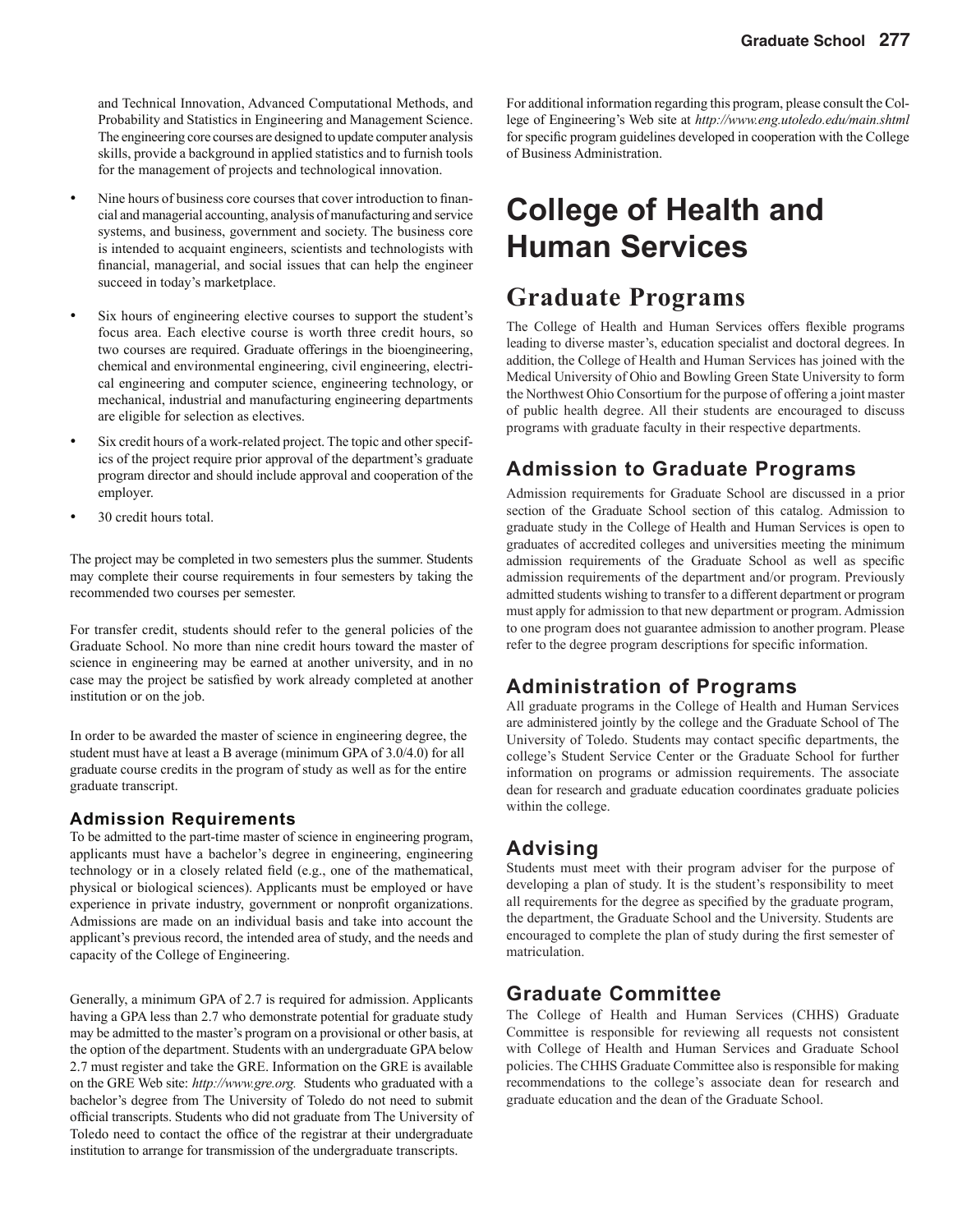### **Graduate Degrees Offered**

**Master of Arts in Counselor Education**  Community Counseling School Counseling

**Master of Arts in School Psychology** 

#### **Education Specialist in School Psychology**

#### **Doctor of Philosophy in Counselor Education**

#### **Master of Arts in Criminal Justice**

**Master of Science in Exercise Science** 

Applied Biomechanics Clinical Kinesiology Exercise Physiology Athletic Training

#### **Doctor of Philosophy in Exercise Science**

#### **Master of Public Health**

**Master of Arts in Recreation and Leisure Studies**  Recreation Administration Recreational Therapy Recreational Therapy and Therapeutic Arts

#### **Master of Arts in Speech-Language Pathology**

**Doctor of Philosophy in Health Education**

#### **Master of Social Work**

### **Department of Counselor Education & School Psychology**

*Dr. Paula Dupuy, chair*

#### **Accreditation**

The Council for Accreditation of Counseling and Related Educational Programs (CACREP) has conferred accreditation to the master's degree programs in school counseling and community counseling and the Ph.D. program in counselor education.

### **Master's and Education Specialist**

#### **Programs**

Department admission requirements, in addition to the Graduate School requirements, include the following: Undergraduate degree in an appropriate foundational field with a 3.0 (on a 4.0-point scale) undergraduate grade point average (GPA), submit an official Graduate Record Examination (GRE) score (taken within the last five years) with a preferred combined score (verbal plus quantitative) of 1000. Applicants will submit a typed personal statement (suggested length two to three pages) detailing significant personal and professional experiences that relate to the applicant's decision to pursue a career in counseling (e.g., rationale for seeking the degree, commitment to counseling as a profession). The personal statement also should address such topics as the applicant's skills or knowledge, preparation through education and/or experience, strengths and weaknesses, rationale for academic deficiencies, etc. The statement of purpose should be typed and submitted to the Graduate School. Submission of a professional resumé also is required. Applicants who meet academic admission criteria will be invited to interview with the department admissions committee before a final admissions decision is rendered. Application deadlines for interviews are Sept. 15, Jan. 15 and May 15.

### **Master of Arts in Counselor Education: School Counseling Track**

Prospective applicants are urged to review information on the department Web site at http://hhs.utoledo.edu/cesp/. Applicants should contact the program coordinators for further details. Applicants expecting to practice outside of Ohio should consult that state's department of education to determine the current certification requirements. The curriculum leading to eligibility to take the State Department of Education examination for school counselors consists of 48 semester hours of training. Note: Neither Ohio nor Michigan require teacher certification to be licensed as a school counselor.

#### **General Core Requirements** (3 hours)

RESM 5310 Educational Research

#### **School Counseling Major Courses** (45 hours)

#### **Required Courses**

| <b>COUN</b> | 5010   | Professional Orientation to School Counseling |  |
|-------------|--------|-----------------------------------------------|--|
| <b>COUN</b> | 5110   | Career Counseling & Development               |  |
| <b>COUN</b> | 5120   | Individual & Group Assessment                 |  |
| <b>COUN</b> | 5130   | Group Counseling                              |  |
| <b>COUN</b> | 5140   | Counseling Theories & Techniques              |  |
| <b>COUN</b> | 5150   | Counseling Across the Lifespan                |  |
| <b>COUN</b> | 5160   | Cultural Diversity for Counselors & School    |  |
|             |        | Psychologists                                 |  |
| <b>SPSY</b> | 5170   | Consultation I: Theories & Techniques         |  |
| <b>COUN</b> | 5190   | Counseling Practicum                          |  |
| <b>COUN</b> | 6/8940 | Counseling Internship                         |  |
| <b>SPED</b> | 5000   | Issues in Special Education                   |  |
|             |        | <sub>or</sub>                                 |  |
| <b>SPED</b> | 5120   | <b>Students with Special Needs</b>            |  |

*(SPED not required for students with Special Education Teacher Licensure)*

#### **Elective Courses \***

| <b>COUN</b> | 5980   | Special Topics in Counselor Education               |
|-------------|--------|-----------------------------------------------------|
| <b>COUN</b> | 6210   | Psychopathology                                     |
| <b>COUN</b> | 6220   | Child, Adolescent, Family Therapy                   |
| <b>COUN</b> | 6230   | Crisis Intervention Counseling                      |
| <b>COUN</b> | 6240   | Diagnosis and Mental Health                         |
| <b>COUN</b> | 6/8470 | Drugs and Mental Health Counseling                  |
| <b>COUN</b> | 6960   | Master's Research Thesis (Instructor Permission)    |
| <b>COUN</b> | 6990   | Master's Independent Study (Instructor Permission)  |
| <b>COUN</b> | 8460   | Substance Abuse Counseling                          |
| <b>EDP</b>  | 5210   | Child Behavior and Development                      |
| <b>EDP</b>  | 5220   | Adolescent Behavior and Development                 |
| <b>SPSY</b> | 5040   | Legal & Ethical Issues for School Psychologist $\&$ |
|             |        | Counselors                                          |
|             |        |                                                     |

\**Other courses may be approved by adviser.* 

**Total:** 48 hours

#### **School Counseling Licensure Endorsement Program**

Any licensed or license-eligible professional counselor or professional clinical counselor or student in the Community Counseling Master's Program who wants school counselor licensure, but is not seeking admission to the Master's Degree in School Counseling, must apply for admission to the School Counseling Licensure Endorsement Program. The application shall consist of an application form, official transcripts of graduate work in counseling, three letters of recommendation, and a personal statement clarifying why the applicant wishes to become a licensed school counselor. (Current CESP master's students do not have to provide transcripts or letters of recommendation as these are already on file.) There is no fee for the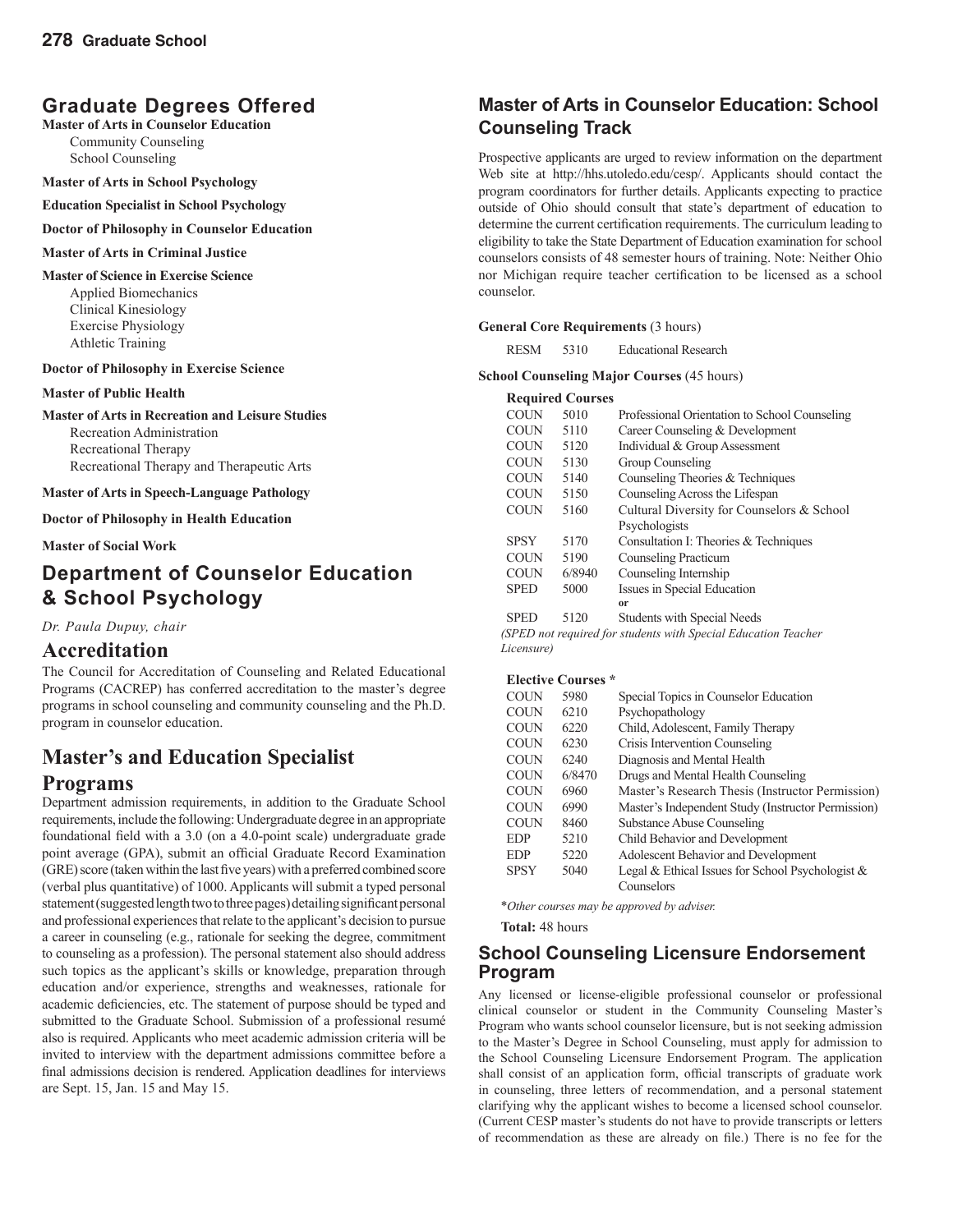application, and the application is submitted directly to the Department of Counselor Education and School Psychology. CESP faculty will review the application, and the applicant may be required to appear for an interview with one or more faculty members.

#### **Master of Arts in Counselor Education: Community Counseling Track**

Prospective applicants are urged to review information on the department Web site at *http://hhs.utoledo.edu/cesp/*. Applicants should contact the program coordinators for further details. The curriculum leading to the master's degree consists of 48 semester hours of training. Applicants seeking licensure as Professional Counselors or Professional Clinical Counselors in Ohio need to be aware that the Ohio Counselor, Social Worker, and Marriage and Family Therapist Board requires an additional 12 hours of graduate study beyond the 48 hours required of the master's degree.

#### **General Core Requirements** (3 hours)

| <b>RESM</b> | 5310 | <b>Educational Research</b> |
|-------------|------|-----------------------------|
|-------------|------|-----------------------------|

#### **Community Counseling Major Courses** (45 hours)

#### **Required Courses**

| <b>COUN</b> | 5020   | <b>Prof Orient to Community Counseling</b> |
|-------------|--------|--------------------------------------------|
| <b>COUN</b> | 5110   | Career Counseling & Development            |
| <b>COUN</b> | 5120   | Individual & Group Assessment              |
| <b>COUN</b> | 5130   | Group Counseling                           |
| <b>COUN</b> | 5140   | Counseling Theories & Techniques           |
| <b>COUN</b> | 5150   | Counseling Across the Lifespan             |
| <b>COUN</b> | 5160   | Cultural Diversity for Counselors & School |
|             |        | Psychologists                              |
| <b>COUN</b> | 5190   | <b>Counseling Practicum</b>                |
| <b>COUN</b> | 6/8940 | Counseling Internship                      |
|             |        |                                            |

#### **Elective Courses: \***

| <b>SPSY</b> | 5/7170 | Consultation I: Theories and Techniques |
|-------------|--------|-----------------------------------------|
| <b>COUN</b> | 6/7210 | Psychopathology                         |
| <b>COUN</b> | 6/7220 | Child, Adolesc, Family Therapy          |
| <b>COUN</b> | 6/7230 | Crisis Intervention Counseling          |
| <b>COUN</b> | 6/7240 | Diagnosis & Mental Health               |
| <b>COUN</b> | 6/8470 | Drugs & Mental Health Counseling        |
| <b>COUN</b> | 7540   | <b>Advanced Personality Assessment</b>  |
| <b>COUN</b> | 8460   | <b>Substance Abuse Counseling</b>       |
| <b>EDP</b>  | 5/7230 | <b>Adult Development</b>                |
| <b>EDP</b>  | 5210   | Child Behavior & Development            |
| <b>EDP</b>  | 5220   | Adolescent Behavior & Development       |
|             |        |                                         |

*\*Other courses may be approved by adviser.* 

**Total:** 48 hours

#### **Master of Arts/Education Specialist Degree in School Psychology**

The graduate program in school psychology, leading to eligibility to take the State of Ohio Department of Education School Psychology licensure exam, consists of three years of full-time study, which includes 77 graduate semester hours of course work (80 for those without a teaching license) and a full-time internship (minimum of 1200 clock hours) completed in a school setting

The application deadline for the school psychology program is Jan. 15. To apply to the program, applicants must meet the minimum academic prerequisite and submit the following materials:

Minimum academic prerequisite: Undergraduate GPA of 2.7 (for admission to the Graduate School) and for the school psychology program, a preferred undergraduate GPA of 3.0.

- Submit GRE scores (taken within the last five years) with a required minimum combined score (verbal plus quantitative) of 800 and a preferred combined score of 1000.
- Graduate school application for the master's degree in school psychology.
- Three letters of recommendation, at least one of which must address the applicant's academic potential (i.e., from a university faculty member).
- Statement of purpose, between two to three pages, that details why the applicant would like to pursue a career in school psychology and includes personal experiences. The statement of purpose should be typed and submitted to the Graduate School.
- Official undergraduate transcripts (and graduate transcripts, if applicable).

Professional resumé.

To be consistent with national training standards and to ensure sufficient faculty members to advise and mentor students, a limited number of applicants will be admitted into the program each year. As a result, admission is competitive. The CESP Department Screening Committee will notify those applicants who are invited for a campus interview. All applicants interested in being considered for the program must participate in an interview (preferably on campus) with the CESP Department Admissions Committee. When the Admissions Committee has completed all scheduled interviews, final determinations will be made and interviewed applicants will be notified of the committee's decision by mail.

Students earn a master's degree (M.A.) after completing the M.A. requirements (32 hours of course work) and earn the education specialist degree (Ed.S.) after completing all remaining course work, all program requirements and a two-semester internship.

The curriculum leading to the master's degree and education specialist degree in school psychology consists of the following:

#### **Master of Arts in School Psychology**

A. **Core Requirements** (6 hours)

|    | <b>RESM</b> | 5110   | Quantitative Methods I                          |
|----|-------------|--------|-------------------------------------------------|
|    | <b>RESM</b> | 5310   | <b>Educational Research</b>                     |
| В. |             |        | <b>Required Courses</b> (minimum of 26 hours)   |
|    | <b>SPSY</b> | 5030   | Role & Function of the School Psychologist      |
|    | <b>SPSY</b> | 5040   | Legal & Ethical Issues for School Psychologists |
|    |             |        | & Counselors                                    |
|    | <b>SPSY</b> | 5170   | Consultation I: Theory & Techniques             |
|    | SPSY        | 5300   | Psychoeducational Assessment & Interventions    |
|    | SPSY        | 5/7310 | Psychoeducational Assessment & Interventions II |
|    | <b>EDP</b>  | 5/7330 | <b>Behavior Management</b>                      |
|    |             |        | or                                              |
|    | <b>SPED</b> | 5340   | <b>Advanced Behavior Management</b>             |
|    |             |        | Select two of the following:                    |
|    | <b>COUN</b> | 5/7140 | Counseling Theories & Techniques                |
|    | COUN        | 5/7160 | Cultural Diversity for Counselors & the School  |
|    |             |        | Psychologists                                   |
|    | <b>EDAS</b> | 6000   | The Individual in Organizations (Note: only for |
|    |             |        | those without current teaching license)         |
|    | <b>EDP</b>  | 5210   | Child Behavior & Development                    |
|    | <b>EDP</b>  | 5/7320 | <b>Instructional Psychology</b>                 |
|    | <b>SPSY</b> | 6/7260 | Developmental Child Psychopathology             |
|    |             |        | or                                              |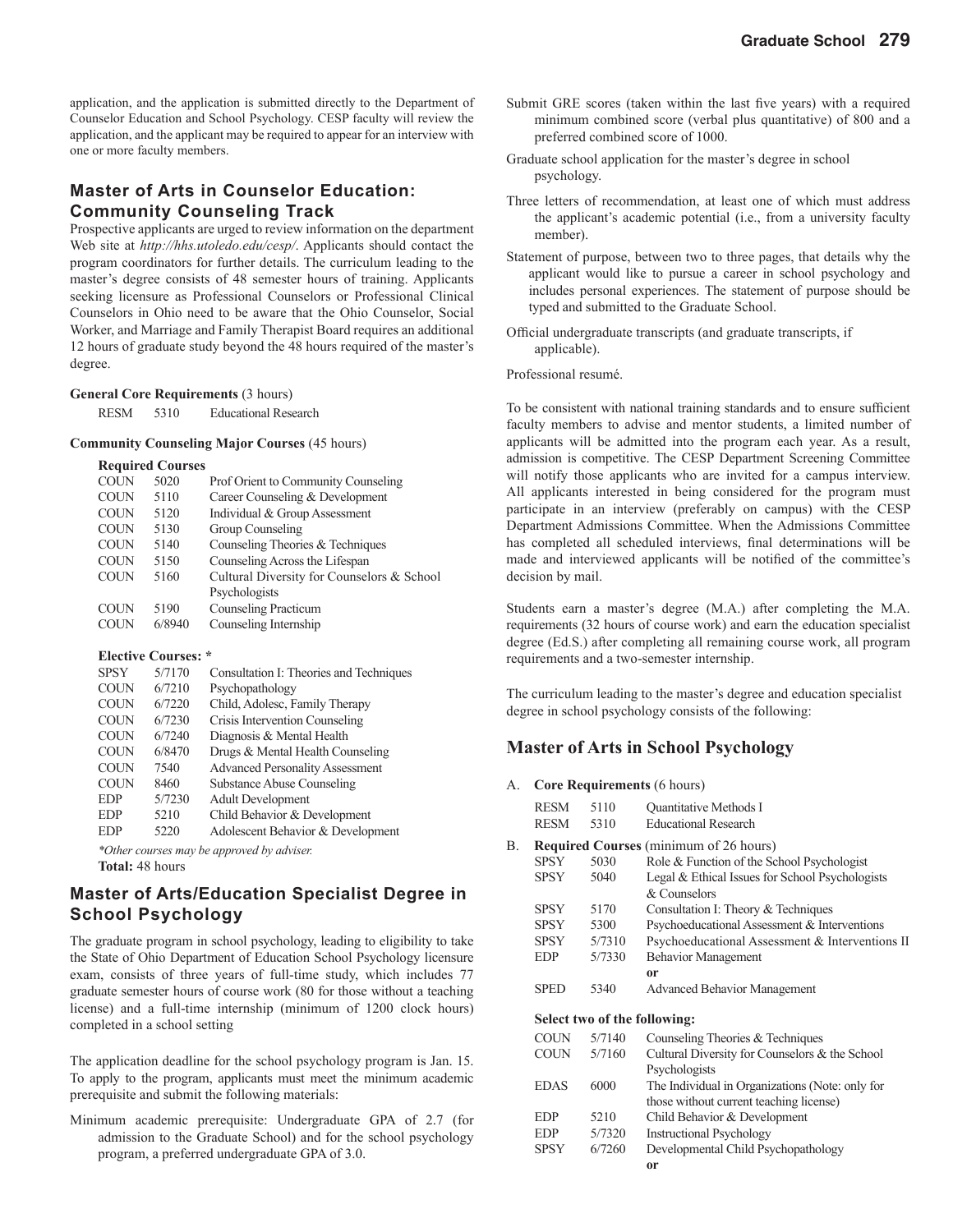| <b>PSY</b>  | 6270 |                            | Clinical Child Psychology   |
|-------------|------|----------------------------|-----------------------------|
| <b>SPED</b> | 5000 |                            | Issues in Special Education |
|             |      | Total for master's degree: | Minimum of 32 hours         |

#### **Education Specialist in School Psychology**

**Required Courses** (minimum of 32 hours beyond the master's

| degree)     |      |                                                   |
|-------------|------|---------------------------------------------------|
| <b>SPSY</b> | 7180 | <b>Consultation II: Promoting System Success</b>  |
| <b>SPSY</b> | 7320 | Psychoeducational Assessment & Interventions III  |
| <b>SPSY</b> | 7330 | School Psychology Practicum I                     |
| <b>SPSY</b> | 7340 | School Psychology Practicum II                    |
| <b>SPSY</b> | 7940 | Internship in School Psychology (Fall and Spring) |
|             |      | Semester)                                         |

#### **Select all of the following courses not previously taken for the master's degree:**

| <b>COUN</b> | 5/7140 | Counseling Theories & Techniques                |
|-------------|--------|-------------------------------------------------|
| <b>COUN</b> | 5/7160 | Cultural Diversity for Counselors & the School  |
|             |        | Psychologists                                   |
| <b>EDAS</b> | 6000   | The Individual in Organizations (note: only for |
|             |        | those without current teaching license)         |
| <b>EDP</b>  | 5210   | Child Behavior & Development                    |
| <b>EDP</b>  | 5/7320 | <b>Instructional Psychology</b>                 |
| <b>SPSY</b> | 6/7260 | Developmental Child Psychopathology             |
|             |        | <b>or</b>                                       |
| <b>PSY</b>  | 6270   | Clinical Child Psychology                       |
| <b>SPED</b> | 5000   | Issues in Special Education                     |
|             |        |                                                 |

**Total for education specialist degree:** 

Minimum of 32 hours beyond the master's degree

# **Doctor of Philosophy in Counselor**

#### **Education**

The department of counselor education and school psychology offers course work leading to the doctor of philosophy (Ph.D.) in counselor education and supervision. Opportunities exist within this program to create areas of specialization that are relevant to the academic,

professional or research interests of the student. The doctoral program in counselor education and supervision is intended to prepare professional leaders in their respective fields. Applicants are expected to possess the entry-level knowledge and skills received at the master's and/or specialist level. The program objectives and curricular experiences of the doctoral program reflect an extension of those offered at the master's and specialist levels.

Persons applying for admission to doctoral study must meet the admission requirements of the Graduate School, the College of Health and Human Services, and the department of counselor education and school psychology. Admission requirements for the Graduate School and the College of Health and Human Services are described in detail in the Doctoral Programs Brochure. These requirements include an official transcript with two copies of any and all undergraduate/graduate credits and degrees earned, a professional resumé, three letters of reference and a non-refundable application fee (check or money order payable to The University of Toledo) that must be submitted to the Graduate School to begin the admission process. In addition, departmental requirements for admission to the doctoral program are:

A minimum GPA of 3.0 on a 4.0-point scale for all undergraduate academic work and a minimum GPA of 3.5 on a 4.0-point scale for all graduate-level academic work.

A master's degree in counseling or school psychology from a program that is approved by the Council for Accreditation of Counseling and Related Educational Programs (CACREP). Applicants with degrees from non-accredited programs will have to demonstrate their equivalency to approved programs or make up any deficiencies that may be present in their training.

Submit GRE scores (taken within the last five years) with a preferred combined score (verbal plus quantitative) of 1040.

A resumé and autobiographical statement of three to five pages in length.

One writing sample. The writing sample consists of your responses to questions about your academic and professional background and goals. These questions can be obtained by contacting the departmental secretary. The writing sample is designed to determine your writing ability and your suitability to the profession and to the doctoral program.

A personal interview with departmental faculty and an interview with current doctoral students to determine the personal and professional suitability and leadership potential of the applicant. Applicants will be notified if they are selected for an interview. Applicants are interviewed and admitted to doctoral study in the department during the fall, spring and summer semesters of each academic year. Completed application materials must be received by Sept. 15, Jan. 15 or May 15. Thus, application materials must be submitted to the Graduate School for processing at least six weeks prior to the above departmental deadlines.

The department retains the right to waive any requirement for admission in those cases where there is evidence to suggest that the applicant would successfully complete his or her degree program. The curriculum leading to the doctor of philosophy degree in counselor education consists of a minimum of 60 semester hours of training.

#### A. **Research Tools** (12 hours)

| <b>RESM</b> | 7330 | <b>Oualitative Research I</b>         |
|-------------|------|---------------------------------------|
| <b>RESM</b> | 8120 | Quantitative Methods II               |
| <b>RESM</b> | 8320 | Research Design                       |
|             |      | Select one course from the following: |
| <b>RESM</b> | 8130 | <b>Multivariate Statistics</b>        |
| <b>RESM</b> | 8160 | Nonparametric Statistics              |
| <b>RESM</b> | 8340 | <b>Oualitative Research II</b>        |
| <b>RESM</b> | 8350 | Methods of Survey Research            |
| <b>HEAL</b> | 8700 | Epidemiology                          |

#### B. **Counseling Major Courses** (38 hours)

#### **Required courses** (34 hours)

| <b>COUN</b> | 6/8500 | Adv Theory and Practice of Career Couns  |
|-------------|--------|------------------------------------------|
| <b>COUN</b> | 7510   | Supervision in Couns & Sch Psyc          |
| <b>COUN</b> | 7520   | Educ & Leadership in MH Profession       |
| <b>COUN</b> | 7530   | Adv Theories Couns & Consultation        |
| <b>COUN</b> | 7930   | Doctoral Research Seminar                |
| <b>COUN</b> | 8410   | Adv Pract Indiv & Group Couns            |
|             |        | 0r                                       |
| <b>COUN</b> | 8420   | Adv Practicum in Family Therapy          |
| <b>COUN</b> | 8440   | Adv Group Theory and Practice            |
| <b>COUN</b> | 8480   | Adv Train Prof, Legal and Ethical Issues |
| <b>COUN</b> | 8940   | Counseling Internship                    |
|             |        |                                          |

#### **Elective Courses** (4 hours \*)

| <b>COUN</b> | 7210 | Psychopathology                |
|-------------|------|--------------------------------|
| <b>COUN</b> | 7220 | Child, Adoles, Family Therapy  |
| <b>COUN</b> | 7230 | Crisis Intervention Counseling |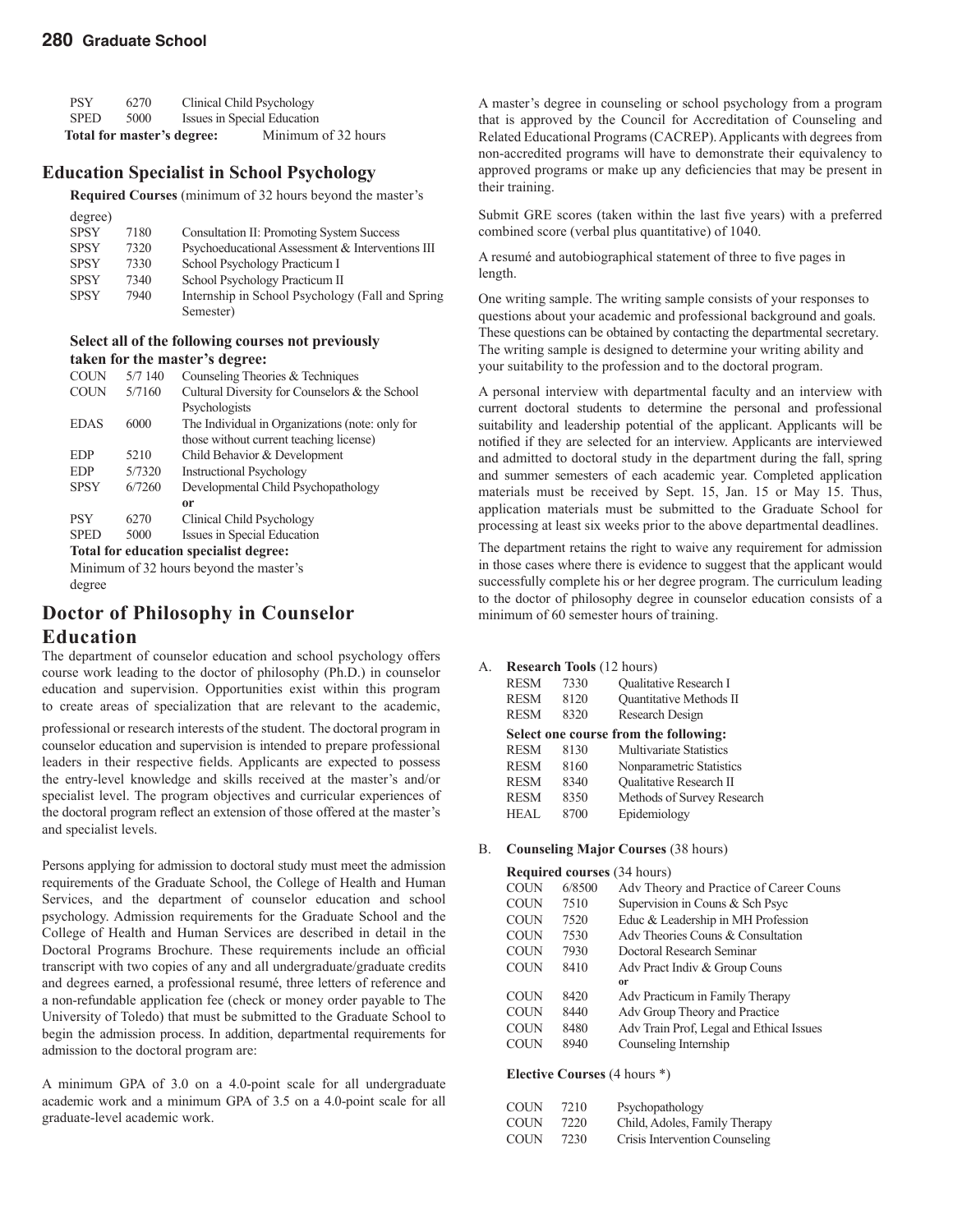| <b>COUN</b> | 7240 | Diagnosis and Mental Health                           |
|-------------|------|-------------------------------------------------------|
| <b>COUN</b> | 7540 | <b>Adv Personality Assessment</b>                     |
| <b>COUN</b> | 8450 | Couples and Family Therapy                            |
| <b>COUN</b> | 8460 | <b>Substance Abuse Counseling</b>                     |
| <b>COUN</b> | 8470 | Drugs & Mental Health                                 |
|             |      | * Other courses may be approved by program committee. |

C. **Doctoral Dissertation** (10 hours) **Total:** 60 hours

### **Department of Criminal Justice**

*Dr. Eric Lambert, chair*

The department of criminal justice offers a graduate program leading to a master of arts in criminal justice. In addition, the criminal justice department and the College of Law offer a joint degree program leading to the master of arts in criminal justice and the juris doctor.

#### **Master of Arts in Criminal Justice**

The master of arts in criminal justice is designed to provide students with a broad understanding of the criminal justice system, social control and the nature of crime, in addition to developing and improving skills necessary to critically assess criminal justice problems and to develop meaningful responses to these problems. In addition, the program provides students with the ability to conduct applied research and evaluation, as well as the ability to understand empirical scholarly publications. The program allows students to develop a plan of study that will help prepare for leadership roles in the field of criminal justice and to pursue criminal justice doctoral studies. The program allows a person to be either a fulltime or part-time student. A full-time student can complete the program in one year, while a part-time student should be able to complete the program in two or three years.

In addition to the Graduate School and college requirements, evaluation of applicants for the criminal justice graduate program is based on the following criteria: (a) application, (b) three letters of recommendation, (c) personal statement, (d) official transcripts with a grade point average (GPA) of at least 3.0. Applicants with a GPA of less than 3.0 must take the Graduate Record Exam (GRE). Prospective students should contact the department for further information. Finally, meeting the minimum admission requirements does not guarantee entrance into the program. Admission is competitive and is dependent on the availability of space within the program. Under special circumstances, the department graduate admissions committee may choose to admit a promising applicant as a provisional student in the program.

The master of arts in criminal justice requires 33 semester hours. A student can elect to complete a thesis in lieu of six credit hours of elective course work. A student who does not complete a thesis must pass a comprehensive exam after earning 33 approved semester graduate credit hours. Although a student can earn up to all 33 semester credit hours from criminal justice courses, a minimum of 24 semester credit hours must be from criminal justice courses. The remaining nine hours can be from approved graduate courses in other areas that meet the academic and career objectives of the student.

A. **Core Courses** (15 hours)

| <b>CRIM</b> | 6000 | Advanced Theories in the Criminal Justice System |
|-------------|------|--------------------------------------------------|
| <b>CRIM</b> | 6100 | Metropolitan Problems and the Criminal Justice   |
|             |      | System                                           |
| <b>CRIM</b> | 6200 | Data Analysis                                    |
| <b>CRIM</b> | 6400 | Research Methodology                             |
| <b>CRIM</b> | 6420 | <b>Advanced Criminal Procedure</b>               |

- B. **Criminal Justice Electives** (9 hours)
- C. **Electives** (9 hours)

 **Total:** 33 hours

#### **Certificates in Juvenile Justice and Severe Behavioral Spectrum**

Two certificate programs are offered as part of the master of arts in criminal justice degree program: juvenile justice and severe behavioral spectrum. These certificates are designed to provide a student with a more in-depth study of each area. Each certificate requires the successful completion of the requirements for the master of arts in criminal justice degree. The certificate in juvenile justice requires a minimum of 12 credit hours. The certificate in severe behavioral spectrum requires a minimum of 15 credit hours. Specific course requirements may be obtained by contacting the department of criminal justice. A student may not pursue a certificate or enroll in any certificate course without first obtaining written approval from the criminal justice graduate coordinator.

| A. |             |      | <b>Juvenile Justice Certificate (12 hours) Required:</b> |
|----|-------------|------|----------------------------------------------------------|
|    | <b>CRIM</b> | 6310 | Juvenile Justice in the Metropolitan                     |

| UATIVI          | <u>0.110</u> | JUVELING JUSTICE IN THE INIGHODOITIAN             |
|-----------------|--------------|---------------------------------------------------|
|                 |              | Community                                         |
|                 |              | Select 9 credit hours from the below list:        |
| <b>CRIM</b>     | 5370         | Disproportionate Confinement of Minority Youth    |
| <b>CRIM</b>     | 5400         | Criminal Justice Field Study (Must be a           |
|                 |              | placement in the community with an agency/        |
|                 |              | program that deals with juvenile delinquents,     |
|                 |              | troubled juveniles or at-risk youths.)            |
| <b>CRIM</b>     | 6990         | Independent Study in Criminal Justice (Must       |
|                 |              | be on an aspect dealing with the juvenile justice |
|                 |              | system, juvenile delinquents, troubled youths or  |
|                 |              | vouths at risk.)                                  |
| SBS/CRIM        | 6/8410       | Theory and Research: Emotional Behavioral         |
|                 |              | <b>Disorders</b>                                  |
| SBS/CRIM        | 6/8440       | Teaching Youth with Emotional Behavioral          |
|                 |              | <b>Disorders</b>                                  |
| SBS/CRIM        | 6/8450       | Adjudicated-Locked Setting: Emotional             |
|                 |              | <b>Behavioral Disorders</b>                       |
| SBS/CRIM        | 6/8460       | Hospital Setting: Emotional Behavioral            |
|                 |              | <b>Disorders</b>                                  |
| <b>SBS/CRIM</b> | 6/8510       | Behaviors - Incarcerated Child/Youth              |
| <b>SBS/CRIM</b> | 6/8520       | Practicum: Child Study Institute                  |

Note: The student must complete the 15 credit hours of core requirements for the master of arts in criminal justice degree and have at least nine additional hours of approved criminal justice electives. The remaining nine credit hours may be either CRIM courses or approved non-CRIM courses. A minimum of 33 credit hours is required.

#### B. Severe Behavioral Certificate (15 hours)

Select 15 credit hours from the list below:

| SBS/CRIM 6/8410 | Theory and Research: Emotional Behavioral |
|-----------------|-------------------------------------------|
|                 | <b>Disorders</b>                          |
| SBS/CRIM 6/8440 | Teaching Youth with Emotional Behavioral  |
|                 | <b>Disorders</b>                          |
| SBS/CRIM 6/8450 | Adjudicated - Locked Setting: Emotional   |
|                 | <b>Behavioral Disorders</b>               |
| SBS/CRIM 6/8460 | Hospital Setting: Emotional Behavioral    |
|                 | Disorders                                 |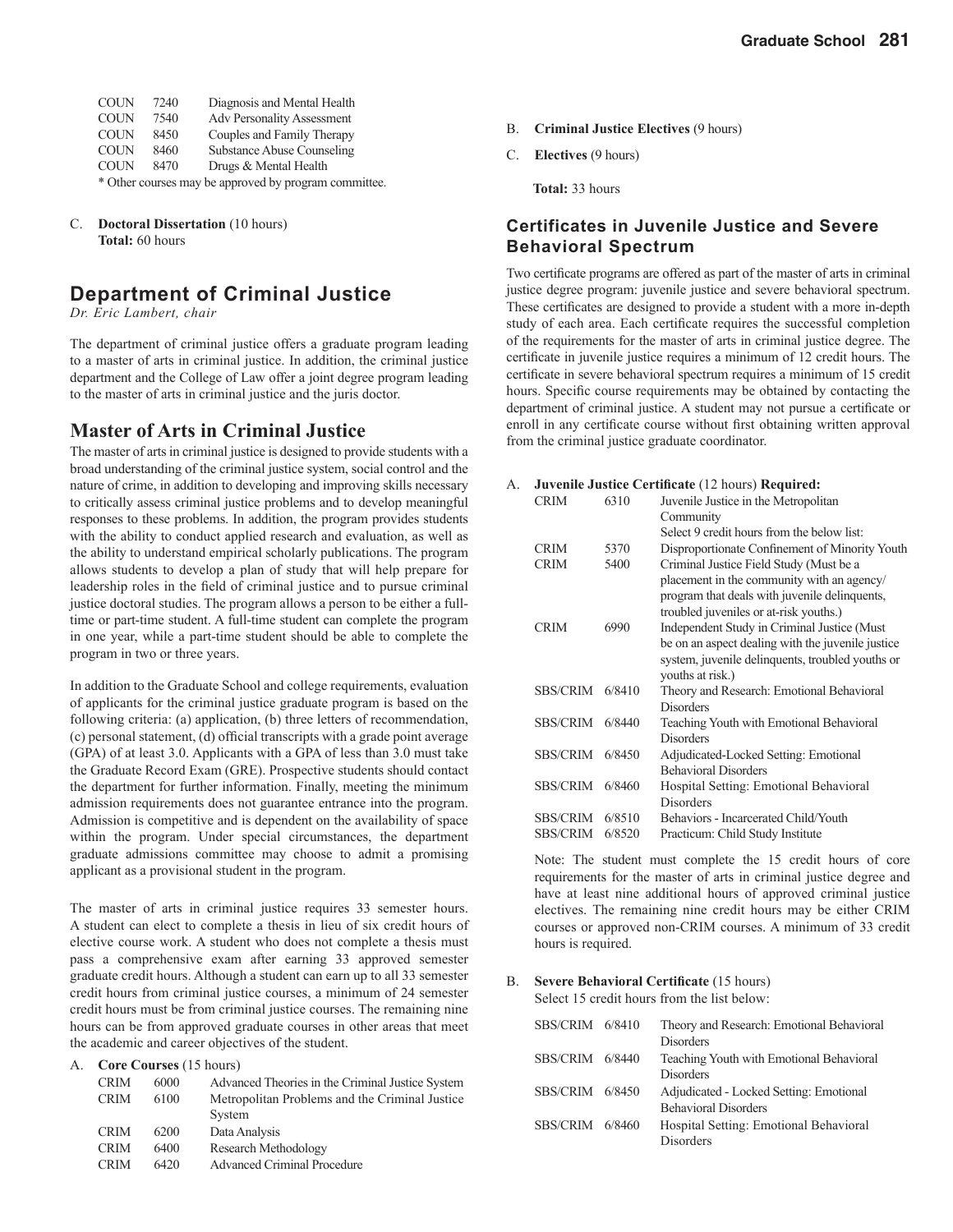#### **282 Graduate School**

| SBS/CRIM        | 6/8510 | Behaviors - Incarcerated Child/Youth          |
|-----------------|--------|-----------------------------------------------|
| <b>SBS/CRIM</b> | 6/8520 | Practicum: Child Study Institute              |
| <b>SBS</b>      | 6/8420 | Public School: Emotional Behavioral Disorders |
| <b>SBS</b>      | 6/8430 | Alternative School Setting: Emotional         |
|                 |        | <b>Behavioral Disorders</b>                   |
| <b>SBS</b>      | 6/8470 | Theory and Research: Autism                   |
| <b>SBS</b>      | 6/8480 | Teaching Children: Autism                     |
| <b>SBS</b>      | 6/8990 | Independent Study: Severe Behaviors           |

Note: The student must complete the 15 credit hours of core requirements for the master of arts in criminal justice degree and have at least 18 hours of approved electives, of which nine credit hours must be CRIM courses, for a minimum total of 33 credit hours.

### **Joint M.A. in Criminal Justice/Juris Doctor**

Students pursuing this joint degree program must be first admitted to the College of Law. After successful completion of the first year, a student of the College of Law may apply for the joint degree program. For more information on this joint degree program, please contact the criminal justice department.

### **Department of Kinesiology**

*Dr. Charles W. Armstrong, chair*

The department of kinesiology offers graduate programs leading to the master of science in exercise science (M.S.E.S.) and the doctor of philosophy in exercise science (Ph.D.) degrees. These programs involve a combination of courses, seminars, clinical experiences and research that is intended to prepare individuals for a wide range of careers that relate to exercise science. The programs are interdisciplinary by design and all students are exposed to multiple dimensions of the field. As part of this program, students typically take courses that support their work from a variety of other departments across the campus and at the Medical University of Ohio. Involvement in research is emphasized throughout the program. Admission into the master's and doctoral programs is selective and is based on the applicant's previous academic training, academic record, scores on the GRE, letters of recommendation, intended area of study and space within the graduate program. Meeting the minimum standards for admission does not guarantee acceptance into any of the department's programs.

### **Master of Science in Exercise Science**

The master of science in exercise science (M.S.E.S.) is designed to provide students with an opportunity to specialize in one of four areas: applied biomechanics, clinical kinesiology, exercise physiology and athletic training. Each of these programs involves a minimum of 36 semester hours of instruction, and all master's students are required to complete a thesis. Full-time students typically are able to complete the programs in two years.

| А. | <b>Research Foundations</b> |           |                                         | $(12 \text{ hours})$ |
|----|-----------------------------|-----------|-----------------------------------------|----------------------|
|    | <b>KINE</b>                 | 5110      | Measurement and Statistical Inference   |                      |
|    |                             |           | 0r                                      |                      |
|    | <b>RESM</b>                 | 5110      | <b>Ouantitative Methods I</b>           |                      |
|    | <b>KINE</b>                 | 6230      | Scientific Writing and Research Methods |                      |
|    | <b>KINE</b>                 | 6960      | <b>Thesis</b>                           |                      |
| В. | <b>Kinesiology Core</b>     | (6 hours) |                                         |                      |
|    | <b>KINE</b>                 | 6100      | Physiology of Exercise                  |                      |

| <b>KINE</b>                        | 6130 | Biomechanics of Human Motion                                           |                      |
|------------------------------------|------|------------------------------------------------------------------------|----------------------|
|                                    |      | C. Specialization Requirements                                         | (6 hours)            |
| <b>D.</b> Specialization Electives |      | $(12 \text{ hours})$                                                   |                      |
| <b>Total</b>                       |      |                                                                        | $(36 \text{ hours})$ |
|                                    |      | In addition to the Graduate School and college requirements evaluation |                      |

In addition to the Graduate School and college requirements, evaluation of applicants for admission to the master of science in exercise science program is based on the following criteria: (a) minimum undergraduate GPA of 3.0 in the last 60 hours of the undergraduate program; (b) completion of the GRE, with a recommended minimum combined score of 900 for the quantitative and verbal portions of the exam; (c) a clearly defined statement of purpose that specifies the area of specialization within the degree program; (d) a minimum of three letters of reference from faculty members with specific expertise in kinesiology (or a closely related area) who have worked with the applicant in an academic setting; (e) demonstrated knowledge in human anatomy, human physiology and two additional areas of kinesiology (exercise physiology, motor learning, biomechanics, etc.); and (f) all other pertinent information requested in the application. Prospective students should contact the department for further information. Meeting the minimum admission requirements does not guarantee admission to the program. Admission to a specific program area is dependent on the availability of space within the specialization area (i.e. the number of students currently being advised by faculty in the specialization area). Under special circumstances, the department graduate admissions committee may choose to waive any of the above requirements.

### **Doctor of Philosophy in Exercise Science**

The doctor of philosophy in exercise science is designed to provide qualified applicants with an opportunity to pursue advanced study and research leading to the completion of the Ph.D. degree. The program involves a variety of courses, seminars and independent research experiences, and typically requires four years of full-time study to complete (part-time study is possible, but usually requires five to six years). Students work closely with a faculty mentor to design a program that meets the unique needs of the individual. This includes courses in the major area that may be taken from a variety of departments and may also include courses in a cognate area (a secondary area of specialization). Upon the completion of all course work, students must pass written and oral comprehensive examinations and complete a dissertation.

In addition to the Graduate School and college requirements, evaluation of applicants for the doctoral program is based on the following criteria: (a) completion of a master's degree in exercise science or closely related area, (b) completion of the GRE, with a recommended minimum combined score of 1060 for the quantitative and verbal portions of the exam, (c) a clearly defined statement of purpose that specifies the area of specialization within the degree program, (d) a minimum of three letters of reference from faculty members with specific expertise in kinesiology (or a closely related area) who have worked with the applicant in an academic setting. Prospective students should contact the department for further information. Note: Meeting the minimum admission requirements does not guarantee entrance into the program. Under special circumstances, the department graduate admissions committee may choose to waive any of the above requirements.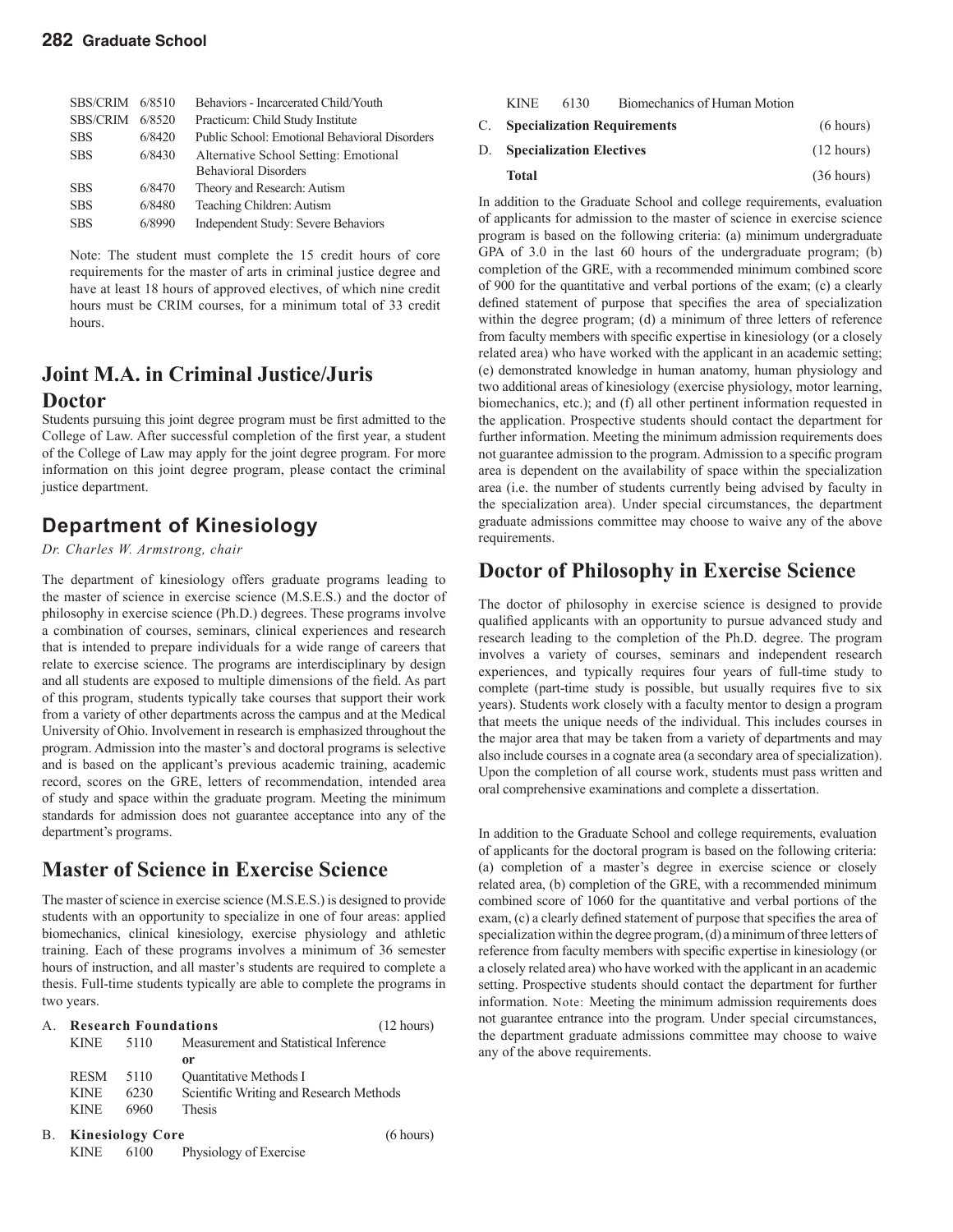### **Department of Public Health and Rehabilitative Services**

#### *Dr. Ruthie Kucharewski, chair*

The department of public health and rehabilitative services offers a variety of degree options and graduate courses in health/wellness and rehabilitation. In health/wellness, master's level options include the master of public health and the master of arts in recreation and leisure studies. The doctor of philosophy degree is offered in health education. In rehabilitative services, the master of arts in speech-language pathology and the master of arts in recreation and leisure studies with specialization in recreational therapy or recreational therapy and therapeutic arts is available.

### **Master of Public Health**

This degree program provides advanced study beyond the bachelor's degree for persons wishing to update professional skills and obtain new professional competencies in the area of public health through courses offered by UT, MUO and BGSU. The program prepares students to enhance public health in the community and to be advocates for needed change. Graduates will be prepared to assess factors affecting health, critique and apply research findings and, in turn, develop strategies and implement various measures for health promotion and disease prevention. Students choose one of five tracks: health promotion and education, epidemiology, public health nutrition, public health administration or environmental and occupational health. UT offers the health promotion and education track and jointly offers the epidemiology and public health nutrition tracks.

| А. | <b>Master of Public Health Core</b> |      |                                     | (24 hours) |  |
|----|-------------------------------------|------|-------------------------------------|------------|--|
|    | HEAL                                | 6600 | Health Behavior                     |            |  |
|    | HEAL                                | 6640 | Issues in Public Health             |            |  |
|    | <b>PUBH</b>                         | 600  | <b>Public Health Statistics</b>     |            |  |
|    | <b>PUBH</b>                         | 601  | Public Health Epidemiology          |            |  |
|    | <b>PUBH</b>                         | 601  | Public Health Administration (BGSU) |            |  |
|    | <b>PUBH</b>                         | 680  | Environmental Health (BGSU)         |            |  |
|    |                                     |      |                                     |            |  |

#### B. **Specialization** (12 hours)

Select from: health promotion and education, epidemiology, public health nutrition, environmental and occupational health or public health administration.

#### **Health Promotion and Education Specialization**

| 6300                           | Community Health Organization              |  |  |  |
|--------------------------------|--------------------------------------------|--|--|--|
| 6360                           | <b>Evaluation Models</b>                   |  |  |  |
| 6460                           | <b>Health Promotion Programs</b>           |  |  |  |
| 6200                           | Methods and Materials in Public Health     |  |  |  |
| Epidemiology                   |                                            |  |  |  |
| 603                            | <b>Advanced Statistics</b>                 |  |  |  |
| 606                            | <b>Advanced Epidemiology</b>               |  |  |  |
| 6820                           | Epidemiology Methods                       |  |  |  |
| 6550                           | Chronic Disease or Epidemiology            |  |  |  |
|                                | or                                         |  |  |  |
| 612                            | Epidemiology of Infectious Diseases (BGSU) |  |  |  |
| <b>Public Health Nutrition</b> |                                            |  |  |  |
| 6250                           | Nutritional Epidemiology                   |  |  |  |
| 6520                           | <b>Public Health Nutrition</b>             |  |  |  |
|                                |                                            |  |  |  |

Select two of the four listed below:

| F&N | 535 | Nutrition Through Lifestyle I (BGSU)       |
|-----|-----|--------------------------------------------|
| F&N | 536 | Nutrition Through Lifestyle II (BGSU)      |
| F&N | 609 | Micronutrients Through the Lifespan (BGSU) |
| F&N | 610 | Macronutrients Through the Lifespan (BGSU) |
|     |     |                                            |

#### **Public Health Administration**

|             |      | uvny nyanin'i wananivu auvn                                 |
|-------------|------|-------------------------------------------------------------|
| <b>PUBH</b> | 525  | Public Health Economics (BGSU)                              |
| PUBH        | 621  | Management of Public Health Agencies (BGSU)                 |
| PUBH        | 622  | Budget and Finance in Public Health (BGSU)                  |
| PUBH        | 635  | Public Health Law (BGSU)                                    |
|             |      |                                                             |
|             |      | <b>Environmental and Occupational Health</b>                |
| PUBH        | 502  | Occupational Health Science, Regulations and                |
|             |      | Management                                                  |
| <b>PUBH</b> | 516  | Environmental Health Science, Regulations and               |
|             |      | Management                                                  |
|             |      |                                                             |
|             |      | With adviser, select two of the three courses listed below: |
| PUBH        | 5521 | Biological Agents - Pathogenicity, Evaluation               |
|             |      | and Control                                                 |
| PUBH        | 531  | Chemical Agents - Toxicity, Evaluation and                  |
|             |      | Control                                                     |
| PUBH        | 506  | Occupational Safety Science, Regulations and                |
|             |      | Management                                                  |
|             |      |                                                             |
|             |      |                                                             |

#### **Electives** (9 hours)

Select courses in consultation with an adviser.

| <b>Practicum or project</b> |      |                          | (3 hours) |
|-----------------------------|------|--------------------------|-----------|
| HEAL.                       | 6940 | Internship               |           |
|                             |      | or                       |           |
| HEAL                        | 6960 | Master's Research Thesis |           |

### **Master of Education in School Health Education/School Nurse Certification**

The department of public health and rehabilitative services also provides major course work for the master of education in health education and for the master of education in health education with school nurse certification.

| <b>A. Required Education Courses</b>                             | $(12 \text{ hours})$ |
|------------------------------------------------------------------|----------------------|
| Students must complete at least one course from each of the four |                      |
| basic areas.                                                     |                      |
|                                                                  |                      |

#### **Cultural Foundations:**

|             | (3 hours)<br>Choose 1 course from the following |                                                          |           |  |  |
|-------------|-------------------------------------------------|----------------------------------------------------------|-----------|--|--|
| <b>TSOC</b> | 5100                                            | Group Process in Education                               |           |  |  |
| <b>TSOC</b> | 5110                                            | Modern Educational Controversies                         |           |  |  |
| <b>TSOC</b> | 5200                                            | Sociological Foundations of Education                    |           |  |  |
| <b>TSOC</b> | 5210                                            | Multicultural Non-Sexist Education                       |           |  |  |
| <b>TSOC</b> | 5230                                            | Intergroup & Intercultural Education                     |           |  |  |
| <b>TSOC</b> | 5300                                            | Philosophy & Education                                   |           |  |  |
| <b>TSOC</b> | 5400                                            | History of Schooling & Teaching in U.S.                  |           |  |  |
|             |                                                 | Research Foundations: Choose 1 course from the following |           |  |  |
|             |                                                 |                                                          | (3 hours) |  |  |
| <b>RESM</b> | 5110                                            | Quantitative Methods                                     |           |  |  |
| <b>RESM</b> | 5210                                            | Educational Testing & Grading                            |           |  |  |
| RESM        | 5310                                            | <b>Educational Research</b>                              |           |  |  |
| <b>RESM</b> | 5330                                            | Qualitative Research Methods I: Introduction &           |           |  |  |
|             |                                                 | <b>Basic Methods</b>                                     |           |  |  |
| Curriculum: |                                                 |                                                          |           |  |  |
|             |                                                 | Choose 1 course from the following                       | (3 hours) |  |  |
| CI.         | 5870                                            | Secondary School Curriculum                              |           |  |  |
| <b>CI</b>   | 6300                                            | Principles of Instructional Development                  |           |  |  |
| CI.         | 6810                                            | Curriculum Development K-12                              |           |  |  |
| <b>CI</b>   | 6820                                            | Program Development for Non-School Settings              |           |  |  |
| CI.         | 6830                                            | Trends in School Curriculum                              |           |  |  |
| CI.         | 6840                                            | Curriculum for Educational Leaders                       |           |  |  |
| HEAL.       | 6850                                            | Patient Health Education                                 |           |  |  |
| <b>SPED</b> | 5000                                            | Issues in Special Education                              |           |  |  |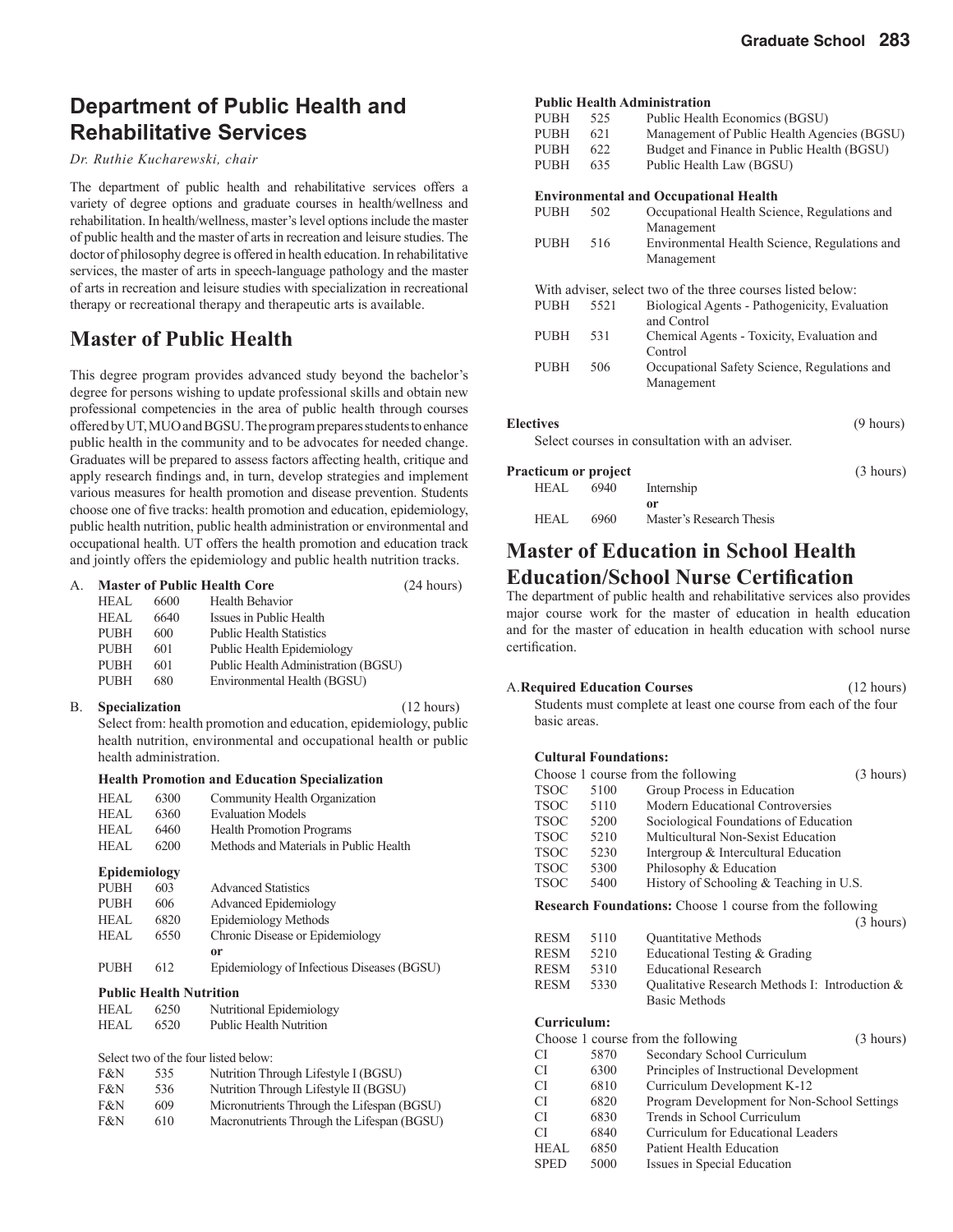**Psychology Foundations:** Choose 1 course from the following

|    |            |      | <b>1 SYCHOLOGY F OUTLOGIOUS.</b> CHOOSE T COULSE HOTH THE TOHOWING |
|----|------------|------|--------------------------------------------------------------------|
|    |            |      | (3 hours)                                                          |
|    | <b>EDP</b> | 5110 | <b>Basic Educational Psychology</b>                                |
|    | <b>EDP</b> | 5120 | Alternative Approaches to Discipline                               |
|    | <b>EDP</b> | 5210 | Child Behavior & Development                                       |
|    | <b>EDP</b> | 5220 | Adolescent Behavior & Development                                  |
|    | <b>EDP</b> | 5230 | <b>Adult Development</b>                                           |
|    | <b>EDP</b> | 5310 | Issues & Innovations in Learning $&$ Instruction                   |
|    | <b>EDP</b> | 5320 | <b>Instructional Psychology</b>                                    |
|    | <b>EDP</b> | 5330 | <b>Behavior Management</b>                                         |
|    | <b>EDP</b> | 6340 | Theories of Learning                                               |
| В. |            |      | $(9 \text{ hours})^*$<br><b>Required Health Courses</b>            |
|    | HEAL       | 6500 | Issues in School Health                                            |
|    | HEAL.      | 6600 | Health Behavior                                                    |
|    | HEAL       | 6920 | Master's Research Project in Health Education                      |
|    |            |      | 0r                                                                 |
|    | HEAL       | 6960 | Master's Research Thesis in Health Education                       |
|    |            |      | (3 hours)                                                          |

#### C. **Electives** (15 hours)

At least 18 hours must be HEAL courses.

### **Master of Education in School Health Education (School Nurse Licensure)**

| А. |                                |                                  | <b>Required Education Courses</b>             | (22 hours) |  |
|----|--------------------------------|----------------------------------|-----------------------------------------------|------------|--|
|    |                                | <b>Cultural Foundations</b>      |                                               |            |  |
|    | <b>TSOC</b>                    | 5200                             | Sociological Foundations of Education         |            |  |
|    |                                |                                  | or                                            |            |  |
|    | <b>TSOC</b>                    | 5230                             | Intergroup & Intercultural Education          |            |  |
|    |                                | <b>Research Foundations</b>      |                                               |            |  |
|    | RESM                           | 5100                             | Quantitative Methods I                        |            |  |
|    | Curriculum                     |                                  |                                               |            |  |
|    | <b>SPED</b>                    | 5000                             | Issues in Special Education                   |            |  |
|    | <b>HEAL</b>                    | 6850                             | Patient Health Education                      |            |  |
|    |                                | <b>Psychological Foundations</b> |                                               |            |  |
|    | <b>EDP</b>                     | 5210                             | Child Behavior and Development                |            |  |
|    | <b>EDP</b>                     | 5220                             | Adolescent Behavior and Development           |            |  |
|    |                                |                                  | <b>Counselor and Human Service Education</b>  |            |  |
|    | COUN                           | 5010                             | Introduction to School Counseling             |            |  |
|    | COUN                           | 5150                             | Counseling Across the Lifespan                |            |  |
| В. | <b>Required Health Courses</b> |                                  | $(18 \text{ hours})$                          |            |  |
|    | HEAL.                          | 5400                             | Professional Issues in School Nursing         |            |  |
|    | HEAL.                          | 5940                             | School Health Internship                      |            |  |
|    | HEAL                           | 5950                             | School Nurse Workshop                         |            |  |
|    | HEAL                           | 6500                             | Issues in School Health                       |            |  |
|    | HEAL                           | 6530                             | Drug Use and Misuse                           |            |  |
|    | HEAL                           | 6920                             | Master's Research Project in Health Education |            |  |
|    |                                |                                  | 0r                                            |            |  |
|    | <b>HEAL</b>                    | 6960                             | Master's Research Thesis in Health Education  |            |  |

### **Master of Arts in Recreation and Leisure: Recreation Administration**

The recreation and leisure studies program offers advanced study beyond the bachelor's degree in recreation administration. This degree focuses on the study of the profession of recreation and leisure with an emphasis on administrative careers in community and natural environments.

| А. | <b>Research Core</b>        | $(9-12 \text{ hours})$ |
|----|-----------------------------|------------------------|
|    | <b>Research Foundations</b> | $(3-6$ Hours)          |

| <b>Research Design</b>     |                        |                            |                                                                    | (select one)            |
|----------------------------|------------------------|----------------------------|--------------------------------------------------------------------|-------------------------|
|                            | <b>AED</b>             | 5000                       | Action Research in Art Education                                   |                         |
|                            | RESM                   | 5310                       | Introduction to Educational Research                               |                         |
|                            | RCRT 5420              |                            | Leisure Program Research Techniques                                |                         |
|                            | <b>SOC</b>             | 5270                       | Sociology Research Methods                                         |                         |
| <b>Research Statistics</b> |                        |                            | (select one for project/thesis option)                             |                         |
|                            | <b>HEAL</b>            | 6750                       | <b>Applied Biostatistics</b>                                       |                         |
|                            | RESM                   | 5110                       | Quantitative Methods I                                             |                         |
|                            | <b>SOC</b>             | 5290                       | Sociology Research Statistics                                      |                         |
|                            |                        |                            | <b>Research Culminating Experience</b>                             | $(3-6$ Hours)           |
|                            |                        | <b>Internship Option</b>   |                                                                    |                         |
|                            | <b>RCRT</b>            | 5/6940                     | Internship                                                         |                         |
|                            | <b>Project Option</b>  |                            |                                                                    |                         |
|                            | <b>RCRT</b>            | 6920                       | Master's Project                                                   |                         |
|                            | <b>Thesis Option</b>   |                            |                                                                    |                         |
|                            | <b>RCRT</b>            | 6960                       | Master's Thesis                                                    |                         |
| В.                         | <b>Recreation Core</b> |                            |                                                                    | (6 hours)               |
|                            | <b>RCRT</b>            | 6000                       | Issues and Trends in Recreation                                    |                         |
|                            |                        |                            | /Recreational Therapy                                              |                         |
|                            | <b>RCRT</b>            | 6020                       | Financial Resources of Recreation and                              |                         |
|                            |                        |                            | Recreational Therapy                                               |                         |
| C.                         |                        | <b>Specialization Area</b> |                                                                    | $(12-15 \text{ hours})$ |
|                            |                        |                            | Courses selected from the graduate recreation course offering with |                         |
|                            | adviser approval.      |                            |                                                                    |                         |
| D                          |                        | <b>General Electives</b>   |                                                                    | $(3-6 \text{ hours})$   |
|                            |                        |                            |                                                                    |                         |

D. **General Electives** (3-6 hours) Approved by adviser to accommodate a total of 36 hours.

### **Master of Arts in Recreation and Leisure: Recreational Therapy or Recreational Therapy and Therapeutic Arts**

The recreation and leisure studies program offers advanced study beyond the bachelor's degree in recreational therapy. This degree focuses on the study of treatment programming and research within a variety of settings. The recreational therapy and therapeutic arts specialization focuses on the study of therapeutic arts as they are related to the practice of recreational therapy.

| А. | <b>Research Core</b>                     |                                                        |                                                                                                                                                              | $(9-12 hours)$ |
|----|------------------------------------------|--------------------------------------------------------|--------------------------------------------------------------------------------------------------------------------------------------------------------------|----------------|
|    | <b>Research Foundations</b>              |                                                        | $(3-6$ Hours)                                                                                                                                                |                |
|    | AED<br>RESM<br><b>RCRT</b><br><b>SOC</b> | <b>Research Design</b><br>5000<br>5310<br>5420<br>5270 | Action Research in Art Education<br>Introduction to Educational Research<br>Leisure Program Research Techniques<br>Sociology Research Methods                | (select one)   |
|    | HEAL.<br>RESM<br><b>SOC</b>              | 6750<br>5110<br>5290                                   | <b>Research Statistics</b> (select one for project/thesis option)<br><b>Applied Biostatistics</b><br>Quantitative Methods I<br>Sociology Research Statistics |                |
|    | <b>RCRT</b>                              | <b>Internship Option</b><br>5/6940                     | <b>Research Culminating Experience</b><br>Internship                                                                                                         | $(3-6$ Hours)  |
|    | <b>Project Option</b><br><b>RCRT</b>     | 6920                                                   | Master's Project                                                                                                                                             |                |
|    | <b>Thesis Option</b><br><b>RCRT</b>      | 6960                                                   | Master's Thesis                                                                                                                                              |                |
| В. | <b>RCRT</b>                              | <b>Recreation Core</b><br>6000                         | Issues and Trends in Recreation/Recreational<br>Therapy                                                                                                      | (6 hours)      |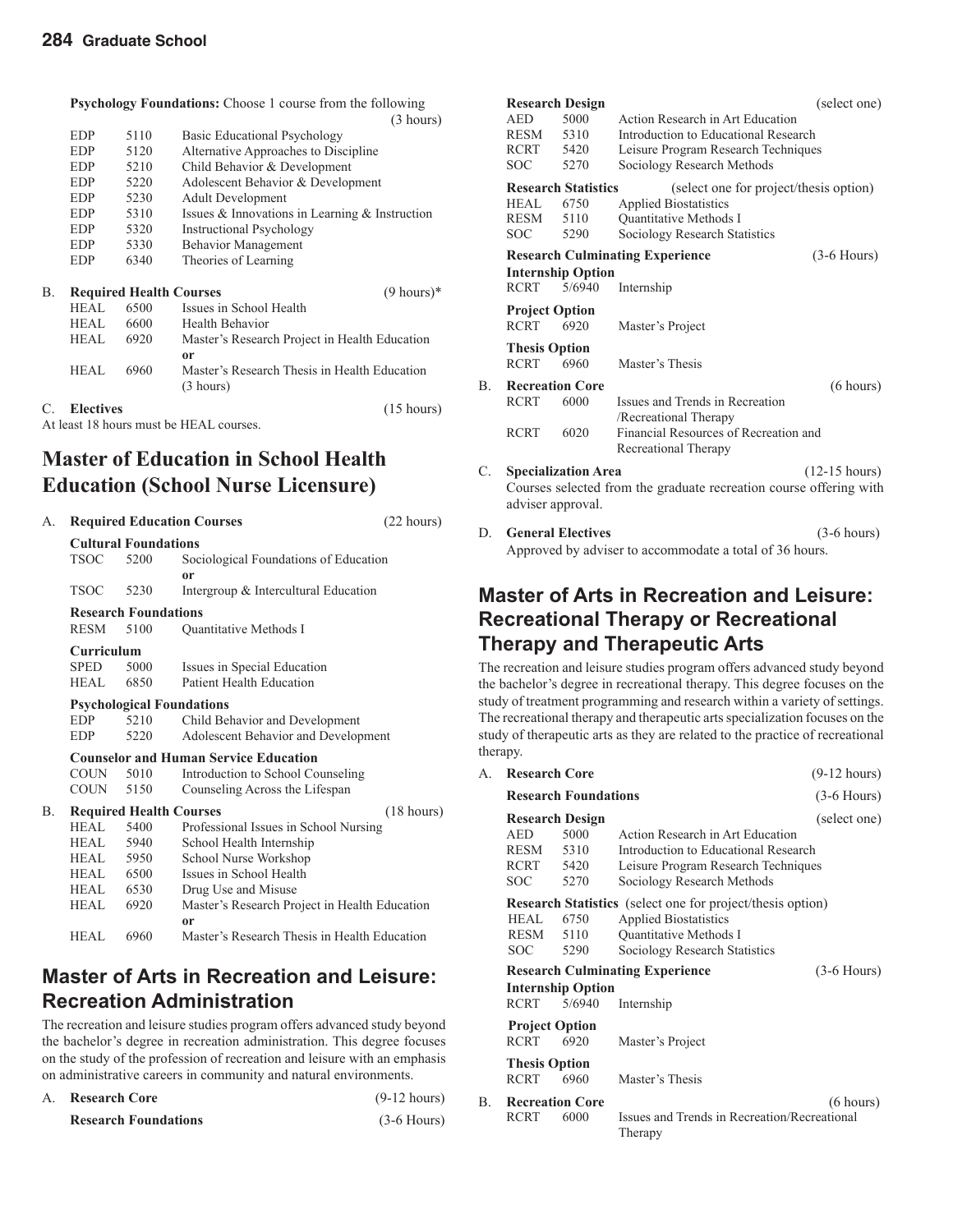| <b>RCRT</b> | 6020 | Financial Resources of Recreation and |
|-------------|------|---------------------------------------|
|             |      | Recreational Therapy                  |

C. **Specialization Area** (12-15 hours)

Select courses from the recreational therapy support area with adviser.

D. **Electives** (3-6 hours)

Approved by adviser to accommodate a total of 36 hours.

# **Master of Arts in Speech-Language**

#### **Pathology**

This degree is designed to contribute required course work and clinical experiences toward attainment of certification and state licensure in the area of speech-language pathology. The process of certification and/or licensure includes completion of a master's degree, approved undergraduate preparation, suitable clinical experiences, demonstration of learning outcomes, and successful completion of the national specialty examination. Students seeking certification and/or licensure for speechlanguage pathology should meet with the graduate program adviser to assess prior experience and design a program that is tailored to the student's individual situation.

For fall admission to the speech-language pathology program, all materials, including GRE scores, must be received by the program admissions committee before Jan. 15 to receive complete consideration.

The program is accredited by the Council on Academic Accreditation of the American Speech-Language-Hearing Association.

| А. | <b>Research Core</b> (6 hours) |      |                                                                     |    |
|----|--------------------------------|------|---------------------------------------------------------------------|----|
|    | <b>KINE</b>                    | 6320 | Scientific Writing and Research                                     |    |
|    | RESM                           | 5110 | <b>Ouantitative Methods</b>                                         | or |
|    | RESM                           | 5310 | <b>Educational Research</b>                                         | or |
|    | <b>HEAL</b>                    | 6750 | <b>Applied Biostatistics</b>                                        |    |
| В. |                                |      | <b>Speech-Language Pathology Courses</b><br>$(35-41$ hours)         |    |
|    | <b>SLP</b>                     | 6100 | Diagnosis of Speech and Language Disorders                          |    |
|    | <b>SLP</b>                     | 6210 | Preschool Language Disorders                                        |    |
|    | <b>SLP</b>                     | 6220 | Language Disorders in School-Age Children                           |    |
|    | <b>SLP</b>                     | 6300 | Phonological and Articulatory Disorders                             |    |
|    | <b>SLP</b>                     | 6400 | Neurological Disorders: Aphasia                                     |    |
|    | <b>SLP</b>                     | 6450 | Neurological Disorders: Brain Injury and                            |    |
|    |                                |      | Dementia                                                            |    |
|    | <b>SLP</b>                     | 6500 | Motor Speech Disorders                                              |    |
|    | <b>SLP</b>                     | 6550 | Augmentative and Alternative Communication                          |    |
|    | <b>SLP</b>                     | 6600 | Voice Disorders                                                     |    |
|    | <b>SLP</b>                     | 6650 | Dysphagia and Oropharyngeal Disorders                               |    |
|    | <b>SLP</b>                     | 6700 | Assessment and Remediation of Fluency                               |    |
|    |                                |      | <b>Disorders</b>                                                    |    |
|    | <b>SLP</b>                     | 6800 | Aural Rehabilitation                                                |    |
|    | <b>SLP</b>                     |      | 6930.003 Seminar: Clinical Methodology                              |    |
|    |                                |      | Clinical experiences from: SLP 6000, 6010, 6020 and 6940            |    |
| C  |                                |      | <b>Thesis or Comprehensive Examination</b><br>$(3-6 \text{ hours})$ |    |

| <b>SLP</b> |      | 6930.002 Seminar in Speech-Language Pathology |
|------------|------|-----------------------------------------------|
| 0r         |      |                                               |
| SLP        | 6960 | Research Thesis                               |

### **Doctor of Philosophy in Health Education**

The doctoral degree program in health focuses on advanced study and research in community/public health. The program prepares advanced students to contribute to the field of health through research. Although research and health courses are required, the program is individualized through selection of a cognate and elective courses to develop each

student for leadership roles in universities, public service or the private health sector.

Admission to the program includes completion of a master's degree from an accredited institution. In addition to the Graduate School requirements, evaluation of applicants is based on the following criteria: (1) completion of the GRE,  $(b)$  a clearly defined statement of purpose that specifies the area of specialization within the degree program and (c) a minimum of three letters of reference from faculty members with specific expertise in health who have worked with the applicant in an academic setting. Evidence of research and/or writing ability through a master's thesis, project, paper, report, publication or paper presented to a professional society will be considered. International applicants must submit a TOEFL score of 550 or higher for admission to the program. Prospective students should contact the department for further information.

#### A. **General Core Requirements** (12 credit hours)

| <b>HEAL</b> 8880 | Scientific Writing in Health                              |  |
|------------------|-----------------------------------------------------------|--|
| RESM 8120        | <b>Ouantitative Methods II</b>                            |  |
| <b>RESM 8320</b> | Research Design                                           |  |
|                  | Select one from: RESM 7330, 8130, 8160, 8350 or HEAL 8700 |  |

#### B. **Major Courses** (36 hours)

#### **Required courses:**

| HEAL 8000        | Professional Issues in Health Education |
|------------------|-----------------------------------------|
| <b>HEAL</b> 8100 | College Teaching of Health Education    |
| <b>HEAL</b> 8200 | Methods and Materials in Public Health  |
| <b>HEAL 8300</b> | Community Health Organization           |
| <b>HEAL</b> 8460 | <b>Health Promotion Programs</b>        |
| <b>HEAL</b> 8600 | Health Behavior                         |
| <b>HEAL</b> 8640 | Issues in Public Health                 |
| <b>HEAL</b> 8800 | <b>Evaluation of Health Programs</b>    |
| <b>HEAL 8900</b> | <b>Grant Writing</b>                    |
|                  |                                         |

#### **Elective courses:**

 Consult with adviser to develop appropriate sequence of courses to meet student's goals.

|    | C. Cognate Areas             | $(12 \text{ hours})$ |
|----|------------------------------|----------------------|
|    | Consult with adviser.        |                      |
| D. | <b>Doctoral Dissertation</b> | (10 hours)           |

### **Department of Social Work**

*Dr. Terry Cluse-Tolar, chair*

#### **Master of Social Work**

The master's in Social Work program is currently in candidacy status for accreditation by the Council on Social Work Education (CSWE). Candidacy is the first step toward the initial accreditation process. Accreditation cannot be granted before one class of students completes the program. Once a program is granted initial accreditation, those graduating students who were admitted while the program was in candidacy are considered to have graduated from an accredited program. The MSW expects to become a fully accredited program in 2007.

The MSW has an advanced generalist perspective, preparing students to create change at all system levels, from individuals to communities. Students may select a concentration in either mental health or in child and family services.

An Advanced Standing Program exists for students with a baccalaureate social work degree from an undergraduate social work program accredited by CSWE who meet specific criteria. Students with related degrees will not be admitted under Advanced Standing Status but are eligible for admission for the 60-credit-hour program.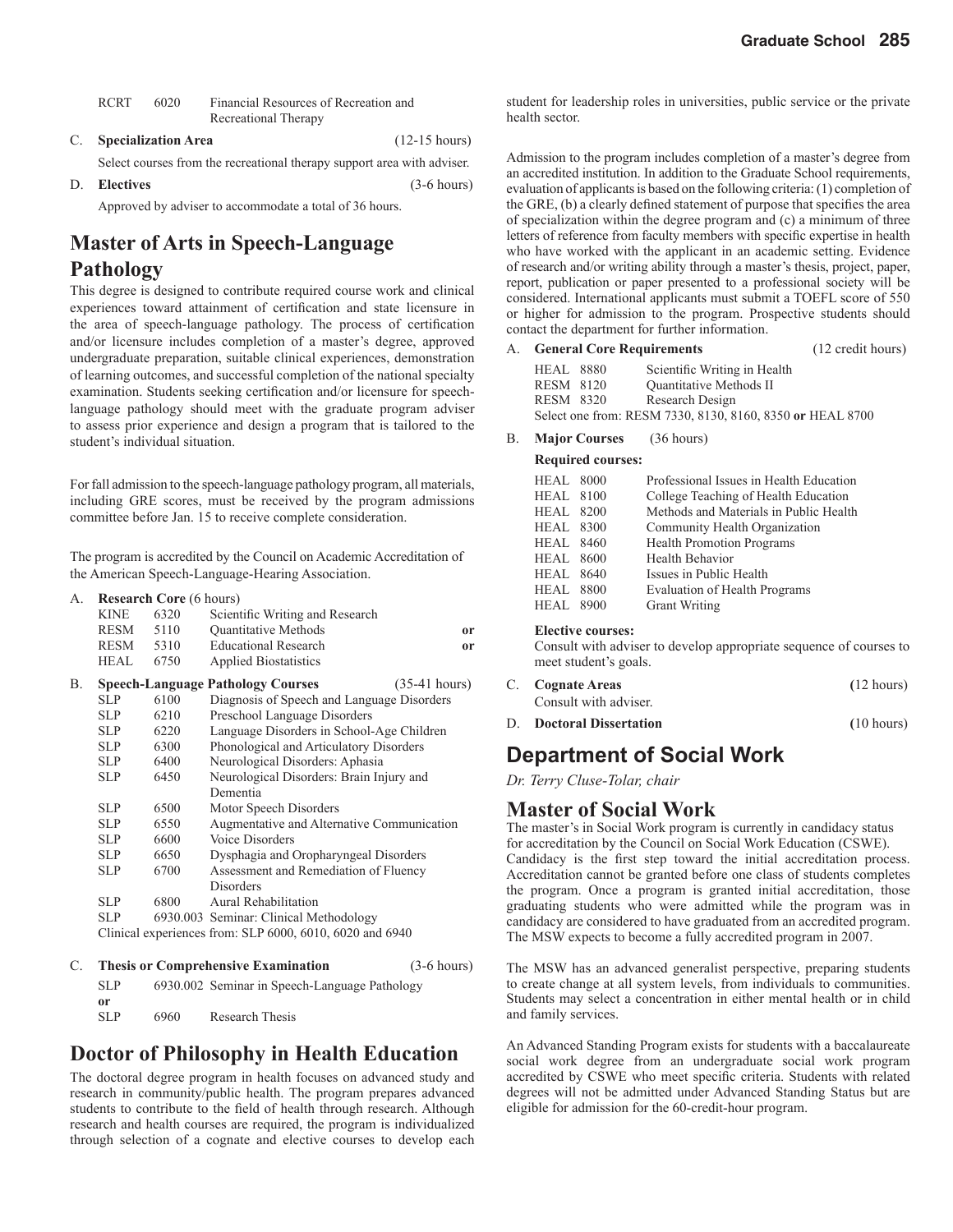#### **Admission Requirements**

In addition to the admission criteria established by the Graduate School at The University of Toledo, the applicant to the MSW Program must have completed undergraduate course work in the following areas: statistics, human biology, political science, sociology, economics and psychology, as well as submit a personal statement that speaks to her/his commitment to social and economic justice as well as the applicant's professional goals over the next 10 years. The personal statement is important because the program is not designed to prepare graduates for work in private practice. Consequently, an applicant indicating that private practice is his/her professional goal will be advised to consider other MSW Programs that will be better suited to meet this goal.

Additionally, the personal statement and references from both employers and prior faculty members will be evaluated for a "fit" with the social work profession and our program's focus on social and economic justice. Applicants must convey their adherence to the values and ethics of the profession. Applicants with no evidence of the above will not be admitted to the program.

The Council on Social Work Education does not permit programs to provide course credit for work experience. It is our hope that each class admitted would have a mixture of students who have experience as well as those without extensive professional experience. However, this will not be a condition of admission.

We plan to encourage diversity among the students accepted to the program. This includes diversity of gender, age, race/ethnicity, sexual orientation, ability and experience in the profession, etc.

#### **Advanced Standing Program**

In addition to the admission criteria established by the Graduate School at The University of Toledo, the applicant applying for regular admission to the Advanced Standing Program must meet the following requirements: Hold a baccalaureate degree in social work from a CSWEaccredited social work program; have a minimum undergraduate GPA of 3.0; and have a minimum social work major GPA of 3.3. Additionally, the personal statement and references will be evaluated on the same basis as listed under the MSW Program.

#### **Degree Requirements for the Master's in Social Work**

The complete MSW Program requires 60 semester hours for graduation that is consistent with MSW programs across the country. Foundation course work is offered in the first year of the program and advanced course work in the second year. Students must enroll in 16 credit hours of field education to obtain the required 900 hours required by CSWE. Six of these hours are taken during the foundation year and 10 at the advanced year.

Students who are awarded advanced standing complete 33 credit hours to obtain the MSW degree. The advanced standing program focuses on the advanced generalist courses and field placements. Courses at the 6000 level are required for the advanced stranding program.

#### A.**Required Core Courses**

| <b>SOCW</b> | 5010 | Social Work Research and Analysis         |
|-------------|------|-------------------------------------------|
| <b>SOCW</b> | 5110 | Social Work Practice I                    |
| <b>SOCW</b> | 5120 | Social Work Practice II                   |
| <b>SOCW</b> | 5130 | Social Work Practice III                  |
| <b>SOCW</b> | 5210 | Micro Social Work Perspectives on Human   |
|             |      | Behavior in the Social Environment        |
| <b>SOCW</b> | 5220 | Macro Social Work Perspectives on Human   |
|             |      | Behavior in the Social Environment        |
| <b>SOCW</b> | 5330 | Policy Issues and Analysis in Social Work |
|             |      |                                           |

| <b>SOCW</b> | 5990 | Foundation Social Work Field Lab         |
|-------------|------|------------------------------------------|
| <b>SOCW</b> | 5910 | Foundation Social Work Field Placement   |
| <b>SOCW</b> | 6110 | Advanced Generalist Practice I           |
| <b>SOCW</b> | 6120 | Advanced Generalist Practice II          |
| <b>SOCW</b> | 6130 | Advanced Generalist Practice III         |
| <b>SOCW</b> | 6140 | <b>Advanced Social Work Assessment</b>   |
| <b>SOCW</b> | 6900 | Advanced Social Work Field Experience I  |
| <b>SOCW</b> | 6910 | Advanced Social Work Field Experience II |

#### B. **Concentration Courses (8 hours required)**

#### **Child and Family Services Concentration**

| <b>SOCW</b> | 6410 | Child and Family Social Work Practice        |
|-------------|------|----------------------------------------------|
| <b>SOCW</b> | 6430 | Social Work Policy Issues: Child and Family  |
|             |      | Services                                     |
| <b>SOCW</b> | 6460 | Social Work Journal Review Seminar I: Child  |
|             |      | and Family Services                          |
| <b>SOCW</b> | 6470 | Social Work Journal Review Seminar II: Child |
|             |      | and Family Services                          |
|             |      |                                              |

#### **Mental Health Services Concentration**

| <b>SOCW</b> | 6510 | Social Work Practice in Mental Health         |
|-------------|------|-----------------------------------------------|
| <b>SOCW</b> | 6530 | Social Work Policy Issues in Mental Health    |
| <b>SOCW</b> | 6560 | Social Work Journal Review Seminar I: Mental  |
|             |      | <b>Health Practice</b>                        |
| <b>SOCW</b> | 6570 | Social Work Journal Review Seminar II: Mental |
|             |      | <b>Health Practice</b>                        |
|             |      |                                               |

#### C. **Advanced Research Elective (3 hours required)**

| <b>SOCW</b> | 6030 | Research Methods for Macro Social Work             |
|-------------|------|----------------------------------------------------|
|             |      | Practice                                           |
| <b>SOCW</b> | 6040 | Research Methods for Micro Social Work<br>Practice |
|             |      |                                                    |

Total: 60 semester hours Advanced Standing: 33 semester hours

# **College of Pharmacy Graduate Programs**

### **Master of Science in Pharmaceutical Sciences**

### **Degrees Offered**

The master of science in pharmaceutical sciences degree is designed to prepare an individual for responsibilities in professional practice, the pharmaceutical industry and scientific research beyond those possible with a baccalaureate.

Although a single degree is conferred, specialization is possible in that the curriculum is organized into three distinct disciplines. Applicants must select the program of study (option) they wish to pursue.

The master of science in pharmaceutical sciences is granted to the student who satisfactorily completes a minimum of 30 semester hours of graduate credit with a 3.0 or better GPA. Of the 30 semester hours, a maximum of six semester hours is granted for thesis research.

#### **Admission Requirements**

In general, a baccalaureate in the sciences is required for admission,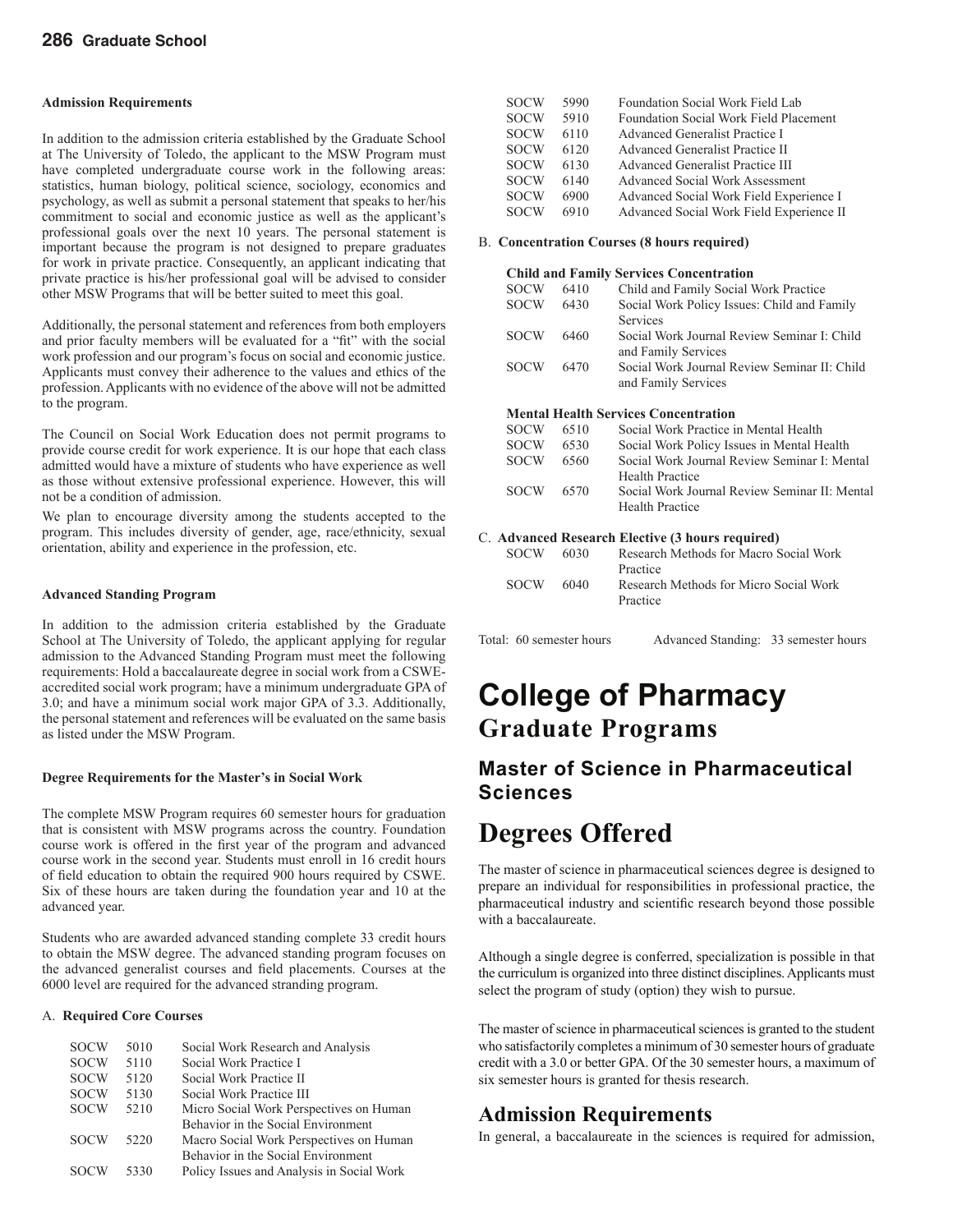although applicants possessing other bachelor's degrees will be considered if the latter represent adequate preparation. Certain options and graduate courses require undergraduate preparation as prerequisites, and this preparation should be completed as soon as possible upon admission to the Graduate School. The total time required for completion of the graduate program leading to the master of science in pharmaceutical sciences degree will depend upon the preparation of the student entering the Graduate School. Normally two years of study and research are required.

The admission requirements of the Graduate School of the University apply. The basic requirement is a 2.7 (on a 4.0 scale) GPA on all undergraduate work leading to the bachelor's degree. Applicants having less than a 2.7 GPA on all undergraduate work will be considered for admission if other criteria for estimation of potential success in graduate studies are positive.

Each student must submit three copies of transcripts, one of which must be official and show all post-secondary academic work and degrees granted, three letters of recommendation from college faculty members acquainted with the applicant's character and ability, and scores from the aptitude portion of the GRE.

International students are required to take the TOEFL, which will be given in their own country by the Educational Testing Service.

Normally, acceptance will be decided by April 1 for admission during the following fall semester. The priority deadline for completed applications is Jan 15. International students are encouraged to submit applications one month prior to the stated deadline to allow for delays in international correspondence.

### **Curriculum and Options – M.S. Program in Pharmaceutical Science**

The options available to graduate students are pharmacology/toxicology, administrative pharmacy and industrial pharmacy.

#### **Pharmacology/Toxicology option:**

#### **Undergraduate courses required (or their equivalents):**

| <b>CHEM 3710</b> |      |                                                  |  |
|------------------|------|--------------------------------------------------|--|
| <b>CHEM 3720</b> |      |                                                  |  |
| <b>MATH 1750</b> |      |                                                  |  |
| <b>MATH 1760</b> |      |                                                  |  |
| MBC              | 3310 | Medicinal Chemistry I: Drug Action and Design  3 |  |
| <b>MBC</b>       | 3320 | Medicinal Chemistry II: Drug Targeting           |  |
|                  |      |                                                  |  |
| <b>MBC</b>       | 4300 | Medicinal Chemistry III: Chemotherapy and        |  |
|                  |      |                                                  |  |
| PHCL.            | 2600 |                                                  |  |
| PHCL.            | 2620 |                                                  |  |
|                  |      |                                                  |  |

#### **Graduate courses required:**

| BIOL      | 5610 | <b>Advanced Biostatistics or</b>           |
|-----------|------|--------------------------------------------|
| PHCL 5140 |      |                                            |
| PHCL 5700 |      | Pharmacology I-Principles of Pharmacology. |
|           |      | Autonomic Pharmacology and Non-Steroidal   |
|           |      | Anti-Inflammatory Agents and Related       |
|           |      |                                            |

| PHCL 5720 | Pharmacology II: Endocrine and CNS Pharmacology  3 |  |
|-----------|----------------------------------------------------|--|
| PHCL 5730 |                                                    |  |
| PHCL 5760 |                                                    |  |
| PHCL 5900 |                                                    |  |
| PHCL 6150 |                                                    |  |
| PHCL 6600 |                                                    |  |
| PHCL 6700 | Pharmacology III: CNS and Cardiovascular/          |  |
|           |                                                    |  |
| PHCL 6720 |                                                    |  |
| PHCL 6900 |                                                    |  |
| PHCL 6920 |                                                    |  |
|           |                                                    |  |

#### **Additional course work may be selected from the following:**

| CHEM 6310 |  |  |
|-----------|--|--|
| MBC 5620  |  |  |
| MBC 6190  |  |  |
| PHCL 5300 |  |  |
| PHCL 5420 |  |  |
| PHCL 5750 |  |  |
| PHCL 5760 |  |  |
| PHCL 6770 |  |  |
|           |  |  |

#### **Administrative Pharmacy option:**

#### **Undergraduate courses required (or their equivalents):**

| <b>BUAD</b> | 2040 |                                                 |  |
|-------------|------|-------------------------------------------------|--|
| ECON        | 1200 |                                                 |  |
| <b>PHPR</b> | 3510 | Pharmaceutic Dimensions of Health Care System 3 |  |
| <b>PHPR</b> | 4520 | Pharmaceutical Management and Marketing3        |  |

#### **Required courses include (or their equivalents):**

| FINA | 5310 |                                             |  |
|------|------|---------------------------------------------|--|
| MGMT | 5110 |                                             |  |
| MKTG | 5410 |                                             |  |
| PHPR | 6520 | Analysis of the Pharmaceutical Environment3 |  |
| PHPR | 6530 | Research Methods in Pharmacy Practice3      |  |
| PHPR | 6600 |                                             |  |
| PHPR | 6960 |                                             |  |
| RESM | 5110 |                                             |  |
| RESM | 6120 |                                             |  |
|      |      |                                             |  |

#### **Additional course work may be selected from these (or their equivalents; others as approved by adviser):**

| <b>BANS</b> | 5210 |                                              |  |
|-------------|------|----------------------------------------------|--|
| BANS        | 6520 |                                              |  |
| BLAW        | 5150 | Dynamics of Legal Environment of Business 3  |  |
| FINA        | 6130 |                                              |  |
| <b>INFS</b> | 6460 |                                              |  |
| <b>OPMT</b> | 5520 | Analysis of Manufacturing & Service Systems3 |  |
| ORGD        | 6170 |                                              |  |
| ORGD        | 6590 |                                              |  |
| <b>PHPR</b> | 5990 |                                              |  |
| PHPR        | 6550 |                                              |  |
| PHPR        | 6810 |                                              |  |
| PHPR        | 6820 | Selected Topics in Hospital Pharmacy 3       |  |
| PHPR        | 6830 | Advanced Community Pharmacy Administration 3 |  |
| PHPR        | 6840 | Selected Topics in Community Pharmacy 3      |  |
|             |      |                                              |  |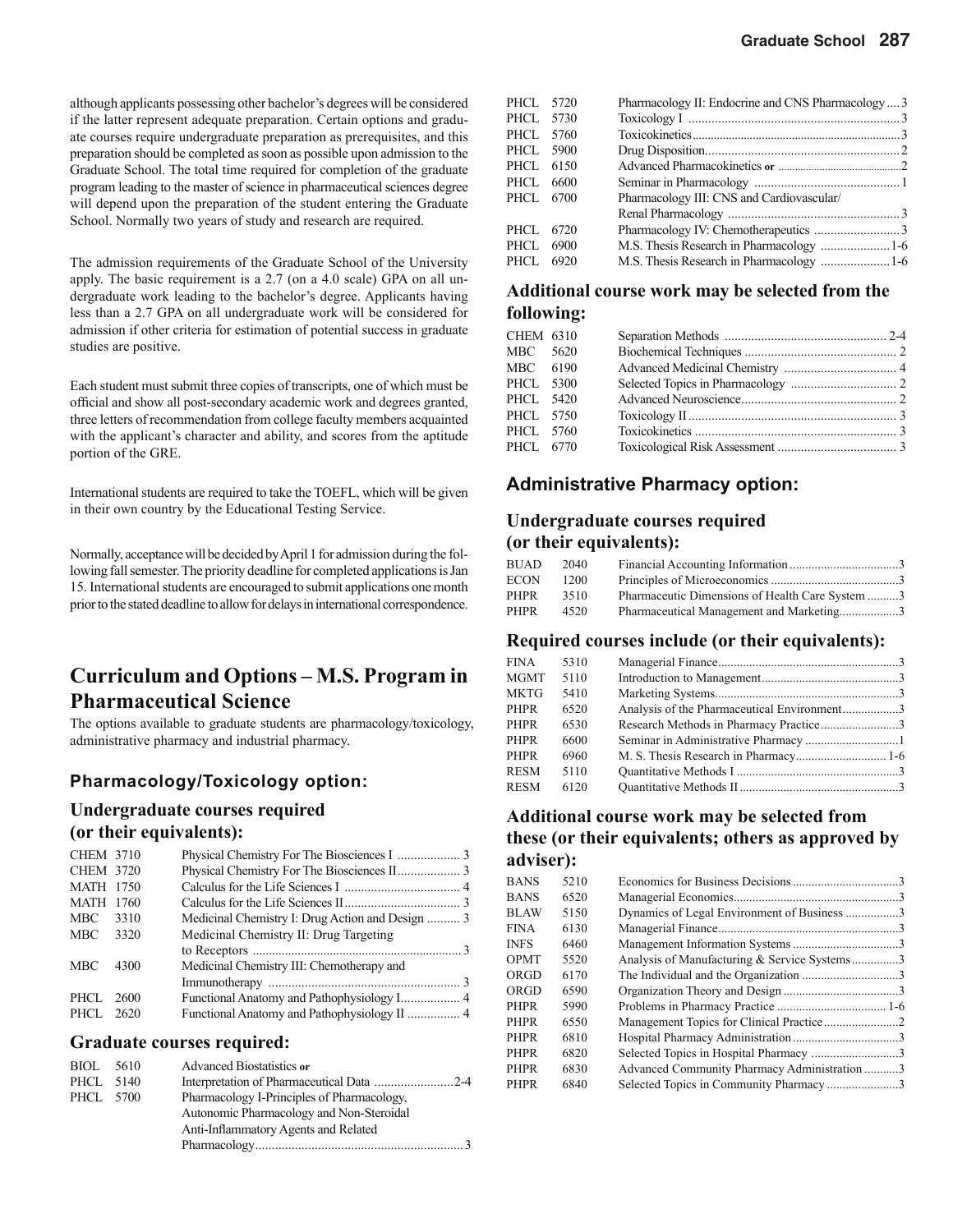### **Industrial Pharmacy option:**

### **Undergraduate courses required:**

Courses will be evaluated for students with a B.S. in pharmacy, Pharm. D. or B.S.P.S. degree.

| <b>MBC</b>       | 3550 | Physiological Chemistry I: Structure and Function |  |
|------------------|------|---------------------------------------------------|--|
|                  |      |                                                   |  |
| <b>MBC</b>       | 3560 | Physiological Chemistry II: Chemical Regulation   |  |
|                  |      |                                                   |  |
| PHPR             | 3070 | Pharmaceutics and Pharmaceutical Technology I and |  |
| PHPR 3080        |      | Pharmaceutics and Pharmaceutical Technology II    |  |
|                  | 0r   |                                                   |  |
| <b>CHEM 3710</b> |      | Physical Chemistry for the Biosciences I and      |  |
| <b>CHEM 3720</b> |      | Physical Chemistry for the Biosciences II and     |  |
| <b>CHEM 3730</b> |      |                                                   |  |
| PHPR 4520        |      | Pharmaceutical Management and Marketing3          |  |
| PHPR 4550        |      | Analysis of the Pharmaceutical Environment3       |  |
|                  |      |                                                   |  |

### **Graduate required courses:**

| <b>CHEM</b> | 6300 |  |
|-------------|------|--|
| <b>CHEM</b> | 6310 |  |
| <b>EEES</b> | 5710 |  |
| PHCL        | 6150 |  |
| <b>PHPR</b> | 5690 |  |
| <b>PHPR</b> | 5700 |  |
| <b>PHPR</b> | 5720 |  |
| <b>PHPR</b> | 6600 |  |
| <b>PHPR</b> | 6850 |  |
|             |      |  |

#### **Additional course work may be selected from the following:**

| <b>CHEM</b> | 6320 | Characterization of Condensed Phases and Surfaces 2-4 |  |
|-------------|------|-------------------------------------------------------|--|
| <b>CHEM</b> | 6330 | Spectroscopic Methods and Analysis of Spectra  2-4    |  |
| <b>CHEM</b> | 6720 | Physical Chemistry of Material Transformations  2-4   |  |
| <b>CHEM</b> | 6810 |                                                       |  |
| <b>CHEM</b> | 6820 |                                                       |  |
| <b>CHEM</b> | 6980 |                                                       |  |
| PHCL        | 5760 |                                                       |  |
| <b>PHPR</b> | 5680 |                                                       |  |
| <b>PHPR</b> | 5710 | Selected Topics in Pharmaceutical Technology2-4       |  |
| <b>PHPR</b> | 5990 |                                                       |  |
| <b>PHPR</b> | 6530 | Research Methods in Pharmacy Practice3                |  |
| <b>PHPR</b> | 6610 |                                                       |  |
| <b>PHPR</b> | 6960 |                                                       |  |
|             |      |                                                       |  |

Applicants for the administrative pharmacy and industrial pharmacy options who possess a B.S. in pharmacy, Pharm.D. or bachelor of science in pharmaceutical sciences degree from an ACPE-accredited institution will be given preference for admission into those options. International applicants must have earned pharmacy degrees from their home institutions.

### **Master of Science in Medicinal Chemistry**

### **Admission Requirements**

Satisfactory completion of a bachelor's degree in chemistry, biology, pharmacy or a related discipline is required. It is assumed the undergraduate training will include differential and integral calculus, college physics, a one-year course in general and inorganic chemistry including a laboratory, a one-year course in organic chemistry including a laboratory, and training in analytical chemistry. An undergraduate course in physical chemistry is recommended.

The admission requirements of the Graduate School of the University apply.

### **Degree Requirements**

Master's students need to complete the following courses as partial fulfillment of their requirement for an M.S. degree:

| MBC 5100 |                                              |  |
|----------|----------------------------------------------|--|
| MBC 5620 |                                              |  |
| MBC 5900 |                                              |  |
| MBC 6190 |                                              |  |
| MBC 6200 |                                              |  |
| MBC 6550 |                                              |  |
| MBC 6960 | M.S. Thesis Research in                      |  |
|          |                                              |  |
|          | Other 5000, to 6000 level courses as advised |  |

Other 5000- to 6000-level courses as advised

In addition, the following items also must be completed:

- a. Minimum of 30 semester hours of graduate credit, of which no more than six hours are counted from the category of M.S. thesis or Ph. D. dissertation research (MBC 6960/8960)
- b. Preparation of a written M.S. thesis based upon the results of an original research investigation performed by the student during the M.S. program at The University of Toledo.
- c. Successful oral defense of the thesis before the thesis advisory committee (consisting of the thesis adviser and two other members) and presentation of the results of the thesis research in a seminar before the department of medicinal and biological chemistry.
- d. Acceptance of this thesis by the M.S. thesis adviser and the thesis advisory committee.
- e. Maintenance of a GPA of 3.0 or higher.

### **Doctor of Philosophy in Medicinal Chemistry**

### **Admission Requirements**

Satisfactory completion of a bachelor's degree in chemistry, biology, pharmacy or a related discipline is required. It is assumed that the undergraduate training will include differential and integral calculus, college physics, a one-year course in general and inorganic chemistry including a laboratory, a one-year course in organic chemistry including a laboratory, and training in analytical chemistry. An undergraduate course in physical chemistry is recommended.

The ability to excel in graduate studies and research must be evident based on grades from undergraduate studies, recommendations from college faculty, results from standardized aptitude and achievement examinations (Graduate Record Examination), and performance in research and independent study.

Students with M.S. degrees in medicinal chemistry or related fields may be admitted directly to the Ph.D. program. Students without M.S. degrees may be admitted directly to the Ph.D. program, but must take 30 credits at the master's level prior to accruing doctoral level credits.

### **Degree Requirements**

Ph.D. students need to complete the following courses as partial fulfillment of their requirement for a Ph.D. degree. Additional graduate courses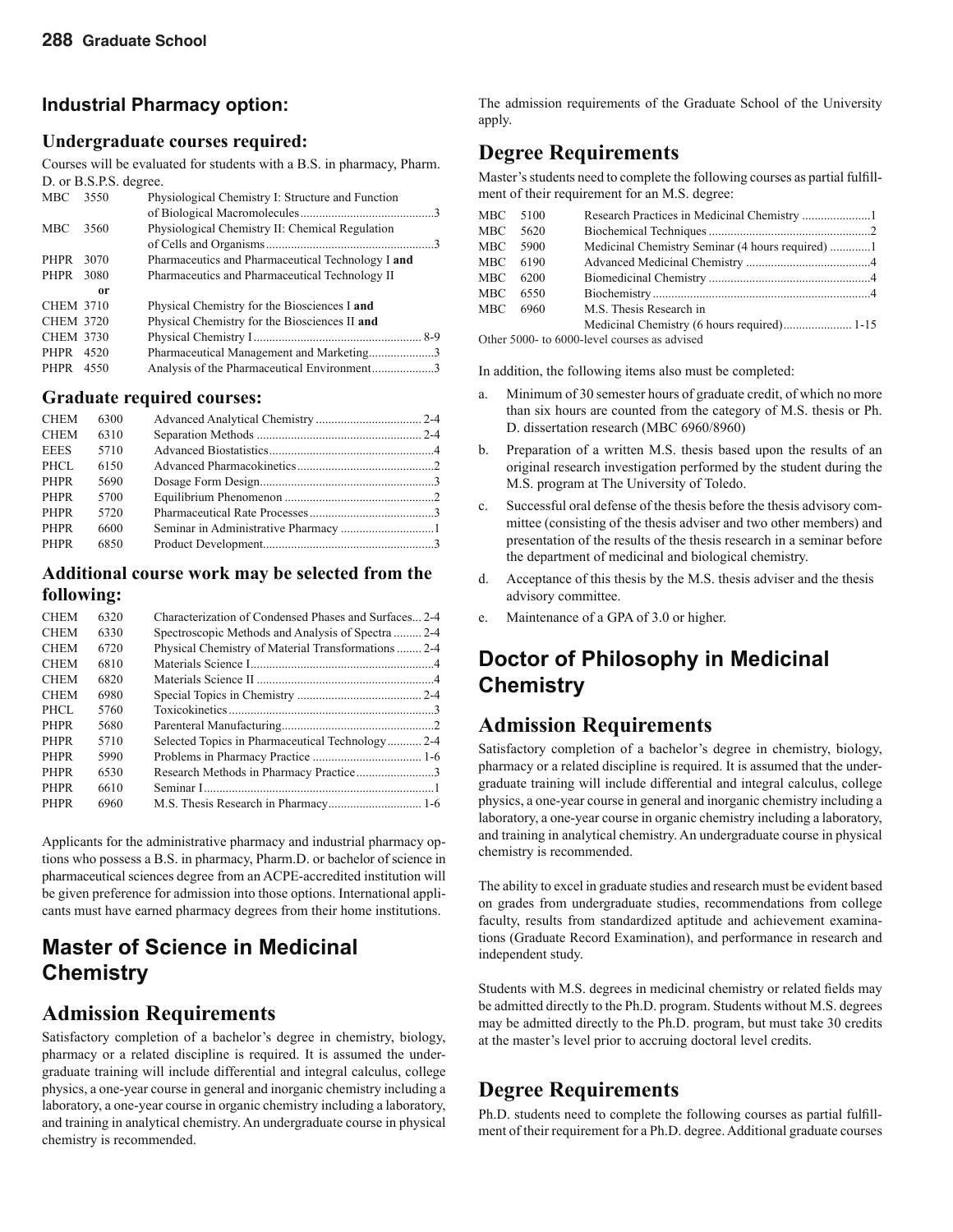(5000 to 8000 level) may be required, as advised during the development of each student's plan of study.

| <b>MBC</b> | 5100/7100 |                                                 |  |
|------------|-----------|-------------------------------------------------|--|
| <b>MBC</b> | 5620/7620 |                                                 |  |
| <b>MBC</b> | 5900/7900 | Medicinal Chemistry Seminar (6 hours required)1 |  |
| <b>MBC</b> | 6190/8190 |                                                 |  |
| <b>MBC</b> | 6200/8200 |                                                 |  |
| <b>MBC</b> | 6300/8300 |                                                 |  |
| <b>MBC</b> | 6310/8310 |                                                 |  |
| <b>MBC</b> | 6550/8550 |                                                 |  |
| <b>MBC</b> | 8960      | Ph.D. Dissertation Research in Medicinal        |  |
|            |           |                                                 |  |

#### **Select 8 hours in chemistry, biology, or medicinal and biological chemistry:**

#### **Chemistry Courses**

| <b>CHEM</b><br>6330 |  |
|---------------------|--|
| 6400/8400<br>CHEM   |  |
| 6410/8410<br>CHEM   |  |
| CHEM<br>6420        |  |
| 6510/8510<br>CHEM   |  |
| CHEM<br>6520/8520   |  |
| 6530/8530<br>CHEM   |  |

#### **Biology Courses**

| BIOL        | 6010/8010 |                                                    |  |
|-------------|-----------|----------------------------------------------------|--|
| <b>BIOL</b> | 6020/8020 | Advanced Molecular Biology Laboratory3             |  |
| <b>BIOL</b> | 6090/8090 |                                                    |  |
| BIOL        | 6100/8100 | Research Methodology: Cell and Molecular Biology.3 |  |

#### **Medicinal and Biological Chemistry Courses**

| Other MBC courses as advised |  |  |  |  |  |
|------------------------------|--|--|--|--|--|

In addition, all students must satisfy the following:

- 1. Minimum of 60 semester hours of graduate credit beyond the master's level (see master of science in medicinal chemistry), including a minimum of 15 hours of courses, laboratories and seminars (exclusive of dissertation research) and a minimum of 30 hours of Ph.D. dissertation research.
- 2. Satisfactory overall performance on a written qualifying examination covering graduate-level medicinal chemistry, biochemistry and either organic chemistry or advanced cell/molecular biology.
- 3. Selection of a doctoral research adviser, preparation of an acceptable written Ph.D. dissertation proposal in consultation with the adviser, and the satisfactory oral defense of the proposal before the dissertation advisory committee. The written qualifying examination and the defense of the dissertation proposal will constitute the examination requirements necessary for advancement to candidacy for the Ph.D. in medicinal chemistry. The chair of the doctoral dissertation advisory committee will be the student's doctoral research adviser. The dissertation advisory committee will consist of two additional faculty, plus one member from outside the student's department or college.
- 4. Subsequent to admission to candidacy for the Ph.D. degree, the student is expected to spend a minimum of two semesters in full-time study at The University of Toledo.
- 5. Preparation of a Ph.D. dissertation based on the results of an original

research investigation performed by the student during his/her Ph.D. program at The University of Toledo.

- 6. Successful oral defense of the dissertation before the dissertation advisory committee and presentation of the results of the dissertation research in a seminar before the department of medicinal and biological chemistry.
- 7. Acceptance of the dissertation by the Ph.D. dissertation adviser and the dissertation advisory committee.
- 8. Maintenance of a GPA of 3.0 or higher

### **Doctor of Pharmacy Degree Programs**

The curriculum as outlined in the current catalog is subject to modifications with immediate implementation to keep pace with changing trends in pharmaceutical education and in accordance with accreditation standards.

#### **Admission Requirements**

An applicant is considered for admission to the doctor of pharmacy program on the basis of general criteria as well as minimum specific requirements listed below. General criteria include the performance of the applicant in the undergraduate program; the performance of the applicant in the professional setting; and recommendations from college faculty members and professional colleagues acquainted with the student's character and ability. Specific requirements include a bachelor of science in pharmacy degree earned from a school or college of pharmacy accredited by the Accreditation Council for Pharmacy Education and a written statement of purpose stating the applicant's short-term and long-term goals after obtaining the doctor of pharmacy degree. An on-site interview may be required of qualified candidates prior to the final decision for admission.

All applications should be completed by Jan. 15 in order to be considered for admission into the doctor of pharmacy program starting the subsequent June. Normally, notification of acceptance into the program will be sent by the first week in March.

#### **Program Requirements**

The curriculum consists of a minimum of 58 semester hours of didactic course work at the graduate level and 32 semester hours (eight months) of experiential training.

Students who hold bachelor of science in pharmacy degrees from a school or college of pharmacy accredited by the Accreditation Council for Pharmacy Education are required to successfully complete PHPR 6450 (PPT: Nephrology) and course work equivalent to PHPR 4440 (PPT: Immunology).

In order to obtain a doctor of pharmacy degree students must meet the current Academic Performance Standards.

#### **Graduate Pharmacy Core-Curriculum in the Pharm.D. Program**

*First Semester: Summer Immediately Following Fourth Year*

|      | PHCL 5140 |  |
|------|-----------|--|
| PHPR | 6210      |  |
| PHPR | 6440      |  |
|      | PHPR 6940 |  |
|      |           |  |

(PHPR 6940 will consist of 80 hours of pharmacy practice.)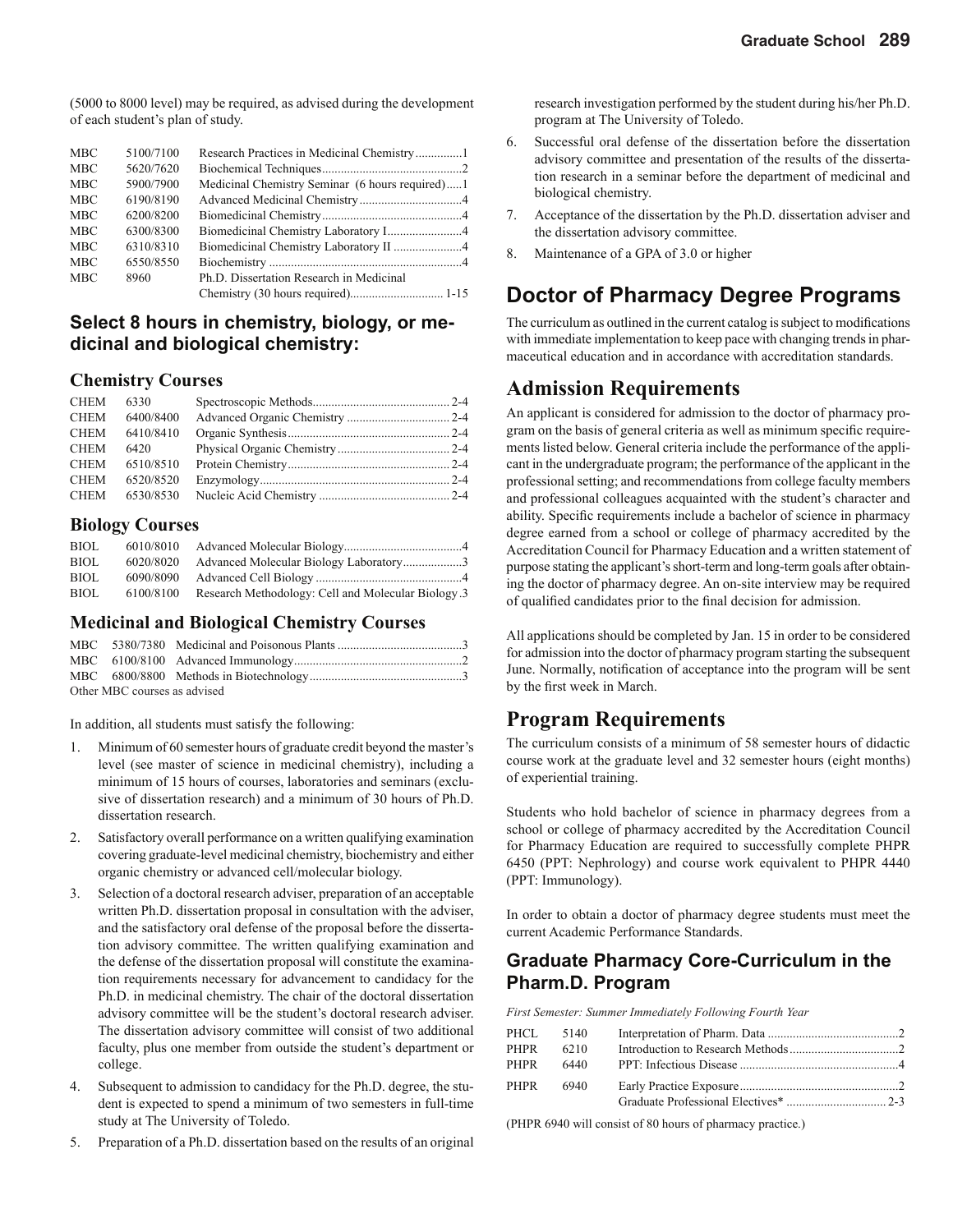#### *Second Semester: Fall Semester-Fifth Year*

| PHPR        | 6160 |  |
|-------------|------|--|
| <b>PHPR</b> | 6230 |  |
| <b>PHPR</b> | 6380 |  |
| <b>PHPR</b> | 6420 |  |
| <b>PHPR</b> | 6430 |  |
| <b>PHPR</b> | 8470 |  |
|             |      |  |

#### *Third Semester: Spring Semester-Fifth Year*

| <b>PHPR</b> | 6240 |  |
|-------------|------|--|
| <b>PHPR</b> | 6250 |  |
| <b>PHPR</b> | 6510 |  |
| <b>PHPR</b> | 6550 |  |
| <b>PHPR</b> | 6610 |  |
| <b>PHPR</b> | 8390 |  |
| PHPR        | 8480 |  |
|             |      |  |

*Fourth Semester: Summer Immediately Following Fifth Year*

| PHPR        | 6370 |  |
|-------------|------|--|
| <b>PHPR</b> | 6490 |  |
| <b>PHPR</b> | 8260 |  |
| <b>PHPR</b> | 8500 |  |
| PHPR        | 8620 |  |
| PHPR        | 8640 |  |
|             |      |  |
|             |      |  |

\* A total of 5 credit hours of Graduate Professional Electives are required

#### *Fifth Semester: Fall Semester-Sixth Year*

| PHPR |  |
|------|--|
|      |  |
|      |  |
|      |  |
|      |  |
|      |  |

*Sixth Semester: Spring Semester-Sixth Year*

Note: At the end of the sixth year, students are candidates for a Pharm.D. degree.

#### **Pharm.D. Professional Electives**

The following is a list of recommended professional electives. Other electives may be chosen with the written approval of a faculty adviser.

#### **MBC**

| <b>MBC</b> | 5100/ |  |
|------------|-------|--|
|            | 7100  |  |
| <b>MBC</b> | 5380  |  |
| <b>MBC</b> | 5620/ |  |
|            | 7620  |  |
| <b>MBC</b> | 6100/ |  |
|            | 8100  |  |
| <b>MBC</b> | 6190/ |  |
|            | 8190  |  |
| <b>MBC</b> | 6200/ |  |
|            | 8200  |  |
| <b>MBC</b> | 6420  |  |
| <b>MBC</b> | 6430/ |  |
|            | 8430  |  |
| <b>MBC</b> | 6440/ |  |
|            | 8440  |  |

| MBC | 6750/ | Bioorganic Chemistry: Chemical |  |
|-----|-------|--------------------------------|--|
|     | 8750  |                                |  |
| MBC | 6800/ |                                |  |
|     | 8800  |                                |  |

#### **PHCL**

| PHCL  | 5300 |  |
|-------|------|--|
| PHCL  | 5630 |  |
| PHCL  | 5730 |  |
| PHCL. | 5750 |  |
| PHCL  | 5760 |  |
| PHCL. | 5900 |  |
| PHCL. | 5990 |  |
| PHCL  | 6150 |  |
| PHCL  | 6600 |  |
| PHCL. | 6770 |  |
|       |      |  |

#### **PHPR - Administration**

| <b>PHPR</b> | 5990 |                                         |  |
|-------------|------|-----------------------------------------|--|
| <b>PHPR</b> | 6530 | Research Methods in Pharmacy Practice3  |  |
| <b>PHPR</b> | 6600 |                                         |  |
| PHPR        | 6810 |                                         |  |
| PHPR        | 6820 | Selected Topics in Hospital Pharmacy3   |  |
| <b>PHPR</b> | 6830 | <b>Advanced Community Pharmacy</b>      |  |
|             |      |                                         |  |
| <b>PHPR</b> | 6840 | Selected Topics in Community Pharmacy 3 |  |
| <b>PHPR</b> | 6980 |                                         |  |
|             |      |                                         |  |

#### **PHPR - Industrial**

| <b>PHPR</b> | 5680 |                                   |  |
|-------------|------|-----------------------------------|--|
| PHPR        | 5690 |                                   |  |
| PHPR        | 5710 | Selected Topics in Pharmaceutical |  |
|             |      |                                   |  |
| <b>PHPR</b> | 5720 |                                   |  |
| <b>PHPR</b> | 5990 |                                   |  |
| <b>PHPR</b> | 6950 |                                   |  |
| PHPR        | 6980 |                                   |  |
|             |      |                                   |  |

#### **PHPR - Clinical**

| PHPR | 6980 |  |  |
|------|------|--|--|
| PHPR | 8540 |  |  |

# **Doctor of Pharmacy Clerkship**

### **Experiential Performance Standards**

Any student who fails to pass a single clerkship rotation or is dismissed from a single clerkship rotation (for reasons other than an action detrimental to patient care and/or to the clinical service) will be placed on academic probation immediately upon completion or dismissal from the rotation. The student will continue on academic probation for the duration of his/her clerkship rotation experience.

Any student on probation who fails to pass a clerkship rotation or is dismissed from a clerkship rotation will be immediately removed from the clerkship program, receive a record review by the academic performance committee, and be subject to dismissal from the doctor of pharmacy program. All previously scheduled clerkship sites will become available for other clerkship students.

If the situation leading to the dismissal of a student from a clerkship rotation is related to an action that is detrimental to patient care and/or the clinical service, the student will be immediately removed from the clerkship program. The academic performance committee will review the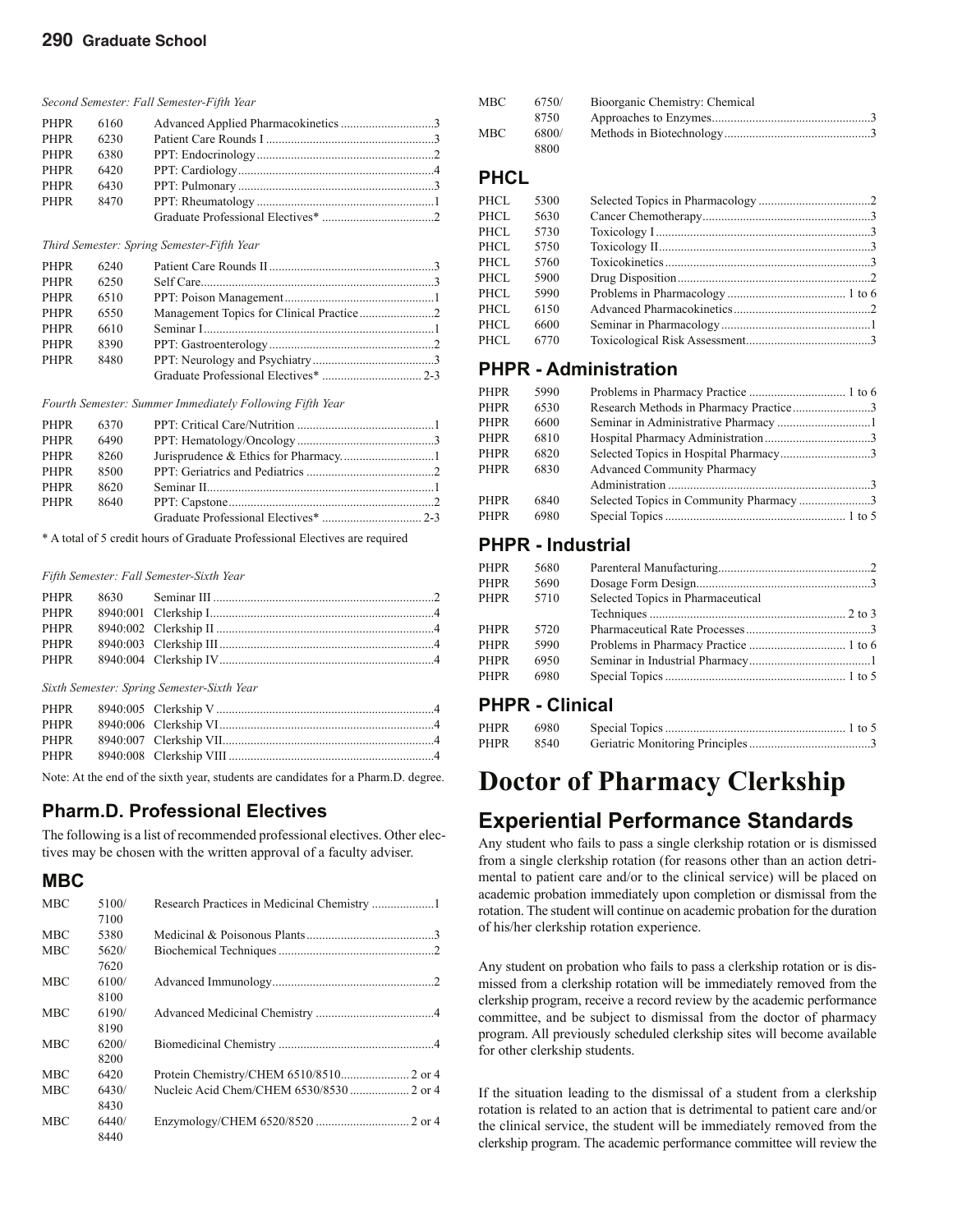situation, and the student may be subject to dismissal from the doctor of pharmacy program. All previously scheduled clerkship sites will become available for other clerkship students.

Actions that are subject to dismissal are outlined in the Experiential Dismissal Policy.

### **Experiential Dismissal Policy**

Pharmacy students may be dismissed from a clerkship site at any time during the rotation by the clerkship site and/or preceptor through the initiation of the dismissal procedure described below.

### **Actions Subject to Dismissal**

Following are circumstances or actions under which clerkship students may be dismissed using the dismissal procedure described below:

- \* Failure to adhere to clerkship site policy and/or procedure.
- \* Failure to adhere to UT clerkship program policy and/or procedure.
- \* Failure to meet a UT clerkship program requirement.
- \* Blatantly unacceptable or continuously unacceptable clerkship program performance.
- \* Mistreatment of UT and/or clerkship site employees.
- \* The performance of an action that is detrimental to the care of a patient.
- \* The performance of an action that is detrimental to the clinical service provided by the site and/or preceptor.

### **Dismissal Procedure**

When a circumstance or action that is determined to be grounds for dismissal occurs, the clerkship preceptor will inform the student and director of experiential programs of the situation. The situation will then be handled as follows:

- a) If the situation is related to failure to meet a requirement, failure to follow policy or procedure, improper behavior or inadequate clerkship performance, the student will be given a specific outline by the clerkship preceptor as to how his/her performance must improve and/or meet expectations within five class days. A copy of this outline will be sent to the director of experiential programs. If after five class days such performance has not been achieved, the student will be removed from the clerkship site and will receive a grade of U or IN as determined by the director of experiential programs.
- b) If the situation is related to an action that is detrimental to patient care and/or to the clinical service, upon discussion of the situation between the clerkship preceptor and clinical coordinator, the student shall be subject to immediate removal from the clerkship site and shall receive a grade of U.

If a student has any question over the handling of his/her dismissal procedure by the director of experiential programs and/or preceptor, he/she should contact the chair of the department of pharmacy practice.

### **Combined Pharm.D. – Ph.D. in Medicinal Chemistry Program**

### **Admission Requirements**

Students who are admitted to both programs separately may pursue both degrees concomitantly.

### **Program Requirements**

Although the requirements for both programs will be met, there is some overlap and flexibility, allowing a student to complete graduate-level requirements for both degrees in four to four and a half years. In general terms, students will follow the sequence for the Pharm.D. curriculum during the first four semesters, taking one graduate-level medicinal chemistry course each semester. In the fifth semester, students will take the required Pharm.D. clerkships, plus the two-hour seminar, with at least one clerkship rotation involving a research experience. The Ph.D. requirement for MBC 6550 (Biochemistry) will be waived. Beginning with sixth semester (summer following the second year), students will complete the requirements for the Ph.D. in medicinal chemistry.

# **COLLEGE OF LAW**

# **Graduate Program**

### **Degree Offered**

The College of Law offers a masters degree in the study of law. The master of studies in law (MLW) is an entry-level nonprofessional degree designed for those who seek a better understanding of the law, legal institutions and legal methods. The degree does not qualify the holder to sit for a bar examination or to practice law, nor will it be considered as a qualifier for entry into the J.D. program. Classes taken toward the master of studies in law degree will, under no circumstances, be later applied toward a J.D. degree.

### **Requirements**

The master of studies in law program requires students to successfully complete the equivalent of one year of full-time study, consisting of 30 semester credit hours. Students also may enroll in the program on a parttime basis. It is expected that a student pursuing the master of studies in law on a part-time basis will take three to four years to earn the degree. Students will need to satisfy the same retention and graduation requirements as other graduate programs at The University of Toledo.

Required courses include an introductory course offered only to master of studies in law students (LAWM 5000 Law and the Legal System, 3 hours), Legal Research and Writing I (3 hours), at least one of the basic courses required for J.D. students, and a law seminar or independent research project (2-3 hours). Law and the Legal System is a prerequisite to all other law courses. The seminar or independent research project is the degree capstone course. In addition, master of studies in law students pursuing a concentration in a particular area of study may be required to take other specified law courses. The student is required to work closely with and obtain registration permission for specified law classes from a College of Law faculty adviser.